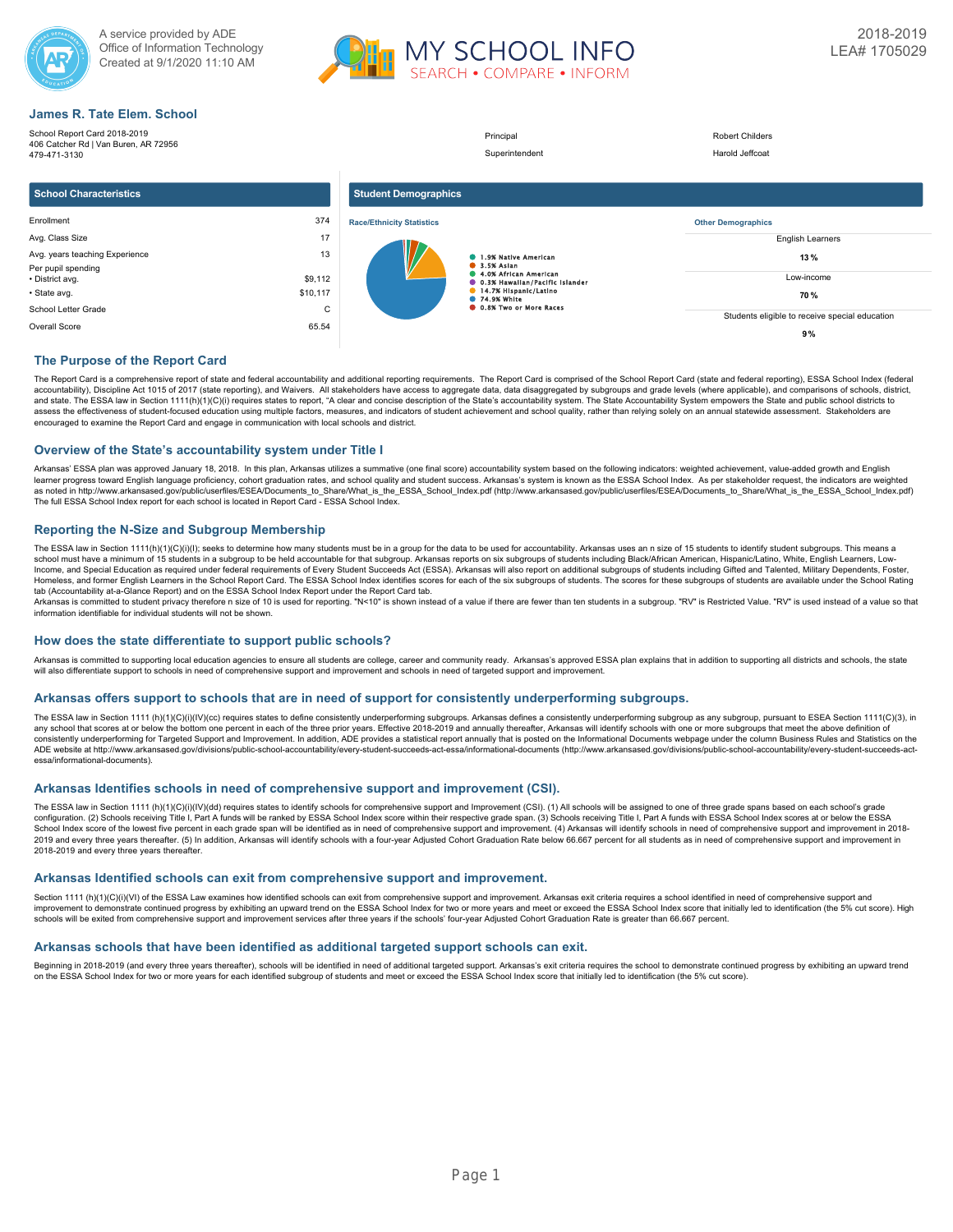



**MODULE: Achievement**

|                                                                                                                                                                                                                       | % Tested<br>2018-2019    | In Need<br>of Support    | Close                    | Ready                    | <b>Exceeding</b>         | Ready or<br><b>Exceeding</b> | <b>District</b><br>Avg<br>Ready or<br><b>Exceeding</b> | <b>State Avg</b><br>Ready or<br><b>Exceeding</b> |
|-----------------------------------------------------------------------------------------------------------------------------------------------------------------------------------------------------------------------|--------------------------|--------------------------|--------------------------|--------------------------|--------------------------|------------------------------|--------------------------------------------------------|--------------------------------------------------|
| <b>All Grades All Students Reading</b>                                                                                                                                                                                |                          |                          |                          |                          |                          |                              |                                                        |                                                  |
| All Students Percentage of Students                                                                                                                                                                                   | $\overline{a}$           | 39.79                    | 28.80                    | 17.80                    | 13.61                    | 31.41                        | $\overline{\phantom{a}}$                               | 41.27                                            |
| 3rd Grade English Language Arts (ELA)                                                                                                                                                                                 |                          |                          |                          |                          |                          |                              |                                                        |                                                  |
| All Students Percentage of Students                                                                                                                                                                                   | >95%                     | 58.82                    | 16.18                    | <b>RV</b>                | <b>RV</b>                | 25.00                        | 37.29                                                  | 41.00                                            |
| All Students Number of Students                                                                                                                                                                                       |                          | 40                       | 11                       | <b>RV</b>                | <b>RV</b>                | 17                           |                                                        |                                                  |
| African American                                                                                                                                                                                                      | N<10                     | N<10                     | N<10                     | N<10                     | N<10                     | N<10                         | 41.67                                                  | 23.40                                            |
| Hispanic                                                                                                                                                                                                              | N<10                     | N<10                     | N<10                     | N<10                     | N<10                     | N<10                         | 27.63                                                  | 34.25                                            |
| Caucasian                                                                                                                                                                                                             | >95%                     | 53.85                    | <b>RV</b>                | RV                       | 15.38                    | 30.77                        | 38.65                                                  | 48.23                                            |
| Economically Disadvantaged                                                                                                                                                                                            | >95%                     | 63.83                    | <b>RV</b>                | RV                       | 8.51                     | 23.40                        | 30.07                                                  | 32.57                                            |
| Non-Economically Disadvantaged                                                                                                                                                                                        | >95%                     | 47.62                    | <b>RV</b>                | <b>RV</b>                | 19.05                    | 28.57                        | 50.60                                                  | 59.50                                            |
| <b>Students with Disabilities</b>                                                                                                                                                                                     | >95%                     | RV                       | <b>RV</b>                | 5.88                     | $< 5\%$                  | 5.88                         | 14.61                                                  | 14.51                                            |
| <b>Students without Disabilities</b>                                                                                                                                                                                  | >95%                     | 50.98                    | <b>RV</b>                | RV                       | 15.69                    | 31.37                        | 42.56                                                  | 45.59                                            |
| Students with the most significant cognitive disabilities who take an alternate assessment: Number (Percent)                                                                                                          |                          |                          |                          |                          |                          | <b>RV (RV %)</b>             |                                                        |                                                  |
| Current English Learners (EL)                                                                                                                                                                                         | N < 10                   | N < 10                   | N<10                     | N<10                     | N<10                     | N<10                         | 22.64                                                  | 33.45                                            |
| Non-English Learners (includes Former EL Monitored 1-4 years)                                                                                                                                                         | >95%                     | 58.33                    | <b>RV</b>                | RV                       | 13.33                    | 26.67                        | 39.14                                                  | 42.09                                            |
| Former English Learner (Monitored 1-4 years)                                                                                                                                                                          | $\overline{a}$           | $\overline{a}$           | $\overline{a}$           | ---                      | ---                      | $---$                        | 28.57                                                  | $---$                                            |
| Recently Arrived English Learners (RAEL) Excluded from Accountability Indicators: Number (Percent)                                                                                                                    |                          |                          |                          |                          |                          | <b>RV (RV %)</b>             |                                                        |                                                  |
| Homeless                                                                                                                                                                                                              | $\overline{\phantom{a}}$ | $\overline{\phantom{a}}$ | $---$                    | ---                      | ---                      | ---                          | 0.00                                                   | $---$                                            |
| Children in Foster Care                                                                                                                                                                                               | $\hspace{0.05cm} \ldots$ | $\hspace{0.05cm} \ldots$ | $\overline{\phantom{a}}$ | $\overline{\phantom{a}}$ | ---                      | ---                          | 0.00                                                   | $\overline{\phantom{a}}$                         |
| Children with Parent that is Military Connected                                                                                                                                                                       | $\overline{a}$           | $\overline{\phantom{a}}$ | $---$                    | $\cdots$                 | $\cdots$                 | $\cdots$                     | 50.00                                                  | $\overline{\phantom{a}}$                         |
| Gifted and Talented                                                                                                                                                                                                   | N<10                     | N<10                     | N<10                     | N<10                     | N<10                     | N<10                         | 91.43                                                  | 88.38                                            |
| <b>Female Students</b>                                                                                                                                                                                                | >95%                     | 50.00                    | <b>RV</b>                | RV                       | 15.00                    | 32.50                        | 40.93                                                  | 46.06                                            |
| Male Students                                                                                                                                                                                                         | >95%                     | RV                       | <b>RV</b>                | 7.14                     | 7.14                     | 14.29                        | 32.86                                                  | 36.21                                            |
| Migrant                                                                                                                                                                                                               | N<10                     | N<10                     | N<10                     | N<10                     | N<10                     | N<10                         | 100.00                                                 | 24.17                                            |
| N<10 is shown instead of a value if there are fewer than ten students is a subgroup. RV is Restricted Value. RV is used instead of a value so that information identifiable for individual students will not be shown |                          |                          |                          |                          |                          |                              |                                                        |                                                  |
| <b>3rd Grade Mathematics</b>                                                                                                                                                                                          |                          |                          |                          |                          |                          |                              |                                                        |                                                  |
| All Students Percentage of Students                                                                                                                                                                                   | >95%                     | 27.94                    | <b>RV</b>                | 36.76                    | <b>RV</b>                | 47.06                        | 59.11                                                  | 61.47                                            |
| All Students Number of Students                                                                                                                                                                                       |                          | 19                       | <b>RV</b>                | 25                       | <b>RV</b>                | 32                           |                                                        |                                                  |
| African American                                                                                                                                                                                                      | N<10                     | N<10                     | N<10                     | N<10                     | N<10                     | N < 10                       | 66.67                                                  | 42.53                                            |
| Hispanic                                                                                                                                                                                                              | N<10                     | N < 10                   | N<10                     | N < 10                   | N<10                     | N < 10                       | 46.05                                                  | 54.19                                            |
| Caucasian                                                                                                                                                                                                             | >95%                     | 28.85                    | <b>RV</b>                | 34.62                    | <b>RV</b>                | 48.08                        | 60.43                                                  | 69.28                                            |
| Economically Disadvantaged                                                                                                                                                                                            | >95%                     | 36.17                    | <b>RV</b>                | 36.17                    | <b>RV</b>                | 42.55                        | 50.33                                                  | 53.69                                            |
| Non-Economically Disadvantaged                                                                                                                                                                                        | >95%                     | RV                       | <b>RV</b>                | 38.10                    | 19.05                    | 57.14                        | 75.30                                                  | 78.53                                            |
| Students with Disabilities                                                                                                                                                                                            | >95%                     | RV                       | <b>RV</b>                | 11.76                    | 5.88                     | 17.65                        | 25.84                                                  | 24.28                                            |
| Students without Disabilities                                                                                                                                                                                         | >95%                     | <b>RV</b>                | 25.49                    | 45.10                    | <b>RV</b>                | 56.86                        | 66.84                                                  | 67.92                                            |
| Students with the most significant cognitive disabilities who take an alternate assessment: Number (Percent)                                                                                                          |                          |                          |                          |                          |                          | <b>RV (RV %)</b>             |                                                        |                                                  |
| Current English Learners (EL)                                                                                                                                                                                         | N<10                     | N<10                     | N<10                     | N<10                     | N<10                     | N<10                         | 49.06                                                  | 53.06                                            |
| Non-English Learners (includes Former EL Monitored 1-4 years)                                                                                                                                                         | >95%                     | 30.00                    | <b>RV</b>                | 35.00                    | <b>RV</b>                | 46.67                        | 60.38                                                  | 62.68                                            |
| Former English Learner (Monitored 1-4 years)                                                                                                                                                                          | $\overline{\phantom{a}}$ | $\overline{\phantom{a}}$ | $\overline{a}$           | ---                      | $\overline{a}$           | $\overline{a}$               | 42.86                                                  | $\overline{\phantom{a}}$                         |
| Recently Arrived English Learners (RAEL) Excluded from Accountability Indicators: Number (Percent)                                                                                                                    |                          |                          |                          |                          |                          | <b>RV (RV %)</b>             |                                                        |                                                  |
| Homeless                                                                                                                                                                                                              | $\overline{\phantom{a}}$ | $\overline{\phantom{a}}$ | $\overline{\phantom{a}}$ | $\overline{\phantom{a}}$ | ---                      | $\cdots$                     | 33.33                                                  | ---                                              |
| Children in Foster Care                                                                                                                                                                                               | $\cdots$                 | $\hspace{0.05cm} \ldots$ | $\cdots$                 | $\cdots$                 | $\overline{\phantom{a}}$ | $\hspace{1.5cm} \cdots$      | 0.00                                                   | $\overline{\phantom{a}}$                         |
| Children with Parent that is Military Connected                                                                                                                                                                       | $\overline{\phantom{a}}$ | $\hspace{0.05cm} \ldots$ | $\overline{\phantom{a}}$ | $\overline{\phantom{a}}$ | $\hspace{0.05cm} \cdots$ | $\hspace{0.05cm} \cdots$     | 66.67                                                  | $\overline{\phantom{a}}$                         |
| Gifted and Talented                                                                                                                                                                                                   | N < 10                   | N<10                     | N <sub>10</sub>          | N<10                     | N<10                     | N <sub>10</sub>              | 97.14                                                  | 96.56                                            |
| Female Students                                                                                                                                                                                                       | >95%                     | 30.00                    | RV                       | 40.00                    | <b>RV</b>                | 52.50                        | 60.23                                                  | 62.75                                            |
| Male Students                                                                                                                                                                                                         | >95%                     | RV                       | 35.71                    | RV                       | 7.14                     | 39.29                        | 57.75                                                  | 60.26                                            |
| Migrant                                                                                                                                                                                                               | N<10                     | N<10                     | N<10                     | N<10                     | N<10                     | N<10                         | 100.00                                                 | 44.70                                            |

N<10 is shown instead of a value if there are fewer than ten students is a subgroup. RV is Restricted Value. RV is used instead of a value so that information identifiable for individual students will not be shown.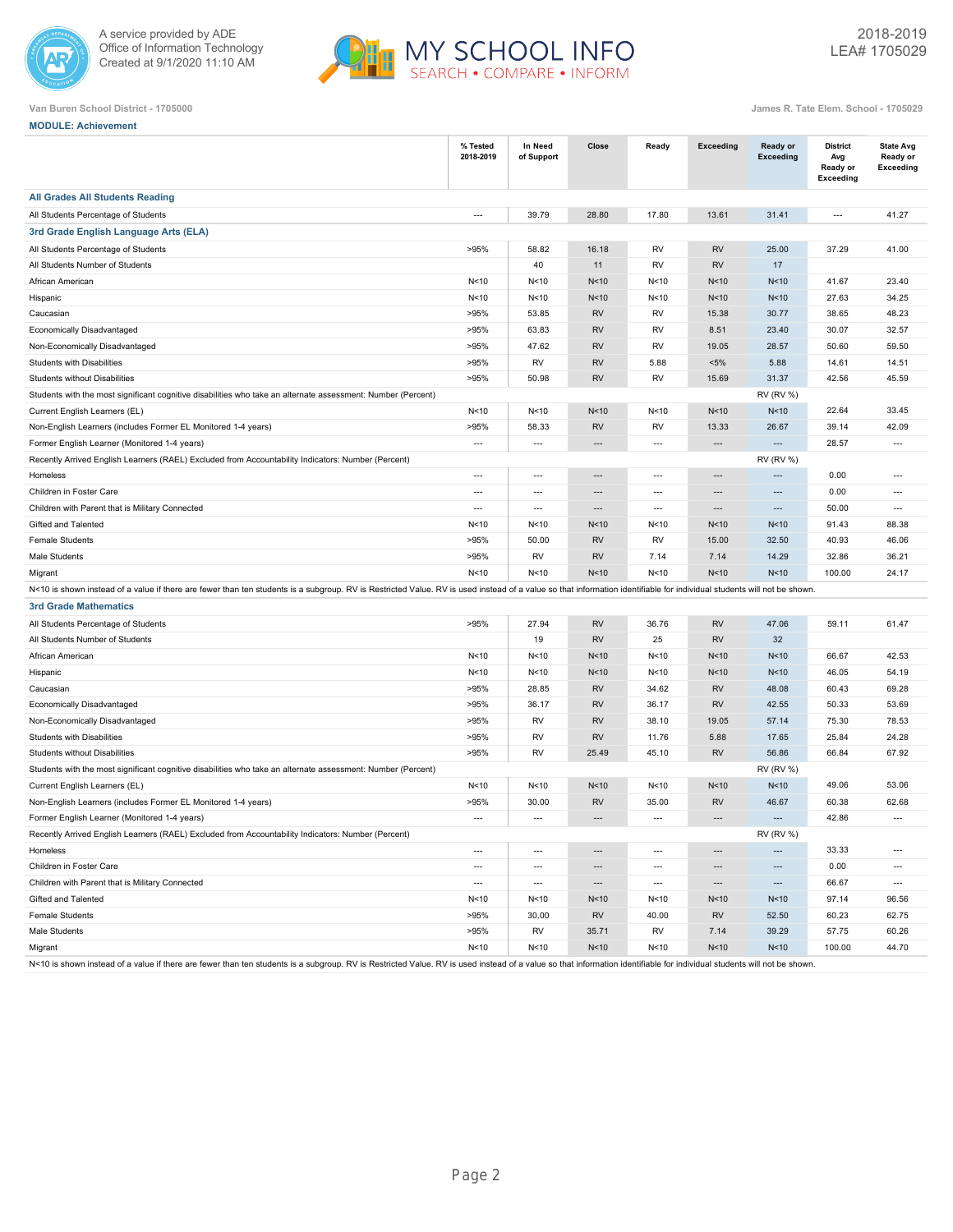



|  | <b>MODULE: Achievement</b> |
|--|----------------------------|
|  |                            |

|                                                                                                                                                                                                                        | % Tested<br>2018-2019    | In Need<br>of Support    | Close                    | Ready                    | <b>Exceeding</b>         | Ready or<br><b>Exceeding</b> | <b>District</b><br>Avg<br>Ready or<br>Exceeding | <b>State Avg</b><br>Ready or<br>Exceeding |
|------------------------------------------------------------------------------------------------------------------------------------------------------------------------------------------------------------------------|--------------------------|--------------------------|--------------------------|--------------------------|--------------------------|------------------------------|-------------------------------------------------|-------------------------------------------|
| <b>3rd Grade Science</b>                                                                                                                                                                                               |                          |                          |                          |                          |                          |                              |                                                 |                                           |
| All Students Percentage of Students                                                                                                                                                                                    | >95%                     | 57.35                    | <b>RV</b>                | <b>RV</b>                | 16.18                    | 27.94                        | 34.04                                           | 39.11                                     |
| All Students Number of Students                                                                                                                                                                                        |                          | 39                       | <b>RV</b>                | <b>RV</b>                | 11                       | 19                           |                                                 |                                           |
| African American                                                                                                                                                                                                       | N<10                     | N<10                     | N <sub>10</sub>          | N<10                     | N<10                     | N<10                         | 33.33                                           | 18.73                                     |
| Hispanic                                                                                                                                                                                                               | N<10                     | N <sub>10</sub>          | N <sub>10</sub>          | N<10                     | N<10                     | N <sub>10</sub>              | 19.48                                           | 29.68                                     |
| Caucasian                                                                                                                                                                                                              | >95%                     | 51.92                    | <b>RV</b>                | <b>RV</b>                | 19.23                    | 32.69                        | 36.20                                           | 48.17                                     |
| Economically Disadvantaged                                                                                                                                                                                             | >95%                     | 65.96                    | <b>RV</b>                | <b>RV</b>                | 14.89                    | 21.28                        | 25.16                                           | 30.43                                     |
| Non-Economically Disadvantaged                                                                                                                                                                                         | >95%                     | RV                       | <b>RV</b>                | 23.81                    | 19.05                    | 42.86                        | 50.30                                           | 58.17                                     |
| Students with Disabilities                                                                                                                                                                                             | >95%                     | <b>RV</b>                | <b>RV</b>                | $< 5\%$                  | 5.88                     | 5.88                         | 11.24                                           | 14.16                                     |
| Students without Disabilities                                                                                                                                                                                          | >95%                     | 47.06                    | <b>RV</b>                | <b>RV</b>                | 19.61                    | 35.29                        | 39.32                                           | 43.44                                     |
| Students with the most significant cognitive disabilities who take an alternate assessment: Number (Percent)                                                                                                           |                          |                          |                          |                          |                          | <b>RV (RV %)</b>             |                                                 |                                           |
| Current English Learners (EL)                                                                                                                                                                                          | N<10                     | N<10                     | N <sub>10</sub>          | N<10                     | N<10                     | N<10                         | 18.87                                           | 28.20                                     |
| Non-English Learners (includes Former EL Monitored 1-4 years)                                                                                                                                                          | >95%                     | 55.00                    | <b>RV</b>                | <b>RV</b>                | 16.67                    | 30.00                        | 35.95                                           | 40.69                                     |
| Former English Learner (Monitored 1-4 years)                                                                                                                                                                           | $\overline{\phantom{a}}$ | $\overline{\phantom{a}}$ | $\overline{a}$           | ---                      | $\overline{\phantom{a}}$ | $\overline{\phantom{a}}$     | 28.57                                           | $\overline{\phantom{a}}$                  |
| Recently Arrived English Learners (RAEL) Excluded from Accountability Indicators: Number (Percent)                                                                                                                     |                          |                          |                          |                          |                          | <b>RV (RV %)</b>             |                                                 |                                           |
| Homeless                                                                                                                                                                                                               | $\overline{a}$           | $\overline{a}$           | $\overline{\phantom{a}}$ | $\overline{a}$           | $\overline{\phantom{a}}$ | $\overline{a}$               | 0.00                                            | $\overline{a}$                            |
| Children in Foster Care                                                                                                                                                                                                | $\hspace{0.05cm} \ldots$ | $\overline{\phantom{a}}$ | $\overline{a}$           | $\overline{\phantom{a}}$ | ---                      | $\overline{a}$               | 0.00                                            | $\overline{\phantom{a}}$                  |
| Children with Parent that is Military Connected                                                                                                                                                                        | $\overline{\phantom{a}}$ | $\overline{\phantom{a}}$ | $\overline{a}$           | ---                      | ---                      | ---                          | 50.00                                           | $\overline{\phantom{a}}$                  |
| Gifted and Talented                                                                                                                                                                                                    | N<10                     | N < 10                   | N<10                     | N <sub>10</sub>          | N<10                     | N<10                         | 94.29                                           | 87.58                                     |
| <b>Female Students</b>                                                                                                                                                                                                 | >95%                     | 50.00                    | <b>RV</b>                | <b>RV</b>                | 15.00                    | 30.00                        | 33.08                                           | 38.62                                     |
| Male Students                                                                                                                                                                                                          | >95%                     | RV                       | <b>RV</b>                | 7.14                     | 17.86                    | 25.00                        | 35.21                                           | 39.57                                     |
| Migrant                                                                                                                                                                                                                | N <sub>10</sub>          | N<10                     | N <sub>10</sub>          | N <sub>10</sub>          | N<10                     | N <sub>10</sub>              | 0.00                                            | 22.85                                     |
| N<10 is shown instead of a value if there are fewer than ten students is a subgroup. RV is Restricted Value. RV is used instead of a value so that information identifiable for individual students will not be shown. |                          |                          |                          |                          |                          |                              |                                                 |                                           |
| <b>4th Grade Reading</b>                                                                                                                                                                                               |                          |                          |                          |                          |                          |                              |                                                 |                                           |
| All Students Percentage of Students                                                                                                                                                                                    | >95%                     | 42.19                    | 18.75                    | 23.44                    | 15.63                    | 39.06                        | 42.77                                           | 44.98                                     |
| All Students Number of Students                                                                                                                                                                                        |                          | 27                       | 12                       | 15                       | 10                       | 25                           |                                                 |                                           |
| African American                                                                                                                                                                                                       | N<10                     | N<10                     | N <sub>10</sub>          | N<10                     | N<10                     | N<10                         | 50.00                                           | 27.02                                     |
| Hispanic                                                                                                                                                                                                               | >95%                     | RV                       | <b>RV</b>                | 18.18                    | 27.27                    | 45.45                        | 33.70                                           | 36.26                                     |
| Caucasian                                                                                                                                                                                                              | >95%                     | 40.43                    | <b>RV</b>                | 23.40                    | <b>RV</b>                | 38.30                        | 44.25                                           | 52.79                                     |
| Economically Disadvantaged                                                                                                                                                                                             | >95%                     | 54.55                    | <b>RV</b>                | <b>RV</b>                | 11.36                    | 29.55                        | 34.74                                           | 35.92                                     |
| Non-Economically Disadvantaged                                                                                                                                                                                         | >95%                     | RV                       | <b>RV</b>                | 35.00                    | 25.00                    | 60.00                        | 56.82                                           | 64.30                                     |
| Students with Disabilities                                                                                                                                                                                             | N<10                     | N<10                     | N <sub>10</sub>          | N<10                     | N<10                     | N<10                         | 10.14                                           | 13.41                                     |
| <b>Students without Disabilities</b>                                                                                                                                                                                   | >95%                     | 35.09                    | 21.05                    | 26.32                    | 17.54                    | 43.86                        | 48.19                                           | 50.44                                     |
| Students with the most significant cognitive disabilities who take an alternate assessment: Number (Percent)                                                                                                           |                          |                          |                          |                          |                          | <b>RV (RV %)</b>             |                                                 |                                           |
| Current English Learners (EL)                                                                                                                                                                                          | N<10                     | N<10                     | N <sub>10</sub>          | N<10                     | N<10                     | N<10                         | 32.89                                           | 33.78                                     |
| Non-English Learners (includes Former EL Monitored 1-4 years)                                                                                                                                                          | >95%                     | 41.82                    | <b>RV</b>                | 23.64                    | <b>RV</b>                | 38.18                        | 44.61                                           | 46.57                                     |
| Former English Learner (Monitored 1-4 years)                                                                                                                                                                           | $\overline{a}$           | $\overline{a}$           | $\overline{a}$           | $\overline{a}$           | ---                      | $\overline{a}$               | 76.92                                           | $---$                                     |
| Recently Arrived English Learners (RAEL) Excluded from Accountability Indicators: Number (Percent)                                                                                                                     |                          |                          |                          |                          |                          | <b>RV (RV %)</b>             |                                                 |                                           |
| Homeless                                                                                                                                                                                                               | N<10                     | N<10                     | N <sub>10</sub>          | N<10                     | N<10                     | N <sub>10</sub>              | 8.33                                            | 30.47                                     |
| Children in Foster Care                                                                                                                                                                                                | $\overline{a}$           | $\overline{a}$           | $\overline{a}$           | $\overline{a}$           | $\overline{a}$           | $\overline{a}$               | 0.00                                            | $---$                                     |
| Children with Parent that is Military Connected                                                                                                                                                                        | $\overline{\phantom{a}}$ | $\overline{a}$           | $\overline{a}$           | $\overline{a}$           | $\overline{a}$           | $\overline{a}$               | 80.00                                           | $---$                                     |
| Gifted and Talented                                                                                                                                                                                                    | N<10                     | N < 10                   | N<10                     | N < 10                   | N<10                     | N<10                         | 87.50                                           | 91.19                                     |
| <b>Female Students</b>                                                                                                                                                                                                 | >95%                     | 46.67                    | <b>RV</b>                | <b>RV</b>                | 20.00                    | 33.33                        | 45.26                                           | 50.06                                     |
| Male Students                                                                                                                                                                                                          | >95%                     | 38.24                    | <b>RV</b>                | 32.35                    | <b>RV</b>                | 44.12                        | 40.48                                           | 40.24                                     |
| Migrant                                                                                                                                                                                                                | $\overline{a}$           | $\overline{a}$           |                          | $\overline{\phantom{a}}$ | $\overline{a}$           |                              | 18.18                                           | $\overline{\phantom{a}}$                  |
| N<10 is shown instead of a value if there are fewer than ten students is a subgroup. RV is Restricted Value. RV is used instead of a value so that information identifiable for individual students will not be shown. |                          |                          |                          |                          |                          |                              |                                                 |                                           |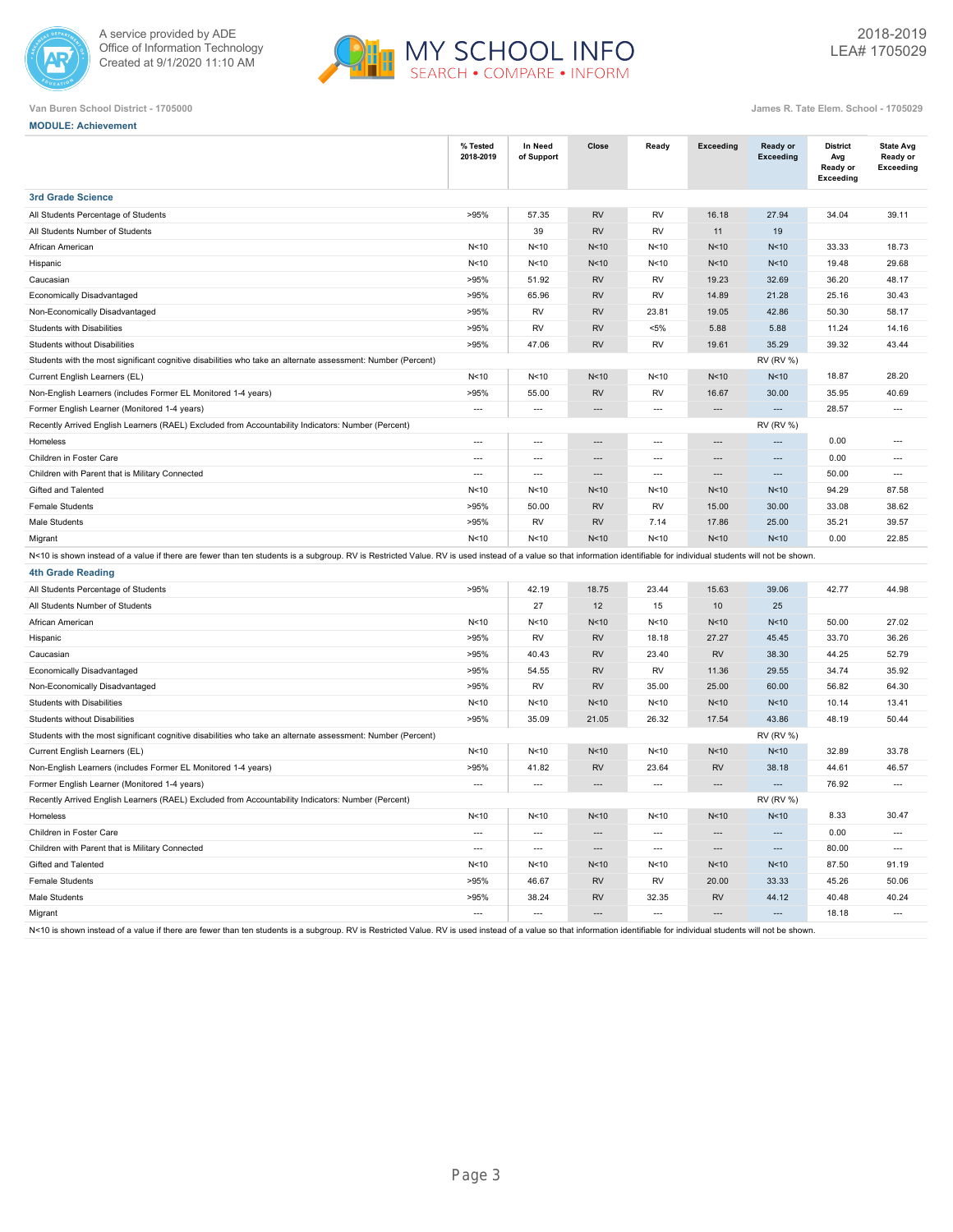



| <b>MODULE: Achievement</b>                                                                                                                                                                                             |                          |                          |                          |                          |                          |                              |                                                        |                                                  |
|------------------------------------------------------------------------------------------------------------------------------------------------------------------------------------------------------------------------|--------------------------|--------------------------|--------------------------|--------------------------|--------------------------|------------------------------|--------------------------------------------------------|--------------------------------------------------|
|                                                                                                                                                                                                                        | % Tested<br>2018-2019    | In Need<br>of Support    | Close                    | Ready                    | <b>Exceeding</b>         | Ready or<br><b>Exceeding</b> | <b>District</b><br>Avg<br>Ready or<br><b>Exceeding</b> | <b>State Avg</b><br>Ready or<br><b>Exceeding</b> |
| <b>4th Grade Mathematics</b>                                                                                                                                                                                           |                          |                          |                          |                          |                          |                              |                                                        |                                                  |
| All Students Percentage of Students                                                                                                                                                                                    | >95%                     | RV                       | 39.06                    | 37.50                    | <b>RV</b>                | 46.88                        | 53.51                                                  | 53.37                                            |
| All Students Number of Students                                                                                                                                                                                        |                          | RV                       | 25                       | 24                       | <b>RV</b>                | 30                           |                                                        |                                                  |
| African American                                                                                                                                                                                                       | N < 10                   | N < 10                   | N<10                     | N < 10                   | N<10                     | N<10                         | 40.00                                                  | 30.31                                            |
| Hispanic                                                                                                                                                                                                               | >95%                     | <b>RV</b>                | <b>RV</b>                | 45.45                    | 9.09                     | 54.55                        | 51.09                                                  | 50.45                                            |
| Caucasian                                                                                                                                                                                                              | >95%                     | RV                       | 40.43                    | 38.30                    | <b>RV</b>                | 48.94                        | 54.87                                                  | 61.45                                            |
| Economically Disadvantaged                                                                                                                                                                                             | >95%                     | <b>RV</b>                | 47.73                    | 27.27                    | <b>RV</b>                | 34.09                        | 45.13                                                  | 45.01                                            |
| Non-Economically Disadvantaged                                                                                                                                                                                         | >95%                     | RV                       | <b>RV</b>                | 60.00                    | 15.00                    | 75.00                        | 68.18                                                  | 71.21                                            |
| Students with Disabilities                                                                                                                                                                                             | N<10                     | N<10                     | N<10                     | N<10                     | N<10                     | N<10                         | 18.84                                                  | 20.00                                            |
| <b>Students without Disabilities</b>                                                                                                                                                                                   | >95%                     | <b>RV</b>                | 38.60                    | 42.11                    | <b>RV</b>                | 52.63                        | 59.28                                                  | 59.15                                            |
| Students with the most significant cognitive disabilities who take an alternate assessment: Number (Percent)                                                                                                           |                          |                          |                          |                          |                          | <b>RV (RV %)</b>             |                                                        |                                                  |
| Current English Learners (EL)                                                                                                                                                                                          | N < 10                   | N<10                     | N<10                     | N < 10                   | N<10                     | N<10                         | 51.32                                                  | 49.98                                            |
| Non-English Learners (includes Former EL Monitored 1-4 years)                                                                                                                                                          | >95%                     | <b>RV</b>                | 41.82                    | 36.36                    | <b>RV</b>                | 45.45                        | 53.92                                                  | 53.85                                            |
| Former English Learner (Monitored 1-4 years)                                                                                                                                                                           | $\overline{\phantom{a}}$ | $\overline{\phantom{a}}$ | $\cdots$                 | $\hspace{0.05cm} \ldots$ | $\overline{\phantom{a}}$ | $\overline{\phantom{a}}$     | 84.62                                                  | $\hspace{0.05cm} \ldots$                         |
| Recently Arrived English Learners (RAEL) Excluded from Accountability Indicators: Number (Percent)                                                                                                                     |                          |                          |                          |                          |                          | <b>RV (RV %)</b>             |                                                        |                                                  |
| Homeless                                                                                                                                                                                                               | N < 10                   | N<10                     | N<10                     | N<10                     | N<10                     | N<10                         | 25.00                                                  | 37.75                                            |
| Children in Foster Care                                                                                                                                                                                                | $\overline{a}$           | $\overline{\phantom{a}}$ | ---                      | $\overline{\phantom{a}}$ | $\overline{\phantom{a}}$ | $\overline{\phantom{a}}$     | 0.00                                                   | $\overline{a}$                                   |
| Children with Parent that is Military Connected                                                                                                                                                                        | $\overline{\phantom{a}}$ | $\overline{\phantom{a}}$ | ---                      | $\overline{\phantom{a}}$ | ---                      | ---                          | 100.00                                                 | $\overline{\phantom{a}}$                         |
| Gifted and Talented                                                                                                                                                                                                    | N < 10                   | N < 10                   | N<10                     | N < 10                   | N<10                     | N<10                         | 96.88                                                  | 92.26                                            |
| <b>Female Students</b>                                                                                                                                                                                                 | >95%                     | RV                       | 53.33                    | <b>RV</b>                | $< 5\%$                  | 33.33                        | 55.60                                                  | 53.08                                            |
| Male Students                                                                                                                                                                                                          | >95%                     | RV                       | <b>RV</b>                | 44.12                    | 14.71                    | 58.82                        | 51.59                                                  | 53.64                                            |
| Migrant                                                                                                                                                                                                                | $\overline{a}$           | $\overline{a}$           | $\overline{a}$           | $\overline{a}$           | $\overline{a}$           | $---$                        | 54.55                                                  | $\overline{a}$                                   |
| N<10 is shown instead of a value if there are fewer than ten students is a subgroup. RV is Restricted Value. RV is used instead of a value so that information identifiable for individual students will not be shown. |                          |                          |                          |                          |                          |                              |                                                        |                                                  |
| <b>4th Grade Science</b>                                                                                                                                                                                               |                          |                          |                          |                          |                          |                              |                                                        |                                                  |
| All Students Percentage of Students                                                                                                                                                                                    | >95%                     | 35.94                    | 28.13                    | 17.19                    | 18.75                    | 35.94                        | 39.67                                                  | 41.97                                            |
| All Students Number of Students                                                                                                                                                                                        |                          | 23                       | 18                       | 11                       | 12                       | 23                           |                                                        |                                                  |
| African American                                                                                                                                                                                                       | N<10                     | N<10                     | N <sub>10</sub>          | N < 10                   | N<10                     | N <sub>10</sub>              | 30.00                                                  | 21.29                                            |
| Hispanic                                                                                                                                                                                                               | >95%                     | RV                       | <b>RV</b>                | 9.09                     | 27.27                    | 36.36                        | 33.70                                                  | 33.93                                            |
| Caucasian                                                                                                                                                                                                              | >95%                     | 31.91                    | 29.79                    | RV                       | <b>RV</b>                | 38.30                        | 42.18                                                  | 50.74                                            |
| Economically Disadvantaged                                                                                                                                                                                             | >95%                     | 43.18                    | 27.27                    | RV                       | <b>RV</b>                | 29.55                        | 31.82                                                  | 33.20                                            |
| Non-Economically Disadvantaged                                                                                                                                                                                         | >95%                     | RV                       | <b>RV</b>                | 25.00                    | 25.00                    | 50.00                        | 53.41                                                  | 60.68                                            |
| Students with Disabilities                                                                                                                                                                                             | N < 10                   | N < 10                   | N<10                     | N < 10                   | N<10                     | N<10                         | 11.59                                                  | 13.55                                            |
| Students without Disabilities                                                                                                                                                                                          | >95%                     | 31.58                    | 28.07                    | 19.30                    | 21.05                    | 40.35                        | 44.34                                                  | 46.89                                            |
| Students with the most significant cognitive disabilities who take an alternate assessment: Number (Percent)                                                                                                           |                          |                          |                          |                          |                          | <b>RV (RV %)</b>             |                                                        |                                                  |
| Current English Learners (EL)                                                                                                                                                                                          | N < 10                   | N < 10                   | N<10                     | N < 10                   | N<10                     | N<10                         | 31.58                                                  | 31.32                                            |
| Non-English Learners (includes Former EL Monitored 1-4 years)                                                                                                                                                          | >95%                     | 34.55                    | 27.27                    | 20.00                    | 18.18                    | 38.18                        | 41.18                                                  | 43.48                                            |
| Former English Learner (Monitored 1-4 years)                                                                                                                                                                           | $\overline{a}$           | $\overline{\phantom{a}}$ | $\overline{\phantom{a}}$ | $\overline{\phantom{a}}$ | $\overline{a}$           | $\overline{a}$               | 84.62                                                  | $\overline{a}$                                   |
| Recently Arrived English Learners (RAEL) Excluded from Accountability Indicators: Number (Percent)                                                                                                                     |                          |                          |                          |                          |                          | <b>RV (RV %)</b>             |                                                        |                                                  |
| Homeless                                                                                                                                                                                                               | N<10                     | N<10                     | N<10                     | N<10                     | N<10                     | N<10                         | 8.33                                                   | 29.28                                            |
| Children in Foster Care                                                                                                                                                                                                | $\overline{\phantom{a}}$ | $\overline{\phantom{a}}$ | $\cdots$                 | $\hspace{0.05cm} \ldots$ | ---                      | $\cdots$                     | 0.00                                                   | $\overline{\phantom{a}}$                         |
| Children with Parent that is Military Connected                                                                                                                                                                        | $\overline{a}$           | $\hspace{0.05cm} \ldots$ | $\hspace{0.05cm} \ldots$ | $\overline{\phantom{a}}$ | $\hspace{0.05cm} \ldots$ | $\cdots$                     | 60.00                                                  | ---                                              |
| Gifted and Talented                                                                                                                                                                                                    | N < 10                   | N < 10                   | N <sub>10</sub>          | N < 10                   | N<10                     | N <sub>10</sub>              | 100.00                                                 | 88.18                                            |
| <b>Female Students</b>                                                                                                                                                                                                 | >95%                     | 40.00                    | 33.33                    | RV                       | <b>RV</b>                | 26.67                        | 39.66                                                  | 41.26                                            |
| Male Students                                                                                                                                                                                                          | >95%                     | 32.35                    | RV                       | RV                       | 23.53                    | 44.12                        | 39.68                                                  | 42.63                                            |
| Migrant                                                                                                                                                                                                                | $\overline{\phantom{a}}$ | $\cdots$                 | $\hspace{0.05cm} \cdots$ | $\overline{\phantom{a}}$ | $\hspace{0.05cm} \cdots$ | $\cdots$                     | 27.27                                                  | $\overline{\phantom{a}}$                         |
| N<10 is shown instead of a value if there are fewer than ten students is a subgroup. RV is Restricted Value. RV is used instead of a value so that information identifiable for individual students will not be shown. |                          |                          |                          |                          |                          |                              |                                                        |                                                  |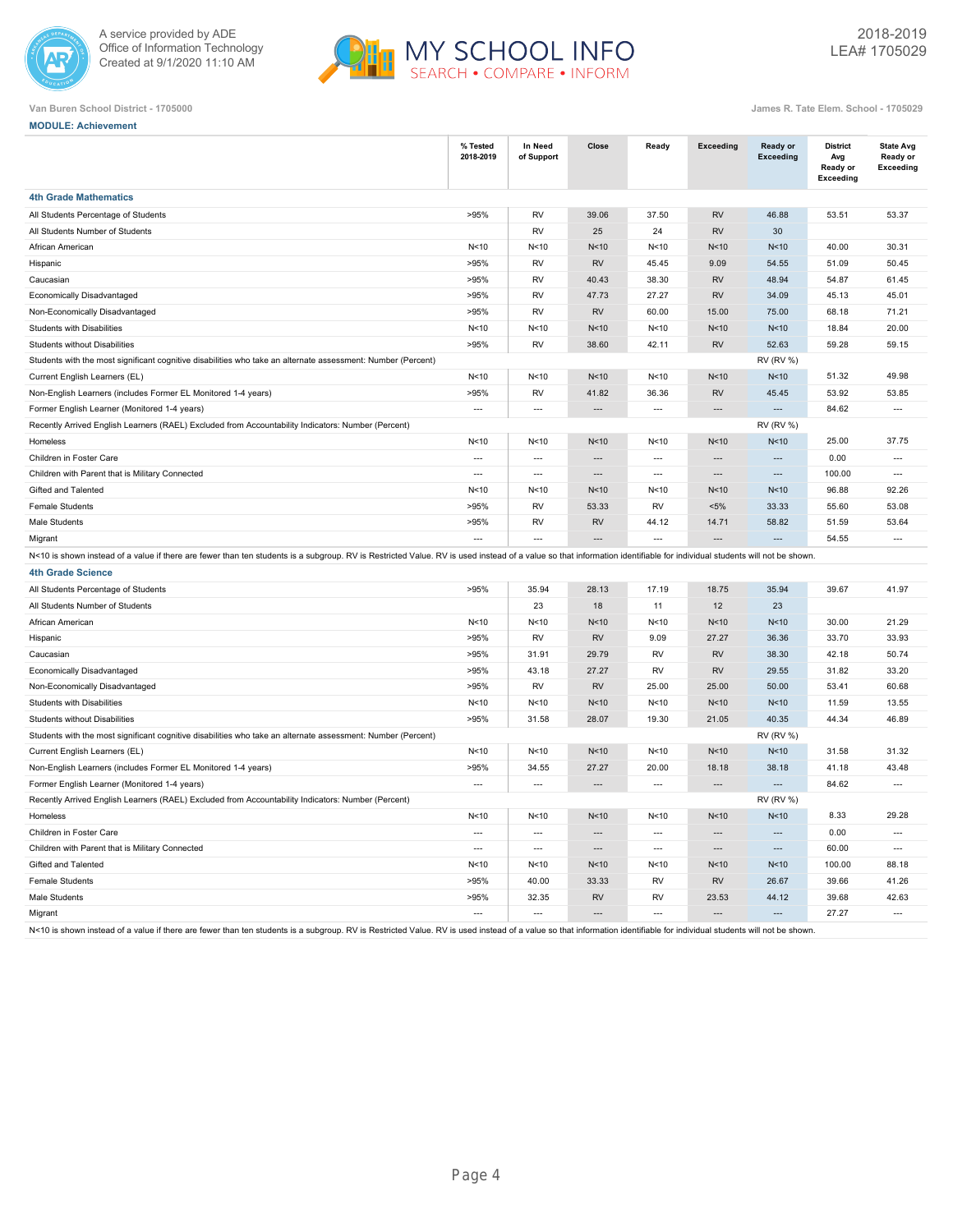



| <b>MODULE: Achievement</b> |  |  |
|----------------------------|--|--|
|                            |  |  |

|                                                                                                                                                                                                                        | % Tested<br>2018-2019    | In Need<br>of Support    | Close                    | Ready                    | <b>Exceeding</b>         | Ready or<br><b>Exceeding</b> | <b>District</b><br>Avg<br>Ready or<br>Exceeding | <b>State Avg</b><br>Ready or<br>Exceeding |
|------------------------------------------------------------------------------------------------------------------------------------------------------------------------------------------------------------------------|--------------------------|--------------------------|--------------------------|--------------------------|--------------------------|------------------------------|-------------------------------------------------|-------------------------------------------|
| 5th Grade English Language Arts (ELA)                                                                                                                                                                                  |                          |                          |                          |                          |                          |                              |                                                 |                                           |
| All Students Percentage of Students                                                                                                                                                                                    | >95%                     | 45.76                    | 23.73                    | <b>RV</b>                | <b>RV</b>                | 30.51                        | 43.91                                           | 44.42                                     |
| All Students Number of Students                                                                                                                                                                                        |                          | 27                       | 14                       | <b>RV</b>                | <b>RV</b>                | 18                           |                                                 |                                           |
| African American                                                                                                                                                                                                       | N<10                     | N<10                     | N <sub>10</sub>          | N<10                     | N<10                     | N<10                         | 28.57                                           | 24.65                                     |
| Hispanic                                                                                                                                                                                                               | >95%                     | <b>RV</b>                | <b>RV</b>                | 20.00                    | $< 5\%$                  | 20.00                        | 38.46                                           | 38.79                                     |
| Caucasian                                                                                                                                                                                                              | >95%                     | 42.50                    | 25.00                    | RV                       | <b>RV</b>                | 32.50                        | 44.69                                           | 52.14                                     |
| Economically Disadvantaged                                                                                                                                                                                             | >95%                     | 53.66                    | 31.71                    | <b>RV</b>                | <b>RV</b>                | 14.63                        | 34.90                                           | 34.87                                     |
| Non-Economically Disadvantaged                                                                                                                                                                                         | >95%                     | RV                       | <b>RV</b>                | 22.22                    | 44.44                    | 66.67                        | 60.49                                           | 64.36                                     |
| Students with Disabilities                                                                                                                                                                                             | N<10                     | N<10                     | N<10                     | N<10                     | N<10                     | N<10                         | 3.33                                            | 11.12                                     |
| <b>Students without Disabilities</b>                                                                                                                                                                                   | >95%                     | 44.83                    | 24.14                    | <b>RV</b>                | <b>RV</b>                | 31.03                        | 50.00                                           | 49.74                                     |
| Students with the most significant cognitive disabilities who take an alternate assessment: Number (Percent)                                                                                                           |                          |                          |                          |                          |                          | <b>RV (RV %)</b>             |                                                 |                                           |
| Current English Learners (EL)                                                                                                                                                                                          | >95%                     | <b>RV</b>                | <b>RV</b>                | 20.00                    | $< 5\%$                  | 20.00                        | 44.44                                           | 35.87                                     |
| Non-English Learners (includes Former EL Monitored 1-4 years)                                                                                                                                                          | >95%                     | 46.94                    | <b>RV</b>                | <b>RV</b>                | 22.45                    | 32.65                        | 43.83                                           | 45.53                                     |
| Former English Learner (Monitored 1-4 years)                                                                                                                                                                           | $\overline{a}$           | $\overline{a}$           |                          | $\overline{\phantom{a}}$ | ---                      |                              | 92.31                                           | $\overline{\phantom{a}}$                  |
| Recently Arrived English Learners (RAEL) Excluded from Accountability Indicators: Number (Percent)                                                                                                                     |                          |                          |                          |                          |                          | <b>RV (RV %)</b>             |                                                 |                                           |
| Homeless                                                                                                                                                                                                               | $\overline{a}$           | $\overline{a}$           | $\overline{a}$           | $\overline{a}$           | $\overline{a}$           | $\overline{a}$               | 40.00                                           | $\overline{\phantom{a}}$                  |
| Children in Foster Care                                                                                                                                                                                                | $---$                    | $\overline{a}$           | $\overline{a}$           | $\overline{a}$           | $\overline{a}$           | $\overline{a}$               | 0.00                                            | $---$                                     |
| Children with Parent that is Military Connected                                                                                                                                                                        | $---$                    | $\overline{a}$           | $\overline{a}$           | $\overline{a}$           | ---                      | $\overline{a}$               | $\overline{a}$                                  | $---$                                     |
| Gifted and Talented                                                                                                                                                                                                    | N<10                     | N<10                     | N<10                     | N<10                     | N<10                     | N<10                         | 91.43                                           | 89.86                                     |
| <b>Female Students</b>                                                                                                                                                                                                 | >95%                     | 38.24                    | <b>RV</b>                | <b>RV</b>                | 26.47                    | 41.18                        | 52.17                                           | 50.99                                     |
| Male Students                                                                                                                                                                                                          | >95%                     | 56.00                    | RV                       | <b>RV</b>                | 8.00                     | 16.00                        | 35.65                                           | 38.12                                     |
| Migrant                                                                                                                                                                                                                | N<10                     | N<10                     | N<10                     | N<10                     | N<10                     | N<10                         | 37.50                                           | 23.40                                     |
| N<10 is shown instead of a value if there are fewer than ten students is a subgroup. RV is Restricted Value. RV is used instead of a value so that information identifiable for individual students will not be shown. |                          |                          |                          |                          |                          |                              |                                                 |                                           |
| <b>5th Grade Mathematics</b>                                                                                                                                                                                           |                          |                          |                          |                          |                          |                              |                                                 |                                           |
| All Students Percentage of Students                                                                                                                                                                                    | >95%                     | RV                       | 45.76                    | 38.98                    | <b>RV</b>                | 45.76                        | 55.00                                           | 48.82                                     |
| All Students Number of Students                                                                                                                                                                                        |                          | RV                       | 27                       | 23                       | <b>RV</b>                | 27                           |                                                 |                                           |
| African American                                                                                                                                                                                                       | N<10                     | N<10                     | N<10                     | N<10                     | N<10                     | N<10                         | 35.71                                           | 25.89                                     |
| Hispanic                                                                                                                                                                                                               | >95%                     | RV                       | <b>RV</b>                | 20.00                    | $< 5\%$                  | 20.00                        | 49.45                                           | 44.97                                     |
| Caucasian                                                                                                                                                                                                              | >95%                     | RV                       | 42.50                    | 47.50                    | <b>RV</b>                | 55.00                        | 56.59                                           | 57.29                                     |
| Economically Disadvantaged                                                                                                                                                                                             | >95%                     | <b>RV</b>                | 51.22                    | 34.15                    | <b>RV</b>                | 36.59                        | 48.32                                           | 39.40                                     |
| Non-Economically Disadvantaged                                                                                                                                                                                         | >95%                     | <b>RV</b>                | <b>RV</b>                | 50.00                    | 16.67                    | 66.67                        | 67.28                                           | 68.49                                     |
| Students with Disabilities                                                                                                                                                                                             | N<10                     | N<10                     | N <sub>10</sub>          | N<10                     | N<10                     | N<10                         | 5.00                                            | 12.66                                     |
| <b>Students without Disabilities</b>                                                                                                                                                                                   | >95%                     | <b>RV</b>                | 44.83                    | 39.66                    | <b>RV</b>                | 46.55                        | 62.50                                           | 54.60                                     |
| Students with the most significant cognitive disabilities who take an alternate assessment: Number (Percent)                                                                                                           |                          |                          |                          |                          |                          | <b>RV (RV %)</b>             |                                                 |                                           |
| Current English Learners (EL)                                                                                                                                                                                          | >95%                     | RV                       | <b>RV</b>                | 10.00                    | 10.00                    | 20.00                        | 53.97                                           | 42.92                                     |
| Non-English Learners (includes Former EL Monitored 1-4 years)                                                                                                                                                          | >95%                     | <b>RV</b>                | 40.82                    | 44.90                    | <b>RV</b>                | 51.02                        | 55.16                                           | 49.58                                     |
| Former English Learner (Monitored 1-4 years)                                                                                                                                                                           | $\overline{a}$           | $\overline{a}$           | $\overline{a}$           | $\overline{a}$           | ---                      | $\overline{a}$               | 84.62                                           | $---$                                     |
| Recently Arrived English Learners (RAEL) Excluded from Accountability Indicators: Number (Percent)                                                                                                                     |                          |                          |                          |                          |                          | <b>RV (RV %)</b>             |                                                 |                                           |
| Homeless                                                                                                                                                                                                               | $\overline{a}$           | $\overline{a}$           | $\overline{\phantom{a}}$ | $\overline{a}$           | $\overline{\phantom{a}}$ |                              | 60.00                                           | $\overline{a}$                            |
| Children in Foster Care                                                                                                                                                                                                | $\overline{\phantom{a}}$ | $\overline{\phantom{a}}$ | $\overline{a}$           | $\overline{\phantom{a}}$ | $\overline{a}$           | $\overline{a}$               | 0.00                                            | $\overline{\phantom{a}}$                  |
| Children with Parent that is Military Connected                                                                                                                                                                        | $\overline{a}$           | $\overline{a}$           | $\overline{a}$           | ---                      | ---                      | $\overline{a}$               | $\overline{a}$                                  | $\overline{\phantom{a}}$                  |
| Gifted and Talented                                                                                                                                                                                                    | N < 10                   | N<10                     | N<10                     | N<10                     | N<10                     | N<10                         | 100.00                                          | 89.56                                     |
| <b>Female Students</b>                                                                                                                                                                                                 | >95%                     | RV                       | 44.12                    | 41.18                    | <b>RV</b>                | 47.06                        | 53.04                                           | 49.75                                     |
| Male Students                                                                                                                                                                                                          | >95%                     | RV                       | 48.00                    | RV                       | 8.00                     | 44.00                        | 56.96                                           | 47.92                                     |
| Migrant                                                                                                                                                                                                                | N<10                     | N<10                     | N<10                     | N<10                     | N<10                     | N<10                         | 37.50                                           | 35.82                                     |
| N<10 is shown instead of a value if there are fewer than ten students is a subgroup. RV is Restricted Value. RV is used instead of a value so that information identifiable for individual students will not be shown. |                          |                          |                          |                          |                          |                              |                                                 |                                           |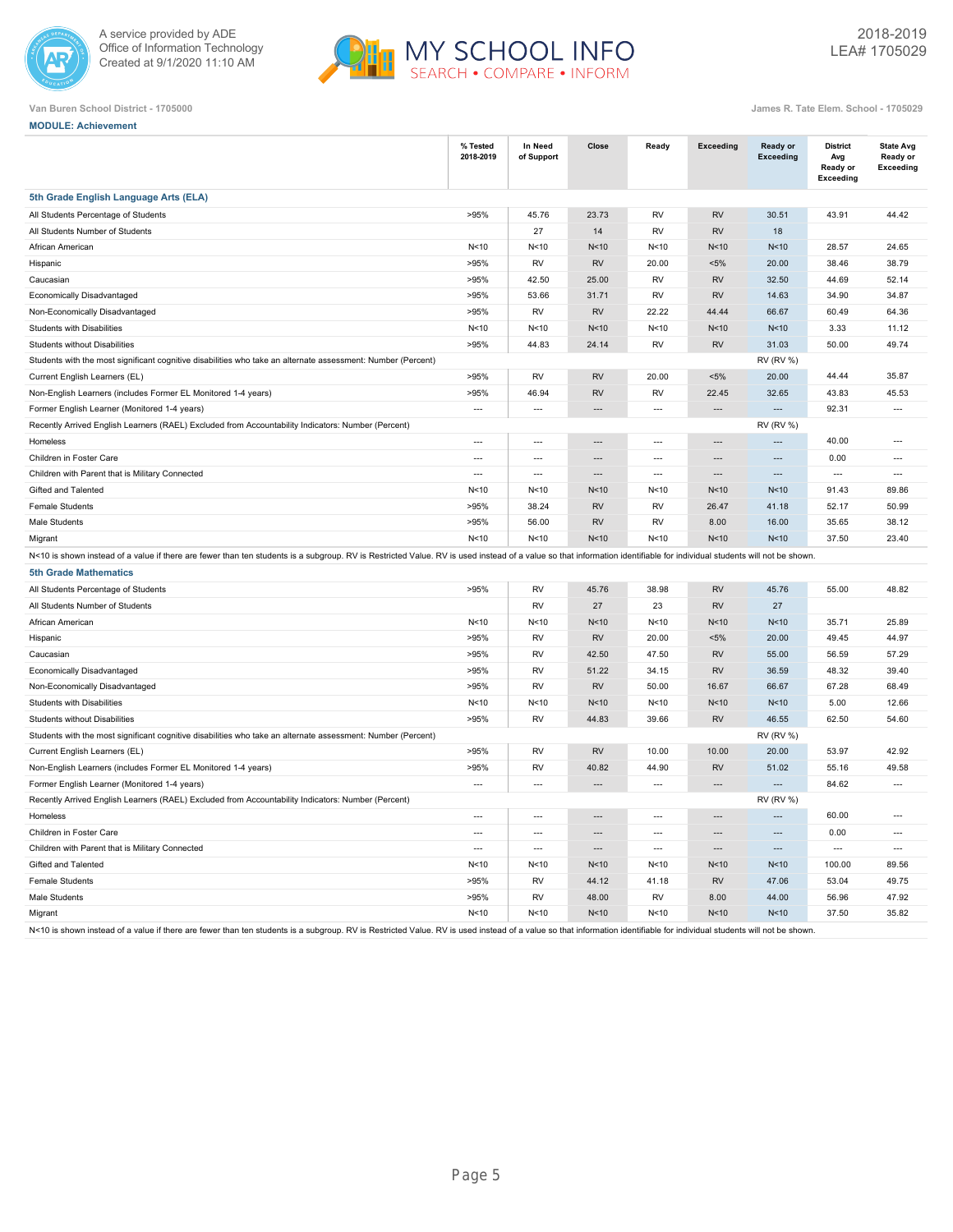



**MODULE: Achievement**

**Van Buren School District - 1705000 James R. Tate Elem. School - 1705029**

| % Tested<br>2018-2019                                                                                        | In Need<br>of Support    | Close                         | Ready          | Exceeding                | Ready or<br>Exceeding | <b>District</b><br>Avg<br>Ready or<br>Exceeding | <b>State Avg</b><br>Ready or<br>Exceeding |
|--------------------------------------------------------------------------------------------------------------|--------------------------|-------------------------------|----------------|--------------------------|-----------------------|-------------------------------------------------|-------------------------------------------|
| <b>5th Grade Science</b>                                                                                     |                          |                               |                |                          |                       |                                                 |                                           |
| >95%<br>All Students Percentage of Students                                                                  | 40.68                    | 35.59                         | <b>RV</b>      | <b>RV</b>                | 23.73                 | 40.43                                           | 40.46                                     |
| All Students Number of Students                                                                              | 24                       | 21                            | <b>RV</b>      | <b>RV</b>                | 14                    |                                                 |                                           |
| N<10<br>African American                                                                                     | N <sub>10</sub>          | N <sub>10</sub>               | N<10           | N<10                     | N <sub>10</sub>       | 28.57                                           | 17.58                                     |
| >95%<br>Hispanic                                                                                             | <b>RV</b>                | <b>RV</b>                     | 20.00          | $< 5\%$                  | 20.00                 | 32.97                                           | 33.35                                     |
| >95%<br>Caucasian                                                                                            | 40.00                    | 35.00                         | <b>RV</b>      | <b>RV</b>                | 25.00                 | 42.44                                           | 49.72                                     |
| Economically Disadvantaged<br>>95%                                                                           | 43.90                    | 48.78                         | <b>RV</b>      | <b>RV</b>                | 7.32                  | 30.87                                           | 30.93                                     |
| Non-Economically Disadvantaged<br>>95%                                                                       | <b>RV</b>                | <b>RV</b>                     | 33.33          | 27.78                    | 61.11                 | 58.02                                           | 60.36                                     |
| <b>Students with Disabilities</b><br>N<10                                                                    | N<10                     | N <sub>10</sub>               | N<10           | N<10                     | N <sub>10</sub>       | 5.00                                            | 12.09                                     |
| >95%<br><b>Students without Disabilities</b>                                                                 | 41.38                    | 34.48                         | <b>RV</b>      | <b>RV</b>                | 24.14                 | 45.75                                           | 44.99                                     |
| Students with the most significant cognitive disabilities who take an alternate assessment: Number (Percent) |                          |                               |                |                          | <b>RV (RV %)</b>      |                                                 |                                           |
| >95%<br>Current English Learners (EL)                                                                        | <b>RV</b>                | <b>RV</b>                     | 10.00          | 10.00                    | 20.00                 | 33.33                                           | 30.39                                     |
| >95%<br>Non-English Learners (includes Former EL Monitored 1-4 years)                                        | 44.90                    | 30.61                         | <b>RV</b>      | <b>RV</b>                | 24.49                 | 41.56                                           | 41.77                                     |
| Former English Learner (Monitored 1-4 years)<br>$\hspace{0.05cm} \ldots$                                     | $\cdots$                 | $\hspace{0.05cm} \ldots$      | $\cdots$       | $\hspace{0.05cm} \ldots$ | $\cdots$              | 84.62                                           | $---$                                     |
| Recently Arrived English Learners (RAEL) Excluded from Accountability Indicators: Number (Percent)           |                          |                               |                |                          | <b>RV (RV %)</b>      |                                                 |                                           |
| Homeless<br>$---$                                                                                            | $\hspace{0.05cm} \ldots$ | $\hspace{0.05cm} \ldots$      | $\overline{a}$ | $\sim$                   | $---$                 | 40.00                                           | $---$                                     |
| Children in Foster Care<br>$\sim$ $\sim$                                                                     | $\hspace{0.05cm} \ldots$ | $\hspace{1.5cm} \textbf{---}$ | $\sim$ $\sim$  | $\hspace{0.05cm} \ldots$ | $---$                 | 0.00                                            | $\cdots$                                  |
| Children with Parent that is Military Connected<br>$---$                                                     | $---$                    | $\hspace{1.5cm} \textbf{---}$ | $---$          | $---$                    | $\cdots$              | $\cdots$                                        | $---$                                     |
| Gifted and Talented<br>N<10                                                                                  | N <sub>10</sub>          | N <sub>10</sub>               | N<10           | N<10                     | N <sub>10</sub>       | 91.43                                           | 86.11                                     |
| <b>Female Students</b><br>>95%                                                                               | 41.18                    | 29.41                         | <b>RV</b>      | <b>RV</b>                | 29.41                 | 38.26                                           | 39.93                                     |
| Male Students<br>>95%                                                                                        | 40.00                    | 44.00                         | <b>RV</b>      | <b>RV</b>                | 16.00                 | 42.61                                           | 40.96                                     |
| N<10<br>Migrant                                                                                              | N<10                     | N <sub>10</sub>               | N<10           | N<10                     | N <sub>10</sub>       | 25.00                                           | 22.26                                     |

N<10 is shown instead of a value if there are fewer than ten students is a subgroup. RV is Restricted Value. RV is used instead of a value so that information identifiable for individual students will not be shown.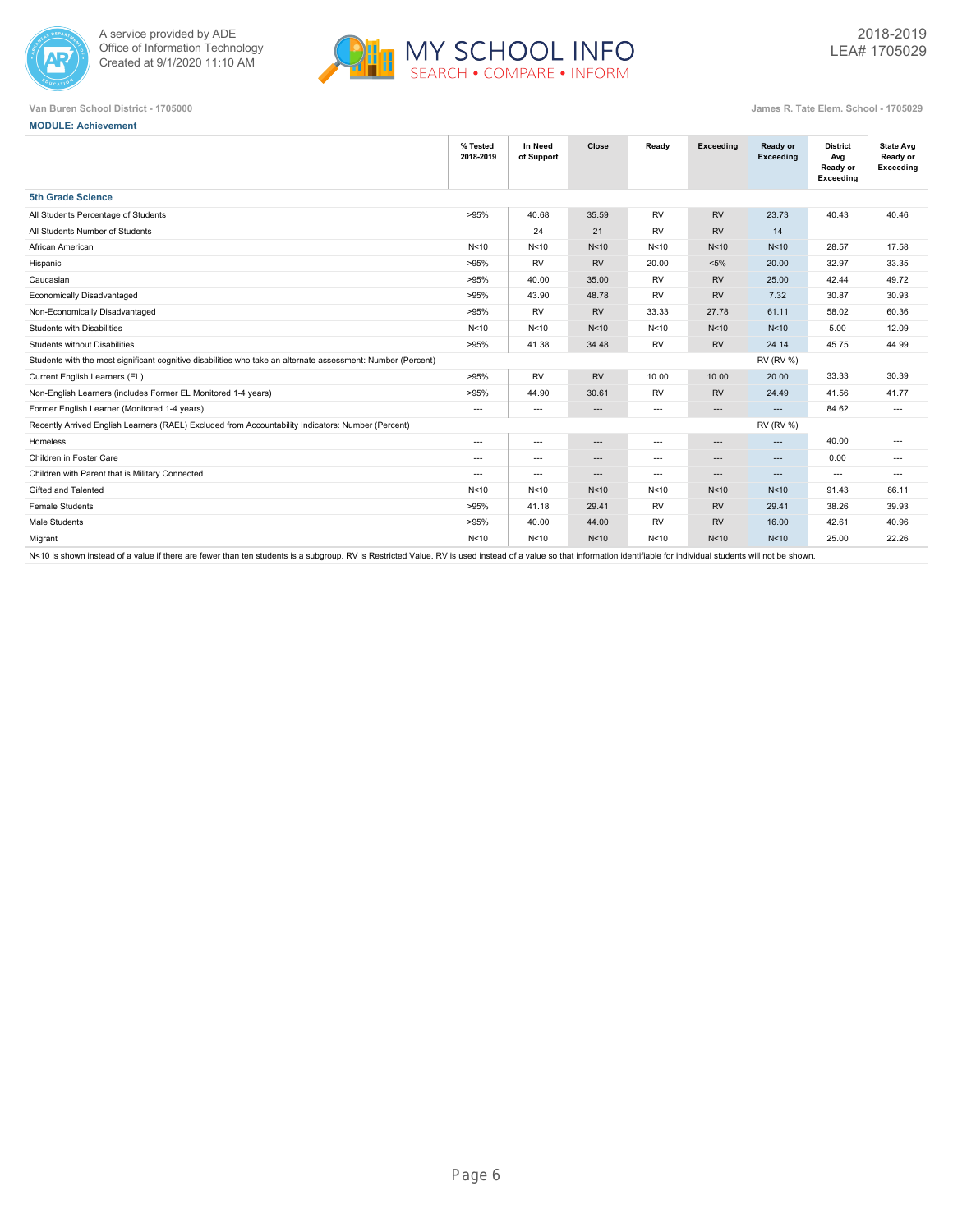



**MODULE: Growth**

|                                                               | English<br><b>Language Arts</b><br>(ELA) | Math | Average ELA +<br>Math (Content) | <b>Science</b> | $ELP*$   | Content** with<br><b>ELP</b> |
|---------------------------------------------------------------|------------------------------------------|------|---------------------------------|----------------|----------|------------------------------|
| Grade 1                                                       |                                          |      |                                 |                |          |                              |
| All Students                                                  | N/A                                      | N/A  | N/A                             | N/A            | N<10     | N/A                          |
| African-American                                              | N/A                                      | N/A  | N/A                             | N/A            | $---$    | N/A                          |
| Hispanic                                                      | N/A                                      | N/A  | N/A                             | N/A            | N<10     | N/A                          |
| Caucasian                                                     | N/A                                      | N/A  | N/A                             | N/A            | $---$    | N/A                          |
| <b>Economically Disadvantaged</b>                             | N/A                                      | N/A  | N/A                             | N/A            | N<10     | N/A                          |
| Non-Economically Disadvantaged                                | N/A                                      | N/A  | N/A                             | N/A            | N<10     | N/A                          |
| Students with Disabilities                                    | N/A                                      | N/A  | N/A                             | N/A            | $\cdots$ | N/A                          |
| Students without Disabilities                                 | N/A                                      | N/A  | N/A                             | N/A            | N<10     | N/A                          |
| Current English Learners (EL)                                 | N/A                                      | N/A  | N/A                             | N/A            | N<10     | N/A                          |
| Non-English Learners (includes Former EL Monitored 1-4 years) | N/A                                      | N/A  | N/A                             | N/A            | $\cdots$ | N/A                          |
| Former English Learner (Monitored 1-4 years)                  | N/A                                      | N/A  | N/A                             | N/A            | $---$    | N/A                          |
| Homeless                                                      | N/A                                      | N/A  | N/A                             | N/A            | $- - -$  | N/A                          |
| Children in Foster Care                                       | N/A                                      | N/A  | N/A                             | N/A            | $- - -$  | N/A                          |
| Children with Parent that is Military Connected               | N/A                                      | N/A  | N/A                             | N/A            | $---$    | N/A                          |
| Gifted and Talented                                           | N/A                                      | N/A  | N/A                             | N/A            | $\cdots$ | N/A                          |
| Female Students                                               | N/A                                      | N/A  | N/A                             | N/A            | N<10     | N/A                          |
| Male Students                                                 | N/A                                      | N/A  | N/A                             | N/A            | N<10     | N/A                          |
| Migrant                                                       | N/A                                      | N/A  | N/A                             | N/A            | ---      | N/A                          |
|                                                               |                                          |      |                                 |                |          |                              |

'ELP is English Learner Progress toward English language proficiency from ELPA21. Content with ELP is the school growth score. ELP is proportionately weighted in school growth depending on the percentage of st

|                                                                                                                                                                                                                               | English<br><b>Language Arts</b><br>(ELA) | Math | Average ELA +<br>Math (Content) | Science | ELP*     | Content** with<br><b>ELP</b> |
|-------------------------------------------------------------------------------------------------------------------------------------------------------------------------------------------------------------------------------|------------------------------------------|------|---------------------------------|---------|----------|------------------------------|
| Grade 2                                                                                                                                                                                                                       |                                          |      |                                 |         |          |                              |
| All Students                                                                                                                                                                                                                  | N/A                                      | N/A  | N/A                             | N/A     | N<10     | N/A                          |
| African-American                                                                                                                                                                                                              | N/A                                      | N/A  | N/A                             | N/A     | $\cdots$ | N/A                          |
| Hispanic                                                                                                                                                                                                                      | N/A                                      | N/A  | N/A                             | N/A     | N<10     | N/A                          |
| Caucasian                                                                                                                                                                                                                     | N/A                                      | N/A  | N/A                             | N/A     | $\cdots$ | N/A                          |
| Economically Disadvantaged                                                                                                                                                                                                    | N/A                                      | N/A  | N/A                             | N/A     | N<10     | N/A                          |
| Non-Economically Disadvantaged                                                                                                                                                                                                | N/A                                      | N/A  | N/A                             | N/A     | $\cdots$ | N/A                          |
| Students with Disabilities                                                                                                                                                                                                    | N/A                                      | N/A  | N/A                             | N/A     | $\cdots$ | N/A                          |
| Students without Disabilities                                                                                                                                                                                                 | N/A                                      | N/A  | N/A                             | N/A     | N<10     | N/A                          |
| Current English Learners (EL)                                                                                                                                                                                                 | N/A                                      | N/A  | N/A                             | N/A     | N<10     | N/A                          |
| Non-English Learners (includes Former EL Monitored 1-4 years)                                                                                                                                                                 | N/A                                      | N/A  | N/A                             | N/A     | $\cdots$ | N/A                          |
| Former English Learner (Monitored 1-4 years)                                                                                                                                                                                  | N/A                                      | N/A  | N/A                             | N/A     | $---$    | N/A                          |
| Homeless                                                                                                                                                                                                                      | N/A                                      | N/A  | N/A                             | N/A     | $---$    | N/A                          |
| Children in Foster Care                                                                                                                                                                                                       | N/A                                      | N/A  | N/A                             | N/A     | $---$    | N/A                          |
| Children with Parent that is Military Connected                                                                                                                                                                               | N/A                                      | N/A  | N/A                             | N/A     | $---$    | N/A                          |
| Gifted and Talented                                                                                                                                                                                                           | N/A                                      | N/A  | N/A                             | N/A     | $---$    | N/A                          |
| Female Students                                                                                                                                                                                                               | N/A                                      | N/A  | N/A                             | N/A     | N<10     | N/A                          |
| Male Students                                                                                                                                                                                                                 | N/A                                      | N/A  | N/A                             | N/A     | N<10     | N/A                          |
| Migrant                                                                                                                                                                                                                       | N/A                                      | N/A  | N/A                             | N/A     | N<10     | N/A                          |
| *El D ie Englieb Lagrage Dragger bward English Januara proficianu from El DA?1. Contant with El D ie the echoal growth ecores. El D ie proportionately weighted in echoal growth departing on the parameters of etudents with |                                          |      |                                 |         |          |                              |

\*ELP is English Learner Progress toward English language proficiency from ELPA21. Content with ELP is the school growth score. ELP is proportionately weighted in school growth depending on the percentage of students with E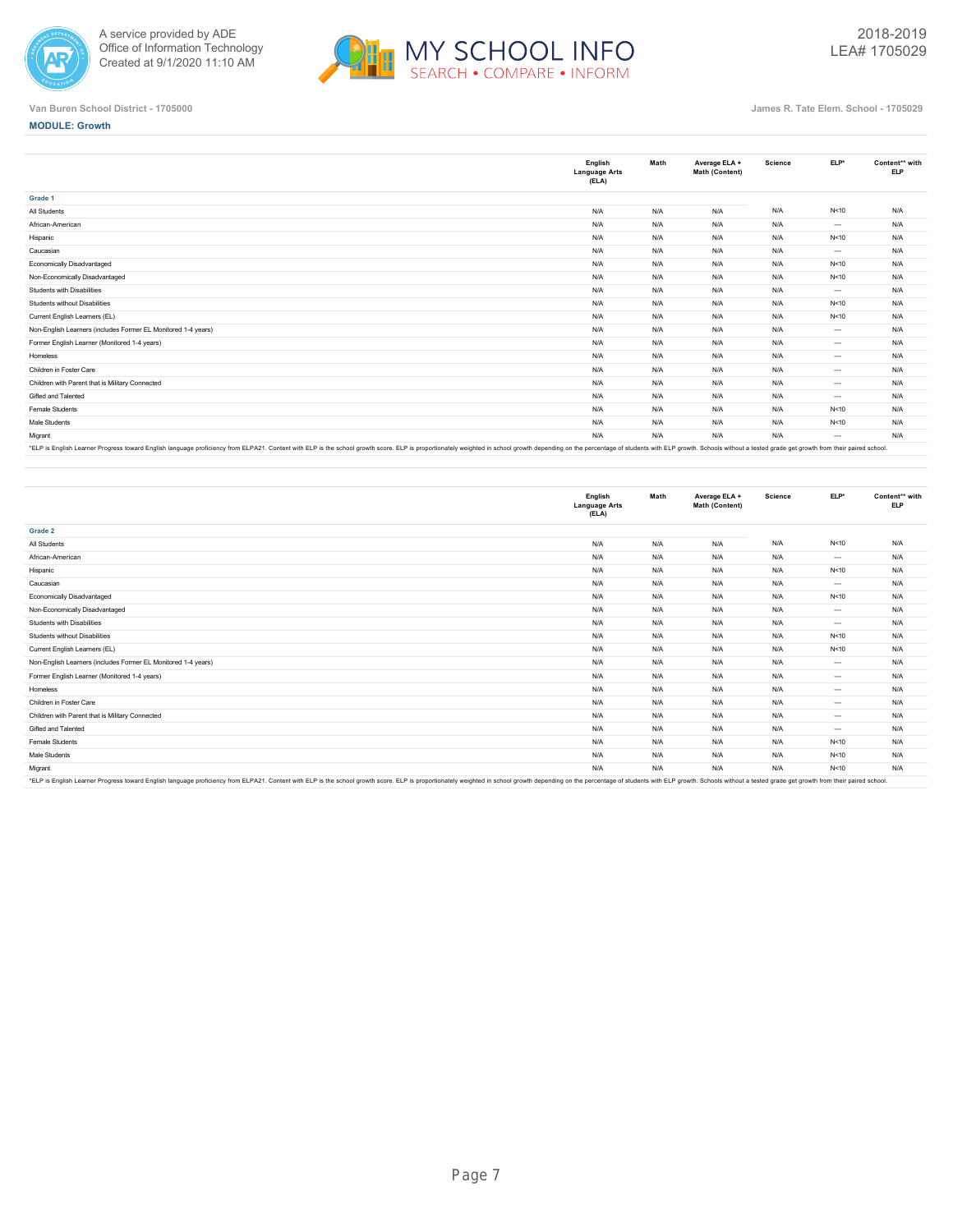



**MODULE: Growth**

**Grade 3**

|                                                               | English<br><b>Language Arts</b><br>(ELA) | Math          | Average ELA +<br>Math (Content) | Science | ELP*     | Content** with<br><b>ELP</b> |
|---------------------------------------------------------------|------------------------------------------|---------------|---------------------------------|---------|----------|------------------------------|
| Grade 3                                                       |                                          |               |                                 |         |          |                              |
| All Students                                                  | 75.8072                                  | 78.6044       | 77.2058                         | N/A     | N<10     | 77.7825                      |
| African-American                                              | N < 10                                   | N < 10        | N<10                            | N/A     | N<10     | $\cdots$                     |
| Hispanic                                                      | N < 10                                   | N < 10        | N<10                            | N/A     | N<10     | 78.1685                      |
| Caucasian                                                     | 76.3956                                  | 79.0413       | 77.7185                         | N/A     | N<10     | $\cdots$                     |
| Economically Disadvantaged                                    | 77.1304                                  | 78.0281       | 77.5793                         | N/A     | N<10     | 78.2625                      |
| Non-Economically Disadvantaged                                | 72.6733                                  | 79.9694       | 76.3214                         | N/A     | N<10     | 76.6395                      |
| <b>Students with Disabilities</b>                             | 73.8298                                  | 76,5939       | 75.2118                         | N/A     | N < 10   | 75.7829                      |
| Students without Disabilities                                 | 76.4663                                  | 79.2746       | 77,8705                         | N/A     | N<10     | 78.4120                      |
| Current English Learners (EL)                                 | N < 10                                   | N < 10        | N<10                            | N/A     | N<10     | 79.2023                      |
| Non-English Learners (includes Former EL Monitored 1-4 years) | 76.1462                                  | 78.6581       | 77.4022                         | N/A     | N<10     | $\cdots$                     |
| Former English Learner (Monitored 1-4 years)                  | $---$                                    | $\cdots$      | $\sim$                          | N/A     | $---$    | $\cdots$                     |
| Homeless                                                      | $---$                                    | $\sim$ $\sim$ | $\sim$                          | N/A     | $---$    | $\cdots$                     |
| Children in Foster Care                                       | $\cdots$                                 | $\sim$ $\sim$ | $\sim$                          | N/A     | $\cdots$ | $-1$                         |
| Children with Parent that is Military Connected               | $\cdots$                                 | $\cdots$      | $\sim$                          | N/A     | $\cdots$ | $\cdots$                     |
| Gifted and Talented                                           | N < 10                                   | N<10          | N<10                            | N/A     | N<10     | N < 10                       |
| Female Students                                               | 76.8909                                  | 78.7760       | 77.8335                         | N/A     | N<10     | 78.2185                      |
| Male Students                                                 | 74.2233                                  | 78.3537       | 76.2885                         | N/A     | N<10     | 77.2199                      |
| Migrant                                                       | N < 10                                   | N < 10        | N<10                            | N/A     | N < 10   | $\cdots$                     |

"ELP is English Learner Progress toward English language proficiency from ELPA21. Content with ELP is the school growth score. ELP is proportionately weighted in school growth depending on the percentage of students with E

|                                                               | English<br><b>Language Arts</b><br>(ELA) | Math     | Average ELA +<br>Math (Content) | Science       | ELP*     | Content** with<br><b>ELP</b> |
|---------------------------------------------------------------|------------------------------------------|----------|---------------------------------|---------------|----------|------------------------------|
| Grade 4                                                       |                                          |          |                                 |               |          |                              |
| All Students                                                  | 82.1388                                  | 82.7730  | 82.4559                         | 79.9507       | N<10     | 82.9901                      |
| African-American                                              | N < 10                                   | N<10     | N<10                            | N<10          | N<10     | N<10                         |
| Hispanic                                                      | 86.3643                                  | 84.7430  | 85.5537                         | 80.1182       | N<10     | 85.5780                      |
| Caucasian                                                     | 81.3134                                  | 82.9969  | 82.1551                         | 80.5010       | N<10     | $\cdots$                     |
| Economically Disadvantaged                                    | 81.0685                                  | 81.9267  | 81.4976                         | 80.2997       | N<10     | 82.3882                      |
| Non-Economically Disadvantaged                                | 84.5047                                  | 84.6436  | 84.5742                         | 79.1793       | N<10     | $\cdots$                     |
| Students with Disabilities                                    | N < 10                                   | N < 10   | N<10                            | N < 10        | N < 10   | N < 10                       |
| Students without Disabilities                                 | 83.2335                                  | 82.6122  | 82.9228                         | 80.1337       | N<10     | 83.5501                      |
| Current English Learners (EL)                                 | N < 10                                   | N<10     | N<10                            | N<10          | N<10     | 86.2839                      |
| Non-English Learners (includes Former EL Monitored 1-4 years) | 81.4800                                  | 82.5116  | 81.9958                         | 80.1882       | N<10     | $\cdots$                     |
| Former English Learner (Monitored 1-4 years)                  | $\cdots$                                 | $\cdots$ | $\sim$                          | $\cdots$      | $\ldots$ | $-1$                         |
| Homeless                                                      | N < 10                                   | N<10     | N<10                            | N<10          | N<10     | $\cdots$                     |
| Children in Foster Care                                       | $---$                                    | $-1$     | $\sim$                          | $\sim$ $\sim$ | $\cdots$ | $\cdots$                     |
| Children with Parent that is Military Connected               | $---$                                    | $\cdots$ | $\cdots$                        | $\cdots$      | $\ldots$ | $\cdots$                     |
| Gifted and Talented                                           | N < 10                                   | N<10     | N<10                            | N<10          | N<10     | $\cdots$                     |
| Female Students                                               | 81.1730                                  | 80.3407  | 80.7568                         | 78.8422       | N<10     | 81.2876                      |
| Male Students                                                 | 83.0735                                  | 85.1268  | 84.1001                         | 81.0235       | N < 10   | 84.6440                      |
| Migrant                                                       | $\cdots$                                 | $\cdots$ | $\cdots$                        | $\cdots$      | $\cdots$ | $\cdots$                     |
|                                                               |                                          |          |                                 |               |          |                              |

"ELP is English Learner Progress toward English language proficiency from ELPA21. Content with ELP is the school growth score. ELP is proportionalely weighted in school growth depending on the percentage of students with E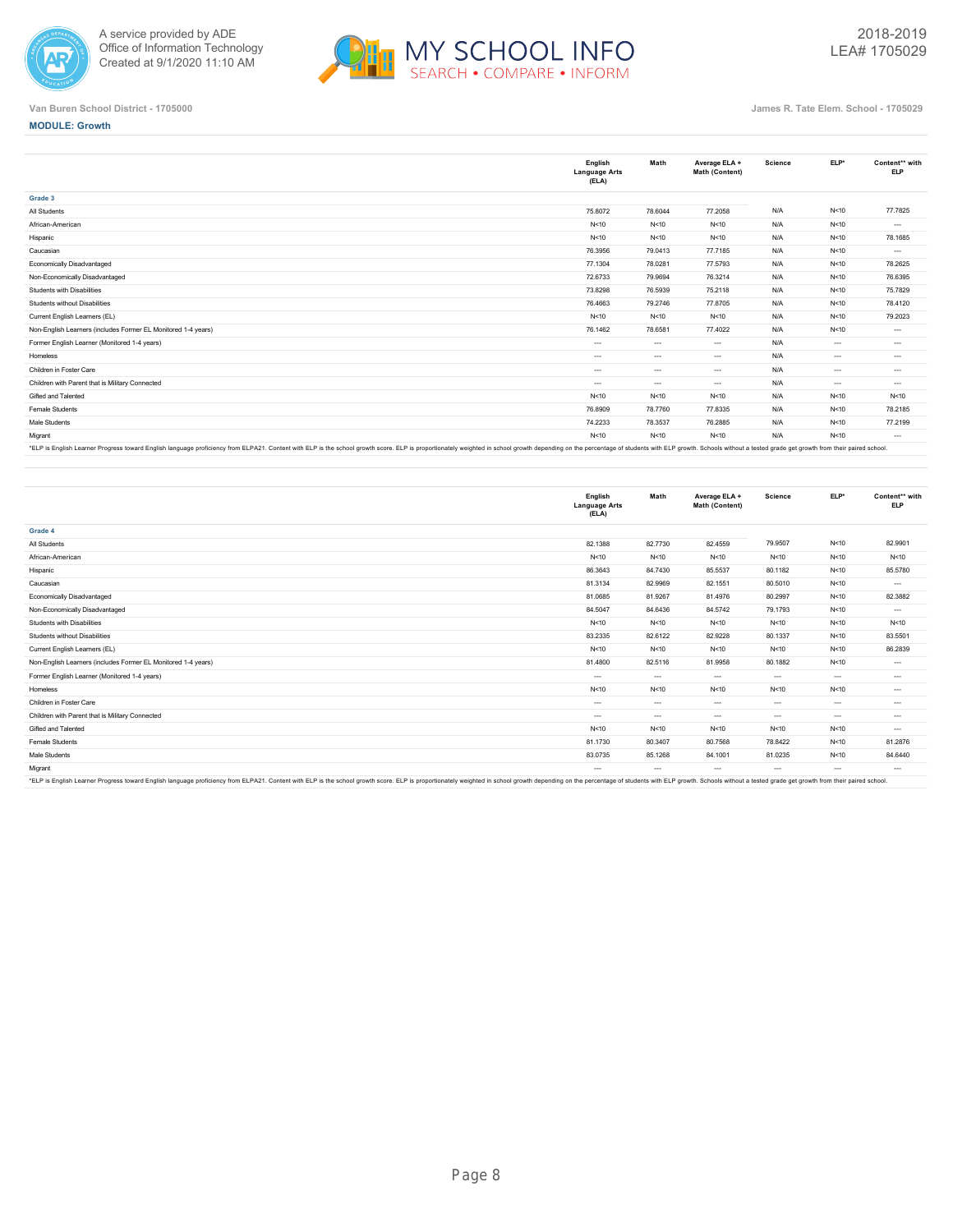



**MODULE: Growth**

|                                                               | English<br><b>Language Arts</b><br>(ELA) | Math     | Average ELA +<br>Math (Content) | Science | $ELP*$   | Content** with<br><b>ELP</b> |
|---------------------------------------------------------------|------------------------------------------|----------|---------------------------------|---------|----------|------------------------------|
| Grade 5                                                       |                                          |          |                                 |         |          |                              |
| All Students                                                  | 77.3857                                  | 78.1215  | 77.7536                         | 78.8832 | 79.3241  | 77,9880                      |
| African-American                                              | N < 10                                   | N < 10   | N<10                            | N<10    | N<10     | $\cdots$                     |
| Hispanic                                                      | 77,8260                                  | 70.8640  | 74.3450                         | 85.6342 | N<10     | 75.3095                      |
| Caucasian                                                     | 77.7554                                  | 80.7600  | 79.2577                         | 78.8374 | N<10     | $\cdots$                     |
| <b>Economically Disadvantaged</b>                             | 75.2643                                  | 75.9534  | 75.6088                         | 75.0710 | N<10     | 75,8742                      |
| Non-Economically Disadvantaged                                | 81.9819                                  | 82.8191  | 82.4005                         | 87.1430 | N<10     | 82.9554                      |
| Students with Disabilities                                    | N < 10                                   | N < 10   | N<10                            | N<10    | N<10     | $\cdots$                     |
| Students without Disabilities                                 | 77.6355                                  | 78.0339  | 77.8347                         | 78.5075 | 79.3241  | 78.0604                      |
| Current English Learners (EL)                                 | 79.7695                                  | 75.2340  | 77.5018                         | 90.0574 | 79.3241  | 78.4129                      |
| Non-English Learners (includes Former EL Monitored 1-4 years) | 76.8785                                  | 78.7358  | 77,8071                         | 76.5057 | N<10     | $\cdots$                     |
| Former English Learner (Monitored 1-4 years)                  | $\cdots$                                 | $\cdots$ | $\cdots$                        | $- - -$ | $\cdots$ | $\cdots$                     |
| Homeless                                                      | $\cdots$                                 | $\cdots$ | $\cdots$                        | $- - -$ | $\cdots$ | $\cdots$                     |
| Children in Foster Care                                       | $\cdots$                                 | $\cdots$ | $\sim$                          | $- - -$ | $---$    | $\cdots$                     |
| Children with Parent that is Military Connected               | $\cdots$                                 | $\cdots$ | $\cdots$                        | $- - -$ | $\cdots$ | $\cdots$                     |
| Gifted and Talented                                           | N < 10                                   | N < 10   | N<10                            | N<10    | N<10     | $\cdots$                     |
| Female Students                                               | 79.8296                                  | 77.9341  | 78.8819                         | 78.7412 | N<10     | 79.1814                      |
| Male Students                                                 | 74.0253                                  | 78.3791  | 76.2022                         | 79.0784 | N<10     | 76.3257                      |
| Migrant                                                       | N < 10                                   | N < 10   | N<10                            | N < 10  | N<10     | $\cdots$                     |

"ELP is English Learner Progress toward English language proficiency from ELPA21. Content with ELP is the school growth score. ELP is proportionately weighted in school growth depending on the percentage of students with E

|                                                                                                                                                                                                                               | English<br><b>Language Arts</b><br>(ELA) | Math     | Average ELA +<br>Math (Content) | <b>Science</b> | ELP*     | Content** with<br><b>ELP</b> |
|-------------------------------------------------------------------------------------------------------------------------------------------------------------------------------------------------------------------------------|------------------------------------------|----------|---------------------------------|----------------|----------|------------------------------|
| <b>All Grades</b>                                                                                                                                                                                                             |                                          |          |                                 |                |          |                              |
| All Students                                                                                                                                                                                                                  | 78.4237                                  | 79,8503  | 79.1370                         | 79.4351        | 82.6550  | 79.7838                      |
| African-American                                                                                                                                                                                                              | 79.3174                                  | 78.3301  | 78.8237                         | N<10           | N<10     | 80.3569                      |
| Hispanic                                                                                                                                                                                                                      | 79.0448                                  | 78,0716  | 78.5582                         | 82.8762        | 81.6955  | 80.2555                      |
| Caucasian                                                                                                                                                                                                                     | 78.4794                                  | 80.8986  | 79.6890                         | 79.7393        | N<10     | $\cdots$                     |
| Economically Disadvantaged                                                                                                                                                                                                    | 77,8655                                  | 78,6855  | 78.2755                         | 77.7822        | 82.3336  | 79.1378                      |
| Non-Economically Disadvantaged                                                                                                                                                                                                | 79.6796                                  | 82.4713  | 81.0754                         | 83.0536        | N<10     | 81.4244                      |
| Students with Disabilities                                                                                                                                                                                                    | 73.3555                                  | 79.0258  | 76.1907                         | N<10           | N<10     | 76,5878                      |
| Students without Disabilities                                                                                                                                                                                                 | 79.1935                                  | 79.9756  | 79.5846                         | 79.3058        | 82.7218  | 80.2056                      |
| Current English Learners (EL)                                                                                                                                                                                                 | 79.8921                                  | 79.0079  | 79.4500                         | 84.8664        | 82.6550  | 81.4113                      |
| Non-English Learners (includes Former EL Monitored 1-4 years)                                                                                                                                                                 | 78.1790                                  | 79.9907  | 79.0848                         | 78.4574        | N<10     | $\cdots$                     |
| Former English Learner (Monitored 1-4 years)                                                                                                                                                                                  | $\cdots$                                 | $- - -$  | $\cdots$                        | $-1$           | $\cdots$ | $-1$                         |
| Homeless                                                                                                                                                                                                                      | N < 10                                   | N < 10   | N<10                            | N<10           | N<10     | $\cdots$                     |
| Children in Foster Care                                                                                                                                                                                                       | $\cdots$                                 | $\cdots$ | $\sim$                          | $\cdots$       | $\cdots$ | $\cdots$                     |
| Children with Parent that is Military Connected                                                                                                                                                                               | $\cdots$                                 | $\cdots$ | $\cdots$                        | $-1$           | $---$    | $\cdots$                     |
| Gifted and Talented                                                                                                                                                                                                           | 83.0026                                  | 84.8918  | 83.9472                         | N<10           | N<10     | 83.2619                      |
| Female Students                                                                                                                                                                                                               | 79.1230                                  | 78.9657  | 79.0443                         | 78.7893        | 83.5303  | 79.7858                      |
| Male Students                                                                                                                                                                                                                 | 77.5517                                  | 80.9534  | 79.2526                         | 80.1748        | 81.8215  | 79.7814                      |
| Migrant                                                                                                                                                                                                                       | N < 10                                   | N<10     | N<10                            | N<10           | N<10     | N < 10                       |
| *El D ie Englieb Lagrage Dragger bward English Januara proficianu from El DA?1. Contant with El D ie the echoal growth ecores. El D ie proportionately weighted in echoal growth departing on the parameters of etudents with |                                          |          |                                 |                |          |                              |

\*ELP is English Learner Progress toward English language proficiency from ELPA21. Content with ELP is the school growth score. ELP is proportionately weighted in school growth depending on the percentage of students with E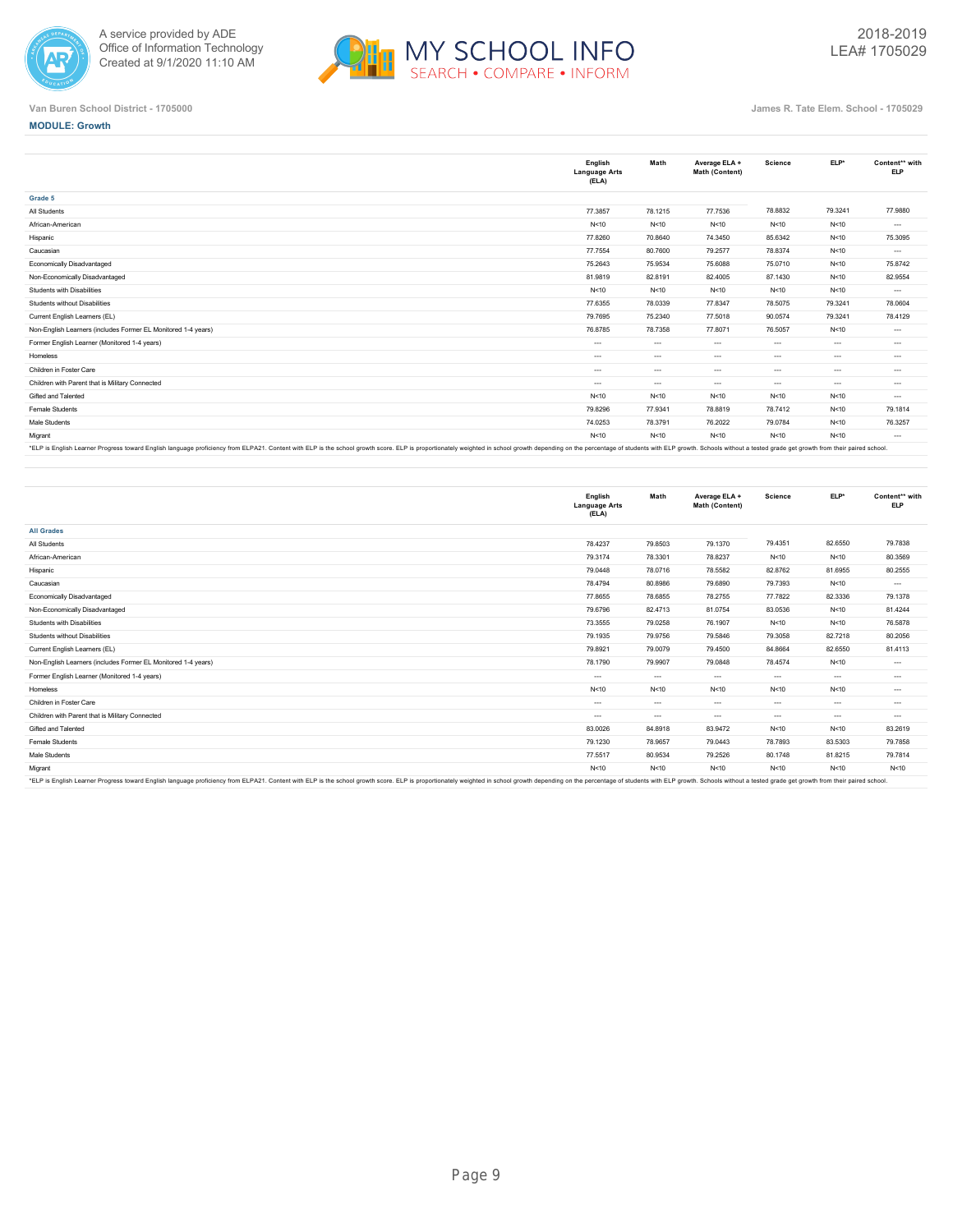



**MODULE: English Language Proficiency of English Learners on English Language Proficiency Exam (ELPA21)**

|           | <b>Tested</b> | Number ELs Number ELs Percent ELs<br>Proficient | Proficient |
|-----------|---------------|-------------------------------------------------|------------|
| Grade All | 53            | 20                                              | 37.74 %    |
| Grade K   | N < 10        | N<10                                            | N<10       |
| Grade 01  | N<10          | N<10                                            | N<10       |
| Grade 02  | N<10          | N<10                                            | N<10       |
| Grade 03  | 10            | $\overline{4}$                                  | 40.00 %    |
| Grade 04  | 11            | 3                                               | 27.27 %    |
| Grade 05  | N<10          | N<10                                            | N<10       |
|           |               |                                                 |            |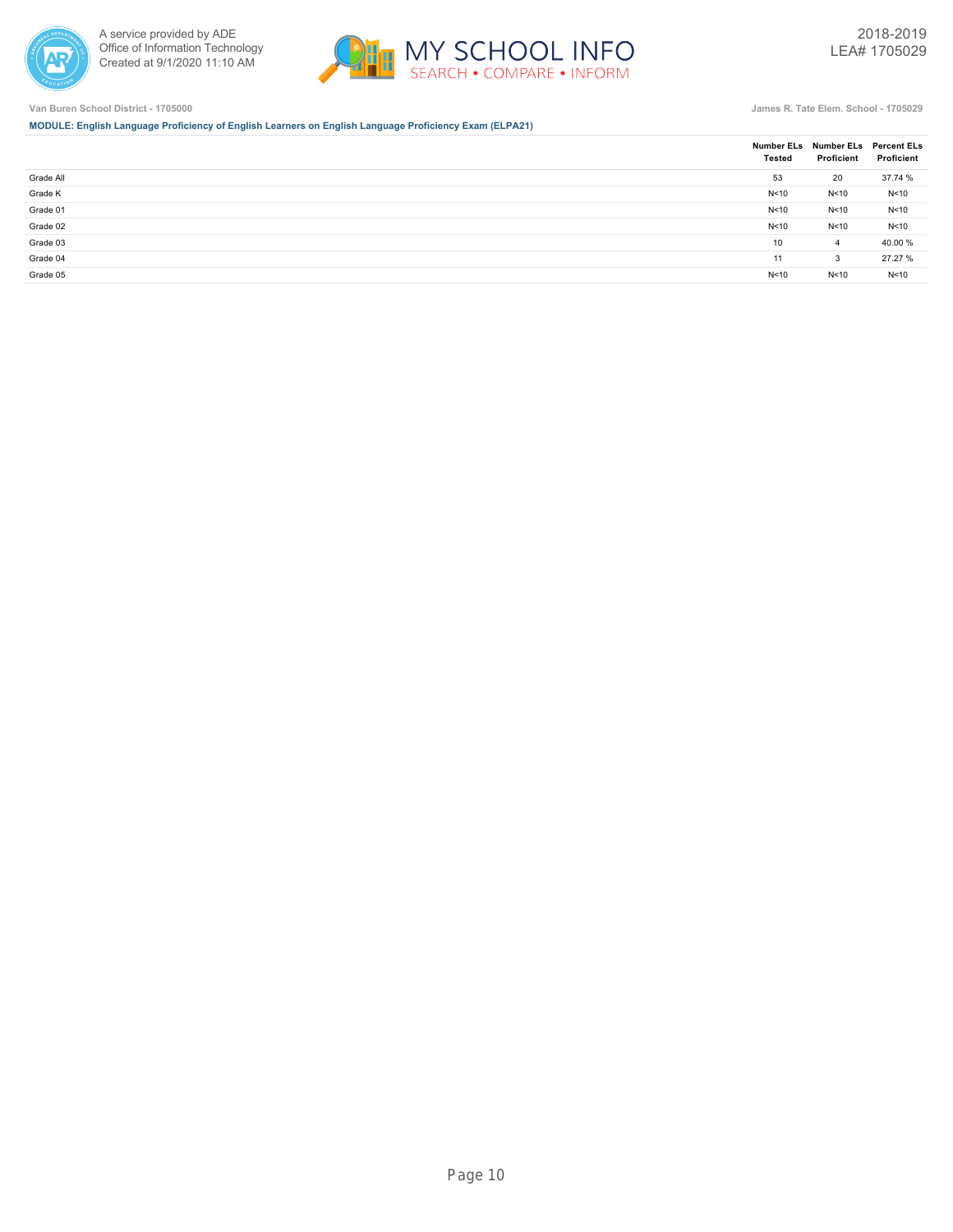



## **MODULE: SQSS**

|                                                                  | <b>Student</b><br>Engagement | <b>Science</b><br>Achievement | <b>Reading At</b><br><b>Grade Level</b> | Science<br>Growth | <b>ACT</b><br>Composite<br>$>=19$ | Final GPA >=2.8 | Community<br>Service<br>Learning | Computer<br>Science<br>Credits | On-Time<br>Credits | <b>ACT Readiness</b><br><b>Benchmark</b> | <b>AP/IB/Concurrent</b><br>Credit | Total    |
|------------------------------------------------------------------|------------------------------|-------------------------------|-----------------------------------------|-------------------|-----------------------------------|-----------------|----------------------------------|--------------------------------|--------------------|------------------------------------------|-----------------------------------|----------|
| Kindergarten                                                     |                              |                               |                                         |                   |                                   |                 |                                  |                                |                    |                                          |                                   |          |
| All Students                                                     | 48.55                        | N<10                          | N < 10                                  | N < 10            | N<10                              | N<10            | N<10                             | N < 10                         | N<10               | N<10                                     | N < 10                            | 48.55    |
| African-American                                                 | N<10                         | N<10                          | N<10                                    | N<10              | N<10                              | N<10            | N<10                             | N < 10                         | N<10               | N<10                                     | N < 10                            | N < 10   |
| Hispanic                                                         | N<10                         | N<10                          | N < 10                                  | N < 10            | N<10                              | N<10            | N<10                             | N < 10                         | N<10               | N<10                                     | N < 10                            | N < 10   |
| Caucasian                                                        | 51.79                        | N<10                          | N < 10                                  | N < 10            | N<10                              | N<10            | N<10                             | N < 10                         | N<10               | N<10                                     | N < 10                            | 51.79    |
| <b>Economically Disadvantaged</b>                                | 43.48                        | N<10                          | N < 10                                  | N < 10            | N<10                              | N<10            | N<10                             | N < 10                         | N<10               | N<10                                     | N < 10                            | 43.48    |
| Non-Economically Disadvantaged                                   | 58.70                        | N<10                          | N < 10                                  | N < 10            | N<10                              | N<10            | N<10                             | N < 10                         | N<10               | N<10                                     | N < 10                            | 58.70    |
| Students with Disabilities                                       | N<10                         | N<10                          | N<10                                    | N<10              | N<10                              | N<10            | N<10                             | N < 10                         | N<10               | N<10                                     | N < 10                            | N < 10   |
| Students without Disabilities                                    | 46.77                        | N<10                          | N < 10                                  | N < 10            | N<10                              | N<10            | N<10                             | N < 10                         | N<10               | N<10                                     | N < 10                            | 46.77    |
| Current English Learners (EL)                                    | N<10                         | N<10                          | N < 10                                  | N<10              | N<10                              | N<10            | N<10                             | N < 10                         | N<10               | N<10                                     | N < 10                            | N < 10   |
| Non-English Learners (includes Former EL Monitored 1-4<br>years) | 49.19                        | N<10                          | N < 10                                  | N<10              | N<10                              | N < 10          | N<10                             | N < 10                         | N<10               | N<10                                     | N < 10                            | 49.19    |
| Former English Learner (Monitored 1-4 years)                     | $---$                        | $\cdots$                      | $\cdots$                                | $\cdots$          | $\cdots$                          | $\cdots$        | $\cdots$                         | $\cdots$                       | $\cdots$           | $\cdots$                                 | $\cdots$                          | $\cdots$ |
| Homeless                                                         | $---$                        | $\cdots$                      | $\sim$                                  | $\cdots$          | $\cdots$                          | $\cdots$        | $\sim$ $\sim$                    | $\cdots$                       | $\sim$             | $---$                                    | $\cdots$                          | $---$    |
| Children in Foster Care                                          | $---$                        | $\cdots$                      | $\sim$                                  | $\cdots$          | $---$                             | $\cdots$        | $\sim$ $\sim$                    | $\cdots$                       | $\sim$             | $\cdots$                                 | $\sim$                            | $- - -$  |
| Children with Parent that is Military Connected                  | $---$                        | $\cdots$                      | $\cdots$                                | $\cdots$          | $\cdots$                          | $\cdots$        | $\cdots$                         | $\cdots$                       | $\sim$             | $\cdots$                                 | $\cdots$                          | $- - -$  |
| Gifted and Talented                                              | $---$                        | $\cdots$                      | $\cdots$                                | $\cdots$          | $\cdots$                          | $\cdots$        | $\sim$ $\sim$                    | $\cdots$                       | $\sim$             | $---$                                    | $\cdots$                          | $\cdots$ |
| Female Students                                                  | 43.33                        | N<10                          | N <sub>10</sub>                         | N<10              | N<10                              | N < 10          | N < 10                           | N < 10                         | N<10               | N<10                                     | N < 10                            | 43.33    |
| Male Students                                                    | 52.56                        | N<10                          | N<10                                    | N<10              | N<10                              | N<10            | N<10                             | N < 10                         | N<10               | N<10                                     | N < 10                            | 52.56    |
| Migrant                                                          | $- - -$                      | $\cdots$                      | $\cdots$                                | $\cdots$          | $\cdots$                          | $\cdots$        | $\cdots$                         | $\cdots$                       | $\cdots$           | $\cdots$                                 | $\cdots$                          | $\cdots$ |
|                                                                  |                              |                               |                                         |                   |                                   |                 |                                  |                                |                    |                                          |                                   |          |

|                                                                  | <b>Student</b><br>Engagement | Science<br>Achievement | <b>Reading At</b><br><b>Grade Level</b> | <b>Science</b><br>Growth | <b>ACT</b><br>Composite<br>$>=19$ | Final GPA >=2.8 | Community<br><b>Service</b><br>Learning | Computer<br>Science<br>Credits | On-Time<br>Credits | <b>ACT Readiness</b><br><b>Benchmark</b> | AP/IB/Concurrent<br>Credit | Total    |
|------------------------------------------------------------------|------------------------------|------------------------|-----------------------------------------|--------------------------|-----------------------------------|-----------------|-----------------------------------------|--------------------------------|--------------------|------------------------------------------|----------------------------|----------|
| Grade 1                                                          |                              |                        |                                         |                          |                                   |                 |                                         |                                |                    |                                          |                            |          |
| All Students                                                     | 59.70                        | N<10                   | N < 10                                  | N<10                     | N<10                              | N < 10          | N < 10                                  | N < 10                         | N<10               | N<10                                     | N<10                       | 59.70    |
| African-American                                                 | N<10                         | N<10                   | N < 10                                  | N<10                     | N < 10                            | N < 10          | N < 10                                  | N < 10                         | N<10               | N<10                                     | N<10                       | N<10     |
| Hispanic                                                         | N<10                         | N<10                   | N<10                                    | N<10                     | N < 10                            | N<10            | N<10                                    | N < 10                         | N<10               | N<10                                     | N<10                       | N < 10   |
| Caucasian                                                        | 57.55                        | N<10                   | N < 10                                  | N<10                     | N<10                              | N < 10          | N < 10                                  | N < 10                         | N<10               | N<10                                     | N<10                       | 57.55    |
| Economically Disadvantaged                                       | 57.78                        | N<10                   | N < 10                                  | N<10                     | N < 10                            | N < 10          | N < 10                                  | N < 10                         | N<10               | N<10                                     | N<10                       | 57.78    |
| Non-Economically Disadvantaged                                   | 63.64                        | N<10                   | N < 10                                  | N<10                     | N < 10                            | N<10            | N < 10                                  | N<10                           | N<10               | N<10                                     | N<10                       | 63.64    |
| Students with Disabilities                                       | N<10                         | N<10                   | N < 10                                  | N<10                     | N<10                              | N<10            | N < 10                                  | N < 10                         | N<10               | N<10                                     | N<10                       | N < 10   |
| Students without Disabilities                                    | 60.48                        | N<10                   | N < 10                                  | N<10                     | N < 10                            | N<10            | N < 10                                  | N < 10                         | N<10               | N<10                                     | N<10                       | 60.48    |
| Current English Learners (EL)                                    | N < 10                       | N<10                   | N < 10                                  | N<10                     | N < 10                            | N<10            | N < 10                                  | N<10                           | N<10               | N<10                                     | N<10                       | N < 10   |
| Non-English Learners (includes Former EL Monitored 1-4<br>years) | 59.32                        | N<10                   | N < 10                                  | N<10                     | N<10                              | N<10            | N<10                                    | N < 10                         | N<10               | N<10                                     | N<10                       | 59.32    |
| Former English Learner (Monitored 1-4 years)                     | $\cdots$                     | $\cdots$               | $\cdots$                                | $\cdots$                 | $---$                             | $\cdots$        | $\cdots$                                | $\cdots$                       | $\sim$             | $\cdots$                                 | $\cdots$                   | $\cdots$ |
| Homeless                                                         | N<10                         | N<10                   | N<10                                    | N<10                     | N < 10                            | N<10            | N < 10                                  | N < 10                         | N<10               | N<10                                     | N<10                       | N < 10   |
| Children in Foster Care                                          | $---$                        | $\cdots$               | $\sim$                                  | $\cdots$                 | $\cdots$                          | $---$           | $\cdots$                                | $\cdots$                       | $\sim$             | $\cdots$                                 | $- - -$                    | $\cdots$ |
| Children with Parent that is Military Connected                  | $\cdots$                     | $\cdots$               | $\cdots$                                | $\cdots$                 | $---$                             | $\cdots$        | $\cdots$                                | $\cdots$                       | $\sim$             | $\cdots$                                 | $\cdots$                   | $\cdots$ |
| Gifted and Talented                                              | $---$                        | $\cdots$               | $\sim$                                  | $\cdots$                 | $\cdots$                          | $---$           | $\sim$ $\sim$                           | $\cdots$                       | $\sim$             | $\cdots$                                 | $- - -$                    | $---$    |
| Female Students                                                  | 57.69                        | N<10                   | N < 10                                  | N<10                     | N < 10                            | N < 10          | N < 10                                  | N < 10                         | N<10               | N < 10                                   | N<10                       | 57.69    |
| Male Students                                                    | 62.50                        | N<10                   | N<10                                    | N<10                     | N < 10                            | N < 10          | N < 10                                  | N < 10                         | N<10               | N<10                                     | N<10                       | 62.50    |
| Migrant                                                          | N < 10                       | N<10                   | N < 10                                  | N<10                     | N < 10                            | N<10            | N<10                                    | N < 10                         | N<10               | N<10                                     | N<10                       | N < 10   |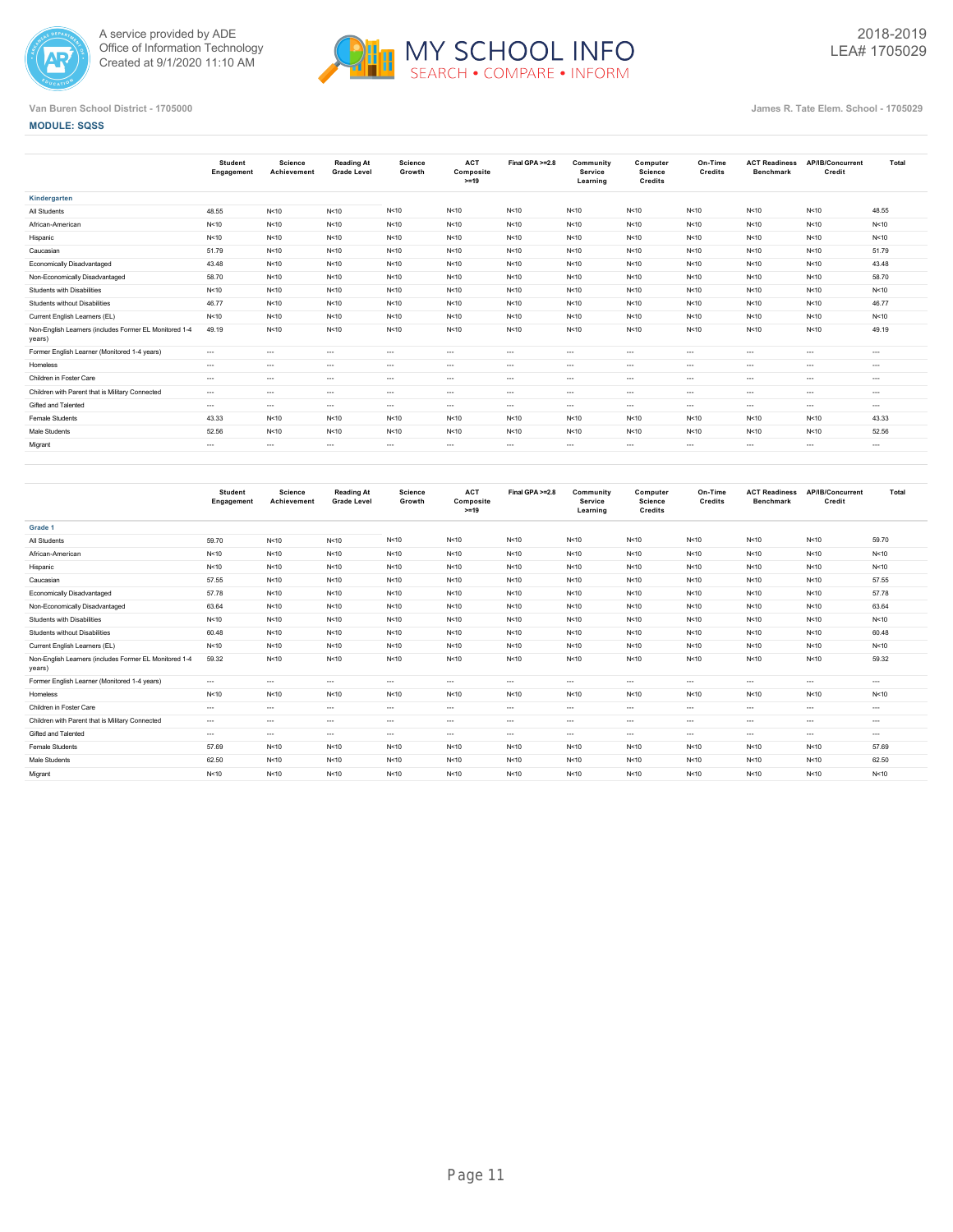



## **MODULE: SQSS**

|                                                                  | <b>Student</b><br>Engagement | Science<br>Achievement | <b>Reading At</b><br><b>Grade Level</b> | <b>Science</b><br>Growth | <b>ACT</b><br>Composite<br>$>=19$ | Final GPA >=2.8 | Community<br><b>Service</b><br>Learning | Computer<br><b>Science</b><br>Credits | On-Time<br>Credits | <b>ACT Readiness</b><br><b>Benchmark</b> | AP/IB/Concurrent<br>Credit | Total    |
|------------------------------------------------------------------|------------------------------|------------------------|-----------------------------------------|--------------------------|-----------------------------------|-----------------|-----------------------------------------|---------------------------------------|--------------------|------------------------------------------|----------------------------|----------|
| Grade 2                                                          |                              |                        |                                         |                          |                                   |                 |                                         |                                       |                    |                                          |                            |          |
| All Students                                                     | 61.29                        | N<10                   | N<10                                    | N<10                     | N < 10                            | N < 10          | N<10                                    | N<10                                  | N<10               | N < 10                                   | N<10                       | 61.29    |
| African-American                                                 | N<10                         | N < 10                 | N<10                                    | N<10                     | N<10                              | N<10            | N<10                                    | N<10                                  | N<10               | N<10                                     | N<10                       | N < 10   |
| Hispanic                                                         | 73.08                        | N<10                   | N<10                                    | N<10                     | N < 10                            | N<10            | N<10                                    | N<10                                  | N<10               | N<10                                     | N<10                       | 73.08    |
| Caucasian                                                        | 59.09                        | N<10                   | N<10                                    | N<10                     | N < 10                            | N<10            | N<10                                    | N<10                                  | N<10               | N<10                                     | N<10                       | 59.09    |
| Economically Disadvantaged                                       | 58.75                        | N<10                   | N<10                                    | N<10                     | N<10                              | N < 10          | N<10                                    | N<10                                  | N<10               | N < 10                                   | N<10                       | 58.75    |
| Non-Economically Disadvantaged                                   | 65.91                        | N<10                   | N<10                                    | N<10                     | N < 10                            | N < 10          | N<10                                    | N<10                                  | N<10               | N < 10                                   | N<10                       | 65.91    |
| Students with Disabilities                                       | N<10                         | N<10                   | N<10                                    | N<10                     | N<10                              | N < 10          | N<10                                    | N<10                                  | N<10               | N < 10                                   | N<10                       | N < 10   |
| Students without Disabilities                                    | 60.91                        | N < 10                 | N<10                                    | N<10                     | N < 10                            | N < 10          | N<10                                    | N<10                                  | N<10               | N < 10                                   | N<10                       | 60.91    |
| Current English Learners (EL)                                    | N<10                         | N<10                   | N<10                                    | N<10                     | N < 10                            | N<10            | N<10                                    | N<10                                  | N<10               | N<10                                     | N<10                       | N < 10   |
| Non-English Learners (includes Former EL Monitored 1-4<br>years) | 58.33                        | N<10                   | N<10                                    | N<10                     | N < 10                            | N<10            | N<10                                    | N<10                                  | N<10               | N<10                                     | N<10                       | 58.33    |
| Former English Learner (Monitored 1-4 years)                     | $\cdots$                     | $\cdots$               | $\sim$                                  | $\cdots$                 | $\cdots$                          | $---$           | $\cdots$                                | $\cdots$                              | $\sim$             | $\cdots$                                 | $\cdots$                   | $\cdots$ |
| Homeless                                                         | N<10                         | N<10                   | N<10                                    | N<10                     | N < 10                            | N<10            | N<10                                    | N<10                                  | N<10               | N < 10                                   | N<10                       | N < 10   |
| Children in Foster Care                                          | N<10                         | N<10                   | N<10                                    | N<10                     | N < 10                            | N < 10          | N<10                                    | N < 10                                | N<10               | N < 10                                   | N<10                       | N < 10   |
| Children with Parent that is Military Connected                  | $---$                        | $\cdots$               | $\sim$                                  | $\cdots$                 | $---$                             | $\cdots$        | $\cdots$                                | $\cdots$                              | $\sim$             | $\cdots$                                 | $\cdots$                   | $\cdots$ |
| Gifted and Talented                                              | $---$                        | $\cdots$               | $\sim$                                  | $\cdots$                 | $---$                             | $\cdots$        | $\cdots$                                | $\cdots$                              | $\sim$             | $\cdots$                                 | $\cdots$                   | $\cdots$ |
| <b>Female Students</b>                                           | 68.97                        | N<10                   | N<10                                    | N<10                     | N < 10                            | N < 10          | N<10                                    | N < 10                                | N<10               | N < 10                                   | N<10                       | 68.97    |
| Male Students                                                    | 54.55                        | N<10                   | N<10                                    | N<10                     | N<10                              | N < 10          | N<10                                    | N<10                                  | N<10               | N < 10                                   | N<10                       | 54.55    |
| Migrant                                                          | N<10                         | N<10                   | N<10                                    | N<10                     | N<10                              | N<10            | N<10                                    | N<10                                  | N<10               | N<10                                     | N<10                       | N < 10   |
|                                                                  |                              |                        |                                         |                          |                                   |                 |                                         |                                       |                    |                                          |                            |          |

|                                                                  | <b>Student</b><br>Engagement | Science<br>Achievement | <b>Reading At</b><br><b>Grade Level</b> | <b>Science</b><br>Growth | <b>ACT</b><br>Composite<br>$>=19$ | Final GPA >=2.8 | Community<br><b>Service</b><br>Learning | Computer<br>Science<br>Credits | On-Time<br>Credits | <b>ACT Readiness</b><br><b>Benchmark</b> | AP/IB/Concurrent<br>Credit | Total    |
|------------------------------------------------------------------|------------------------------|------------------------|-----------------------------------------|--------------------------|-----------------------------------|-----------------|-----------------------------------------|--------------------------------|--------------------|------------------------------------------|----------------------------|----------|
| Grade 3                                                          |                              |                        |                                         |                          |                                   |                 |                                         |                                |                    |                                          |                            |          |
| All Students                                                     | 65.75                        | 27.69                  | 29.23                                   | N<10                     | N<10                              | N<10            | N<10                                    | N<10                           | N<10               | N<10                                     | N<10                       | 41.87    |
| African-American                                                 | N<10                         | N<10                   | N < 10                                  | N<10                     | N < 10                            | N<10            | N < 10                                  | N < 10                         | N<10               | N<10                                     | N<10                       | N < 10   |
| Hispanic                                                         | N<10                         | N<10                   | N < 10                                  | N<10                     | N < 10                            | N<10            | N<10                                    | N < 10                         | N<10               | N<10                                     | N<10                       | N < 10   |
| Caucasian                                                        | 68.18                        | 32.65                  | 36.73                                   | N<10                     | N<10                              | N < 10          | N < 10                                  | N < 10                         | N < 10             | N<10                                     | N<10                       | 46.73    |
| Economically Disadvantaged                                       | 64.58                        | 22.22                  | 26.67                                   | N<10                     | N < 10                            | N < 10          | N < 10                                  | N < 10                         | N<10               | N<10                                     | N<10                       | 38.41    |
| Non-Economically Disadvantaged                                   | 68.00                        | 40.00                  | 35.00                                   | N<10                     | N<10                              | N<10            | N<10                                    | N<10                           | N<10               | N<10                                     | N<10                       | 49.23    |
| Students with Disabilities                                       | 58.82                        | 6.25                   | 6.25                                    | N<10                     | N < 10                            | N < 10          | N < 10                                  | N < 10                         | N<10               | N<10                                     | N<10                       | 24.49    |
| <b>Students without Disabilities</b>                             | 67.86                        | 34.69                  | 36.73                                   | N<10                     | N < 10                            | N < 10          | N < 10                                  | N < 10                         | N < 10             | N<10                                     | N<10                       | 47.40    |
| Current English Learners (EL)                                    | N<10                         | N<10                   | N < 10                                  | N<10                     | N < 10                            | N<10            | N < 10                                  | N < 10                         | N<10               | N<10                                     | N<10                       | N < 10   |
| Non-English Learners (includes Former EL Monitored 1-4<br>years) | 66.41                        | 29.82                  | 31.58                                   | N<10                     | N < 10                            | N<10            | N < 10                                  | N < 10                         | N<10               | N<10                                     | N<10                       | 43.54    |
| Former English Learner (Monitored 1-4 years)                     | $\cdots$                     | $\cdots$               | $\sim$                                  | $\cdots$                 | $\cdots$                          | $---$           | $---$                                   | $\cdots$                       | $\sim$             | $\cdots$                                 | $\sim$                     | $---$    |
| Homeless                                                         | $---$                        | $\cdots$               | $\sim$                                  | $\cdots$                 | $\cdots$                          | $---$           | $\cdots$                                | $\cdots$                       | $\sim$             | $\cdots$                                 | $- - -$                    | $\cdots$ |
| Children in Foster Care                                          | N<10                         | N<10                   | N < 10                                  | N<10                     | N < 10                            | N<10            | N < 10                                  | N < 10                         | N<10               | N<10                                     | N<10                       | N < 10   |
| Children with Parent that is Military Connected                  | $---$                        | $\cdots$               | $\sim$                                  | $\cdots$                 | $\cdots$                          | $---$           | $\cdots$                                | $\cdots$                       | $\sim$             | $\cdots$                                 | $- - -$                    | $\cdots$ |
| Gifted and Talented                                              | N<10                         | N<10                   | N<10                                    | N<10                     | N<10                              | N<10            | N < 10                                  | N < 10                         | N<10               | N<10                                     | N<10                       | N < 10   |
| Female Students                                                  | 60.98                        | 30.77                  | 33.33                                   | N<10                     | N < 10                            | N < 10          | N < 10                                  | N < 10                         | N<10               | N<10                                     | N<10                       | 42.02    |
| Male Students                                                    | 71.88                        | 23.08                  | 23.08                                   | N<10                     | N < 10                            | N < 10          | N < 10                                  | N < 10                         | N < 10             | N<10                                     | N<10                       | 41.67    |
| Migrant                                                          | N<10                         | N<10                   | N<10                                    | N<10                     | N<10                              | N<10            | N<10                                    | N < 10                         | N<10               | N<10                                     | N<10                       | N < 10   |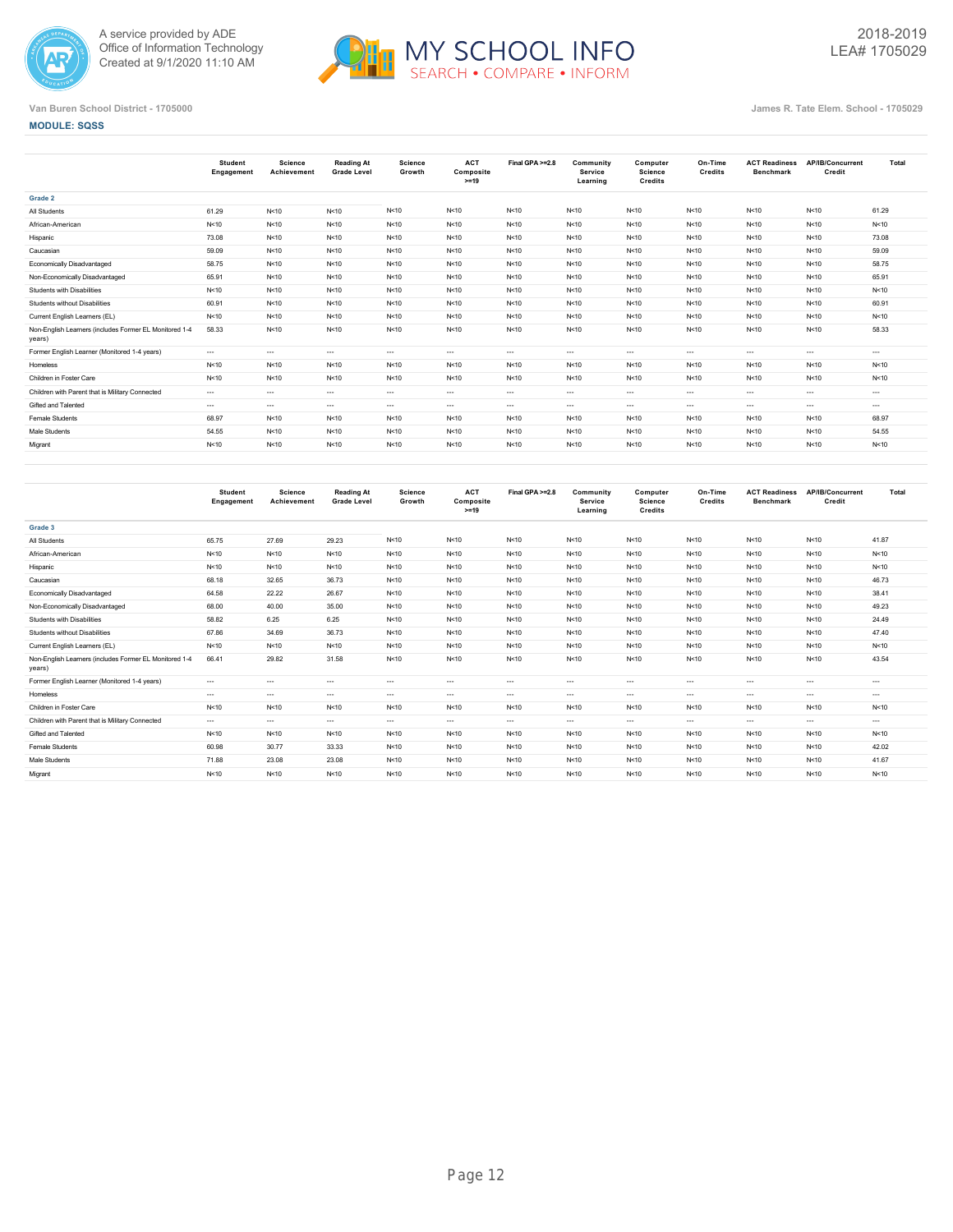



## **MODULE: SQSS**

|                                                                  | Student<br>Engagement | Science<br>Achievement | <b>Reading At</b><br><b>Grade Level</b> | <b>Science</b><br>Growth | <b>ACT</b><br>Composite<br>$>=19$ | Final GPA >=2.8 | Community<br>Service<br>Learning | Computer<br><b>Science</b><br>Credits | On-Time<br>Credits | <b>ACT Readiness</b><br><b>Benchmark</b> | AP/IB/Concurrent<br>Credit | Total    |
|------------------------------------------------------------------|-----------------------|------------------------|-----------------------------------------|--------------------------|-----------------------------------|-----------------|----------------------------------|---------------------------------------|--------------------|------------------------------------------|----------------------------|----------|
| Grade 4                                                          |                       |                        |                                         |                          |                                   |                 |                                  |                                       |                    |                                          |                            |          |
| All Students                                                     | 72.31                 | 38.98                  | 32.20                                   | 50.85                    | N < 10                            | N<10            | N<10                             | N<10                                  | N < 10             | N < 10                                   | N<10                       | 49.17    |
| African-American                                                 | N<10                  | N < 10                 | N < 10                                  | N<10                     | N<10                              | N<10            | N<10                             | N < 10                                | N < 10             | N < 10                                   | N<10                       | N<10     |
| Hispanic                                                         | 60.00                 | 40.00                  | 40.00                                   | 55.00                    | N < 10                            | N<10            | N<10                             | N < 10                                | N < 10             | N < 10                                   | N<10                       | 48.75    |
| Caucasian                                                        | 75.00                 | 41.86                  | 30.23                                   | 50.00                    | N<10                              | N<10            | N<10                             | N < 10                                | N<10               | N < 10                                   | N<10                       | 50.00    |
| Economically Disadvantaged                                       | 67.05                 | 30.95                  | 26.19                                   | 51.19                    | N<10                              | N<10            | N<10                             | N < 10                                | N<10               | N < 10                                   | N<10                       | 44.12    |
| Non-Economically Disadvantaged                                   | 83.33                 | 58.82                  | 47.06                                   | 50.00                    | N < 10                            | N<10            | N<10                             | N < 10                                | N<10               | N < 10                                   | N<10                       | 61.11    |
| Students with Disabilities                                       | N<10                  | N<10                   | N < 10                                  | N<10                     | N < 10                            | N<10            | N<10                             | N<10                                  | N<10               | N < 10                                   | N<10                       | N<10     |
| Students without Disabilities                                    | 72.41                 | 44.23                  | 36.54                                   | 51.92                    | N < 10                            | N<10            | N<10                             | N < 10                                | N < 10             | N < 10                                   | N<10                       | 51.87    |
| Current English Learners (EL)                                    | N<10                  | N < 10                 | N < 10                                  | N<10                     | N<10                              | N<10            | N<10                             | N < 10                                | N < 10             | N < 10                                   | N<10                       | N<10     |
| Non-English Learners (includes Former EL Monitored 1-4<br>years) | 75.44                 | 41.18                  | 29.41                                   | 50.98                    | N < 10                            | N<10            | N < 10                           | N < 10                                | N < 10             | N<10                                     | N<10                       | 50.00    |
| Former English Learner (Monitored 1-4 years)                     | $\cdots$              | $\cdots$               | $\cdots$                                | $\cdots$                 | $\cdots$                          | $---$           | $\cdots$                         | $\cdots$                              | $\cdots$           | $\cdots$                                 | $\cdots$                   | $\cdots$ |
| Homeless                                                         | N<10                  | N < 10                 | N < 10                                  | N<10                     | N<10                              | N<10            | N < 10                           | N < 10                                | N<10               | N < 10                                   | N<10                       | N < 10   |
| Children in Foster Care                                          | $---$                 | $\cdots$               | $\sim$ $\sim$                           | $\sim$                   | $---$                             | $---$           | $\cdots$                         | $\cdots$                              | $\cdots$           | $\cdots$                                 | $\cdots$                   | $\cdots$ |
| Children with Parent that is Military Connected                  | $\cdots$              | $\cdots$               | $\sim$                                  | $\cdots$                 | $\cdots$                          | $---$           | $\cdots$                         | $\cdots$                              | $\cdots$           | $\cdots$                                 | $\cdots$                   | $\cdots$ |
| Gifted and Talented                                              | N<10                  | N < 10                 | N < 10                                  | N<10                     | N<10                              | N<10            | N < 10                           | N < 10                                | N<10               | N < 10                                   | N<10                       | N<10     |
| Female Students                                                  | 66.13                 | 27.59                  | 27.59                                   | 51.72                    | N < 10                            | N<10            | N < 10                           | N < 10                                | N<10               | N < 10                                   | N<10                       | 43.64    |
| Male Students                                                    | 77.94                 | 50.00                  | 36.67                                   | 50.00                    | N<10                              | N<10            | N < 10                           | N < 10                                | N<10               | N < 10                                   | N < 10                     | 54.44    |
| Migrant                                                          | $\cdots$              | $\cdots$               | $\cdots$                                | $\cdots$                 | $\cdots$                          | $\cdots$        | $\cdots$                         | $\cdots$                              | $\cdots$           | $\cdots$                                 | $\sim$ $ -$                | $\cdots$ |
|                                                                  |                       |                        |                                         |                          |                                   |                 |                                  |                                       |                    |                                          |                            |          |

|                                                                  | <b>Student</b><br>Engagement | Science<br>Achievement | <b>Reading At</b><br><b>Grade Level</b> | <b>Science</b><br>Growth | <b>ACT</b><br>Composite<br>$>=19$ | Final GPA >=2.8 | Community<br><b>Service</b><br>Learning | Computer<br>Science<br>Credits | On-Time<br>Credits | <b>ACT Readiness</b><br><b>Benchmark</b> | AP/IB/Concurrent<br>Credit | Total    |
|------------------------------------------------------------------|------------------------------|------------------------|-----------------------------------------|--------------------------|-----------------------------------|-----------------|-----------------------------------------|--------------------------------|--------------------|------------------------------------------|----------------------------|----------|
| Grade 5                                                          |                              |                        |                                         |                          |                                   |                 |                                         |                                |                    |                                          |                            |          |
| All Students                                                     | 58.20                        | 24.07                  | 31.48                                   | 48.11                    | N<10                              | N<10            | N<10                                    | N<10                           | N < 10             | N<10                                     | N<10                       | 40.99    |
| African-American                                                 | N<10                         | N<10                   | N < 10                                  | N<10                     | N < 10                            | N < 10          | N < 10                                  | N < 10                         | N<10               | N<10                                     | N<10                       | N < 10   |
| Hispanic                                                         | 70.00                        | N<10                   | N < 10                                  | N<10                     | N < 10                            | N<10            | N < 10                                  | N < 10                         | N<10               | N<10                                     | N<10                       | 43.24    |
| Caucasian                                                        | 52.38                        | 27.03                  | 37.84                                   | 44.44                    | N<10                              | N<10            | N < 10                                  | N<10                           | N<10               | N<10                                     | N<10                       | 40.79    |
| Economically Disadvantaged                                       | 55.68                        | 7.69                   | 17.95                                   | 39.47                    | N < 10                            | N<10            | N < 10                                  | N < 10                         | N<10               | N<10                                     | N<10                       | 30.94    |
| Non-Economically Disadvantaged                                   | 64.71                        | 66.67                  | 66.67                                   | 70.00                    | N<10                              | N<10            | N<10                                    | N<10                           | N<10               | N<10                                     | N<10                       | 66.94    |
| Students with Disabilities                                       | N<10                         | N<10                   | N < 10                                  | N<10                     | N < 10                            | N<10            | N < 10                                  | N<10                           | N<10               | N<10                                     | N<10                       | N<10     |
| Students without Disabilities                                    | 57.63                        | 24.53                  | 32.08                                   | 47.12                    | N < 10                            | N<10            | N < 10                                  | N < 10                         | N<10               | N<10                                     | N<10                       | 40.78    |
| Current English Learners (EL)                                    | 70.00                        | 20.00                  | 20.00                                   | 80.00                    | N < 10                            | N<10            | N < 10                                  | N<10                           | N<10               | N<10                                     | N<10                       | 47.50    |
| Non-English Learners (includes Former EL Monitored 1-4<br>years) | 55.88                        | 25.00                  | 34.09                                   | 40.70                    | N < 10                            | N<10            | N < 10                                  | N<10                           | N<10               | N<10                                     | N<10                       | 39.56    |
| Former English Learner (Monitored 1-4 years)                     | $\cdots$                     | $\cdots$               | $\sim$                                  | $\cdots$                 | $\cdots$                          | $---$           | $---$                                   | $\cdots$                       | $\sim$             | $\cdots$                                 | $\sim$                     | $---$    |
| Homeless                                                         | $\cdots$                     | $\cdots$               | $\sim$                                  | $\cdots$                 | $\cdots$                          | $\cdots$        | $---$                                   | $\cdots$                       | $\sim$             | $\cdots$                                 | $- - -$                    | $\cdots$ |
| Children in Foster Care                                          | $\cdots$                     | $\cdots$               | $\sim$                                  | $\cdots$                 | $---$                             | $\cdots$        | $\cdots$                                | $\cdots$                       | $\sim$             | $\cdots$                                 | $\cdots$                   | $\cdots$ |
| Children with Parent that is Military Connected                  | $---$                        | $\cdots$               | $\sim$                                  | $\cdots$                 | $\cdots$                          | $---$           | $---$                                   | $\cdots$                       | $\sim$             | $\cdots$                                 | $- - -$                    | $\cdots$ |
| Gifted and Talented                                              | N<10                         | N<10                   | N<10                                    | N<10                     | N < 10                            | N<10            | N < 10                                  | N<10                           | N<10               | N<10                                     | N<10                       | N < 10   |
| Female Students                                                  | 52.94                        | 30.00                  | 36.67                                   | 44.83                    | N < 10                            | N < 10          | N < 10                                  | N < 10                         | N<10               | N<10                                     | N<10                       | 41.46    |
| Male Students                                                    | 64.81                        | 16.67                  | 25.00                                   | 52.08                    | N < 10                            | N < 10          | N < 10                                  | N < 10                         | N<10               | N<10                                     | N<10                       | 40.40    |
| Migrant                                                          | N<10                         | N<10                   | N<10                                    | N<10                     | N<10                              | N<10            | N<10                                    | N < 10                         | N<10               | N<10                                     | N<10                       | N < 10   |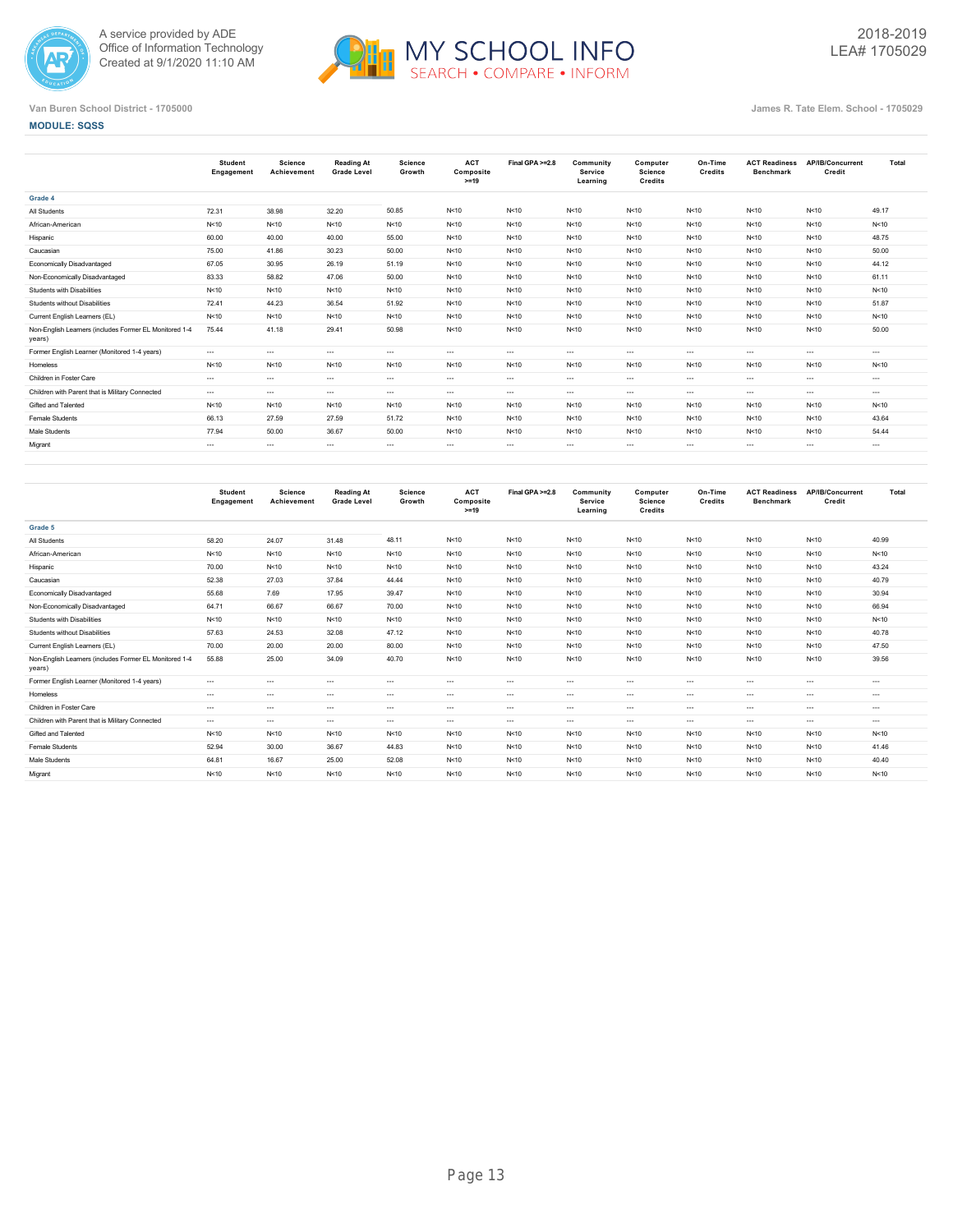



## **MODULE: SQSS**

|                                                                  | <b>Student</b><br>Engagement | Science<br>Achievement | <b>Reading At</b><br><b>Grade Level</b> | <b>Science</b><br>Growth | <b>ACT</b><br>Composite<br>$>=19$ | Final GPA >=2.8      | Community<br>Service<br>Learning | Computer<br>Science<br><b>Credits</b> | On-Time<br>Credits | <b>ACT Readiness</b><br><b>Benchmark</b> | AP/IB/Concurrent<br>Credit | Total    |
|------------------------------------------------------------------|------------------------------|------------------------|-----------------------------------------|--------------------------|-----------------------------------|----------------------|----------------------------------|---------------------------------------|--------------------|------------------------------------------|----------------------------|----------|
| <b>All Grades</b>                                                |                              |                        |                                         |                          |                                   |                      |                                  |                                       |                    |                                          |                            |          |
| All Students                                                     | 60.96                        | 30.34                  | 30.90                                   | 49.55                    | N<10                              | N < 10               | N<10                             | N<10                                  | N<10               | N < 10                                   | N<10                       | 46.99    |
| African-American                                                 | 73.33                        | 9.09                   | 9.09                                    | N<10                     | N<10                              | N < 10               | N < 10                           | N<10                                  | N<10               | N<10                                     | N<10                       | 35.56    |
| Hispanic                                                         | 65.79                        | 22.22                  | 22.22                                   | 65.79                    | N<10                              | N < 10               | N<10                             | N<10                                  | N<10               | N < 10                                   | N<10                       | 47.69    |
| Caucasian                                                        | 60.74                        | 34.11                  | 34.88                                   | 47.47                    | N<10                              | N < 10               | N < 10                           | N < 10                                | N<10               | N < 10                                   | N<10                       | 48.43    |
| Economically Disadvantaged                                       | 57.87                        | 20.63                  | 23.81                                   | 45.63                    | N<10                              | N < 10               | N < 10                           | N < 10                                | N<10               | N < 10                                   | N<10                       | 41.24    |
| Non-Economically Disadvantaged                                   | 67.31                        | 53.85                  | 48.08                                   | 59.38                    | N<10                              | N < 10               | N<10                             | N < 10                                | N<10               | N < 10                                   | N < 10                     | 59.96    |
| Students with Disabilities                                       | 62.22                        | 4.17                   | 4.17                                    | N<10                     | N<10                              | N < 10               | N < 10                           | N < 10                                | N<10               | N < 10                                   | N<10                       | 33.66    |
| Students without Disabilities                                    | 60.80                        | 34.42                  | 35.06                                   | 49.52                    | N<10                              | N < 10               | N<10                             | N < 10                                | N<10               | N < 10                                   | N<10                       | 48.76    |
| Current English Learners (EL)                                    | 62.00                        | 19.23                  | 26.92                                   | 66.67                    | N<10                              | N < 10               | N < 10                           | N<10                                  | N<10               | N < 10                                   | N<10                       | 45.83    |
| Non-English Learners (includes Former EL Monitored 1-4<br>years) | 60.81                        | 32.24                  | 31.58                                   | 46.28                    | N<10                              | N < 10               | N < 10                           | N<10                                  | N<10               | N < 10                                   | N<10                       | 47.18    |
| Former English Learner (Monitored 1-4 years)                     | $\cdots$                     | $\cdots$               | $\sim$                                  | $-1$                     | $\cdots$                          | $---$                | $\cdots$                         | $\cdots$                              | $\sim$             | $---$                                    | $\sim$ $\sim$              | $\cdots$ |
| Homeless                                                         | N<10                         | N<10                   | N<10                                    | N<10                     | N<10                              | N < 10               | N < 10                           | N<10                                  | N<10               | N<10                                     | N<10                       | N < 10   |
| Children in Foster Care                                          | N<10                         | N<10                   | N<10                                    | N<10                     | N<10                              | N < 10               | N < 10                           | N<10                                  | N<10               | N < 10                                   | N<10                       | N < 10   |
| Children with Parent that is Military Connected                  | $\cdots$                     | $\cdots$               | $\sim$                                  | $-1$                     | $\cdots$                          | $\sim$ $\sim$ $\sim$ | $\cdots$                         | $\cdots$                              | $\sim$             | $\cdots$                                 | $\cdots$                   | $\cdots$ |
| Gifted and Talented                                              | 85.00                        | 100.00                 | 90.00                                   | N<10                     | N < 10                            | N < 10               | N < 10                           | N<10                                  | N < 10             | N < 10                                   | N<10                       | 86.49    |
| Female Students                                                  | 58.33                        | 29.59                  | 32.65                                   | 48.28                    | N<10                              | N < 10               | N < 10                           | N<10                                  | N < 10             | N < 10                                   | N < 10                     | 45.41    |
| Male Students                                                    | 63.73                        | 31.25                  | 28.75                                   | 50.93                    | N<10                              | N < 10               | N < 10                           | N<10                                  | N<10               | N < 10                                   | N<10                       | 48.77    |
| Migrant                                                          | N<10                         | N<10                   | N<10                                    | N<10                     | N<10                              | N < 10               | N<10                             | N < 10                                | N<10               | N < 10                                   | N<10                       | N < 10   |
|                                                                  |                              |                        |                                         |                          |                                   |                      |                                  |                                       |                    |                                          |                            |          |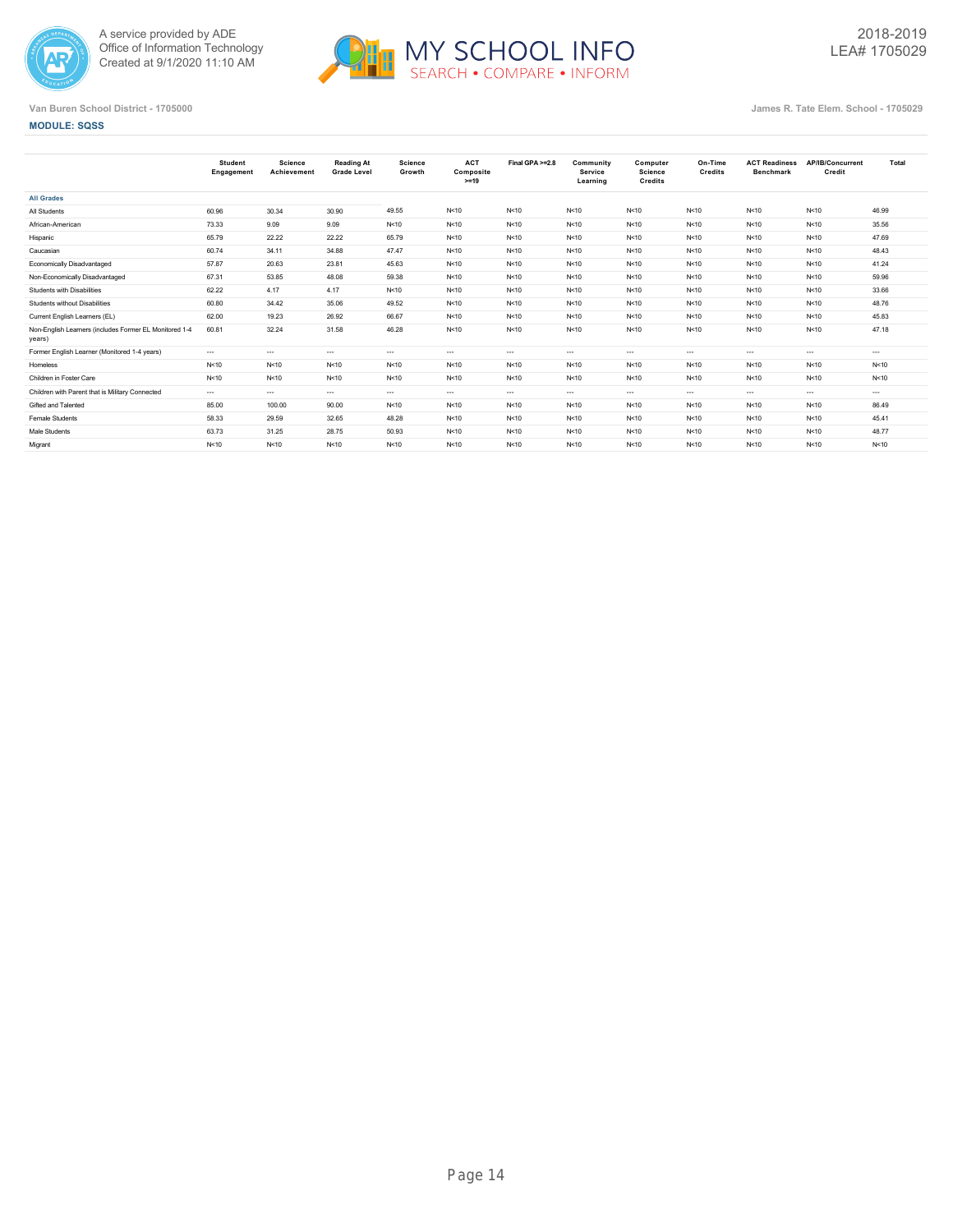





**Van Buren School District - 1705000 James R. Tate Elem. School - 1705029**

2018-2019 LEA# 1705029

|                                                                                         | School         | <b>District</b> | <b>State</b> |
|-----------------------------------------------------------------------------------------|----------------|-----------------|--------------|
| <b>Four-Year Graduation Rate</b>                                                        |                |                 |              |
| Four-Year Graduation Rate All Students                                                  | $---$          | 89.1%           | 87.6%        |
| Four-Year Graduation Rate African-American                                              | ---            | 91.7%           | 83.4 %       |
| Four-Year Graduation Rate Asian                                                         | ---            | >95%            | 93.9%        |
| Four-Year Graduation Rate Caucasian                                                     | $---$          | 87.3%           | 89.6%        |
| Four-Year Graduation Rate Hawaiian/Pacific Islander                                     | $\overline{a}$ | N<10            | 76.1%        |
| Four-Year Graduation Rate Hispanic                                                      | ---            | >95%            | 84.7%        |
| Four-Year Graduation Rate Native American                                               | ---            | N<10            | 78.6%        |
| Four-Year Graduation Rate Two or More Races                                             | $\overline{a}$ | 88.5%           | 87.1%        |
| Four-Year Graduation Rate Economically Disadvantaged                                    | $---$          | 86.2%           | 84.8%        |
| Four-Year Graduation Rate Non-Economically Disadvantaged                                | N/A            | N/A             | N/A          |
| Four-Year Graduation Rate Students with Disabilities                                    | ---            | 854%            | 82.6%        |
| Four-Year Graduation Rate Students without Disabilities                                 | N/A            | N/A             | N/A          |
| Four-Year Graduation Rate Current English Learners (EL)                                 | $\overline{a}$ | 94.3%           | 82.8%        |
| Four-Year Graduation Rate Non-English Learners (includes Former EL Monitored 1-4 years) | N/A            | N/A             | N/A          |
| Four-Year Graduation Rate Homeless                                                      | $\overline{a}$ | N<10            | 75.6%        |
| Four-Year Graduation Rate Children in Foster Care                                       | ---            | N<10            | 68.0%        |
| Four-Year Graduation Rate Children with Parent that is Military Connected               | $- - -$        | N<10            | 95.3%        |
| Four-Year Graduation Rate Gifted and Talented                                           | $\overline{a}$ | N<10            | 97.3%        |
| Four-Year Graduation Rate Female Students                                               | $---$          | 91.0%           | 90.0%        |
| Four-Year Graduation Rate Male Students                                                 | ---            | 87.3 %          | 85.2%        |
| Four-Year Graduation Rate Migrant                                                       | ---            | >95%            | 82.6%        |

|                                                                                         | School         | <b>District</b> | <b>State</b> |
|-----------------------------------------------------------------------------------------|----------------|-----------------|--------------|
| <b>Five-Year Graduation Rate</b>                                                        |                |                 |              |
| Five-Year Graduation Rate All Students                                                  | $\overline{a}$ | 88.5%           | 90.2%        |
| Five-Year Graduation Rate African-American                                              | $\overline{a}$ | >95%            | 86.8%        |
| Five-Year Graduation Rate Asian                                                         | $- - -$        | >95%            | 96.3%        |
| Five-Year Graduation Rate Caucasian                                                     | $\overline{a}$ | 87.1%           | 91.8%        |
| Five-Year Graduation Rate Hawaiian/Pacific Islander                                     | $- - -$        | N<10            | 77.1%        |
| Five-Year Graduation Rate Hispanic                                                      | $\overline{a}$ | 89.2%           | 87.5%        |
| Five-Year Graduation Rate Native American                                               | $- - -$        | N<10            | 85.7%        |
| Five-Year Graduation Rate Two or More Races                                             | $- - -$        | >95%            | 90.5%        |
| Five-Year Graduation Rate Economically Disadvantaged                                    | $---$          | 87.4 %          | 87.9%        |
| Five-Year Graduation Rate Non-Economically Disadvantaged                                | N/A            | N/A             | N/A          |
| Five-Year Graduation Rate Students with Disabilities                                    | $---$          | 83.9%           | 86.7%        |
| Five-Year Graduation Rate Students without Disabilities                                 | N/A            | N/A             | N/A          |
| Five-Year Graduation Rate Current English Learners (EL)                                 | $---$          | 92.1%           | 85.3%        |
| Five-Year Graduation Rate Non-English Learners (includes Former EL Monitored 1-4 years) | N/A            | N/A             | N/A          |
| Five-Year Graduation Rate Homeless                                                      | $\overline{a}$ | N<10            | 82.7%        |
| Five-Year Graduation Rate Children in Foster Care                                       | $---$          | N<10            | 77.3%        |
| Five-Year Graduation Rate Children with Parent that is Military Connected               | $\overline{a}$ | N<10            | 94.7%        |
| Five-Year Graduation Rate Gifted and Talented                                           | $\sim$         | N<10            | 97.8%        |
| Five-Year Graduation Rate Female Students                                               | $- - -$        | 90.0%           | 92.7%        |
| Five-Year Graduation Rate Male Students                                                 | $- - -$        | 86.9%           | 87.8%        |
| Five-Year Graduation Rate Migrant                                                       | $- - -$        | >95%            | 86.2%        |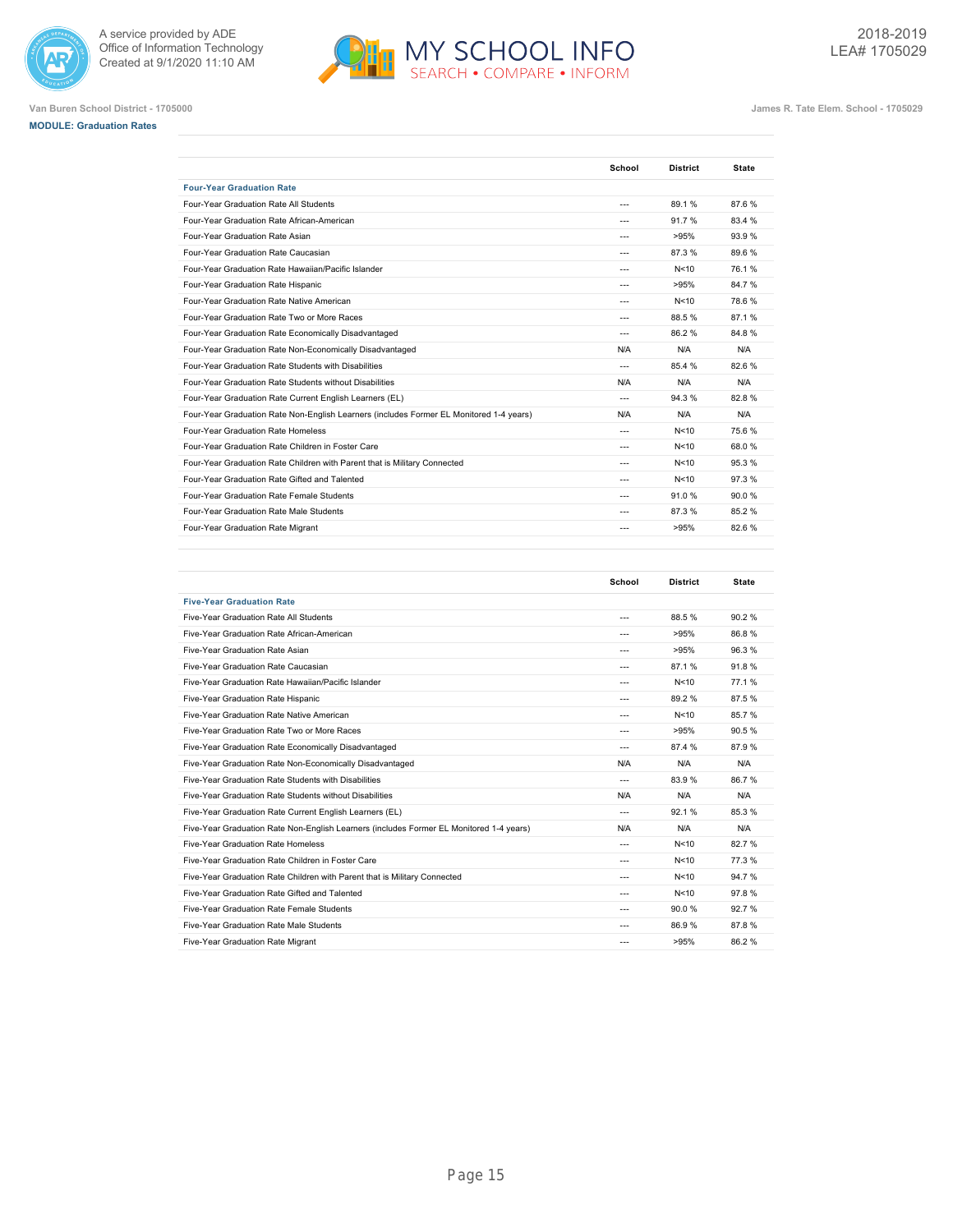







**Van Buren School District - 1705000 James R. Tate Elem. School - 1705029**

|                                                                                                                                                                                                                                                                                                             | School         | <b>District</b> | State  |
|-------------------------------------------------------------------------------------------------------------------------------------------------------------------------------------------------------------------------------------------------------------------------------------------------------------|----------------|-----------------|--------|
| <b>American College Test (ACT)</b>                                                                                                                                                                                                                                                                          |                |                 |        |
| Participation in Grade 11 Statewide ACT Administration                                                                                                                                                                                                                                                      |                | 424             | 31,568 |
| District Provided Remediation for Students Taking ACT                                                                                                                                                                                                                                                       |                |                 |        |
| Number of Students Taking ACT in Grades 9-11                                                                                                                                                                                                                                                                |                | 560             | 39,377 |
| Number of Graduates that have taken ACT in High School                                                                                                                                                                                                                                                      |                | 390             | 29,631 |
| <b>ACT Reading Average</b>                                                                                                                                                                                                                                                                                  |                | 20.26           | 20.18  |
| <b>ACT English Average</b>                                                                                                                                                                                                                                                                                  |                | 19.79           | 19.28  |
| <b>ACT Math Average</b>                                                                                                                                                                                                                                                                                     |                | 19.66           | 18.91  |
| <b>ACT Science Average</b>                                                                                                                                                                                                                                                                                  |                | 20.13           | 19.74  |
| <b>ACT Composite Average</b>                                                                                                                                                                                                                                                                                |                | 20.11           | 19.68  |
| The School Performance website at the following link has comparison of state and national ACT scores: http://www.arkansased.gov/divisions/public-school-accountability/school-<br>performance/report-card (http://www.arkansased.gov/divisions/public-school-accountability/school-performance/report-card) |                |                 |        |
| <b>SAT® by College Board</b>                                                                                                                                                                                                                                                                                |                |                 |        |
| Number of Students Taking SAT College Admission Test                                                                                                                                                                                                                                                        |                | 8               | 1,351  |
| SAT Critical Reading Mean                                                                                                                                                                                                                                                                                   |                | 545             | 591    |
| SAT Math Mean                                                                                                                                                                                                                                                                                               |                | 555             | 569    |
| <b>SAT Writing Mean</b>                                                                                                                                                                                                                                                                                     |                |                 |        |
| <b>Advanced Placement Courses (AP)</b>                                                                                                                                                                                                                                                                      |                |                 |        |
| Number of Students Taking Advanced Placement (AP) Courses                                                                                                                                                                                                                                                   |                | 375             | 28,163 |
| Number of AP Exams Taken                                                                                                                                                                                                                                                                                    |                | 593             | 46,500 |
| Number of AP Exams Scored 3, 4, or 5                                                                                                                                                                                                                                                                        |                | 255             | 16,863 |
| <b>International Baccalaureate Courses</b>                                                                                                                                                                                                                                                                  |                |                 |        |
| Number of Students Taking International Baccalaureate Courses                                                                                                                                                                                                                                               | $\overline{a}$ | $\overline{a}$  | 367    |
| <b>College Going Rates</b>                                                                                                                                                                                                                                                                                  |                |                 |        |
| All Students                                                                                                                                                                                                                                                                                                | $\overline{a}$ | 45.3 %          | 48.8%  |
| African-American                                                                                                                                                                                                                                                                                            | $\overline{a}$ | 45.5 %          | 43.8%  |
| Hispanic                                                                                                                                                                                                                                                                                                    | $\overline{a}$ | 46.1%           | 39.8%  |
| Caucasian                                                                                                                                                                                                                                                                                                   | $\overline{a}$ | 44.0%           | 52.3%  |
| Economically Disadvantaged                                                                                                                                                                                                                                                                                  | $\overline{a}$ | 37.7 %          | 41.2%  |
| <b>Students with Disabilities</b>                                                                                                                                                                                                                                                                           | $\overline{a}$ | 9.1%            | 18.3%  |
| Current English Learners (EL)                                                                                                                                                                                                                                                                               | ---            | 31.0%           | 25.9%  |
| Homeless                                                                                                                                                                                                                                                                                                    | ---            | 25.0%           | 32.7%  |
| Children in Foster Care                                                                                                                                                                                                                                                                                     | $\overline{a}$ | 100.0%          | 40.5%  |
| Children with Parent that is Military Connected                                                                                                                                                                                                                                                             | $\overline{a}$ | $0.0 \%$        | 54.1%  |
| Gifted and Talented                                                                                                                                                                                                                                                                                         |                | 62.9%           | 71.8%  |
| <b>College Credit Accumulation Rates</b>                                                                                                                                                                                                                                                                    |                |                 |        |
| All Students                                                                                                                                                                                                                                                                                                | $\overline{a}$ | 59.4 %          | 56.1%  |
| African-American                                                                                                                                                                                                                                                                                            | $\overline{a}$ | 20.0%           | 39.4 % |
| Hispanic                                                                                                                                                                                                                                                                                                    | $\overline{a}$ | 54.8%           | 47.5%  |
| Caucasian                                                                                                                                                                                                                                                                                                   | $\overline{a}$ | 61.4 %          | 61.4%  |
| Economically Disadvantaged                                                                                                                                                                                                                                                                                  | $\overline{a}$ | 53.4 %          | 44.9%  |
| Students with Disabilities                                                                                                                                                                                                                                                                                  | ---            | 40.0%           | 23.5%  |
| Current English Learners (EL)                                                                                                                                                                                                                                                                               | $\overline{a}$ | 55.6 %          | 38.1%  |
| Homeless                                                                                                                                                                                                                                                                                                    | $\overline{a}$ | 28.6%           | 35.5%  |
| Children in Foster Care                                                                                                                                                                                                                                                                                     | $\overline{a}$ | 0.0%            | 42.0%  |
| Children with Parent that is Military Connected                                                                                                                                                                                                                                                             | ---            | 0.0%            | 60.8%  |
| Gifted and Talented                                                                                                                                                                                                                                                                                         | $\overline{a}$ | 86.1%           | 71.2%  |

\* The College Credit Accumulation Rate definition from the U.S. Department of Education gives high school graduates two years at an institution of higher education to complete at least one year's worth of college credit th a degree. Students graduating in the last school year listed have not yet had two years to complete a year of college credit. Only a basic level of suppression had been applied to CGR and CCAR datasets.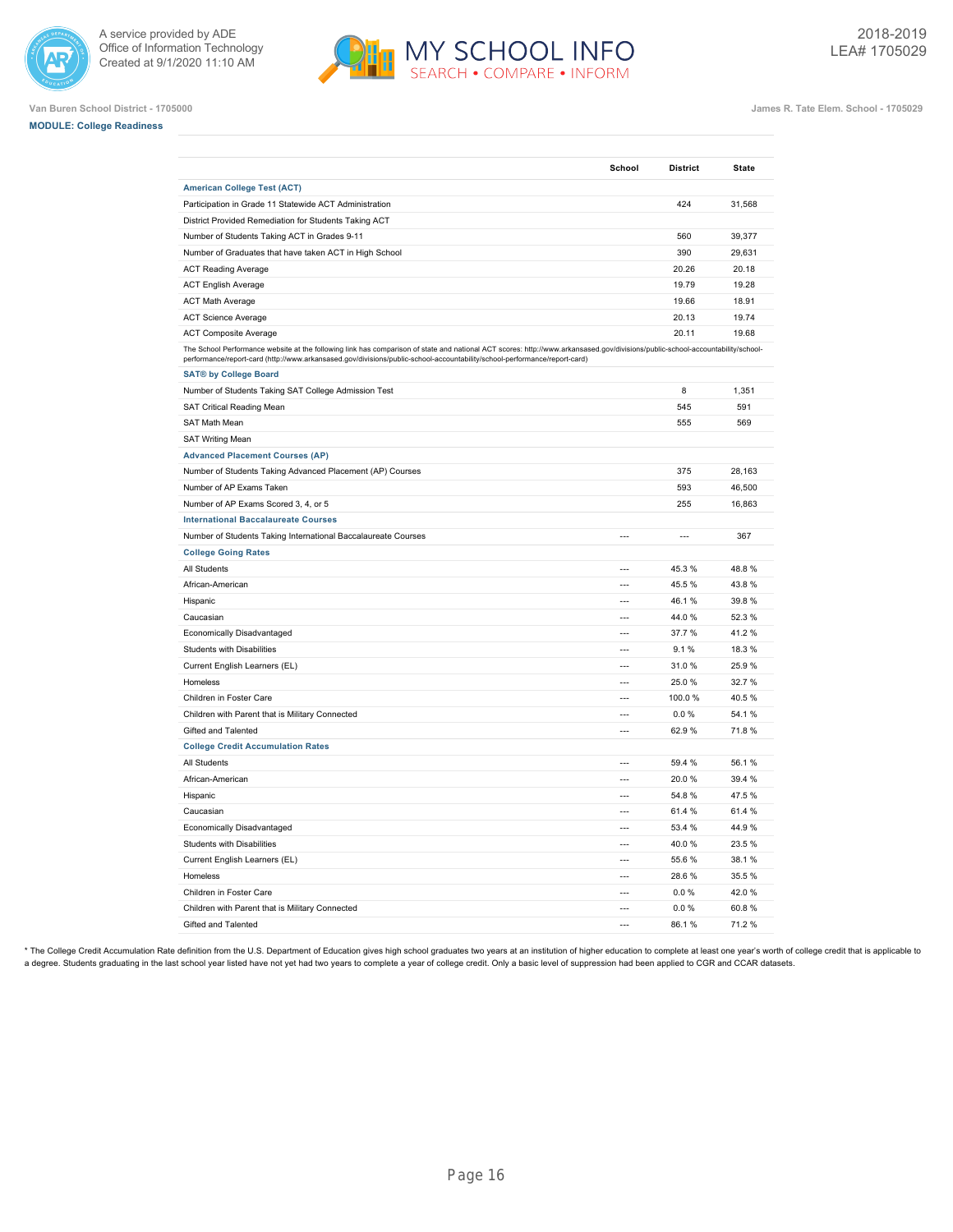





|                                                                                                                                                                                                                                                                    | School  | <b>District</b> | <b>State</b> |
|--------------------------------------------------------------------------------------------------------------------------------------------------------------------------------------------------------------------------------------------------------------------|---------|-----------------|--------------|
| <b>School Performance Rating</b>                                                                                                                                                                                                                                   | C       | N/A             | N/A          |
| Overall ESSA Index Score                                                                                                                                                                                                                                           | 65.54   | N/A             | N/A          |
| The following link has more information about school rating: http://www.arkansased.gov/divisions/public-school-accountability/school-<br>performance/report-card (http://www.arkansased.gov/divisions/public-school-accountability/school-performance/report-card) |         |                 |              |
| Count of Schools with Rating = A                                                                                                                                                                                                                                   |         | 3               | 169          |
| Count of Schools with Rating = B                                                                                                                                                                                                                                   |         | 3               | 311          |
| Count of Schools with Rating = C                                                                                                                                                                                                                                   |         | 5               | 358          |
| Count of Schools with Rating = D                                                                                                                                                                                                                                   |         | 0               | 150          |
| Count of Schools with Rating = F                                                                                                                                                                                                                                   |         | 0               | 38           |
| District Provides Textbooks or Digital Resources for all Pupils                                                                                                                                                                                                    |         |                 |              |
| District Provides Textbooks or Digital Resources for all Pupils                                                                                                                                                                                                    |         | Υ               | 100 %        |
| <b>Annual Accreditation Status</b>                                                                                                                                                                                                                                 |         |                 |              |
| Accredited                                                                                                                                                                                                                                                         | Y       | 11              | 1,053        |
| <b>Accredited Cited</b>                                                                                                                                                                                                                                            | N       | $\Omega$        | $\Omega$     |
| <b>Accredited Probationary</b>                                                                                                                                                                                                                                     | N       | $\Omega$        | 1            |
| <b>Attendance Rate</b>                                                                                                                                                                                                                                             |         |                 |              |
| Attendance Rate All Students                                                                                                                                                                                                                                       | 94.03%  | 95.1%           | 94.11%       |
| Attendance Rate African American                                                                                                                                                                                                                                   | 94.12%  | 94.7%           | 93.87%       |
| Attendance Rate Hispanic                                                                                                                                                                                                                                           | 94.36 % | 95.92%          | 94.25 %      |
| Attendance Rate Caucasian                                                                                                                                                                                                                                          | 94.11%  | 94.68%          | 93.68%       |
| Attendance Rate Economically Disadvantaged                                                                                                                                                                                                                         | 93.55 % | 94.85%          | 93.83 %      |
| Attendance Rate Non-Economically Disadvantaged                                                                                                                                                                                                                     | 95.26%  | 95.68%          | 93.67%       |
| Attendance Rate Students with Disabilities                                                                                                                                                                                                                         | 94.68%  | 94.96%          | 93.91 %      |
| Attendance Rate Students without Disabilities                                                                                                                                                                                                                      | 93.89 % | 95.17%          | 94.16%       |
| Attendance Rate English Learners (EL)                                                                                                                                                                                                                              | 94.2%   | 96.12%          | 94.72 %      |
| Attendance Rate Non-EL (includes Former EL Monitored 1-4 years)                                                                                                                                                                                                    | 94.2%   | 96.29%          | 95.05 %      |
| Attendance Rate Former EL (Monitored 1-4 years)                                                                                                                                                                                                                    |         | 96.98%          | 95.75 %      |
| Attendance Rate Homeless                                                                                                                                                                                                                                           |         | 88.16%          | 90.33 %      |
| Attendance Rate Children in Foster Care                                                                                                                                                                                                                            | N<10    | 94.96%          | 92.7%        |
| Attendance Rate Children with Parent on Active Military Duty                                                                                                                                                                                                       |         | 95.47%          | 94.92%       |
| Attendance Rate Gifted and Talented                                                                                                                                                                                                                                | 96.42%  | 95.95%          | 95.95 %      |
| Attendance Rate Female Students                                                                                                                                                                                                                                    | 93.7%   | 95.1%           | 94.06%       |
| Attendance Rate Male Students                                                                                                                                                                                                                                      | 94.31 % | 95.06%          | 94.15 %      |
| Attendance Rate Migrant                                                                                                                                                                                                                                            | N<10    | 95.33%          | 91.92 %      |
| <b>Dropout Rate</b>                                                                                                                                                                                                                                                |         |                 |              |
| Dropout Rate                                                                                                                                                                                                                                                       |         | 2.10%           | 2.00%        |
| <b>College Remediation Rate</b>                                                                                                                                                                                                                                    |         |                 |              |
| <b>College Remediation Rate</b>                                                                                                                                                                                                                                    |         | 57.7%           | 64.9%        |
| <b>Enrollment</b>                                                                                                                                                                                                                                                  |         |                 |              |
| October 1 Enrollment                                                                                                                                                                                                                                               | 374     | 5.732           | 478,318      |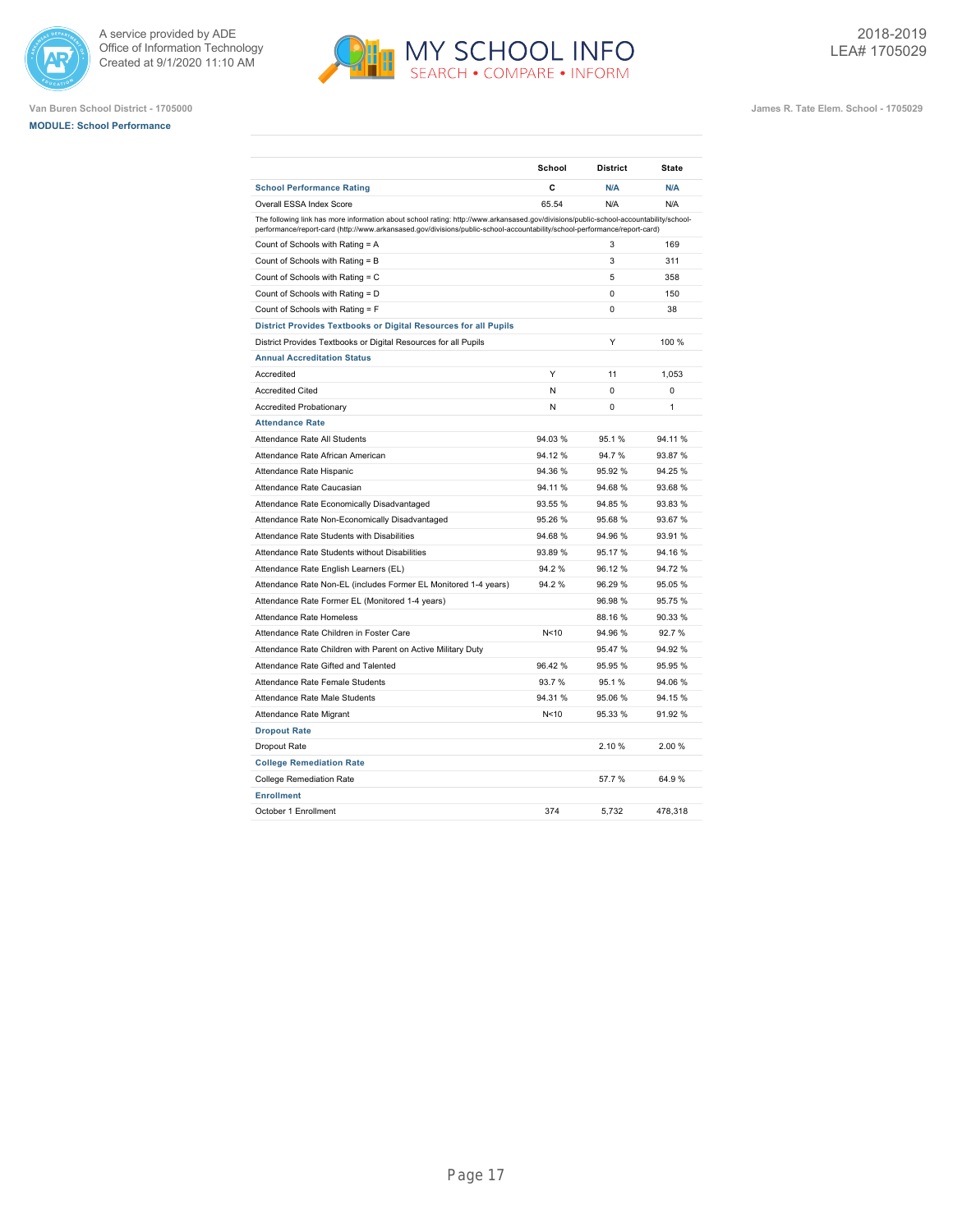





## **Van Buren School District - 1705000 James R. Tate Elem. School - 1705029**

|                                                      | School | <b>District</b> | <b>State</b> |
|------------------------------------------------------|--------|-----------------|--------------|
| Discipline Policies Distributed to Parents           | Υ      | 100%            | 100 %        |
| Discipline Training Provided to Staff                | Υ      | 100%            | 100%         |
| Parental Involvement Plan Adopted                    | Υ      | 100%            | 100%         |
| District Alternative Learning Environment Compliance |        | Υ               | 100 %        |
| Expulsions                                           | 3      | 15              | 926          |
| Weapons Incidents                                    |        | 20              | 787          |
| <b>Staff Assaults</b>                                |        | $\overline{2}$  | 744          |
| <b>Student Assaults</b>                              |        | 8               | 2.761        |
| Referrals to Law Enforcement                         |        | $\Omega$        | 95           |
| School-related Arrests                               |        | $\Omega$        | 30           |

## **Civil Rights Data Collection (CRDC) 2015-2016**

|                                      | Chronic<br><b>Absences</b> | In-School<br><b>Suspensions</b> | Out-of-<br>School<br><b>Suspensions</b> | <b>Expulsions</b> | Incidents<br>of<br>Violence | <b>Referrals to</b><br>Law<br>Enforcement | School-<br>Related<br><b>Arrests</b> |
|--------------------------------------|----------------------------|---------------------------------|-----------------------------------------|-------------------|-----------------------------|-------------------------------------------|--------------------------------------|
| All Students                         | 53                         | <b>RV</b>                       | <b>RV</b>                               | <b>RV</b>         | <b>RV</b>                   | <b>RV</b>                                 | <b>RV</b>                            |
| African-<br>American                 | <b>RV</b>                  | <b>RV</b>                       | <b>RV</b>                               | <b>RV</b>         | $- - -$                     | <b>RV</b>                                 | <b>RV</b>                            |
| Hispanic                             | <b>RV</b>                  | <b>RV</b>                       | <b>RV</b>                               | <b>RV</b>         | ---                         | <b>RV</b>                                 | <b>RV</b>                            |
| Caucasian                            | 40                         | <b>RV</b>                       | <b>RV</b>                               | <b>RV</b>         | $- - -$                     | <b>RV</b>                                 | <b>RV</b>                            |
| Economically<br>Disadvantaged        | ---                        | ---                             | ---                                     | ---               | ---                         | ---                                       | $- - -$                              |
| Students with<br><b>Disabilities</b> | 13                         | <b>RV</b>                       | <b>RV</b>                               | <b>RV</b>         | ---                         | <b>RV</b>                                 | <b>RV</b>                            |
| English<br>Learner                   | <b>RV</b>                  | <b>RV</b>                       | <b>RV</b>                               | <b>RV</b>         | $- - -$                     | <b>RV</b>                                 | <b>RV</b>                            |
| Male                                 | 21                         | <b>RV</b>                       | <b>RV</b>                               | <b>RV</b>         | ---                         | <b>RV</b>                                 | <b>RV</b>                            |
| Female                               | 32                         | <b>RV</b>                       | <b>RV</b>                               | <b>RV</b>         | ---                         | <b>RV</b>                                 | <b>RV</b>                            |

## **Civil Rights Data Collection (CRDC) 2015-2016**

|                                      | Pre-K<br>Enrollment | Percentage<br>in Pre-K | AP<br>Enrollment | IB.<br>Enrollment | Concurrent<br>Enrollment | Percentage in<br><b>AP/IB/Concurrent</b> |
|--------------------------------------|---------------------|------------------------|------------------|-------------------|--------------------------|------------------------------------------|
| All Students                         | 40                  | 8.83%                  | <b>RV</b>        | <b>RV</b>         | <b>RV</b>                | 0.00%                                    |
| African-American                     | <b>RV</b>           | 0.44%                  | <b>RV</b>        | <b>RV</b>         | <b>RV</b>                | 0.00%                                    |
| Hispanic                             | <b>RV</b>           | 1.55 %                 | <b>RV</b>        | <b>RV</b>         | <b>RV</b>                | 0.00%                                    |
| Caucasian                            | 31                  | 6.84 %                 | <b>RV</b>        | <b>RV</b>         | <b>RV</b>                | 0.00%                                    |
| Economically<br>Disadvantaged        | ---                 |                        | ---              | ---               | ---                      | ---                                      |
| Students with<br><b>Disabilities</b> | <b>RV</b>           | 0.44%                  | <b>RV</b>        | <b>RV</b>         | <b>RV</b>                | 0.00%                                    |
| English Learner                      | <b>RV</b>           | 0.88%                  | <b>RV</b>        | <b>RV</b>         | <b>RV</b>                | 0.00%                                    |
| Male                                 | 24                  | 5.30 %                 | <b>RV</b>        | <b>RV</b>         | <b>RV</b>                | 0.00%                                    |
| Female                               | 16                  | 3.53%                  | <b>RV</b>        | <b>RV</b>         | <b>RV</b>                | 0.00%                                    |

Link for Civil Rights Data Collection: [https://ocrdata.ed.gov/ \(https://ocrdata.ed.gov/\)](https://ocrdata.ed.gov/)

The CRDC is required by the Office for Civil Rights. CRDC collects data on key education and civil rights issues in the nation's public schools. It collects a variety of information on enrollment, programs, and services, m disaggregated into the subgroups of race/ethnicity, sex, limited English proficiency, and disability. The latest CRDS data is from year 2015-2016.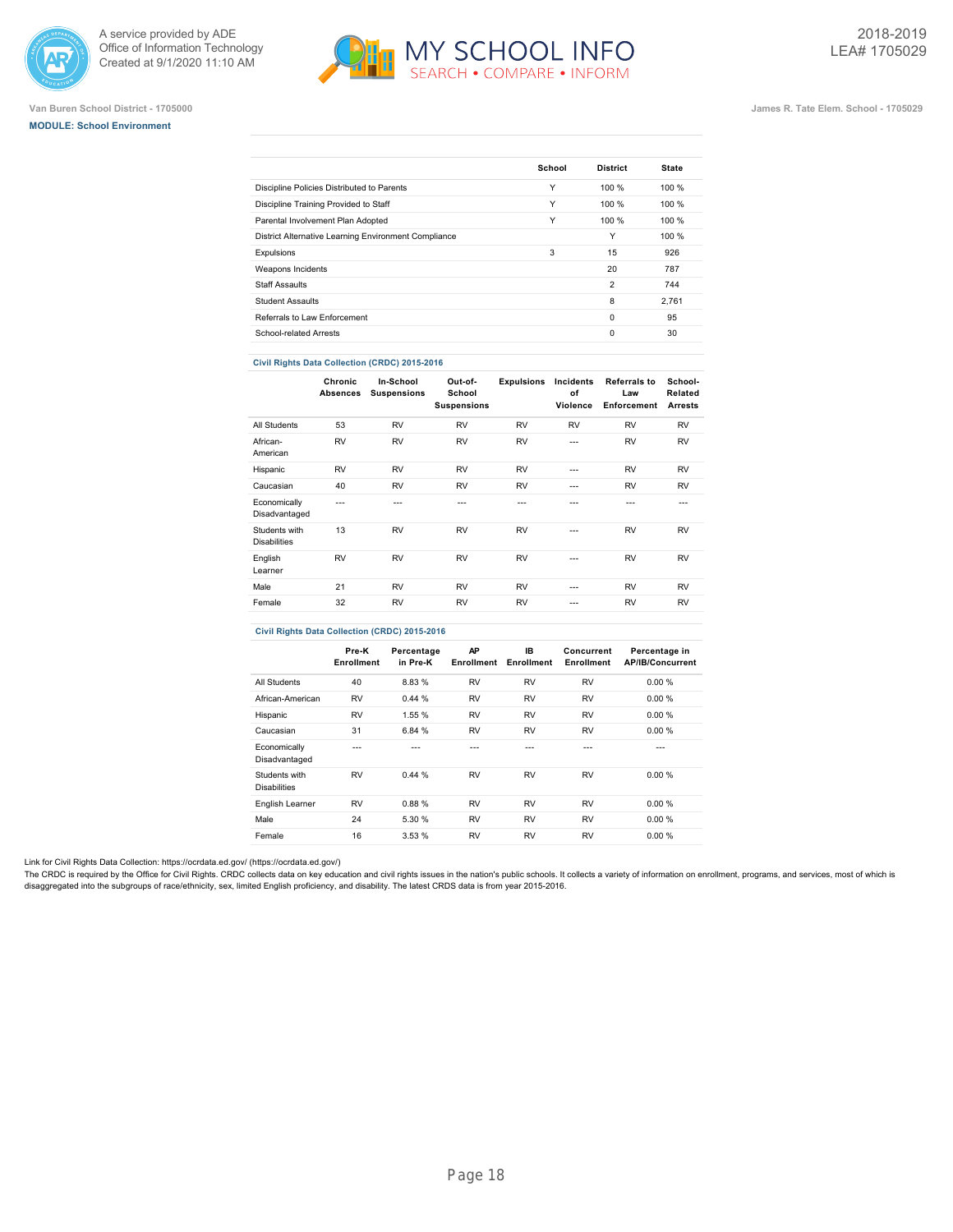





|                                         | School   | <b>District</b> | <b>State</b> |
|-----------------------------------------|----------|-----------------|--------------|
| Number of Students Retained at Grade 1  | 0        | 1               | 948          |
| Percent of Students Retained at Grade 1 | 0.00%    | 0.25%           | 2.58%        |
| Number of Students Retained at Grade 2  | $\Omega$ | $\Omega$        | 338          |
| Percent of Students Retained at Grade 2 | 0.00%    | 0.00%           | 0.94%        |
| Number of Students Retained at Grade 3  | $\Omega$ | $\Omega$        | 133          |
| Percent of Students Retained at Grade 3 | 0.00%    | 0.00%           | 0.36%        |
| Number of Students Retained at Grade 4  | $\Omega$ | $\Omega$        | 59           |
| Percent of Students Retained at Grade 4 | 0.00%    | 0.00%           | 0.16%        |
| Number of Students Retained at Grade 5  | $\Omega$ | $\Omega$        | 53           |
| Percent of Students Retained at Grade 5 | 0.00%    | 0.00%           | 0.14%        |
| Number of Students Retained at Grade 6  | 0        | 1               | 129          |
| Percent of Students Retained at Grade 6 | 0.00%    | 0.22%           | 0.33%        |
| Number of Students Retained at Grade 7  | $\Omega$ | $\Omega$        | 208          |
| Percent of Students Retained at Grade 7 | 0.00%    | 0.00%           | 0.57%        |
| Number of Students Retained at Grade 8  | $\Omega$ | $\Omega$        | 169          |
| Percent of Students Retained at Grade 8 | 0.00 %   | 0.00%           | 0.46%        |
|                                         |          |                 |              |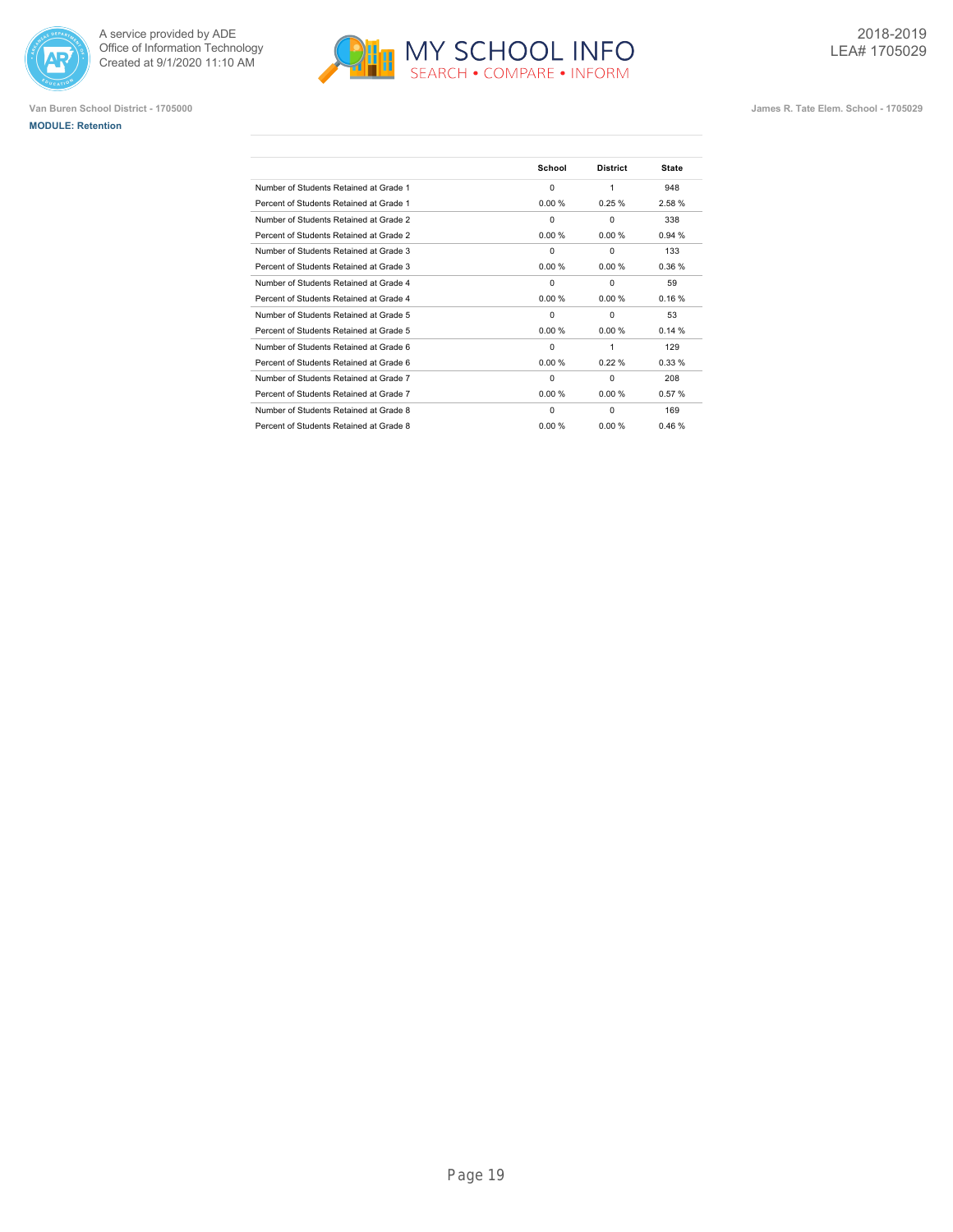







**Van Buren School District - 1705000 James R. Tate Elem. School - 1705029**

|                                                                                                                                                                                                                                                                                                                                                                                                                                                                                                                                                      | School         | <b>District</b> | <b>State</b>                                       |
|------------------------------------------------------------------------------------------------------------------------------------------------------------------------------------------------------------------------------------------------------------------------------------------------------------------------------------------------------------------------------------------------------------------------------------------------------------------------------------------------------------------------------------------------------|----------------|-----------------|----------------------------------------------------|
| Percentage of Teachers Certified (Licensed)                                                                                                                                                                                                                                                                                                                                                                                                                                                                                                          | 100.0%         | 92.1%           | 95.9%                                              |
| Percentage of Teachers having Bachelor's Degree as Highest Degree Awarded                                                                                                                                                                                                                                                                                                                                                                                                                                                                            | 89.0%          | 74.0%           | 52.0%                                              |
| Percentage of Teachers having Master's Degree as Highest Degree Awarded                                                                                                                                                                                                                                                                                                                                                                                                                                                                              | 11.0 %         | 25.0%           | 43.0%                                              |
| Percentage of Teachers with Advanced Degree                                                                                                                                                                                                                                                                                                                                                                                                                                                                                                          | 0.0%           | 1.0%            | 1.0%                                               |
|                                                                                                                                                                                                                                                                                                                                                                                                                                                                                                                                                      | School         | <b>District</b> | <b>State</b>                                       |
| All Economic Levels (All Quartiles All Schools)                                                                                                                                                                                                                                                                                                                                                                                                                                                                                                      |                |                 |                                                    |
| Number of Teachers (Certified Teachers)                                                                                                                                                                                                                                                                                                                                                                                                                                                                                                              | 28             | 488             | 42,200                                             |
| Number of Teachers Required to Receive a Summative Evaluation this year under Teacher Excellence and<br><b>Support System</b>                                                                                                                                                                                                                                                                                                                                                                                                                        | $\overline{a}$ | $\overline{a}$  | 6,952                                              |
| Number of Teachers Effective or Above under Teacher Excellence and Support System                                                                                                                                                                                                                                                                                                                                                                                                                                                                    | $\overline{a}$ | $\overline{a}$  | 6,731                                              |
| Number Certified by National Board for Professional Teaching Standards                                                                                                                                                                                                                                                                                                                                                                                                                                                                               | $\overline{4}$ | 44              | 2,377                                              |
| Number of Teachers Teaching with Licensure Exceptions (AWL, CWL or SOI) *                                                                                                                                                                                                                                                                                                                                                                                                                                                                            | $\mathbf 0$    | 6               | 1,142                                              |
| Percentage of Teachers Teaching with Licensure Exceptions (AWL, CWL or SOI)                                                                                                                                                                                                                                                                                                                                                                                                                                                                          | 0.0%           | 1.2%            | 2.7%                                               |
| Number of Teachers Teaching Out-of-field on Additional Licensure Plan (ALP)                                                                                                                                                                                                                                                                                                                                                                                                                                                                          | $\mathbf 0$    | 6               | 867                                                |
| Percentage of Teachers Teaching Out-of-field on Additional Licensure Plan (ALP)                                                                                                                                                                                                                                                                                                                                                                                                                                                                      | 0.0%           | 1.2%            | 2.1%                                               |
| Number of Inexperienced Teachers                                                                                                                                                                                                                                                                                                                                                                                                                                                                                                                     | 5              | 61              | 7,348                                              |
| Percentage of Teachers who are Inexperienced                                                                                                                                                                                                                                                                                                                                                                                                                                                                                                         | 17.9%          | 12.5 %          | 17.4 %                                             |
| Number of Teachers, Principals, and Assistant Principals                                                                                                                                                                                                                                                                                                                                                                                                                                                                                             | 29             | 510             | 1,862                                              |
| Number of Inexperienced Teachers, Principals, and Assistant Principals                                                                                                                                                                                                                                                                                                                                                                                                                                                                               | ---            | $\overline{a}$  | $\overline{a}$                                     |
| Percentage of Teachers, Principals, and Assistant Principals who are Inexperienced                                                                                                                                                                                                                                                                                                                                                                                                                                                                   | $\overline{a}$ | $\overline{a}$  | ---                                                |
| AWL - Act 1240 Waive Licensure, CWL - Charter School Waive Licensure, SOI - Schools of Innovation                                                                                                                                                                                                                                                                                                                                                                                                                                                    |                |                 |                                                    |
|                                                                                                                                                                                                                                                                                                                                                                                                                                                                                                                                                      | School         | <b>District</b> | <b>State</b>                                       |
| High Poverty (Highest Quartile of Schools Free and Reduced Lunch Percentage)                                                                                                                                                                                                                                                                                                                                                                                                                                                                         |                |                 |                                                    |
| Number of Teachers (Certified Teachers)                                                                                                                                                                                                                                                                                                                                                                                                                                                                                                              | $---$          | $\overline{a}$  | 6,990                                              |
| Number of Teachers Required to Receive a Summative Evaluation this year under Teacher Excellence and<br>Support System                                                                                                                                                                                                                                                                                                                                                                                                                               | $\overline{a}$ | $\overline{a}$  | 875                                                |
| Number of Teachers Effective or Above under Teacher Excellence and Support System                                                                                                                                                                                                                                                                                                                                                                                                                                                                    | $\overline{a}$ | $\overline{a}$  | 819                                                |
| Number Certified by National Board for Professional Teaching Standards                                                                                                                                                                                                                                                                                                                                                                                                                                                                               | $\overline{a}$ | $\overline{a}$  | 251                                                |
| Number of Teachers Teaching with Licensure Exceptions (AWL, CWL or SOI) *                                                                                                                                                                                                                                                                                                                                                                                                                                                                            | $---$          | $\overline{a}$  | 328                                                |
| Percentage of Teachers Teaching with Licensure Exceptions (AWL, CWL or SOI)                                                                                                                                                                                                                                                                                                                                                                                                                                                                          | $\overline{a}$ | $\overline{a}$  | 4.7%                                               |
| Number of Teachers Teaching Out-of-field on Additional Licensure Plan (ALP)                                                                                                                                                                                                                                                                                                                                                                                                                                                                          | $\overline{a}$ | $\overline{a}$  | 162                                                |
| Percentage of Teachers Teaching Out-of-field on Additional Licensure Plan (ALP)                                                                                                                                                                                                                                                                                                                                                                                                                                                                      | $\overline{a}$ | $\overline{a}$  | 2.3%                                               |
| Number of Inexperienced Teachers                                                                                                                                                                                                                                                                                                                                                                                                                                                                                                                     | $\overline{a}$ | $\overline{a}$  | 1,367                                              |
| Percentage of Teachers who are Inexperienced                                                                                                                                                                                                                                                                                                                                                                                                                                                                                                         |                | $\overline{a}$  | 19.6%                                              |
| Number of Teachers, Principals, and Assistant Principals                                                                                                                                                                                                                                                                                                                                                                                                                                                                                             | ---            | $\overline{a}$  | 302                                                |
| Number of Inexperienced Teachers, Principals, and Assistant Principals                                                                                                                                                                                                                                                                                                                                                                                                                                                                               | ---            | ---             | ---                                                |
| Percentage of Teachers, Principals, and Assistant Principals who are Inexperienced                                                                                                                                                                                                                                                                                                                                                                                                                                                                   | ---            | $\overline{a}$  | ---                                                |
| AWL - Act 1240 Waive Licensure, CWL - Charter School Waive Licensure, SOI - Schools of Innovation                                                                                                                                                                                                                                                                                                                                                                                                                                                    |                |                 |                                                    |
|                                                                                                                                                                                                                                                                                                                                                                                                                                                                                                                                                      | School         | <b>District</b> | <b>State</b>                                       |
| Low Poverty (Lowest Quartile of Schools Free and Reduced Lunch Percentage)                                                                                                                                                                                                                                                                                                                                                                                                                                                                           |                |                 |                                                    |
| Number of Teachers (Certified Teachers)                                                                                                                                                                                                                                                                                                                                                                                                                                                                                                              | ---            | 73              | 14,212                                             |
| Number of Teachers Required to Receive a Summative Evaluation this year under Teacher Excellence and<br><b>Support System</b>                                                                                                                                                                                                                                                                                                                                                                                                                        | $---$          | ---             | 2,466                                              |
| Number of Teachers Effective or Above under Teacher Excellence and Support System                                                                                                                                                                                                                                                                                                                                                                                                                                                                    | $---$          | ---             | 2,407                                              |
|                                                                                                                                                                                                                                                                                                                                                                                                                                                                                                                                                      | $---$          | 13              | 1,085                                              |
|                                                                                                                                                                                                                                                                                                                                                                                                                                                                                                                                                      |                | 0               | 261                                                |
|                                                                                                                                                                                                                                                                                                                                                                                                                                                                                                                                                      | ---            |                 | 1.8%                                               |
|                                                                                                                                                                                                                                                                                                                                                                                                                                                                                                                                                      | $\overline{a}$ | 0.0%            |                                                    |
|                                                                                                                                                                                                                                                                                                                                                                                                                                                                                                                                                      | $\overline{a}$ | 0               | 265                                                |
|                                                                                                                                                                                                                                                                                                                                                                                                                                                                                                                                                      | $\overline{a}$ | $0.0 \%$        |                                                    |
|                                                                                                                                                                                                                                                                                                                                                                                                                                                                                                                                                      | $\overline{a}$ | 11              |                                                    |
|                                                                                                                                                                                                                                                                                                                                                                                                                                                                                                                                                      | ---            | 15.1 %          |                                                    |
| Number Certified by National Board for Professional Teaching Standards<br>Number of Teachers Teaching with Licensure Exceptions (AWL, CWL or SOI) *<br>Percentage of Teachers Teaching with Licensure Exceptions (AWL, CWL or SOI)<br>Number of Teachers Teaching Out-of-field on Additional Licensure Plan (ALP)<br>Percentage of Teachers Teaching Out-of-field on Additional Licensure Plan (ALP)<br>Number of Inexperienced Teachers<br>Percentage of Teachers who are Inexperienced<br>Number of Teachers, Principals, and Assistant Principals | ---            | 77              | 643                                                |
| Number of Inexperienced Teachers, Principals, and Assistant Principals                                                                                                                                                                                                                                                                                                                                                                                                                                                                               | ---            | ---             | 1.9%<br>2,422<br>17.0%<br>$\overline{\phantom{a}}$ |

MY SCHOOL INFO

**District**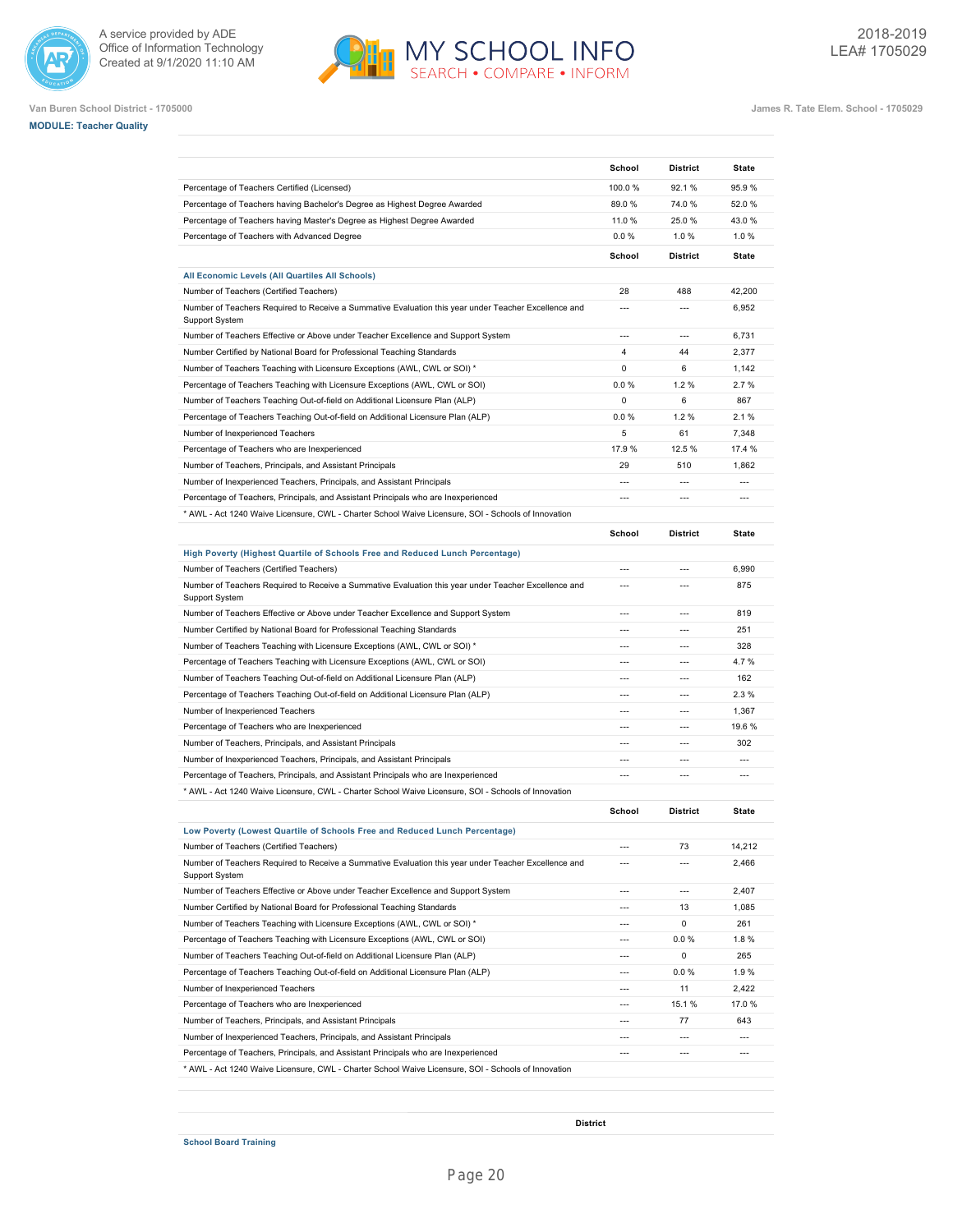



| <b>School Board Member</b>     | <b>Hours of Training</b> |
|--------------------------------|--------------------------|
| Kevin Bell                     | 10.50                    |
| Theresa Bell                   | 17.75                    |
| Bob Freeman                    | 34.50                    |
| Lance Lanier                   | 33.75                    |
| Christy Mayo                   | 23.25                    |
| <b>Candice Settle-Beshears</b> | 16.50                    |
| Carman Young                   | 23.25                    |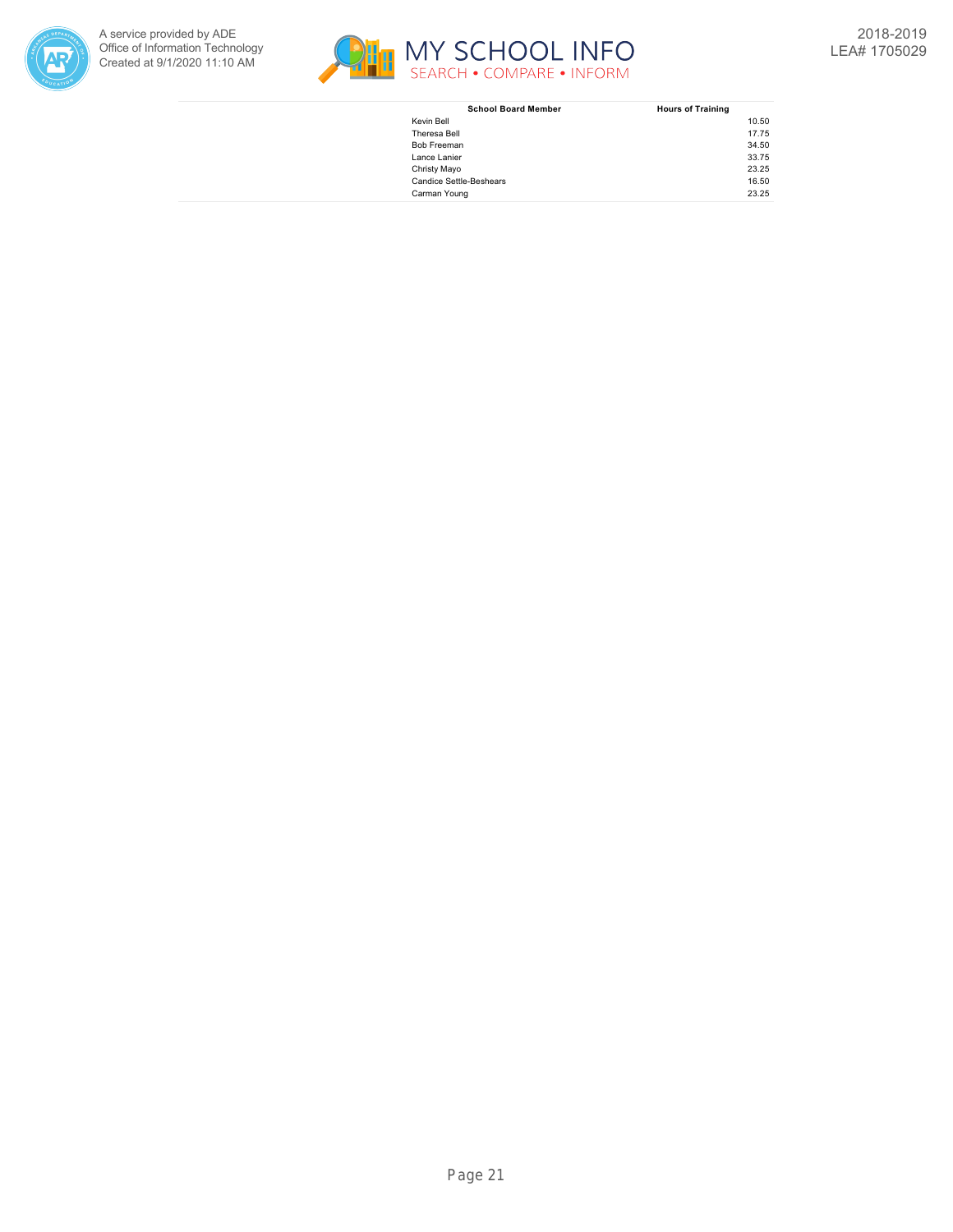

**MODULE: School Expenditures**

A service provided by ADE Office of Information Technology Created at 9/1/2020 11:10 AM



**Van Buren School District - 1705000 James R. Tate Elem. School - 1705029**

## **School District State State and Local Expenditures** State and Local Personnel Expenditures **\$2,531,868** \$35,428,484 \$3,000,419,199 State and Local Non-Personnel Expenditures \$514,543 \$9,510,709 \$1,026,560,444 State and Local Grand Total Expenditures 63,046,411 \$44,939,193 \$4,026,979,643 State and Local Personnel Per-pupil Expenditures \$6,884 \$6,884 \$6,201 \$6,316 State and Local Non-Personnel Per-pupil Expenditures 61,399 \$1,399 \$1,665 \$2,161 State and Local Per-pupil Expenditures **\$8,283** \$7,866 \$8,477 **School District State Federal Expenditures** Federal Personnel Expenditures \$493,716 \$5,240,337 \$622,312,827 Federal Non-Personnel Expenditures \$169,584 \$1,880,982 \$157,024,285 Federal Grand Total Expenditures **\$663,300** \$7,121,319 \$779,337,112 Federal Personnel Per-pupil Expenditures **\$1,310** \$1,342 \$917 \$1,310 Federal Non-Personnel Per-pupil Expenditures **\$461** \$329 \$331 Federal Per-pupil Expenditures **\$1,804** \$1,804 \$1,246 \$1,8641 **School District State Total Expenditures** Total Personnel Expenditures \$3,025,584 \$40,668,821 \$3,622,732,026 Total Non-Personnel Expenditures  $$684,127$  \$11,391,691 \$1,183,584,728 Total Grand Total Expenditures **\$3,709,710 \$52,060,512** \$4,806,316,754

Total Personnel Per-pupil Expenditures **\$8,227** \$7,118 \$7,626 Total Non-Personnel Per-pupil Expenditures **\$1,860** \$1,860 \$1,994 \$2,491 Total Per-pupil Expenditures **\$10,087** \$9,112 \$10,117

\* Personnel Expenditures Salaries and Employee Benefits (Object Series 100 and 200) \*\* Non-Personnel Expenditures = Personnel Expenditures subtracted from Total Expenditures

> **School District State** Mills Voted 42.6 38.5 Average Teacher Salary \$50,295 Extracurricular Expenditures **\$4,608,569** \$188,643,761 Capital Expenditures \$11,580,875 \$728,022,446 Debt Service Expenditures \$5,082,321 \$317,051,272 **Free and Reduced Meals** Percent of Students Eligible for Free and Reduced Meals 70.3 % 59.4 % 59.6 % State Free and Reduced-Price Meal Rate†† 59.7 % National Free and Reduced-Price Meal Rate† 56.9 %

† Source: FNS National databank.

†† State Free and Reduced Meal Rate includes preschool and adult education students.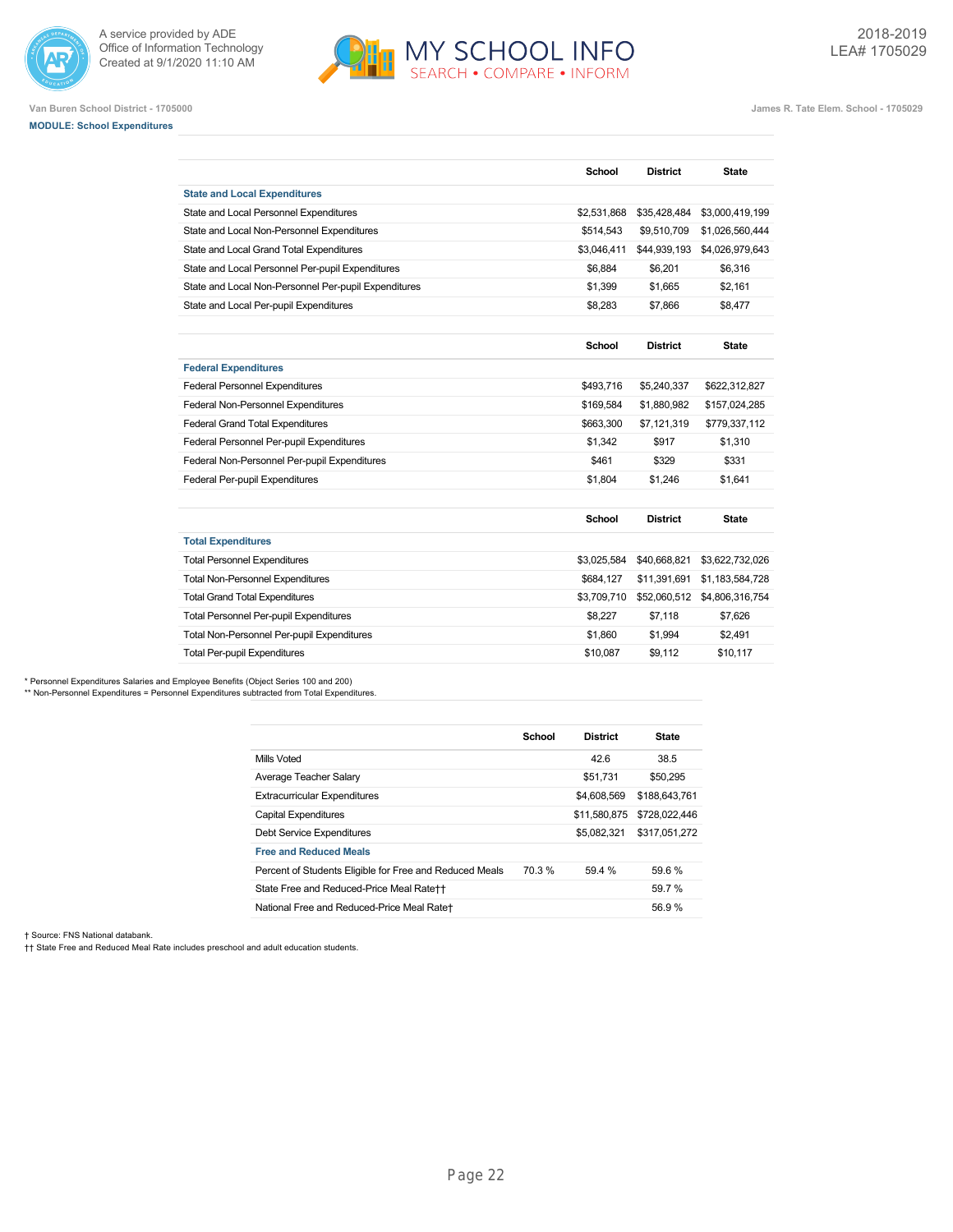







|         | <b>ELA</b> | Math      | <b>Science</b> |
|---------|------------|-----------|----------------|
| Grade 3 | <b>RV</b>  | <b>RV</b> | <b>RV</b>      |
| Grade 4 | <b>RV</b>  | <b>RV</b> | <b>RV</b>      |
| Grade 5 | <b>RV</b>  | <b>RV</b> | <b>RV</b>      |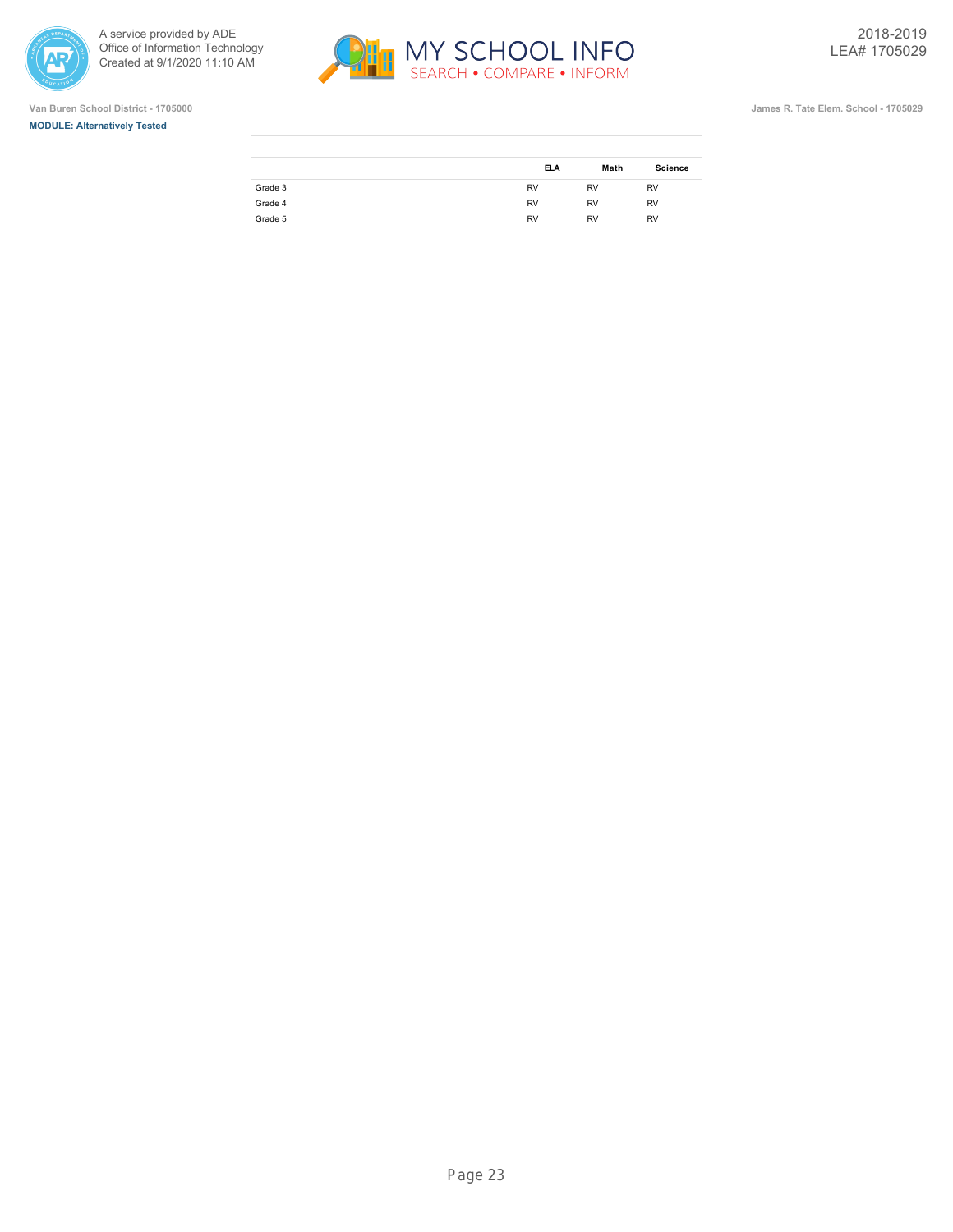





**Van Buren School District - 1705000 James R. Tate Elem. School - 1705029**

|                                                                                | % Tested                 | % In Need                | % Close                  | % Ready           | % Exceeds                |
|--------------------------------------------------------------------------------|--------------------------|--------------------------|--------------------------|-------------------|--------------------------|
|                                                                                |                          | of Support               |                          |                   |                          |
| Grade 3 English Language Arts (ELA)                                            |                          |                          |                          |                   |                          |
| All                                                                            | >95%                     | 58.82                    | 16.18                    | <b>RV</b>         | <b>RV</b>                |
| Students with Disabilities<br><b>Students without Disabilities</b>             | >95%<br>>95%             | <b>RV</b><br>50.98       | <b>RV</b><br><b>RV</b>   | 5.88<br><b>RV</b> | $< 5\%$<br>15.69         |
| English Learner                                                                | N<10                     | N<10                     | N <sub>10</sub>          | N <sub>10</sub>   | N<10                     |
| Non-English Learner                                                            | >95%                     | 58.33                    | RV                       | <b>RV</b>         | 13.33                    |
| English Learner Students with                                                  | N<10                     | N<10                     | N<10                     | N <sub>10</sub>   | N<10                     |
| <b>Disabilities</b><br>English Learner Students without<br><b>Disabilities</b> | N<10                     | N<10                     | N<10                     | N <sub>10</sub>   | N<10                     |
| Non-English Learner Students with<br><b>Disabilities</b>                       | >95%                     | RV                       | RV                       | 6.25              | $< 5\%$                  |
| Non-English Learner Students<br>without Disabilities                           | >95%                     | 50                       | RV                       | <b>RV</b>         | 18.18                    |
| Female                                                                         | >95%                     | 50                       | <b>RV</b>                | <b>RV</b>         | 15                       |
| Female Students with Disabilities                                              | N<10                     | N < 10                   | N < 10                   | N < 10            | N<10                     |
| Female Students without Disabilities                                           | >95%                     | 38.71                    | <b>RV</b>                | <b>RV</b>         | 19.35                    |
| Female English Learner                                                         | N<10                     | N<10                     | N<10                     | N <sub>10</sub>   | N<10                     |
| Female Non-English Learner                                                     | >95%                     | 48.65                    | <b>RV</b>                | <b>RV</b>         | 16.22                    |
| Female English Learner with<br><b>Disabilities</b>                             | $\overline{a}$           | $\overline{\phantom{a}}$ | $\overline{a}$           | $\overline{a}$    | $\overline{a}$           |
| Female English Learner without<br><b>Disabilities</b>                          | N<10                     | N<10                     | N<10                     | N<10              | N<10                     |
| Female Non-English Learner with<br><b>Disabilities</b>                         | N<10                     | N<10                     | N <sub>10</sub>          | N <sub>10</sub>   | N<10                     |
| Female Non-English Learner without<br><b>Disabilities</b>                      | >95%                     | 35.71                    | <b>RV</b>                | <b>RV</b>         | 21.43                    |
| Male                                                                           | >95%                     | <b>RV</b>                | <b>RV</b>                | 7.14              | 7.14                     |
| Male Students with Disabilities                                                | N<10                     | N<10                     | N<10                     | N <sub>10</sub>   | N<10                     |
| Male Students without Disabilities                                             | >95%                     | RV                       | RV                       | 10                | 10                       |
| Male English Learner                                                           | N<10                     | N<10                     | N<10                     | N<10              | N<10                     |
| Male Non-English Learner                                                       | >95%                     | <b>RV</b>                | <b>RV</b>                | <5%               | 8.7                      |
| Male English Learner with Disabilities                                         | N <sub>10</sub>          | N<10                     | N <sub>10</sub>          | N <sub>10</sub>   | N<10                     |
| Male English Learner without<br><b>Disabilities</b>                            | N<10                     | N<10                     | N<10                     | N <sub>10</sub>   | N<10                     |
| Male Non-English Learner with<br><b>Disabilities</b>                           | N<10                     | N<10                     | N <sub>10</sub>          | N<10              | N<10                     |
| Male Non-English Learner without<br><b>Disabilities</b>                        | >95%                     | RV                       | RV                       | 6.25              | 12.5                     |
| African-American                                                               | N<10                     | N<10                     | N<10                     | N<10              | N<10                     |
| African-American Students with<br><b>Disabilities</b>                          | N<10                     | N<10                     | N<10                     | N<10              | N<10                     |
| African-American Students without<br><b>Disabilities</b>                       | N<10                     | N<10                     | N<10                     | N<10              | N<10                     |
| African-American English Learner                                               | $\overline{\phantom{a}}$ | $---$                    | ---                      | ---               | $\overline{a}$           |
| African-American Non-English<br>Learner                                        | N<10                     | N<10                     | N<10                     | N<10              | N<10                     |
| African-American English Learner<br>without Disabilities                       | $\overline{\phantom{a}}$ | ---                      | $\overline{\phantom{a}}$ | ---               | $\overline{\phantom{a}}$ |
| African-American Non-English<br>Learner with Disabilities                      | N<10                     | N <sub>10</sub>          | N<10                     | N<10              | N<10                     |
| African-American Non-English<br>Learner without Disabilities                   | N<10                     | N < 10                   | N<10                     | N<10              | N<10                     |
| African-American Female                                                        | $\overline{\phantom{a}}$ | ---                      | ---                      | ---               | ---                      |
| African-American Female without<br><b>Disabilities</b>                         | ---                      | ---                      | ---                      | ---               | ---                      |
| African-American Female Non-<br>English Learner                                | $\overline{a}$           | $\overline{a}$           | $\overline{a}$           | $\overline{a}$    | $\overline{a}$           |
| African-American Female Non-<br>English Learner without Disabilities           | $\overline{a}$           | $\overline{a}$           | $\overline{a}$           | $\overline{a}$    | $\overline{a}$           |
| African-American Male                                                          | N<10                     | N < 10                   | N<10                     | N<10              | N<10                     |
| African-American Male with<br><b>Disabilities</b>                              | N<10                     | N<10                     | N<10                     | N<10              | N<10                     |
| African-American Male without<br><b>Disabilities</b>                           | N<10                     | N<10                     | N<10                     | N<10              | N<10                     |
| African-American Male English                                                  | $\overline{\phantom{a}}$ | ---                      | ---                      | ---               | $\overline{\phantom{a}}$ |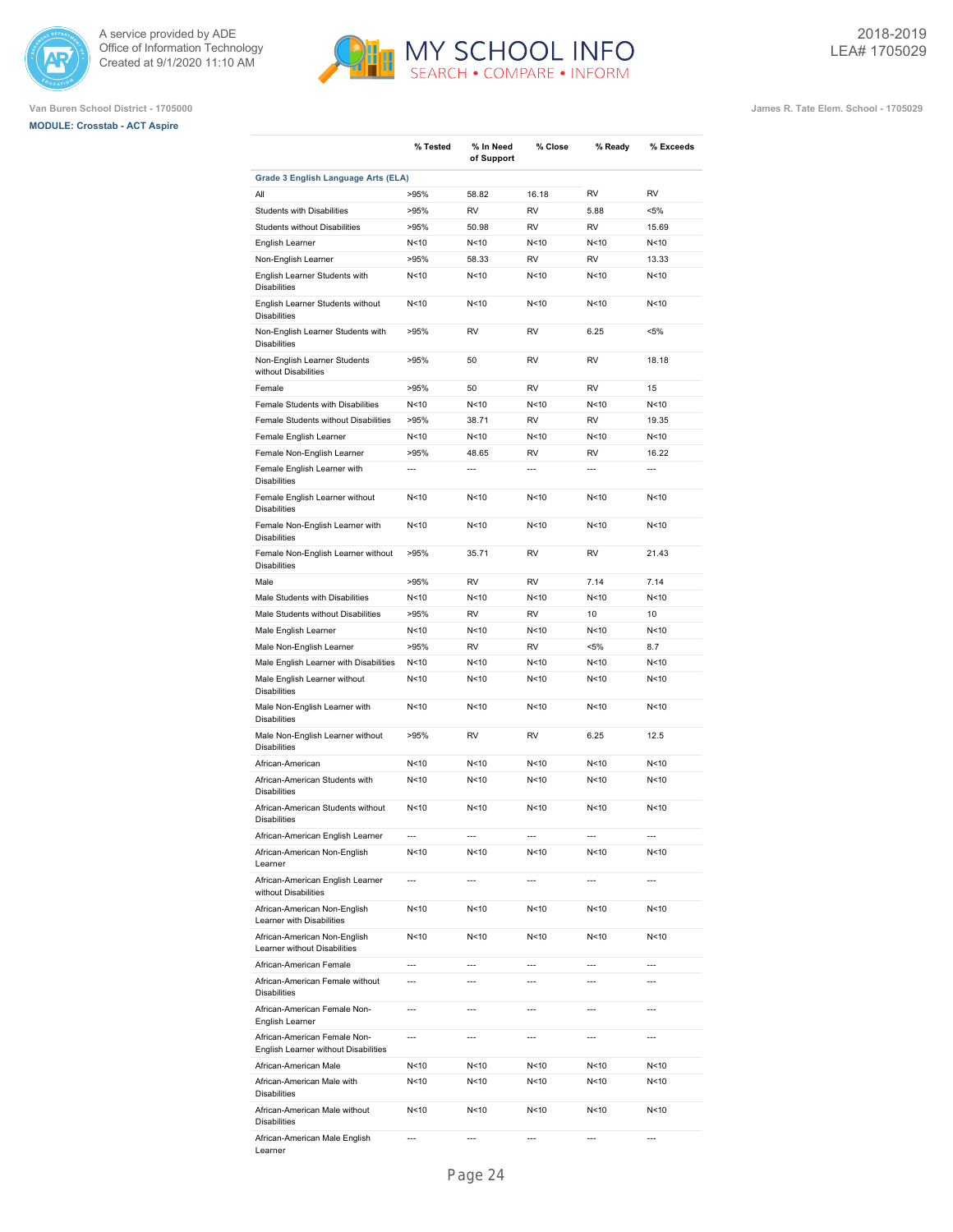



| African-American Male Non-English<br>Learner                      | N<10            | N < 10         | N<10            | N<10            | N<10           |
|-------------------------------------------------------------------|-----------------|----------------|-----------------|-----------------|----------------|
| African-American Male English<br>Learner without Disabilities     | ---             | $\overline{a}$ | ---             | ---             | $\overline{a}$ |
| African-American Male Non-English<br>Learner with Disabilities    | N<10            | N<10           | N <sub>10</sub> | N <sub>10</sub> | N<10           |
| African-American Male Non-English<br>Learner without Disabilities | N<10            | N < 10         | N <sub>10</sub> | N <sub>10</sub> | N<10           |
| Hispanic                                                          | N<10            | N<10           | N <sub>10</sub> | N <sub>10</sub> | N<10           |
| Hispanic Students with Disabilities                               | $\overline{a}$  | $\overline{a}$ | $\overline{a}$  | $\overline{a}$  | $\overline{a}$ |
| Hispanic Students without Disabilities                            | N<10            | N < 10         | N<10            | N <sub>10</sub> | N<10           |
| Hispanic English Learner                                          | N<10            | N < 10         | N<10            | N < 10          | N<10           |
| Hispanic Non-English Learner                                      | N<10            | N<10           | N<10            | N < 10          | N<10           |
| Hispanic English Learner with<br><b>Disabilities</b>              | ---             |                | $\overline{a}$  | ---             | $\overline{a}$ |
| Hispanic English Learner without<br><b>Disabilities</b>           | N<10            | N < 10         | N < 10          | N < 10          | N<10           |
| Hispanic Non-English Learner with<br><b>Disabilities</b>          | ---             | ---            | $\overline{a}$  | ---             | $\overline{a}$ |
| Hispanic Non-English Learner without<br><b>Disabilities</b>       | N<10            | N<10           | N <sub>10</sub> | N <sub>10</sub> | N<10           |
| Hispanic Female                                                   | N<10            | N<10           | N <sub>10</sub> | N <sub>10</sub> | N<10           |
| Hispanic Female with Disabilities                                 | $\overline{a}$  | $\overline{a}$ | $\overline{a}$  | $\overline{a}$  | $\overline{a}$ |
| Hispanic Female without Disabilities                              | N<10            | N<10           | N<10            | N <sub>10</sub> | N<10           |
| Hispanic Female English Learner                                   | N<10            | N < 10         | N<10            | N < 10          | N<10           |
| Hispanic Female Non-English<br>Learner                            | N<10            | N < 10         | N<10            | N < 10          | N<10           |
| Hispanic Female English Learner with<br><b>Disabilities</b>       | $\overline{a}$  | ---            | $\overline{a}$  | ---             | $\overline{a}$ |
| Hispanic Female English Learner<br>without Disabilities           | N<10            | N<10           | N <sub>10</sub> | N <sub>10</sub> | N<10           |
| Hispanic Female Non-English<br>Learner with Disabilities          | $\overline{a}$  | $\overline{a}$ | $\overline{a}$  | $\overline{a}$  | $\overline{a}$ |
| Hispanic Female Non-English<br>Learner without Disabilities       | N <sub>10</sub> | N<10           | N <sub>10</sub> | N <sub>10</sub> | N<10           |
| Hispanic Male                                                     | N<10            | N<10           | N <sub>10</sub> | N <sub>10</sub> | N<10           |
| Hispanic Male without Disabilities                                | N<10            | N<10           | N <sub>10</sub> | N <sub>10</sub> | N<10           |
| Hispanic Male English Learner                                     | N<10            | N<10           | N < 10          | N <sub>10</sub> | N<10           |
| Hispanic Male Non-English Learner                                 | N<10            | N<10           | N <sub>10</sub> | N <sub>10</sub> | N<10           |
| Hispanic Male English Learner<br>without Disabilities             | N<10            | N<10           | N < 10          | N <sub>10</sub> | N<10           |
| Hispanic Male Non-English Learner<br>without Disabilities         | N<10            | N<10           | N <sub>10</sub> | N <sub>10</sub> | N<10           |
| Caucasian                                                         | >95%            | 53.85          | <b>RV</b>       | <b>RV</b>       | 15.38          |
| Caucasian Students with Disabilities                              | >95%            | RV             | <b>RV</b>       | 7.14            | $< 5\%$        |
| Caucasian Students without<br>Disabilities                        | >95%            | 44.74          | <b>RV</b>       | <b>RV</b>       | 21.05          |
| Caucasian Non-English Learner                                     | >95%            | 53.85          | RV              | RV              | 15.38          |
| Caucasian Non-English Learner with<br><b>Disabilities</b>         | >95%            | RV             | RV              | 7.14            | $< 5\%$        |
| Caucasian Non-English Learner<br>without Disabilities             | >95%            | 44.74          | RV              | RV              | 21.05          |
| Caucasian Female                                                  | >95%            | 47.06          | RV              | RV              | 17.65          |
| Caucasian Female with Disabilities                                | N<10            | N<10           | N<10            | N<10            | N<10           |
| Caucasian Female without Disabilities                             | >95%            | RV             | RV              | 23.08           | 23.08          |
| Caucasian Female Non-English<br>Learner                           | >95%            | 47.06          | RV              | RV              | 17.65          |
| Caucasian Female Non-English<br>Learner with Disabilities         | N <sub>10</sub> | N<10           | N<10            | N < 10          | N<10           |
| Caucasian Female Non-English<br>Learner without Disabilities      | >95%            | RV             | RV              | 23.08           | 23.08          |
| Caucasian Male                                                    | >95%            | RV             | RV              | 5.56            | 11.11          |
| Caucasian Male with Disabilities                                  | N<10            | N<10           | N<10            | N<10            | N<10           |
| Caucasian Male without Disabilities                               | >95%            | RV             | RV              | 8.33            | 16.67          |
| Caucasian Male Non-English Learner                                | >95%            | RV             | RV              | 5.56            | 11.11          |
| Caucasian Male Non-English Learner<br>with Disabilities           | N<10            | N<10           | N<10            | N<10            | N<10           |
| Caucasian Male Non-English Learner<br>without Disabilities        | >95%            | RV             | RV              | 8.33            | 16.67          |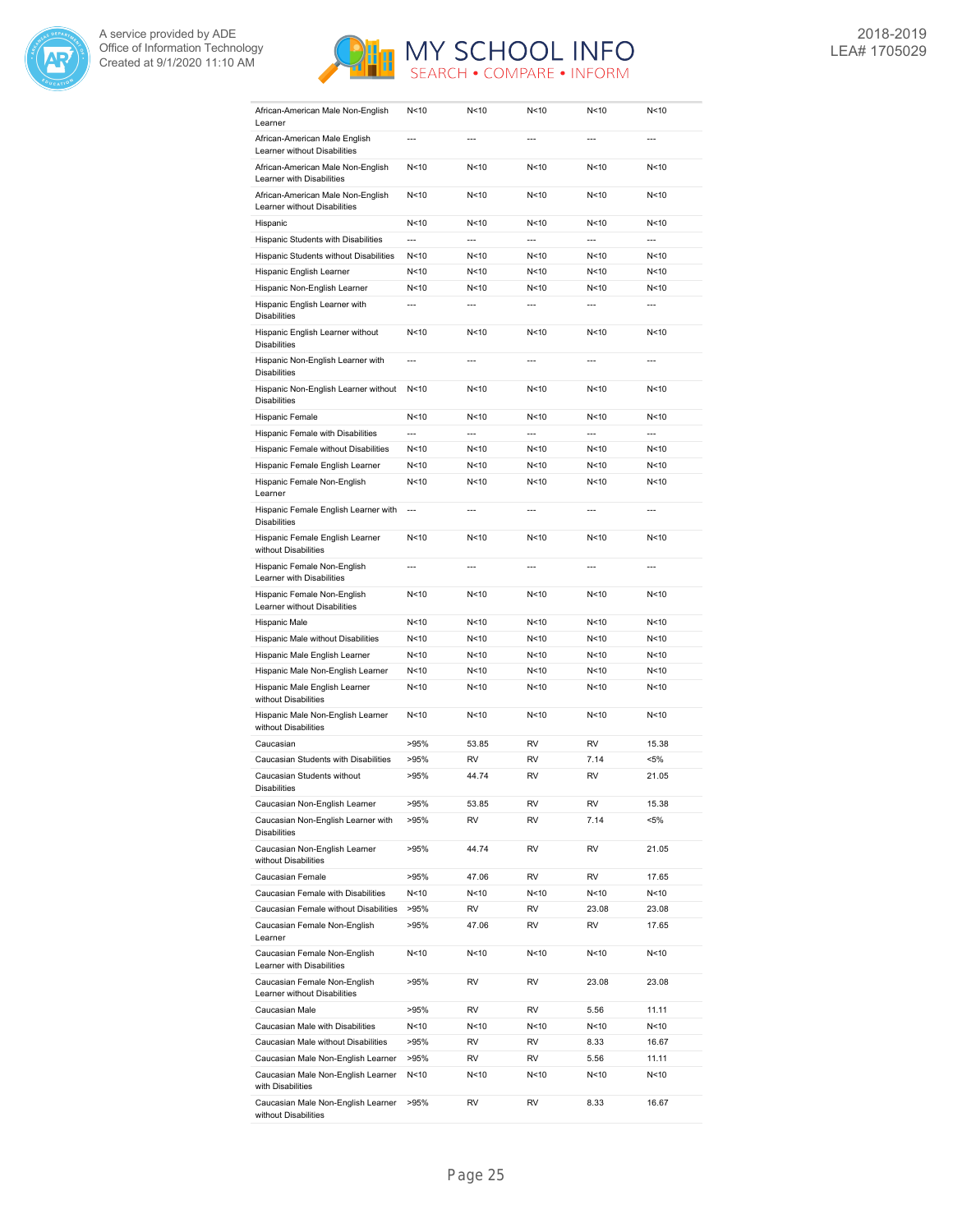





|                                                                      | % Tested        | % In Need<br>of Support  | % Close                  | % Ready                  | % Exceeds       |
|----------------------------------------------------------------------|-----------------|--------------------------|--------------------------|--------------------------|-----------------|
| <b>Grade 3 Mathematics</b>                                           |                 |                          |                          |                          |                 |
| All                                                                  | >95%            | 27.94                    | <b>RV</b>                | 36.76                    | <b>RV</b>       |
| Students with Disabilities                                           | >95%            | <b>RV</b>                | <b>RV</b>                | 11.76                    | 5.88            |
| Students without Disabilities                                        | >95%            | <b>RV</b>                | 25.49                    | 45.1                     | <b>RV</b>       |
| English Learner                                                      | N<10            | N<10                     | N<10                     | N <sub>10</sub>          | N<10            |
| Non-English Learner                                                  | >95%            | 30                       | <b>RV</b>                | 35                       | <b>RV</b>       |
| English Learner Students with<br><b>Disabilities</b>                 | N<10            | N<10                     | N<10                     | N <sub>10</sub>          | N<10            |
| English Learner Students without<br><b>Disabilities</b>              | N<10            | N<10                     | N<10                     | N <sub>10</sub>          | N<10            |
| Non-English Learner Students with<br><b>Disabilities</b>             | >95%            | <b>RV</b>                | <b>RV</b>                | 12.5                     | 6.25            |
| Non-English Learner Students<br>without Disabilities                 | >95%            | <b>RV</b>                | 22.73                    | 43.18                    | <b>RV</b>       |
| Female                                                               | >95%            | 30                       | <b>RV</b>                | 40                       | <b>RV</b>       |
| Female Students with Disabilities                                    | N<10            | N<10                     | N<10                     | N<10                     | N<10            |
| Female Students without Disabilities                                 | >95%            | <b>RV</b>                | <b>RV</b>                | 48.39                    | 16.13           |
| Female English Learner                                               | N <sub>10</sub> | N<10                     | N<10                     | N <sub>10</sub>          | N<10            |
| Female Non-English Learner                                           | >95%            | 32.43                    | <b>RV</b>                | 40.54                    | <b>RV</b>       |
| Female English Learner with<br><b>Disabilities</b>                   | $\overline{a}$  | $\overline{a}$           | ---                      | $\overline{a}$           | $\overline{a}$  |
| Female English Learner without<br><b>Disabilities</b>                | N<10            | N<10                     | N <sub>10</sub>          | N <sub>10</sub>          | N<10            |
| Female Non-English Learner with<br><b>Disabilities</b>               | N<10            | N<10                     | N<10                     | N<10                     | N<10            |
| Female Non-English Learner without<br><b>Disabilities</b>            | >95%            | <b>RV</b>                | <b>RV</b>                | 50                       | 17.86           |
| Male                                                                 | >95%            | <b>RV</b>                | 35.71                    | <b>RV</b>                | 7.14            |
| Male Students with Disabilities                                      | N<10            | N<10                     | N <sub>10</sub>          | N <sub>10</sub>          | N<10            |
| Male Students without Disabilities                                   | >95%            | <b>RV</b>                | <b>RV</b>                | 40                       | 5               |
| Male English Learner                                                 | N<10            | N<10                     | N<10                     | N <sub>10</sub>          | N<10            |
| Male Non-English Learner                                             | >95%            | <b>RV</b>                | <b>RV</b>                | 26.09                    | 8.7             |
| Male English Learner with Disabilities                               | N<10            | N<10                     | N<10                     | N <sub>10</sub>          | N<10            |
| Male English Learner without<br><b>Disabilities</b>                  | N<10            | N<10                     | N<10                     | N <sub>10</sub>          | N<10            |
| Male Non-English Learner with<br><b>Disabilities</b>                 | N <sub>10</sub> | N<10                     | N<10                     | N <sub>10</sub>          | N<10            |
| Male Non-English Learner without<br><b>Disabilities</b>              | >95%            | <b>RV</b>                | <b>RV</b>                | 31.25                    | 6.25            |
| African-American                                                     | N <sub>10</sub> | N<10                     | N <sub>10</sub>          | N <sub>10</sub>          | N<10            |
| African-American Students with<br><b>Disabilities</b>                | N<10            | N<10                     | N < 10                   | N <sub>10</sub>          | N<10            |
| African-American Students without<br><b>Disabilities</b>             | N<10            | N<10                     | N < 10                   | N <sub>10</sub>          | N<10            |
| African-American English Learner                                     | ---             | $\overline{\phantom{a}}$ | $\overline{\phantom{a}}$ | $\overline{\phantom{a}}$ | $\overline{a}$  |
| African-American Non-English<br>Learner                              | N <sub>10</sub> | N <sub>10</sub>          | N<10                     | N<10                     | N<10            |
| African-American English Learner<br>without Disabilities             | $\overline{a}$  | $\overline{a}$           | ---                      | $\overline{a}$           | $\overline{a}$  |
| African-American Non-English<br>Learner with Disabilities            | N<10            | N < 10                   | N < 10                   | N<10                     | N < 10          |
| African-American Non-English<br>Learner without Disabilities         | N<10            | N < 10                   | N < 10                   | N<10                     | N <sub>10</sub> |
| African-American Female                                              | ---             | $\overline{a}$           | $\overline{a}$           | ---                      | ---             |
| African-American Female without<br><b>Disabilities</b>               | $\overline{a}$  | $\overline{a}$           | $\overline{a}$           | $\overline{a}$           | $\overline{a}$  |
| African-American Female Non-<br>English Learner                      | ---             | $\overline{a}$           | ---                      | ---                      | ---             |
| African-American Female Non-<br>English Learner without Disabilities | ---             | $\overline{a}$           | ---                      | $\overline{a}$           | ---             |
| African-American Male                                                | N<10            | N < 10                   | N < 10                   | N <sub>10</sub>          | N<10            |
| African-American Male with<br><b>Disabilities</b>                    | N<10            | N < 10                   | N<10                     | N<10                     | N<10            |
| African-American Male without<br><b>Disabilities</b>                 | N<10            | N < 10                   | N<10                     | N<10                     | N<10            |
| African-American Male English<br>Learner                             | $\overline{a}$  | $\overline{a}$           | $\overline{a}$           | $\overline{a}$           | $\overline{a}$  |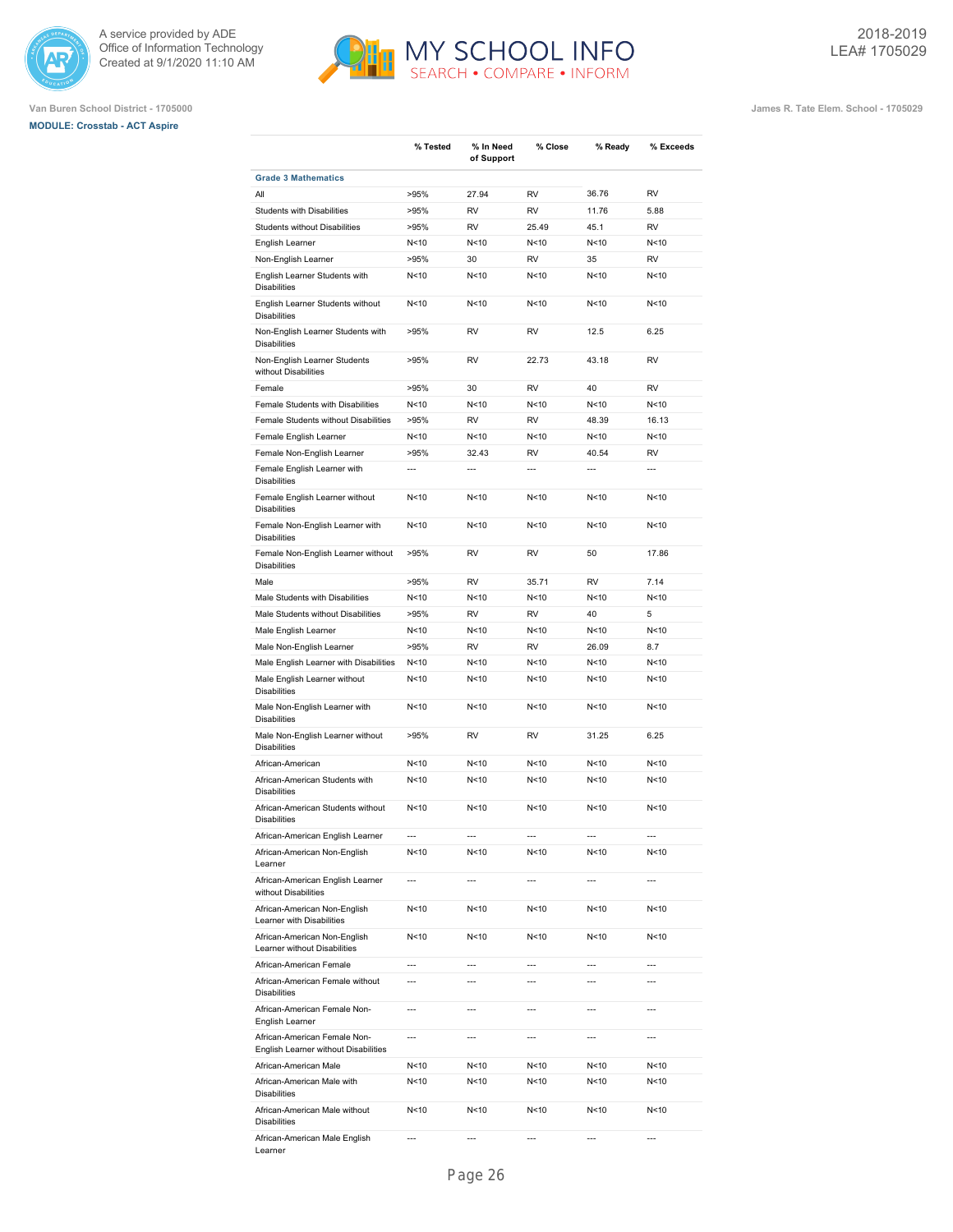



| African-American Male Non-English<br>Learner                      | N<10            | N<10           | N < 10          | N<10            | N < 10          |
|-------------------------------------------------------------------|-----------------|----------------|-----------------|-----------------|-----------------|
| African-American Male English<br>Learner without Disabilities     | $\overline{a}$  | $\overline{a}$ | $\overline{a}$  | $\overline{a}$  | $\overline{a}$  |
| African-American Male Non-English<br>Learner with Disabilities    | N<10            | N<10           | N < 10          | N<10            | N<10            |
| African-American Male Non-English<br>Learner without Disabilities | N<10            | N<10           | N < 10          | N < 10          | N<10            |
| Hispanic                                                          | N<10            | N<10           | N < 10          | N<10            | N<10            |
| Hispanic Students with Disabilities                               | $\overline{a}$  | $\overline{a}$ | ---             | ---             | ---             |
| Hispanic Students without Disabilities                            | N<10            | N<10           | N < 10          | N < 10          | N <sub>10</sub> |
| Hispanic English Learner                                          | N<10            | N<10           | N < 10          | N < 10          | N<10            |
| Hispanic Non-English Learner                                      | N<10            | N<10           | N < 10          | N < 10          | N<10            |
| Hispanic English Learner with<br><b>Disabilities</b>              | $\overline{a}$  | $\overline{a}$ | $\overline{a}$  | $---$           | $\overline{a}$  |
| Hispanic English Learner without<br><b>Disabilities</b>           | N<10            | N<10           | N < 10          | N < 10          | N<10            |
| Hispanic Non-English Learner with<br><b>Disabilities</b>          | $\overline{a}$  | $\overline{a}$ | $\overline{a}$  | $\overline{a}$  | $\overline{a}$  |
| Hispanic Non-English Learner without<br><b>Disabilities</b>       | N<10            | N<10           | N < 10          | N < 10          | N<10            |
| Hispanic Female                                                   | N <sub>10</sub> | N < 10         | N<10            | N < 10          | N<10            |
| Hispanic Female with Disabilities                                 | $\overline{a}$  | $\overline{a}$ | $\overline{a}$  | $\overline{a}$  | $\overline{a}$  |
| Hispanic Female without Disabilities                              | N<10            | N<10           | N < 10          | N < 10          | N<10            |
| Hispanic Female English Learner                                   | N<10            | N<10           | N<10            | N<10            | N<10            |
| Hispanic Female Non-English<br>Learner                            | N<10            | N<10           | N < 10          | N < 10          | N<10            |
| Hispanic Female English Learner with<br><b>Disabilities</b>       | $\overline{a}$  | $\overline{a}$ | $\overline{a}$  | $\overline{a}$  | $\overline{a}$  |
| Hispanic Female English Learner<br>without Disabilities           | N<10            | N < 10         | N < 10          | N < 10          | N<10            |
| Hispanic Female Non-English<br>Learner with Disabilities          | ---             | $\overline{a}$ |                 | ---             | ---             |
| Hispanic Female Non-English<br>Learner without Disabilities       | N<10            | N < 10         | N < 10          | N < 10          | N<10            |
| Hispanic Male                                                     | N<10            | N<10           | N < 10          | N <sub>10</sub> | N<10            |
| Hispanic Male without Disabilities                                | N<10            | N<10           | N < 10          | N <sub>10</sub> | N<10            |
| Hispanic Male English Learner                                     | N<10            | N<10           | N < 10          | N<10            | N<10            |
| Hispanic Male Non-English Learner                                 | N<10            | N<10           | N < 10          | N<10            | N < 10          |
| Hispanic Male English Learner                                     | N<10            | N < 10         | N < 10          | N <sub>10</sub> | N < 10          |
| without Disabilities<br>Hispanic Male Non-English Learner         | N<10            | N < 10         | N < 10          | N < 10          | N<10            |
| without Disabilities                                              |                 |                |                 |                 |                 |
| Caucasian                                                         | >95%            | 28.85          | <b>RV</b>       | 34.62           | <b>RV</b>       |
| Caucasian Students with Disabilities                              | >95%            | RV             | <b>RV</b>       | 14.29           | 7.14            |
| Caucasian Students without<br>Disabilities                        | >95%            | RV             | RV              | 42.11           | 15.79           |
| Caucasian Non-English Learner                                     | >95%            | 28.85          | RV              | 34.62           | RV              |
| Caucasian Non-English Learner with<br><b>Disabilities</b>         | >95%            | RV             | RV              | 14.29           | 7.14            |
| Caucasian Non-English Learner<br>without Disabilities             | >95%            | RV             | RV              | 42.11           | 15.79           |
| Caucasian Female                                                  | >95%            | 29.41          | RV              | 41.18           | RV              |
| Caucasian Female with Disabilities                                | N<10            | N<10           | N<10            | N<10            | N<10            |
| Caucasian Female without Disabilities                             | >95%            | RV             | RV              | 50              | 19.23           |
| Caucasian Female Non-English<br>Learner                           | >95%            | 29.41          | RV              | 41.18           | RV              |
| Caucasian Female Non-English<br>Learner with Disabilities         | N<10            | N<10           | N <sub>10</sub> | N<10            | N<10            |
| Caucasian Female Non-English<br>Learner without Disabilities      | >95%            | RV             | RV              | 50              | 19.23           |
| Caucasian Male                                                    | >95%            | RV             | RV              | 22.22           | 11.11           |
| Caucasian Male with Disabilities                                  | N<10            | N<10           | N<10            | N<10            | N<10            |
| Caucasian Male without Disabilities                               | >95%            | RV             | RV              | 25              | 8.33            |
| Caucasian Male Non-English Learner                                | >95%            | RV             | RV              | 22.22           | 11.11           |
| Caucasian Male Non-English Learner<br>with Disabilities           | N<10            | N<10           | N<10            | N<10            | N<10            |
| Caucasian Male Non-English Learner<br>without Disabilities        | >95%            | RV             | RV              | 25              | 8.33            |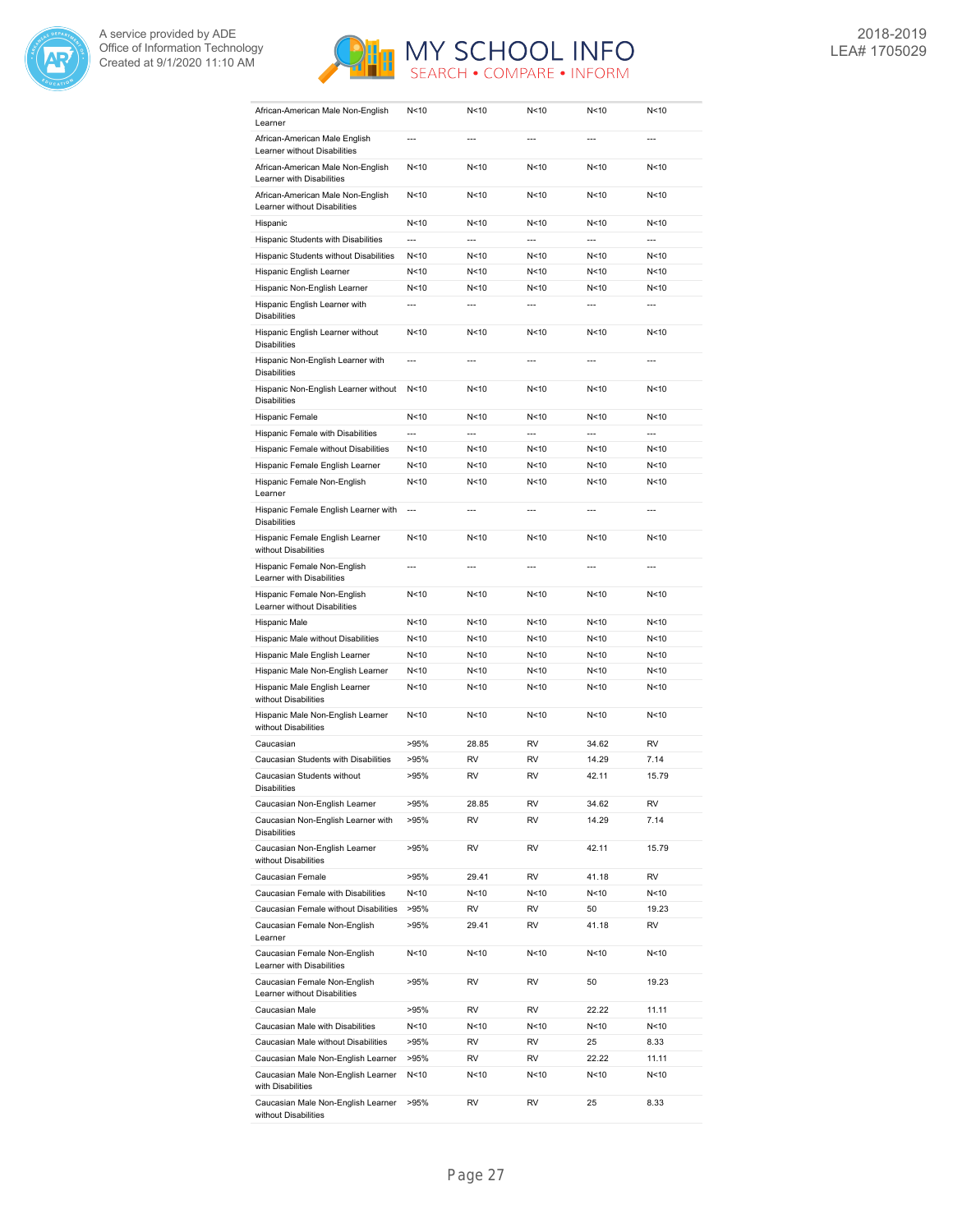





|                                                                                         | % Tested                 | % In Need<br>of Support | % Close         | % Ready                  | % Exceeds       |
|-----------------------------------------------------------------------------------------|--------------------------|-------------------------|-----------------|--------------------------|-----------------|
| <b>Grade 3 Science</b>                                                                  |                          |                         |                 |                          |                 |
| All                                                                                     | >95%                     | 57.35                   | <b>RV</b>       | <b>RV</b>                | 16.18           |
| <b>Students with Disabilities</b>                                                       | >95%                     | <b>RV</b>               | <b>RV</b>       | $< 5\%$                  | 5.88            |
| <b>Students without Disabilities</b>                                                    | >95%                     | 47.06                   | <b>RV</b>       | <b>RV</b>                | 19.61           |
| English Learner                                                                         | N <sub>10</sub>          | N<10                    | N<10            | N <sub>10</sub>          | N<10            |
| Non-English Learner                                                                     | >95%                     | 55                      | <b>RV</b>       | <b>RV</b>                | 16.67           |
| English Learner Students with<br><b>Disabilities</b>                                    | N<10                     | N<10                    | N <sub>10</sub> | N <sub>10</sub>          | N<10            |
| English Learner Students without<br><b>Disabilities</b>                                 | N<10                     | N<10                    | N <sub>10</sub> | N < 10                   | N<10            |
| Non-English Learner Students with<br><b>Disabilities</b>                                | >95%                     | <b>RV</b>               | <b>RV</b>       | $< 5\%$                  | 6.25            |
| Non-English Learner Students<br>without Disabilities                                    | >95%                     | 43.18                   | <b>RV</b>       | <b>RV</b>                | 20.45           |
| Female                                                                                  | >95%                     | 50                      | <b>RV</b>       | <b>RV</b>                | 15              |
| Female Students with Disabilities                                                       | N<10                     | N<10                    | N <sub>10</sub> | N <sub>10</sub>          | N<10            |
| Female Students without Disabilities                                                    | >95%                     | 35.48                   | <b>RV</b>       | <b>RV</b>                | 19.35           |
| Female English Learner                                                                  | N <sub>10</sub>          | N<10                    | N<10            | N <sub>10</sub>          | N<10            |
| Female Non-English Learner                                                              | >95%                     | 48.65                   | <b>RV</b>       | <b>RV</b>                | 16.22           |
| Female English Learner with                                                             | $\overline{a}$           | $\overline{a}$          | ---             | $\overline{a}$           | ---             |
| <b>Disabilities</b><br>Female English Learner without                                   | N<10                     | N<10                    | N<10            | N <sub>10</sub>          | N<10            |
| <b>Disabilities</b><br>Female Non-English Learner with                                  | N<10                     | N<10                    | N<10            | N<10                     | N<10            |
| <b>Disabilities</b><br>Female Non-English Learner without                               | >95%                     | <b>RV</b>               | <b>RV</b>       | 21.43                    | 21.43           |
| <b>Disabilities</b>                                                                     |                          |                         |                 |                          |                 |
| Male                                                                                    | >95%                     | <b>RV</b>               | <b>RV</b>       | 7.14                     | 17.86           |
| Male Students with Disabilities                                                         | N <sub>10</sub>          | N<10                    | N <sub>10</sub> | N <sub>10</sub>          | N<10            |
| Male Students without Disabilities                                                      | >95%                     | <b>RV</b>               | <b>RV</b>       | 10                       | 20              |
| Male English Learner                                                                    | N <sub>10</sub>          | N<10                    | N <sub>10</sub> | N <sub>10</sub>          | N<10            |
| Male Non-English Learner                                                                | >95%                     | <b>RV</b>               | <b>RV</b>       | 8.7                      | 17.39           |
| Male English Learner with Disabilities                                                  | N <sub>10</sub>          | N<10                    | N <sub>10</sub> | N <sub>10</sub>          | N<10            |
| Male English Learner without<br><b>Disabilities</b>                                     | N<10                     | N<10                    | N <sub>10</sub> | N <sub>10</sub>          | N<10            |
| Male Non-English Learner with<br><b>Disabilities</b>                                    | N <sub>10</sub>          | N<10                    | N<10            | N<10                     | N<10            |
| Male Non-English Learner without<br><b>Disabilities</b>                                 | >95%                     | <b>RV</b>               | <b>RV</b>       | 12.5                     | 18.75           |
| African-American                                                                        | N <sub>10</sub>          | N<10                    | N<10            | N <sub>10</sub>          | N<10            |
| African-American Students with<br><b>Disabilities</b>                                   | N <sub>10</sub>          | N<10                    | N <sub>10</sub> | N <sub>10</sub>          | N<10            |
| African-American Students without<br><b>Disabilities</b>                                | N<10                     | N<10                    | N <sub>10</sub> | N <sub>10</sub>          | N<10            |
| African-American English Learner                                                        | $\overline{a}$           | ---                     | ---             | $\overline{\phantom{a}}$ | ---             |
| African-American Non-English<br>Learner                                                 | N<10                     | N < 10                  | N<10            | N<10                     | N <sub>10</sub> |
| African-American English Learner<br>without Disabilities                                | $\overline{a}$           | $\overline{a}$          | ---             | ---                      | $\overline{a}$  |
| African-American Non-English<br>Learner with Disabilities                               | N<10                     | N < 10                  | N<10            | N<10                     | N <sub>10</sub> |
| African-American Non-English<br>Learner without Disabilities                            | N<10                     | N<10                    | N<10            | N <sub>10</sub>          | N < 10          |
| African-American Female                                                                 | $\overline{a}$           | $\overline{a}$          | ---             | ---                      | ---             |
| African-American Female without<br><b>Disabilities</b>                                  | $\overline{a}$           | $\overline{a}$          | $\overline{a}$  | ---                      | $\overline{a}$  |
| African-American Female Non-                                                            | ---                      | ---                     | ---             | ---                      | ---             |
| English Learner<br>African-American Female Non-<br>English Learner without Disabilities | ---                      | ---                     | ---             | ---                      | ---             |
| African-American Male                                                                   | N <sub>10</sub>          | N < 10                  | N<10            | N <sub>10</sub>          | N<10            |
| African-American Male with<br><b>Disabilities</b>                                       | N<10                     | N<10                    | N<10            | N<10                     | N<10            |
| African-American Male without<br><b>Disabilities</b>                                    | N<10                     | N<10                    | N<10            | N<10                     | N<10            |
| African-American Male English<br>Learner                                                | $\overline{\phantom{a}}$ | ---                     | ---             | ---                      | ---             |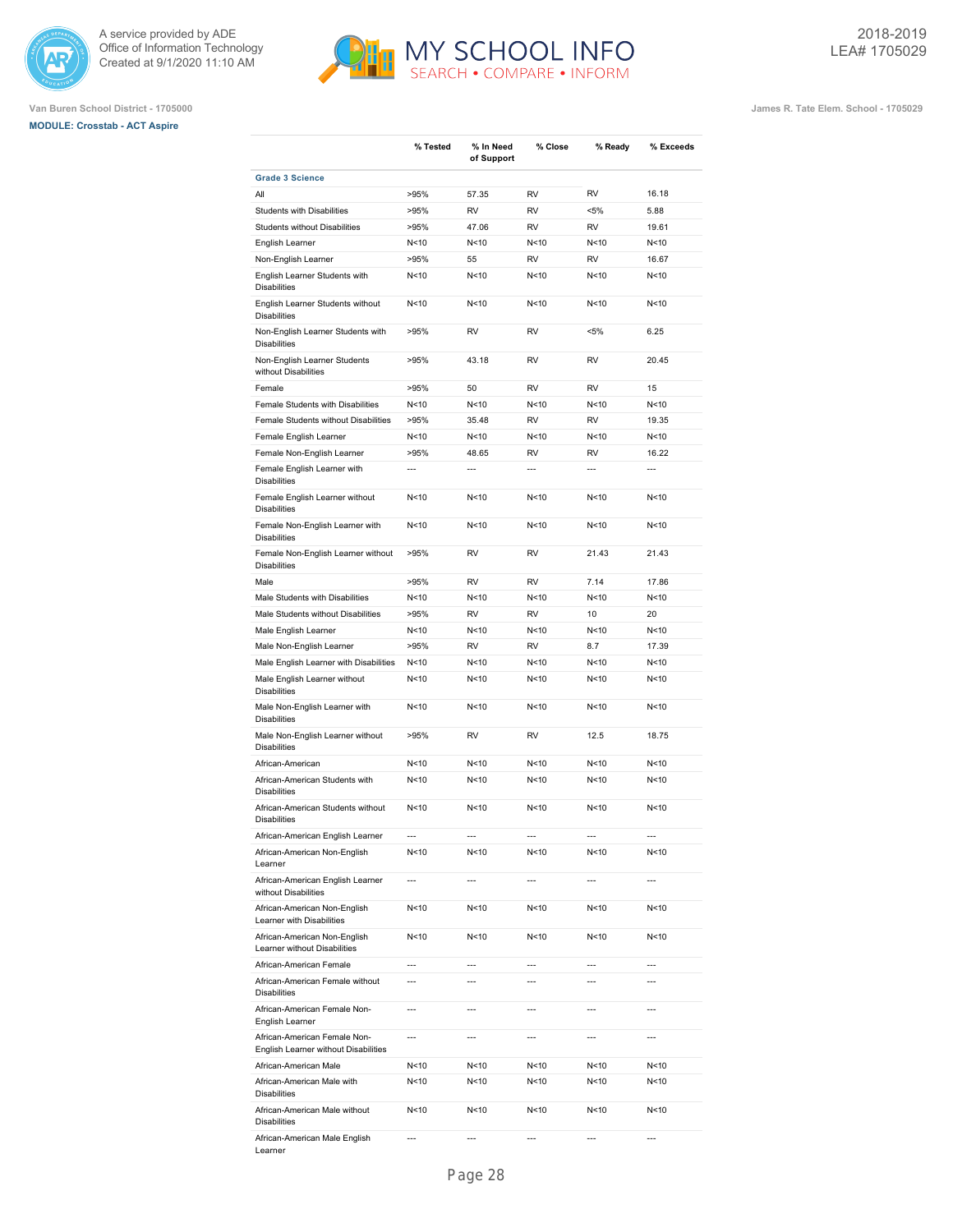



| African-American Male Non-English<br>Learner                      | N<10            | N<10           | N<10            | N<10            | N<10           |
|-------------------------------------------------------------------|-----------------|----------------|-----------------|-----------------|----------------|
| African-American Male English<br>Learner without Disabilities     | ---             | $\overline{a}$ | ---             | ---             | $\overline{a}$ |
| African-American Male Non-English<br>Learner with Disabilities    | N<10            | N<10           | N <sub>10</sub> | N <sub>10</sub> | N<10           |
| African-American Male Non-English<br>Learner without Disabilities | N<10            | N < 10         | N <sub>10</sub> | N <sub>10</sub> | N<10           |
| Hispanic                                                          | N<10            | N<10           | N <sub>10</sub> | N <sub>10</sub> | N<10           |
| Hispanic Students with Disabilities                               | $\overline{a}$  | $\overline{a}$ | $\overline{a}$  | $\overline{a}$  | $\overline{a}$ |
| Hispanic Students without Disabilities                            | N<10            | N < 10         | N<10            | N <sub>10</sub> | N<10           |
| Hispanic English Learner                                          | N<10            | N < 10         | N<10            | N<10            | N<10           |
| Hispanic Non-English Learner                                      | N<10            | N<10           | N<10            | N<10            | N<10           |
| Hispanic English Learner with<br><b>Disabilities</b>              | ---             | ---            | $\overline{a}$  | ---             | $\overline{a}$ |
| Hispanic English Learner without<br><b>Disabilities</b>           | N<10            | N<10           | N < 10          | N < 10          | N<10           |
| Hispanic Non-English Learner with<br><b>Disabilities</b>          | ---             | ---            | $\overline{a}$  | ---             | $\overline{a}$ |
| Hispanic Non-English Learner without<br><b>Disabilities</b>       | N<10            | N<10           | N <sub>10</sub> | N <sub>10</sub> | N<10           |
| Hispanic Female                                                   | N<10            | N<10           | N <sub>10</sub> | N<10            | N<10           |
| Hispanic Female with Disabilities                                 | $\overline{a}$  | $\overline{a}$ | $\overline{a}$  | $\overline{a}$  | $\overline{a}$ |
| Hispanic Female without Disabilities                              | N<10            | N<10           | N <sub>10</sub> | N <sub>10</sub> | N<10           |
| Hispanic Female English Learner                                   | N<10            | N < 10         | N<10            | N < 10          | N<10           |
| Hispanic Female Non-English<br>Learner                            | N<10            | N < 10         | N<10            | N < 10          | N<10           |
| Hispanic Female English Learner with<br><b>Disabilities</b>       | $\overline{a}$  | ---            | $\overline{a}$  | ---             | $\overline{a}$ |
| Hispanic Female English Learner<br>without Disabilities           | N<10            | N<10           | N <sub>10</sub> | N <sub>10</sub> | N<10           |
| Hispanic Female Non-English<br>Learner with Disabilities          | $\overline{a}$  | $\overline{a}$ | $\overline{a}$  | $\overline{a}$  | $\overline{a}$ |
| Hispanic Female Non-English<br>Learner without Disabilities       | N <sub>10</sub> | N<10           | N <sub>10</sub> | N <sub>10</sub> | N<10           |
| Hispanic Male                                                     | N<10            | N<10           | N <sub>10</sub> | N <sub>10</sub> | N<10           |
| Hispanic Male without Disabilities                                | N<10            | N<10           | N <sub>10</sub> | N <sub>10</sub> | N<10           |
| Hispanic Male English Learner                                     | N<10            | N<10           | N < 10          | N <sub>10</sub> | N<10           |
| Hispanic Male Non-English Learner                                 | N<10            | N<10           | N <sub>10</sub> | N <sub>10</sub> | N<10           |
| Hispanic Male English Learner<br>without Disabilities             | N<10            | N<10           | N < 10          | N <sub>10</sub> | N<10           |
| Hispanic Male Non-English Learner<br>without Disabilities         | N<10            | N<10           | N <sub>10</sub> | N <sub>10</sub> | N<10           |
| Caucasian                                                         | >95%            | 51.92          | <b>RV</b>       | <b>RV</b>       | 19.23          |
| Caucasian Students with Disabilities                              | >95%            | RV             | <b>RV</b>       | $< 5\%$         | 7.14           |
| Caucasian Students without<br>Disabilities                        | >95%            | 39.47          | <b>RV</b>       | <b>RV</b>       | 23.68          |
| Caucasian Non-English Learner                                     | >95%            | 51.92          | RV              | RV              | 19.23          |
| Caucasian Non-English Learner with<br><b>Disabilities</b>         | >95%            | RV             | RV              | $< 5\%$         | 7.14           |
| Caucasian Non-English Learner<br>without Disabilities             | >95%            | 39.47          | RV              | RV              | 23.68          |
| Caucasian Female                                                  | >95%            | 47.06          | RV              | RV              | 17.65          |
| Caucasian Female with Disabilities                                | N<10            | N<10           | N<10            | N<10            | N<10           |
| Caucasian Female without Disabilities                             | >95%            | RV             | RV              | 23.08           | 23.08          |
| Caucasian Female Non-English<br>Learner                           | >95%            | 47.06          | RV              | RV              | 17.65          |
| Caucasian Female Non-English<br>Learner with Disabilities         | N <sub>10</sub> | N<10           | N<10            | N < 10          | N<10           |
| Caucasian Female Non-English<br>Learner without Disabilities      | >95%            | RV             | RV              | 23.08           | 23.08          |
| Caucasian Male                                                    | >95%            | RV             | RV              | 5.56            | 22.22          |
| Caucasian Male with Disabilities                                  | N<10            | N<10           | N<10            | N<10            | N<10           |
| Caucasian Male without Disabilities                               | >95%            | RV             | RV              | 8.33            | 25             |
| Caucasian Male Non-English Learner                                | >95%            | RV             | RV              | 5.56            | 22.22          |
| Caucasian Male Non-English Learner<br>with Disabilities           | N<10            | N<10           | N<10            | N<10            | N<10           |
| Caucasian Male Non-English Learner<br>without Disabilities        | >95%            | RV             | RV              | 8.33            | 25             |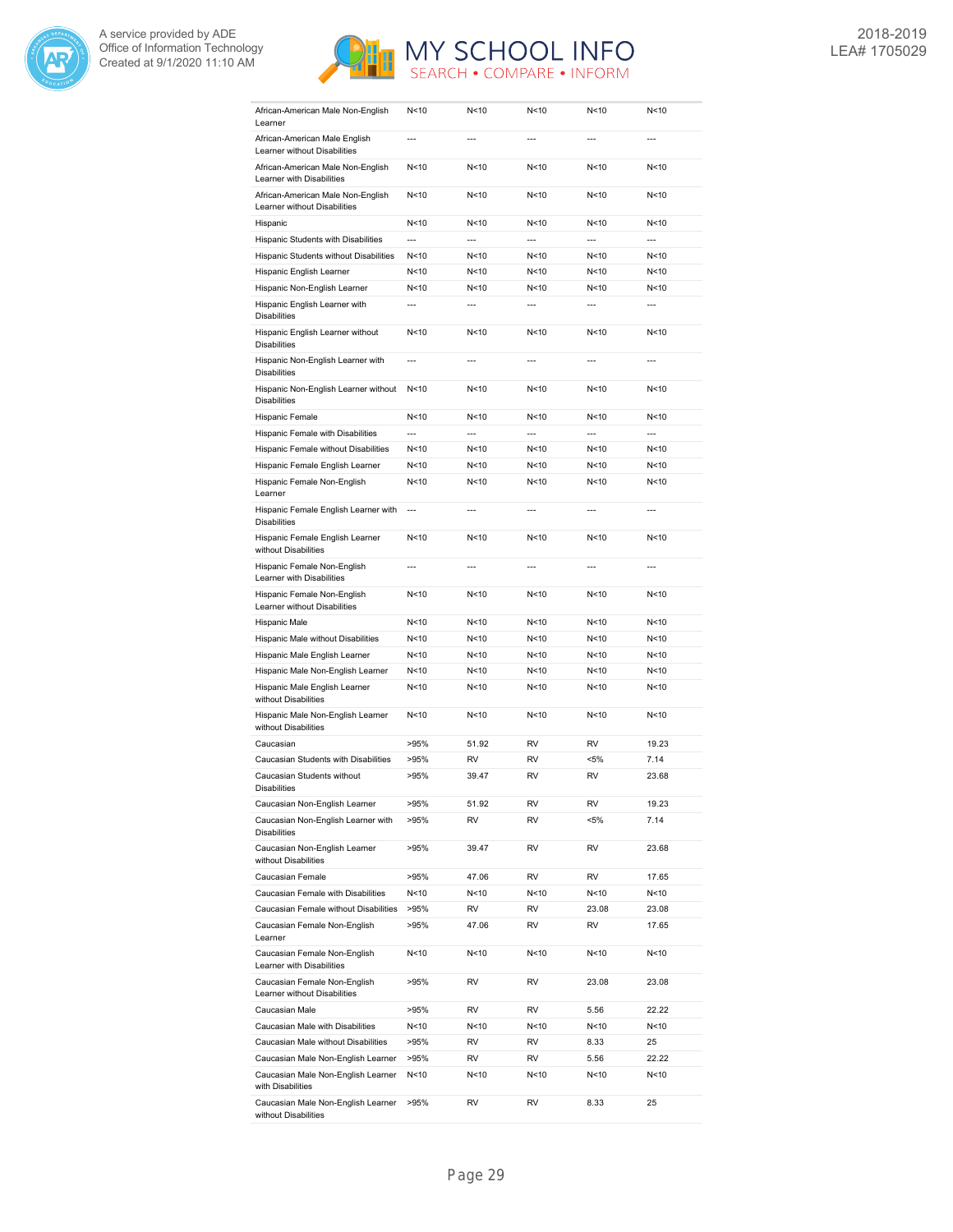





|                                                                      | % Tested        | % In Need<br>of Support | % Close        | % Ready         | % Exceeds      |
|----------------------------------------------------------------------|-----------------|-------------------------|----------------|-----------------|----------------|
| Grade 4 English Language Arts (ELA)                                  |                 |                         |                |                 |                |
| All                                                                  | >95%            | 42.19                   | 18.75          | 23.44           | 15.63          |
| <b>Students with Disabilities</b>                                    | N <sub>10</sub> | N<10                    | N<10           | N <sub>10</sub> | N<10           |
| <b>Students without Disabilities</b>                                 | >95%            | 35.09                   | 21.05          | 26.32           | 17.54          |
| English Learner                                                      | N < 10          | N < 10                  | N < 10         | N <sub>10</sub> | N<10           |
| Non-English Learner                                                  | >95%            | 41.82                   | <b>RV</b>      | 23.64           | <b>RV</b>      |
| English Learner Students with<br><b>Disabilities</b>                 | N < 10          | N < 10                  | N < 10         | N<10            | N<10           |
| English Learner Students without<br><b>Disabilities</b>              | N <sub>10</sub> | N<10                    | N<10           | N <sub>10</sub> | N<10           |
| Non-English Learner Students with<br><b>Disabilities</b>             | N < 10          | N < 10                  | N<10           | N <sub>10</sub> | N<10           |
| Non-English Learner Students<br>without Disabilities                 | >95%            | 34.69                   | <b>RV</b>      | 26.53           | <b>RV</b>      |
| Female                                                               | >95%            | 46.67                   | <b>RV</b>      | <b>RV</b>       | 20             |
| Female Students with Disabilities                                    | N<10            | N<10                    | N<10           | N <sub>10</sub> | N<10           |
| Female Students without Disabilities                                 | >95%            | 38.46                   | <b>RV</b>      | <b>RV</b>       | 23.08          |
| Female English Learner                                               | N<10            | N < 10                  | N<10           | N <sub>10</sub> | N<10           |
| Female Non-English Learner                                           | >95%            | 42.31                   | <b>RV</b>      | <b>RV</b>       | 23.08          |
| Female English Learner with                                          | N<10            | N<10                    | N < 10         | N <sub>10</sub> | N<10           |
| <b>Disabilities</b><br>Female English Learner without                | N <sub>10</sub> | N < 10                  | N < 10         | N <sub>10</sub> | N<10           |
| <b>Disabilities</b>                                                  | N <sub>10</sub> | N<10                    | N < 10         | N <sub>10</sub> | N<10           |
| Female Non-English Learner with<br><b>Disabilities</b>               | >95%            |                         |                |                 |                |
| Female Non-English Learner without<br><b>Disabilities</b>            |                 | <b>RV</b>               | RV             | 17.39           | 26.09          |
| Male                                                                 | >95%            | 38.24                   | <b>RV</b>      | 32.35           | <b>RV</b>      |
| Male Students with Disabilities                                      | N < 10          | N<10                    | N < 10         | N <sub>10</sub> | N<10           |
| Male Students without Disabilities                                   | >95%            | 32.26                   | <b>RV</b>      | 35.48           | <b>RV</b>      |
| Male English Learner                                                 | N < 10          | N < 10                  | N < 10         | N <sub>10</sub> | N<10           |
| Male Non-English Learner                                             | >95%            | 41.38                   | <b>RV</b>      | <b>RV</b>       | 6.9            |
| Male English Learner with Disabilities                               | $\overline{a}$  | $\overline{a}$          | $\overline{a}$ | $\overline{a}$  | $\overline{a}$ |
| Male English Learner without<br><b>Disabilities</b>                  | N <sub>10</sub> | N<10                    | N<10           | N<10            | N<10           |
| Male Non-English Learner with<br><b>Disabilities</b>                 | N <sub>10</sub> | N<10                    | N < 10         | N <sub>10</sub> | N<10           |
| Male Non-English Learner without<br><b>Disabilities</b>              | >95%            | <b>RV</b>               | <b>RV</b>      | 34.62           | 7.69           |
| African-American                                                     | N < 10          | N<10                    | N < 10         | N <sub>10</sub> | N<10           |
| African-American Students with<br><b>Disabilities</b>                | N < 10          | N < 10                  | N < 10         | N <sub>10</sub> | N<10           |
| African-American Students without<br><b>Disabilities</b>             | N < 10          | N < 10                  | N < 10         | N <sub>10</sub> | N<10           |
| African-American English Learner                                     | N <sub>10</sub> | N <sub>10</sub>         | N<10           | N<10            | N<10           |
| African-American Non-English<br>Learner                              | N<10            | N<10                    | N<10           | N <sub>10</sub> | N<10           |
| African-American English Learner<br>without Disabilities             | N<10            | N<10                    | N<10           | N<10            | N<10           |
| African-American Non-English<br>Learner with Disabilities            | N<10            | N<10                    | N<10           | N<10            | N<10           |
| African-American Non-English<br>Learner without Disabilities         | N<10            | N<10                    | N<10           | N<10            | N<10           |
| African-American Female                                              | N <sub>10</sub> | N<10                    | N<10           | N <sub>10</sub> | N<10           |
| African-American Female without<br><b>Disabilities</b>               | N<10            | N<10                    | N<10           | N<10            | N<10           |
| African-American Female Non-<br>English Learner                      | N<10            | N<10                    | N<10           | N <sub>10</sub> | N<10           |
| African-American Female Non-<br>English Learner without Disabilities | N<10            | N<10                    | N<10           | N<10            | N<10           |
| African-American Male                                                | N <sub>10</sub> | N<10                    | N<10           | N<10            | N<10           |
| African-American Male with<br><b>Disabilities</b>                    | N <sub>10</sub> | N<10                    | N<10           | N<10            | N<10           |
| African-American Male without<br>Disabilities                        | N<10            | N<10                    | N<10           | N<10            | N<10           |
| African-American Male English<br>Learner                             | N <sub>10</sub> | N <sub>10</sub>         | N<10           | N<10            | N<10           |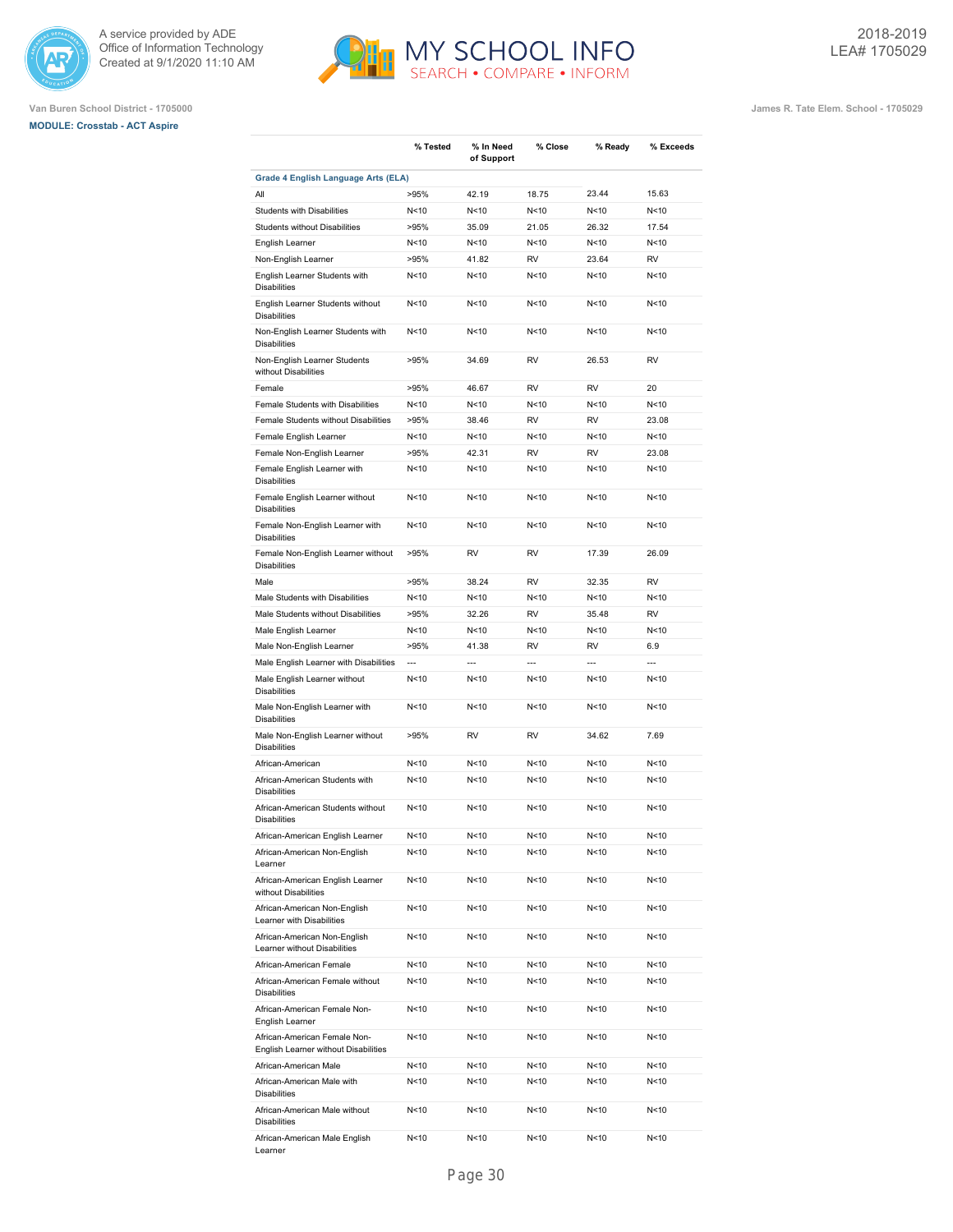



| African-American Male Non-English<br>Learner                      | N<10            | N<10            | N < 10          | N < 10          | N < 10 |
|-------------------------------------------------------------------|-----------------|-----------------|-----------------|-----------------|--------|
| African-American Male English<br>Learner without Disabilities     | N<10            | N<10            | N<10            | N<10            | N<10   |
| African-American Male Non-English<br>Learner with Disabilities    | N<10            | N < 10          | N<10            | N <sub>10</sub> | N < 10 |
| African-American Male Non-English<br>Learner without Disabilities | N <sub>10</sub> | N < 10          | N<10            | N <sub>10</sub> | N < 10 |
| Hispanic                                                          | >95%            | RV              | <b>RV</b>       | 18.18           | 27.27  |
| Hispanic Students with Disabilities                               | N<10            | N<10            | N < 10          | N < 10          | N < 10 |
| Hispanic Students without Disabilities                            | N<10            | N<10            | N<10            | N < 10          | N < 10 |
| Hispanic English Learner                                          | N < 10          | N<10            | N < 10          | N<10            | N<10   |
| Hispanic Non-English Learner                                      | N < 10          | N<10            | N<10            | N <sub>10</sub> | N<10   |
| Hispanic English Learner with<br><b>Disabilities</b>              | N<10            | N<10            | N < 10          | N < 10          | N<10   |
| Hispanic English Learner without<br><b>Disabilities</b>           | N<10            | N < 10          | N<10            | N <sub>10</sub> | N<10   |
| Hispanic Non-English Learner with<br><b>Disabilities</b>          | N<10            | N<10            | N < 10          | N<10            | N<10   |
| Hispanic Non-English Learner without<br><b>Disabilities</b>       | N<10            | N < 10          | N < 10          | N < 10          | N < 10 |
| Hispanic Female                                                   | N<10            | N<10            | N < 10          | N < 10          | N < 10 |
| Hispanic Female with Disabilities                                 | N<10            | N<10            | N < 10          | N < 10          | N<10   |
| Hispanic Female without Disabilities                              | N<10            | N<10            | N < 10          | N < 10          | N < 10 |
| Hispanic Female English Learner                                   | N < 10          | N<10            | N<10            | N < 10          | N<10   |
| Hispanic Female Non-English<br>Learner                            | N<10            | N<10            | N<10            | N<10            | N<10   |
| Hispanic Female English Learner with<br><b>Disabilities</b>       | N <sub>10</sub> | N<10            | N < 10          | N < 10          | N<10   |
| Hispanic Female English Learner<br>without Disabilities           | N <sub>10</sub> | N < 10          | N<10            | N<10            | N < 10 |
| Hispanic Female Non-English<br>Learner with Disabilities          | N <sub>10</sub> | N<10            | N < 10          | N<10            | N<10   |
| Hispanic Female Non-English<br>Learner without Disabilities       | N<10            | N < 10          | N < 10          | N < 10          | N < 10 |
| Hispanic Male                                                     | N <sub>10</sub> | N <sub>10</sub> | N <sub>10</sub> | N <sub>10</sub> | N<10   |
| Hispanic Male without Disabilities                                | N <sub>10</sub> | N<10            | N<10            | N < 10          | N<10   |
| Hispanic Male English Learner                                     | N <sub>10</sub> | N<10            | N < 10          | N < 10          | N < 10 |
| Hispanic Male Non-English Learner                                 | ---             | ---             | $\overline{a}$  | ---             | ---    |
| Hispanic Male English Learner<br>without Disabilities             | N<10            | N<10            | N < 10          | N < 10          | N < 10 |
| Hispanic Male Non-English Learner<br>without Disabilities         | $\overline{a}$  | ---             | $\overline{a}$  | $\overline{a}$  | ---    |
| Caucasian                                                         | >95%            | 40.43           | <b>RV</b>       | 23.4            | RV     |
| Caucasian Students with Disabilities                              | N <sub>10</sub> | N<10            | N < 10          | N <sub>10</sub> | N < 10 |
| Caucasian Students without<br>Disabilities                        | >95%            | 34.88           | <b>RV</b>       | 25.58           | RV     |
| Caucasian Non-English Learner                                     | >95%            | 40.43           | RV              | 23.4            | RV     |
| Caucasian Non-English Learner with<br><b>Disabilities</b>         | N<10            | N<10            | N <sub>10</sub> | N<10            | N<10   |
| Caucasian Non-English Learner<br>without Disabilities             | >95%            | 34.88           | RV              | 25.58           | RV     |
| Caucasian Female                                                  | >95%            | 45.45           | RV              | RV              | 22.73  |
| Caucasian Female with Disabilities                                | N<10            | N<10            | N<10            | N<10            | N<10   |
| Caucasian Female without Disabilities                             | >95%            | RV              | RV              | 15              | 25     |
| Caucasian Female Non-English<br>Learner                           | >95%            | 45.45           | RV              | RV              | 22.73  |
| Caucasian Female Non-English<br>Learner with Disabilities         | N<10            | N<10            | N<10            | N<10            | N<10   |
| Caucasian Female Non-English<br>Learner without Disabilities      | >95%            | RV              | RV              | 15              | 25     |
| Caucasian Male                                                    | >95%            | RV              | RV              | 32              | 8      |
| Caucasian Male with Disabilities                                  | N<10            | N<10            | N<10            | N<10            | N<10   |
| Caucasian Male without Disabilities                               | >95%            | RV              | RV              | 34.78           | 8.7    |
| Caucasian Male Non-English Learner                                | >95%            | RV              | RV              | 32              | 8      |
| Caucasian Male Non-English Learner<br>with Disabilities           | N<10            | N<10            | N<10            | N<10            | N<10   |
| Caucasian Male Non-English Learner<br>without Disabilities        | >95%            | RV              | RV              | 34.78           | 8.7    |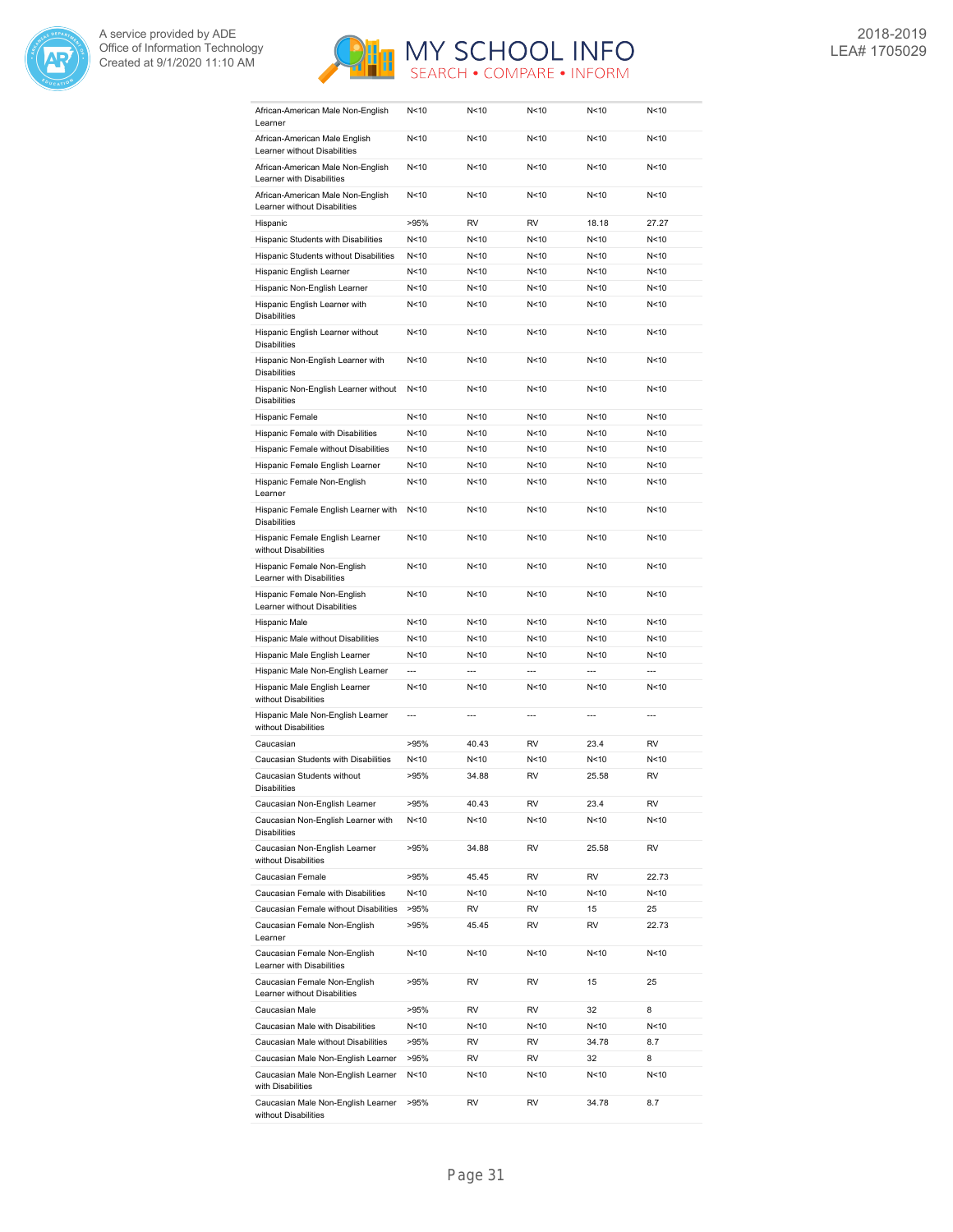





|                                                                      | % Tested        | % In Need<br>of Support | % Close         | % Ready         | % Exceeds      |
|----------------------------------------------------------------------|-----------------|-------------------------|-----------------|-----------------|----------------|
| <b>Grade 4 Mathematics</b>                                           |                 |                         |                 |                 |                |
| All                                                                  | >95%            | <b>RV</b>               | 39.06           | 37.5            | <b>RV</b>      |
| <b>Students with Disabilities</b>                                    | N<10            | N<10                    | N <sub>10</sub> | N<10            | N<10           |
| <b>Students without Disabilities</b>                                 | >95%            | <b>RV</b>               | 38.6            | 42.11           | <b>RV</b>      |
| English Learner                                                      | N<10            | N<10                    | N <sub>10</sub> | N <sub>10</sub> | N<10           |
| Non-English Learner                                                  | >95%            | <b>RV</b>               | 41.82           | 36.36           | <b>RV</b>      |
| English Learner Students with<br><b>Disabilities</b>                 | N<10            | N < 10                  | N < 10          | N <sub>10</sub> | N < 10         |
| English Learner Students without<br><b>Disabilities</b>              | N <sub>10</sub> | N<10                    | N <sub>10</sub> | N <sub>10</sub> | N<10           |
| Non-English Learner Students with<br><b>Disabilities</b>             | N < 10          | N < 10                  | N <sub>10</sub> | N<10            | N<10           |
| Non-English Learner Students<br>without Disabilities                 | >95%            | <b>RV</b>               | 40.82           | 40.82           | <b>RV</b>      |
| Female                                                               | >95%            | <b>RV</b>               | 53.33           | <b>RV</b>       | $< 5\%$        |
| Female Students with Disabilities                                    | N <sub>10</sub> | N<10                    | N <sub>10</sub> | N <sub>10</sub> | N<10           |
| Female Students without Disabilities                                 | >95%            | <b>RV</b>               | 53.85           | <b>RV</b>       | $< 5\%$        |
| Female English Learner                                               | N<10            | N<10                    | N<10            | N <sub>10</sub> | N<10           |
| Female Non-English Learner                                           | >95%            | <b>RV</b>               | 57.69           | <b>RV</b>       | $< 5\%$        |
| Female English Learner with<br><b>Disabilities</b>                   | N < 10          | N < 10                  | N < 10          | N <sub>10</sub> | N<10           |
| Female English Learner without<br><b>Disabilities</b>                | N <sub>10</sub> | N<10                    | N <sub>10</sub> | N <sub>10</sub> | N<10           |
| Female Non-English Learner with<br><b>Disabilities</b>               | N<10            | N<10                    | N <sub>10</sub> | N<10            | N<10           |
| Female Non-English Learner without<br><b>Disabilities</b>            | >95%            | <b>RV</b>               | 56.52           | <b>RV</b>       | $< 5\%$        |
| Male                                                                 | >95%            | <b>RV</b>               | <b>RV</b>       | 44.12           | 14.71          |
| Male Students with Disabilities                                      | N<10            | N<10                    | N <sub>10</sub> | N < 10          | N<10           |
| Male Students without Disabilities                                   | >95%            | <b>RV</b>               | <b>RV</b>       | 48.39           | 16.13          |
| Male English Learner                                                 | N < 10          | N<10                    | N<10            | N<10            | N<10           |
| Male Non-English Learner                                             | >95%            | <b>RV</b>               | <b>RV</b>       | 44.83           | 13.79          |
| Male English Learner with Disabilities                               | $\overline{a}$  | $\overline{a}$          | $\overline{a}$  | $\overline{a}$  | $\overline{a}$ |
| Male English Learner without<br><b>Disabilities</b>                  | N<10            | N<10                    | N<10            | N < 10          | N<10           |
| Male Non-English Learner with<br><b>Disabilities</b>                 | N < 10          | N<10                    | N <sub>10</sub> | N <sub>10</sub> | N<10           |
| Male Non-English Learner without<br><b>Disabilities</b>              | >95%            | <b>RV</b>               | <b>RV</b>       | 50              | 15.38          |
| African-American                                                     | N < 10          | N<10                    | N < 10          | N <sub>10</sub> | N<10           |
| African-American Students with<br><b>Disabilities</b>                | N < 10          | N<10                    | N<10            | N < 10          | N<10           |
| African-American Students without<br><b>Disabilities</b>             | N <sub>10</sub> | N<10                    | N <sub>10</sub> | N <sub>10</sub> | N<10           |
| African-American English Learner                                     | N<10            | N<10                    | N <sub>10</sub> | N<10            | N<10           |
| African-American Non-English<br>Learner                              | N<10            | N<10                    | N <sub>10</sub> | N<10            | N<10           |
| African-American English Learner<br>without Disabilities             | N <sub>10</sub> | N<10                    | N<10            | N<10            | N<10           |
| African-American Non-English<br>Learner with Disabilities            | N<10            | N<10                    | N<10            | N <sub>10</sub> | N<10           |
| African-American Non-English<br>Learner without Disabilities         | N <sub>10</sub> | N<10                    | N <sub>10</sub> | N<10            | N<10           |
| African-American Female                                              | N<10            | N<10                    | N<10            | N<10            | N<10           |
| African-American Female without<br><b>Disabilities</b>               | N<10            | N<10                    | N <sub>10</sub> | N<10            | N<10           |
| African-American Female Non-<br>English Learner                      | N<10            | N<10                    | N<10            | N<10            | N<10           |
| African-American Female Non-<br>English Learner without Disabilities | N<10            | N<10                    | N<10            | N<10            | N<10           |
| African-American Male                                                | N<10            | N<10                    | N<10            | N<10            | N<10           |
| African-American Male with<br><b>Disabilities</b>                    | N<10            | N<10                    | N<10            | N<10            | N<10           |
| African-American Male without<br><b>Disabilities</b>                 | N<10            | N<10                    | N<10            | N<10            | N<10           |
| African-American Male English                                        | N<10            | N<10                    | N<10            | N<10            | N<10           |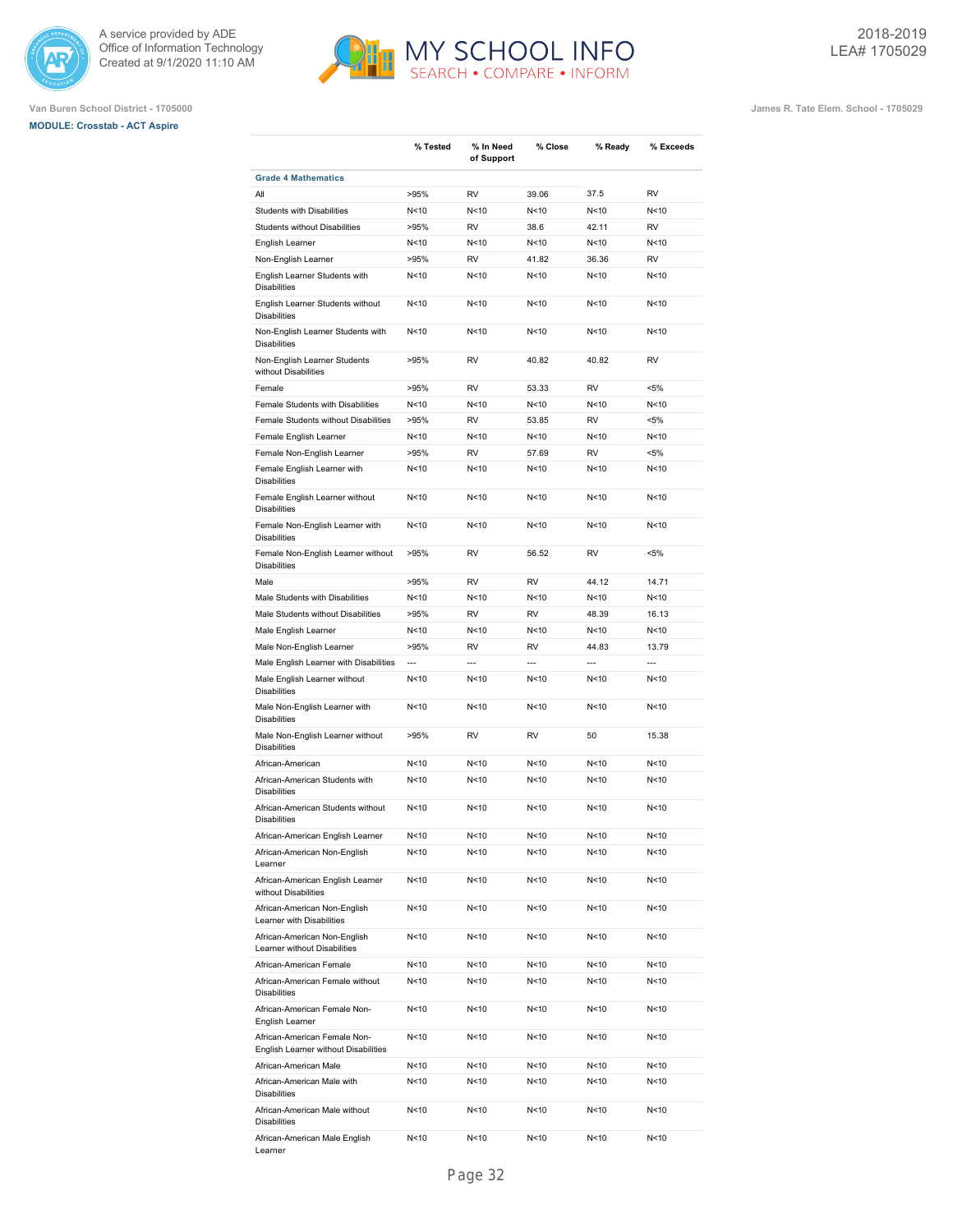



| African-American Male Non-English<br>Learner                      | N<10            | N < 10         | N<10            | N < 10          | N < 10          |
|-------------------------------------------------------------------|-----------------|----------------|-----------------|-----------------|-----------------|
| African-American Male English<br>Learner without Disabilities     | N<10            | N<10           | N <sub>10</sub> | N<10            | N<10            |
| African-American Male Non-English<br>Learner with Disabilities    | N<10            | N<10           | N <sub>10</sub> | N <sub>10</sub> | N<10            |
| African-American Male Non-English<br>Learner without Disabilities | N<10            | N<10           | N <sub>10</sub> | N <sub>10</sub> | N<10            |
| Hispanic                                                          | >95%            | <b>RV</b>      | <b>RV</b>       | 45.45           | 9.09            |
| Hispanic Students with Disabilities                               | N<10            | N<10           | N <sub>10</sub> | N <sub>10</sub> | N<10            |
| Hispanic Students without Disabilities                            | N<10            | N < 10         | N <sub>10</sub> | N <sub>10</sub> | N<10            |
| Hispanic English Learner                                          | N<10            | N<10           | N < 10          | N < 10          | N<10            |
|                                                                   |                 |                | N<10            | N<10            |                 |
| Hispanic Non-English Learner                                      | N<10            | N<10           |                 |                 | N<10            |
| Hispanic English Learner with<br><b>Disabilities</b>              | N<10            | N<10           | N<10            | N < 10          | N<10            |
| Hispanic English Learner without<br><b>Disabilities</b>           | N<10            | N<10           | N < 10          | N < 10          | N<10            |
| Hispanic Non-English Learner with<br><b>Disabilities</b>          | N<10            | N<10           | N < 10          | N <sub>10</sub> | N<10            |
| Hispanic Non-English Learner without<br><b>Disabilities</b>       | N<10            | N<10           | N <sub>10</sub> | N <sub>10</sub> | N<10            |
| Hispanic Female                                                   | N <sub>10</sub> | N<10           | N <sub>10</sub> | N <sub>10</sub> | N<10            |
| Hispanic Female with Disabilities                                 | N<10            | N<10           | N <sub>10</sub> | N <sub>10</sub> | N<10            |
| Hispanic Female without Disabilities                              | N<10            | N < 10         | N <sub>10</sub> | N <sub>10</sub> | N<10            |
| Hispanic Female English Learner                                   | N<10            | N<10           | N<10            | N < 10          | N<10            |
| Hispanic Female Non-English                                       | N<10            | N<10           | N < 10          | N < 10          | N<10            |
| Learner                                                           |                 |                |                 |                 |                 |
| Hispanic Female English Learner with<br><b>Disabilities</b>       | N<10            | N<10           | N<10            | N < 10          | N<10            |
| Hispanic Female English Learner<br>without Disabilities           | N<10            | N<10           | N <sub>10</sub> | N <sub>10</sub> | N<10            |
| Hispanic Female Non-English<br>Learner with Disabilities          | N<10            | N<10           | N <sub>10</sub> | N <sub>10</sub> | N<10            |
| Hispanic Female Non-English<br>Learner without Disabilities       | N<10            | N<10           | N <sub>10</sub> | N <sub>10</sub> | N<10            |
| Hispanic Male                                                     | N<10            | N<10           | N <sub>10</sub> | N <sub>10</sub> | N<10            |
| Hispanic Male without Disabilities                                | N<10            | N<10           | N <sub>10</sub> | N <sub>10</sub> | N<10            |
| Hispanic Male English Learner                                     | N<10            | N<10           | N <sub>10</sub> | N <sub>10</sub> | N<10            |
| Hispanic Male Non-English Learner                                 | $\overline{a}$  | $\overline{a}$ |                 | $\overline{a}$  | $\overline{a}$  |
| Hispanic Male English Learner                                     | N<10            | N<10           | N <sub>10</sub> | N <sub>10</sub> | N<10            |
| without Disabilities                                              |                 |                |                 |                 |                 |
| Hispanic Male Non-English Learner<br>without Disabilities         | $\overline{a}$  | $\overline{a}$ | $\overline{a}$  | $\overline{a}$  | $\overline{a}$  |
| Caucasian                                                         | >95%            | RV             | 40.43           | 38.3            | <b>RV</b>       |
| Caucasian Students with Disabilities                              | N<10            | N<10           | N < 10          | N < 10          | N <sub>10</sub> |
| Caucasian Students without<br>Disabilities                        | >95%            | <b>RV</b>      | 37.21           | 41.86           | <b>RV</b>       |
| Caucasian Non-English Learner                                     | >95%            | RV             | 40.43           | 38.3            | RV              |
| Caucasian Non-English Learner with<br><b>Disabilities</b>         | N<10            | N<10           | N<10            | N<10            | N<10            |
| Caucasian Non-English Learner<br>without Disabilities             | >95%            | RV             | 37.21           | 41.86           | RV              |
| Caucasian Female                                                  | >95%            | RV             | RV              | 27.27           | <5%             |
| Caucasian Female with Disabilities                                | N<10            | N<10           | N<10            | N<10            | N<10            |
| Caucasian Female without Disabilities                             | >95%            | RV             | RV              | 30              | 5               |
| Caucasian Female Non-English                                      | >95%            | RV             | RV              | 27.27           | <5%             |
| Learner<br>Caucasian Female Non-English                           | N < 10          | N<10           | N<10            | N<10            | N<10            |
| Learner with Disabilities<br>Caucasian Female Non-English         | >95%            | RV             | RV              | 30              | 5               |
| Learner without Disabilities                                      |                 |                |                 |                 |                 |
| Caucasian Male                                                    | >95%            | RV             | RV              | 48              | 16              |
| Caucasian Male with Disabilities                                  | N<10            | N<10           | N<10            | N<10            | N<10            |
| Caucasian Male without Disabilities                               | >95%            | RV             | RV              | 52.17           | 17.39           |
| Caucasian Male Non-English Learner                                | >95%            | RV             | RV              | 48              | 16              |
| Caucasian Male Non-English Learner<br>with Disabilities           | N<10            | N<10           | N<10            | N <sub>10</sub> | N<10            |
| Caucasian Male Non-English Learner<br>without Disabilities        | >95%            | RV             | RV              | 52.17           | 17.39           |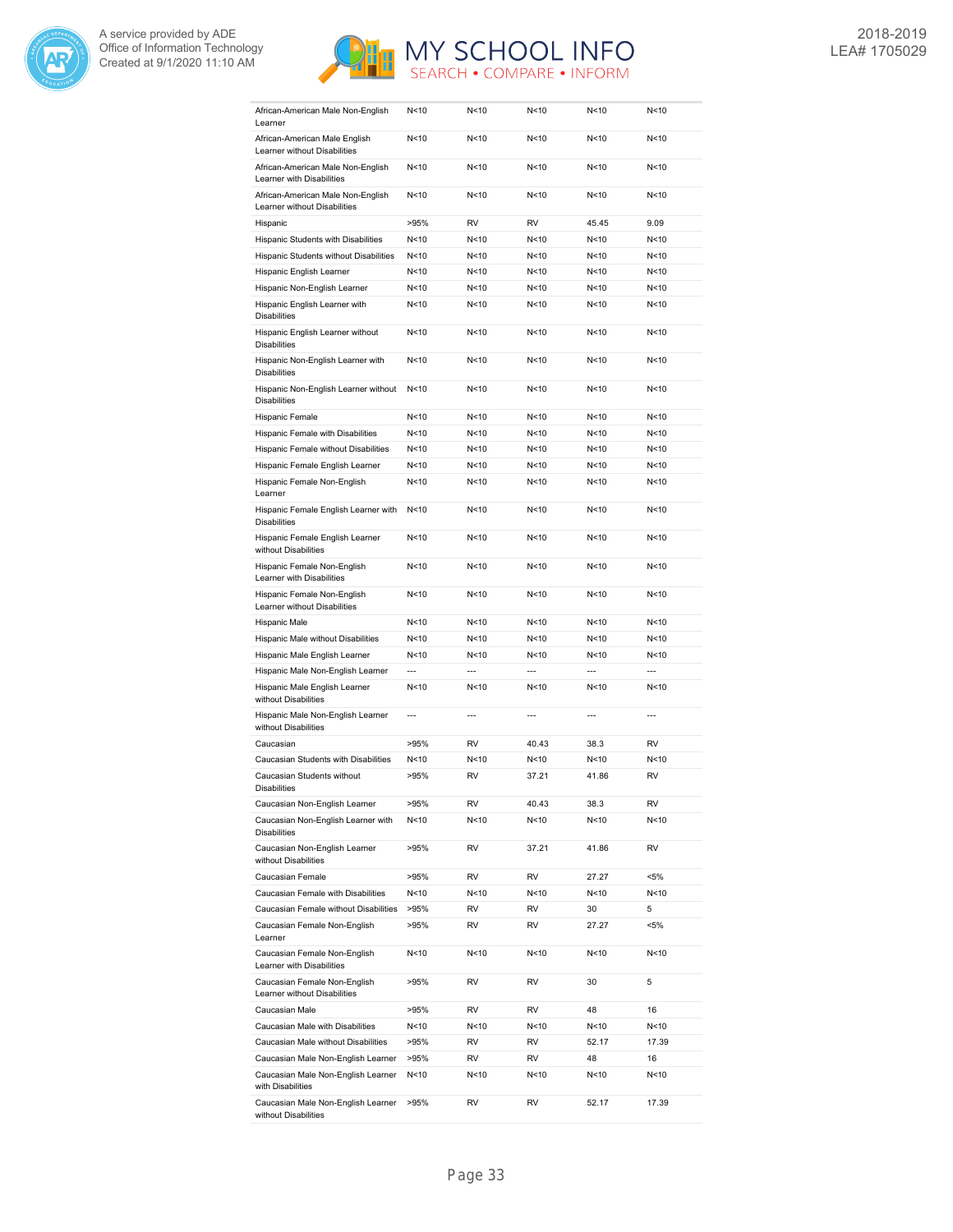





|                                                                      | % Tested        | % In Need<br>of Support | % Close         | % Ready         | % Exceeds      |
|----------------------------------------------------------------------|-----------------|-------------------------|-----------------|-----------------|----------------|
| <b>Grade 4 Science</b>                                               |                 |                         |                 |                 |                |
| All                                                                  | >95%            | 35.94                   | 28.13           | 17.19           | 18.75          |
| <b>Students with Disabilities</b>                                    | N<10            | N<10                    | N<10            | N < 10          | N<10           |
| <b>Students without Disabilities</b>                                 | >95%            | 31.58                   | 28.07           | 19.3            | 21.05          |
| English Learner                                                      | N<10            | N<10                    | N<10            | N<10            | N<10           |
| Non-English Learner                                                  | >95%            | 34.55                   | 27.27           | 20              | 18.18          |
| English Learner Students with<br><b>Disabilities</b>                 | N<10            | N<10                    | N<10            | N<10            | N<10           |
| English Learner Students without<br><b>Disabilities</b>              | N<10            | N<10                    | N<10            | N<10            | N<10           |
| Non-English Learner Students with<br><b>Disabilities</b>             | N<10            | N<10                    | N <sub>10</sub> | N < 10          | N<10           |
| Non-English Learner Students<br>without Disabilities                 | >95%            | 30.61                   | 26.53           | 22.45           | 20.41          |
| Female                                                               | >95%            | 40                      | 33.33           | RV              | <b>RV</b>      |
| Female Students with Disabilities                                    | N<10            | N<10                    | N<10            | N < 10          | N<10           |
| Female Students without Disabilities                                 | >95%            | 38.46                   | <b>RV</b>       | <b>RV</b>       | 15.38          |
| Female English Learner                                               | N<10            | N<10                    | N<10            | N<10            | N<10           |
| Female Non-English Learner                                           | >95%            | <b>RV</b>               | <b>RV</b>       | 15.38           | 15.38          |
| Female English Learner with<br><b>Disabilities</b>                   | N<10            | N<10                    | N<10            | N<10            | N<10           |
| Female English Learner without<br><b>Disabilities</b>                | N<10            | N<10                    | N <sub>10</sub> | N<10            | N<10           |
| Female Non-English Learner with<br><b>Disabilities</b>               | N<10            | N<10                    | N<10            | N<10            | N<10           |
| Female Non-English Learner without<br><b>Disabilities</b>            | >95%            | RV                      | RV              | 17.39           | 17.39          |
| Male                                                                 | >95%            | 32.35                   | RV              | <b>RV</b>       | 23.53          |
| Male Students with Disabilities                                      | N<10            | N<10                    | N<10            | N<10            | N<10           |
| Male Students without Disabilities                                   | >95%            | RV                      | <b>RV</b>       | 22.58           | 25.81          |
| Male English Learner                                                 | N<10            | N<10                    | N<10            | N<10            | N<10           |
| Male Non-English Learner                                             | >95%            | 34.48                   | <b>RV</b>       | RV              | 20.69          |
| Male English Learner with Disabilities                               | $\overline{a}$  | $\overline{a}$          | $\overline{a}$  | $\overline{a}$  | $\overline{a}$ |
| Male English Learner without<br><b>Disabilities</b>                  | N<10            | N<10                    | N<10            | N<10            | N<10           |
| Male Non-English Learner with<br><b>Disabilities</b>                 | N<10            | N<10                    | N<10            | N<10            | N<10           |
| Male Non-English Learner without<br><b>Disabilities</b>              | >95%            | RV                      | RV              | 26.92           | 23.08          |
| African-American                                                     | N<10            | N<10                    | N<10            | N<10            | N<10           |
| African-American Students with<br><b>Disabilities</b>                | N<10            | N<10                    | N<10            | N<10            | N<10           |
| African-American Students without<br><b>Disabilities</b>             | N<10            | N<10                    | N<10            | N<10            | N<10           |
| African-American English Learner                                     | N < 10          | N<10                    | N<10            | N<10            | N<10           |
| African-American Non-English<br>Learner                              | N<10            | N<10                    | N<10            | N<10            | N<10           |
| African-American English Learner<br>without Disabilities             | N <sub>10</sub> | N<10                    | N<10            | N <sub>10</sub> | N<10           |
| African-American Non-English<br>Learner with Disabilities            | N<10            | N<10                    | N<10            | N<10            | N<10           |
| African-American Non-English<br>Learner without Disabilities         | N<10            | N<10                    | N <sub>10</sub> | N <sub>10</sub> | N<10           |
| African-American Female                                              | N<10            | N<10                    | N<10            | N<10            | N<10           |
| African-American Female without<br><b>Disabilities</b>               | N<10            | N<10                    | N<10            | N<10            | N<10           |
| African-American Female Non-<br>English Learner                      | N<10            | N<10                    | N<10            | N<10            | N<10           |
| African-American Female Non-<br>English Learner without Disabilities | N<10            | N<10                    | N<10            | N<10            | N<10           |
| African-American Male                                                | N<10            | N<10                    | N<10            | N<10            | N<10           |
| African-American Male with<br><b>Disabilities</b>                    | N<10            | N<10                    | N<10            | N<10            | N<10           |
| African-American Male without<br><b>Disabilities</b>                 | N<10            | N<10                    | N<10            | N<10            | N<10           |
| African-American Male English<br>Learner                             | N <sub>10</sub> | N <sub>10</sub>         | N<10            | N<10            | N<10           |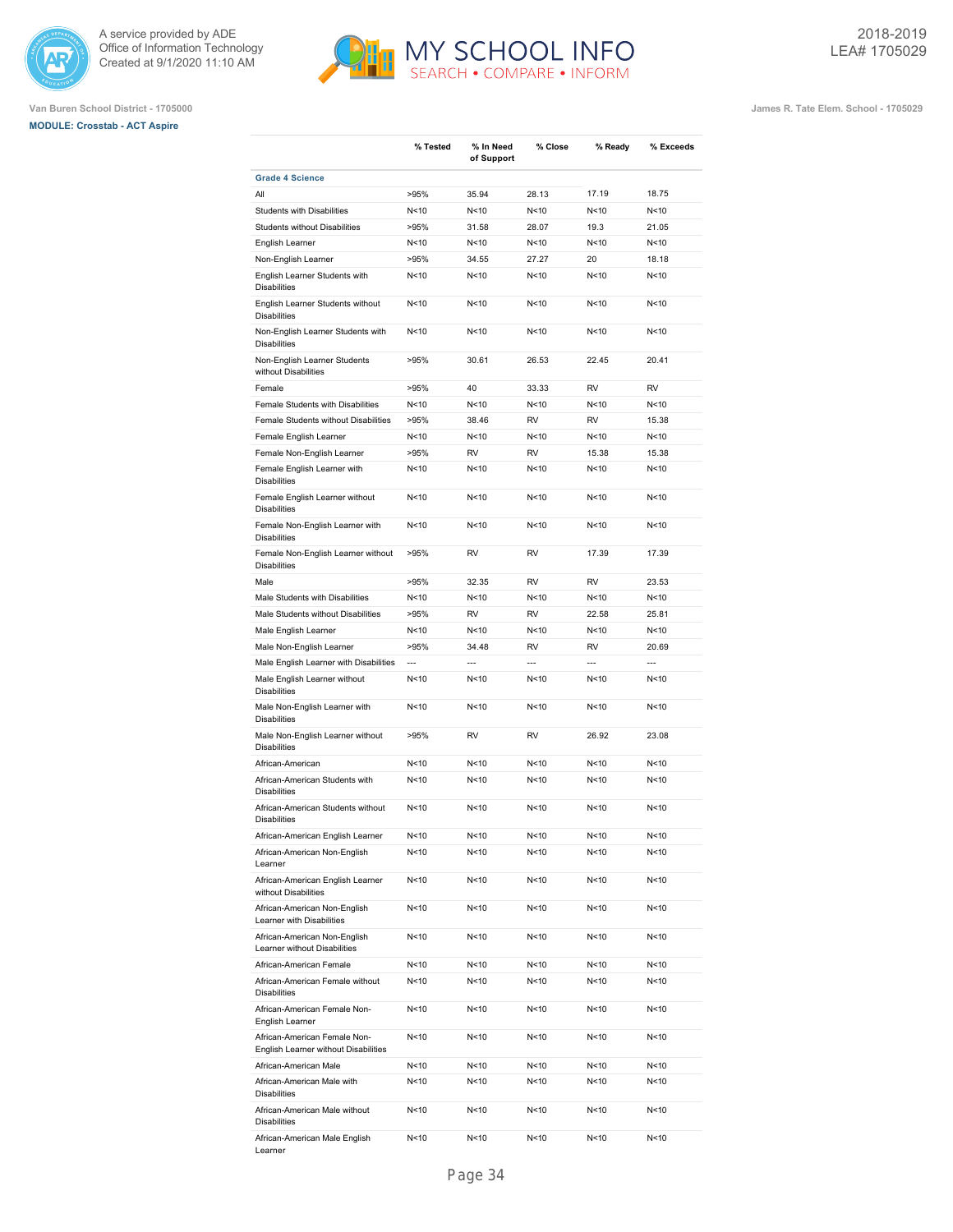



| African-American Male Non-English<br>Learner                      | N<10           | N<10           | N <sub>10</sub> | N <sub>10</sub> | N<10           |
|-------------------------------------------------------------------|----------------|----------------|-----------------|-----------------|----------------|
| African-American Male English<br>Learner without Disabilities     | N<10           | N<10           | N <sub>10</sub> | N <sub>10</sub> | N<10           |
| African-American Male Non-English<br>Learner with Disabilities    | N<10           | N<10           | N <sub>10</sub> | N <sub>10</sub> | N<10           |
| African-American Male Non-English<br>Learner without Disabilities | N<10           | N<10           | N<10            | N<10            | N<10           |
| Hispanic                                                          | >95%           | RV             | <b>RV</b>       | 9.09            | 27.27          |
| Hispanic Students with Disabilities                               | N<10           | N<10           | N<10            | N < 10          | N<10           |
| Hispanic Students without Disabilities                            | N<10           | N<10           | N < 10          | N <sub>10</sub> | N<10           |
| Hispanic English Learner                                          | N<10           | N<10           | N <sub>10</sub> | N <sub>10</sub> | N<10           |
| Hispanic Non-English Learner                                      | N<10           | N<10           | N <sub>10</sub> | N<10            | N<10           |
| Hispanic English Learner with<br><b>Disabilities</b>              | N<10           | N<10           | N <sub>10</sub> | N <sub>10</sub> | N<10           |
| Hispanic English Learner without<br><b>Disabilities</b>           | N<10           | N<10           | N <sub>10</sub> | N <sub>10</sub> | N<10           |
| Hispanic Non-English Learner with<br><b>Disabilities</b>          | N<10           | N<10           | N <sub>10</sub> | N <sub>10</sub> | N<10           |
| Hispanic Non-English Learner without<br><b>Disabilities</b>       | N<10           | N<10           | N <sub>10</sub> | N < 10          | N<10           |
| Hispanic Female                                                   | N<10           | N<10           | N <sub>10</sub> | N<10            | N<10           |
| Hispanic Female with Disabilities                                 | N<10           | N<10           | N < 10          | N <sub>10</sub> | N<10           |
| Hispanic Female without Disabilities                              | N<10           | N<10           | N < 10          | N <sub>10</sub> | N<10           |
| Hispanic Female English Learner                                   | N<10           | N<10           | N <sub>10</sub> | N <sub>10</sub> | N<10           |
| Hispanic Female Non-English<br>Learner                            | N<10           | N<10           | N <sub>10</sub> | N <sub>10</sub> | N<10           |
| Hispanic Female English Learner with<br><b>Disabilities</b>       | N<10           | N<10           | N <sub>10</sub> | N <sub>10</sub> | N<10           |
| Hispanic Female English Learner<br>without Disabilities           | N<10           | N<10           | N<10            | N <sub>10</sub> | N<10           |
| Hispanic Female Non-English<br>Learner with Disabilities          | N<10           | N<10           | N<10            | N <sub>10</sub> | N<10           |
| Hispanic Female Non-English<br>Learner without Disabilities       | N<10           | N<10           | N<10            | N < 10          | N<10           |
| Hispanic Male                                                     | N<10           | N<10           | N < 10          | N <sub>10</sub> | N<10           |
| Hispanic Male without Disabilities                                | N<10           | N<10           | N < 10          | N <sub>10</sub> | N<10           |
| Hispanic Male English Learner                                     | N<10           | N<10           | N < 10          | N <sub>10</sub> | N<10           |
| Hispanic Male Non-English Learner                                 | ---            | $\overline{a}$ | $\overline{a}$  | $\overline{a}$  | $\overline{a}$ |
| Hispanic Male English Learner<br>without Disabilities             | N<10           | N<10           | N <sub>10</sub> | N <sub>10</sub> | N<10           |
| Hispanic Male Non-English Learner<br>without Disabilities         | $\overline{a}$ | $\overline{a}$ | $\overline{a}$  | $\overline{a}$  | $\overline{a}$ |
| Caucasian                                                         | >95%           | 31.91          | 29.79           | <b>RV</b>       | <b>RV</b>      |
| Caucasian Students with Disabilities                              | N<10           | N<10           | N<10            | N <sub>10</sub> | N<10           |
| Caucasian Students without<br>Disabilities                        | >95%           | 30.23          | 27.91           | <b>RV</b>       | <b>RV</b>      |
| Caucasian Non-English Learner                                     | >95%           | 31.91          | 29.79           | RV              | RV             |
| Caucasian Non-English Learner with<br><b>Disabilities</b>         | N<10           | N<10           | N<10            | N<10            | N<10           |
| Caucasian Non-English Learner<br>without Disabilities             | >95%           | 30.23          | 27.91           | RV              | RV             |
| Caucasian Female                                                  | >95%           | RV             | RV              | 13.64           | 13.64          |
| Caucasian Female with Disabilities                                | N<10           | N<10           | N<10            | N<10            | N<10           |
| Caucasian Female without Disabilities                             | >95%           | RV             | RV              | 15              | 15             |
| Caucasian Female Non-English<br>Learner                           | >95%           | RV             | RV              | 13.64           | 13.64          |
| Caucasian Female Non-English<br>Learner with Disabilities         | N<10           | N<10           | N<10            | N<10            | N<10           |
| Caucasian Female Non-English<br>Learner without Disabilities      | >95%           | RV             | RV              | 15              | 15             |
| Caucasian Male                                                    | >95%           | RV             | RV              | 24              | 24             |
| Caucasian Male with Disabilities                                  | N<10           | N<10           | N<10            | N<10            | N<10           |
| Caucasian Male without Disabilities                               | >95%           | RV             | RV              | 26.09           | 26.09          |
| Caucasian Male Non-English Learner                                | >95%           | RV             | RV              | 24              | 24             |
| Caucasian Male Non-English Learner<br>with Disabilities           | N<10           | N<10           | N<10            | N<10            | N<10           |
| Caucasian Male Non-English Learner<br>without Disabilities        | >95%           | RV             | RV              | 26.09           | 26.09          |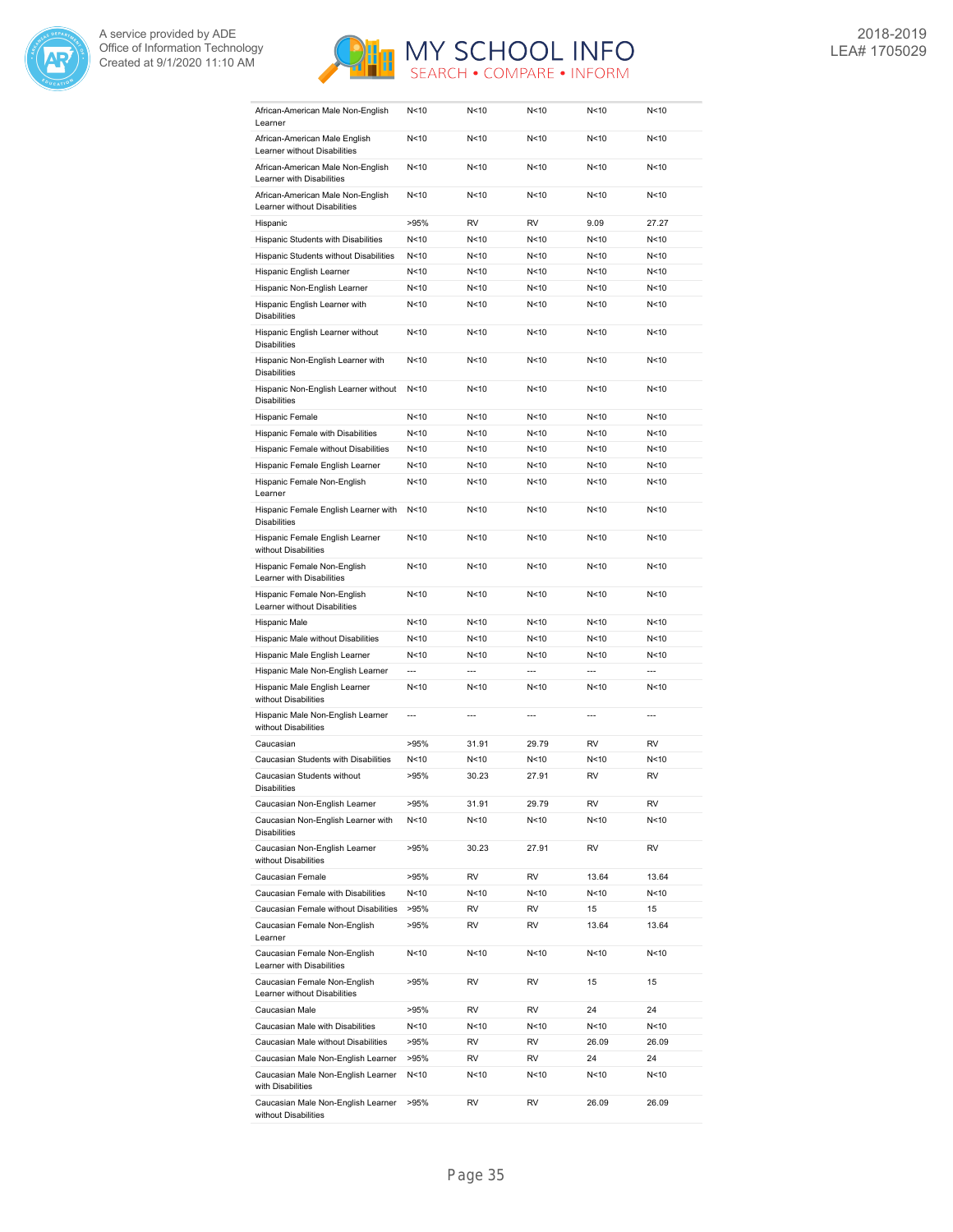





|                                                                      | % Tested       | % In Need<br>of Support  | % Close                  | % Ready                  | % Exceeds                |
|----------------------------------------------------------------------|----------------|--------------------------|--------------------------|--------------------------|--------------------------|
| Grade 5 English Language Arts (ELA)                                  |                |                          |                          |                          |                          |
| All                                                                  | >95%           | 45.76                    | 23.73                    | <b>RV</b>                | <b>RV</b>                |
| Students with Disabilities                                           | N<10           | N<10                     | N<10                     | N <sub>10</sub>          | N<10                     |
| Students without Disabilities                                        | >95%           | 44.83                    | 24.14                    | <b>RV</b>                | <b>RV</b>                |
| English Learner                                                      | >95%           | <b>RV</b>                | <b>RV</b>                | 20                       | $< 5\%$                  |
| Non-English Learner                                                  | >95%           | 46.94                    | <b>RV</b>                | <b>RV</b>                | 22.45                    |
| English Learner Students with<br><b>Disabilities</b>                 | $\overline{a}$ | $\overline{a}$           | $\overline{a}$           | $\overline{a}$           | $\overline{a}$           |
| English Learner Students without<br><b>Disabilities</b>              | >95%           | <b>RV</b>                | <b>RV</b>                | 20                       | $< 5\%$                  |
| Non-English Learner Students with<br><b>Disabilities</b>             | N<10           | N<10                     | N <sub>10</sub>          | N <sub>10</sub>          | N<10                     |
| Non-English Learner Students<br>without Disabilities                 | >95%           | 45.83                    | <b>RV</b>                | <b>RV</b>                | 22.92                    |
| Female                                                               | >95%           | 38.24                    | RV                       | <b>RV</b>                | 26.47                    |
| Female Students with Disabilities                                    | $\overline{a}$ | $\overline{a}$           | $\overline{a}$           | $\overline{\phantom{a}}$ | $\overline{a}$           |
| Female Students without Disabilities                                 | >95%           | 38.24                    | <b>RV</b>                | RV                       | 26.47                    |
| Female English Learner                                               | N<10           | N<10                     | N <sub>10</sub>          | N<10                     | N<10                     |
| Female Non-English Learner                                           | >95%           | 35.71                    | <b>RV</b>                | RV                       | 32.14                    |
| Female English Learner with<br><b>Disabilities</b>                   | $\overline{a}$ | $\overline{\phantom{a}}$ | $\overline{a}$           | $\overline{a}$           | $\overline{a}$           |
| Female English Learner without<br><b>Disabilities</b>                | N<10           | N <sub>10</sub>          | N <sub>10</sub>          | N <sub>10</sub>          | N<10                     |
| Female Non-English Learner with<br><b>Disabilities</b>               | $\overline{a}$ | $\overline{a}$           | $\overline{a}$           | $\overline{a}$           | $\overline{a}$           |
| Female Non-English Learner without<br><b>Disabilities</b>            | >95%           | 35.71                    | <b>RV</b>                | <b>RV</b>                | 32.14                    |
| Male                                                                 | >95%           | 56                       | <b>RV</b>                | <b>RV</b>                | 8                        |
| Male Students with Disabilities                                      | N<10           | N<10                     | N <sub>10</sub>          | N <sub>10</sub>          | N<10                     |
| Male Students without Disabilities                                   | >95%           | 54.17                    | <b>RV</b>                | <b>RV</b>                | 8.33                     |
| Male English Learner                                                 | N<10           | N<10                     | N <sub>10</sub>          | N <sub>10</sub>          | N<10                     |
| Male Non-English Learner                                             | >95%           | <b>RV</b>                | <b>RV</b>                | $< 5\%$                  | 9.52                     |
| Male English Learner with Disabilities                               | ---            | $\overline{a}$           | $\overline{a}$           | $\overline{a}$           | $\overline{a}$           |
| Male English Learner without<br><b>Disabilities</b>                  | N<10           | N<10                     | N < 10                   | N <sub>10</sub>          | N<10                     |
| Male Non-English Learner with<br><b>Disabilities</b>                 | N<10           | N<10                     | N <sub>10</sub>          | N <sub>10</sub>          | N<10                     |
| Male Non-English Learner without<br><b>Disabilities</b>              | >95%           | RV                       | <b>RV</b>                | 5                        | 10                       |
| African-American                                                     | N<10           | N<10                     | N <sub>10</sub>          | N <sub>10</sub>          | N<10                     |
| African-American Students with<br><b>Disabilities</b>                | $\overline{a}$ | $\overline{a}$           | $\overline{a}$           | $\overline{a}$           | $\overline{a}$           |
| African-American Students without<br><b>Disabilities</b>             | N<10           | N<10                     | N <sub>10</sub>          | N <sub>10</sub>          | N<10                     |
| African-American English Learner                                     | ---            | $\overline{\phantom{a}}$ | $\overline{\phantom{a}}$ | ---                      | $\overline{\phantom{a}}$ |
| African-American Non-English<br>Learner                              | N<10           | N<10                     | N<10                     | N <sub>10</sub>          | N<10                     |
| African-American English Learner<br>without Disabilities             | $\overline{a}$ | ---                      | $\overline{a}$           | $\overline{a}$           | ---                      |
| African-American Non-English<br>Learner with Disabilities            | ---            | ---                      | $\overline{a}$           | $\overline{a}$           | $\overline{a}$           |
| African-American Non-English<br>Learner without Disabilities         | N<10           | N<10                     | N<10                     | N<10                     | N<10                     |
| African-American Female                                              | N<10           | N<10                     | N<10                     | N<10                     | N<10                     |
| African-American Female without<br><b>Disabilities</b>               | N<10           | N<10                     | N<10                     | N<10                     | N<10                     |
| African-American Female Non-<br>English Learner                      | N<10           | N<10                     | N<10                     | N<10                     | N<10                     |
| African-American Female Non-<br>English Learner without Disabilities | N<10           | N<10                     | N<10                     | N<10                     | N<10                     |
| African-American Male                                                | N<10           | N < 10                   | N<10                     | N<10                     | N<10                     |
| African-American Male with<br><b>Disabilities</b>                    | ---            | ---                      | $\overline{\phantom{a}}$ | ---                      | ---                      |
| African-American Male without<br><b>Disabilities</b>                 | N<10           | N<10                     | N<10                     | N<10                     | N<10                     |
| African-American Male English                                        |                |                          |                          |                          |                          |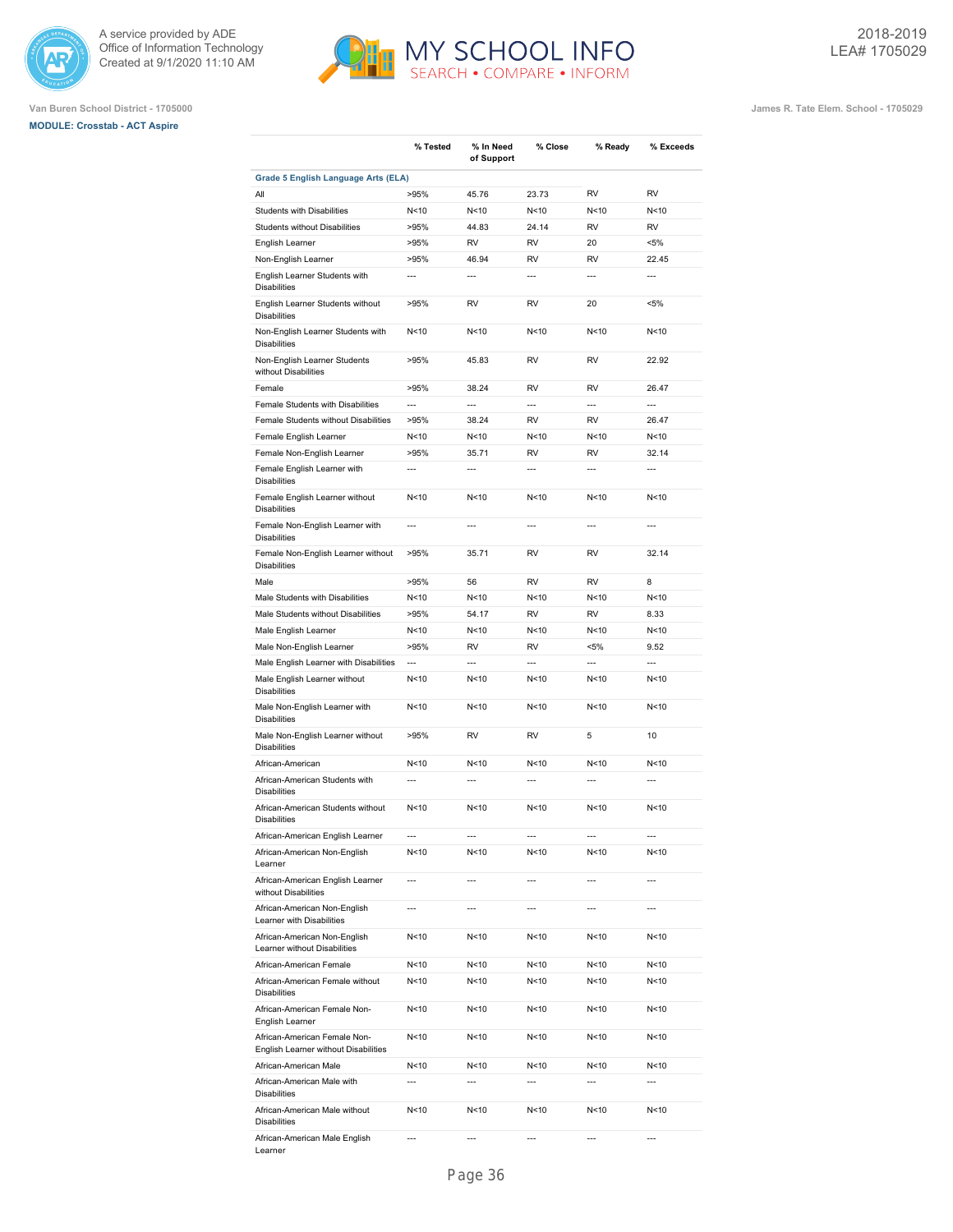



| African-American Male Non-English<br>Learner                      | N<10                     | N < 10          | N <sub>10</sub> | N <sub>10</sub>          | N <sub>10</sub> |
|-------------------------------------------------------------------|--------------------------|-----------------|-----------------|--------------------------|-----------------|
| African-American Male English<br>Learner without Disabilities     | $\overline{a}$           | $-$             | $\overline{a}$  | $---$                    | $\overline{a}$  |
| African-American Male Non-English<br>Learner with Disabilities    | $\overline{a}$           | $-$ --          |                 | $---$                    | ---             |
| African-American Male Non-English<br>Learner without Disabilities | N<10                     | N<10            | N < 10          | N<10                     | N <sub>10</sub> |
| Hispanic                                                          | >95%                     | RV              | <b>RV</b>       | 20                       | <5%             |
| Hispanic Students with Disabilities                               | $\overline{a}$           | $\overline{a}$  | $\overline{a}$  | $\overline{a}$           | $\overline{a}$  |
| Hispanic Students without Disabilities                            | >95%                     | RV              | <b>RV</b>       | 20                       | $< 5\%$         |
| Hispanic English Learner                                          | N<10                     | N<10            | N<10            | N<10                     | N<10            |
| Hispanic Non-English Learner                                      | N<10                     | N <sub>10</sub> | N < 10          | N <sub>10</sub>          | N <sub>10</sub> |
| Hispanic English Learner with<br><b>Disabilities</b>              | $\overline{a}$           | $\overline{a}$  | $\overline{a}$  | $---$                    | $\overline{a}$  |
| Hispanic English Learner without<br><b>Disabilities</b>           | N<10                     | N<10            | N < 10          | N <sub>10</sub>          | N<10            |
| Hispanic Non-English Learner with                                 | $\overline{a}$           | $\overline{a}$  | $\overline{a}$  | $---$                    | $---$           |
| <b>Disabilities</b><br>Hispanic Non-English Learner without       | N<10                     | N < 10          | N < 10          | N<10                     | N<10            |
| <b>Disabilities</b>                                               |                          |                 |                 |                          |                 |
| Hispanic Female                                                   | N<10                     | N < 10          | N < 10          | N<10                     | N <sub>10</sub> |
| Hispanic Female with Disabilities                                 | $\overline{a}$           | $\overline{a}$  | $\overline{a}$  | $\overline{a}$           | $\overline{a}$  |
| Hispanic Female without Disabilities                              | N<10                     | N < 10          | N < 10          | N<10                     | N<10            |
| Hispanic Female English Learner                                   | N<10                     | N<10            | N < 10          | N<10                     | N<10            |
| Hispanic Female Non-English<br>Learner                            | N<10                     | N<10            | N<10            | N<10                     | N<10            |
| Hispanic Female English Learner with<br><b>Disabilities</b>       | $\overline{a}$           | $\overline{a}$  | $\overline{a}$  | $---$                    | $---$           |
| Hispanic Female English Learner<br>without Disabilities           | N<10                     | N < 10          | N < 10          | N < 10                   | N < 10          |
| Hispanic Female Non-English<br>Learner with Disabilities          | $\overline{a}$           | $\overline{a}$  | $\overline{a}$  | $\overline{a}$           | $\overline{a}$  |
| Hispanic Female Non-English<br>Learner without Disabilities       | N<10                     | N < 10          | N < 10          | N < 10                   | N<10            |
| Hispanic Male                                                     | N<10                     | N < 10          | N < 10          | N < 10                   | N<10            |
| Hispanic Male without Disabilities                                | N<10                     | N<10            | N < 10          | N<10                     | N<10            |
| Hispanic Male English Learner                                     | N<10                     | N<10            | N < 10          | N < 10                   | N<10            |
| Hispanic Male Non-English Learner                                 | N<10                     | N<10            | N < 10          | N < 10                   | N<10            |
| Hispanic Male English Learner                                     | N<10                     | N < 10          | N < 10          | N < 10                   | N<10            |
| without Disabilities<br>Hispanic Male Non-English Learner         | N<10                     | N<10            | N < 10          | N < 10                   | N<10            |
| without Disabilities                                              |                          |                 |                 |                          |                 |
| Caucasian                                                         | >95%                     | 42.5            | 25              | <b>RV</b>                | <b>RV</b>       |
| Caucasian Students with Disabilities                              | N<10                     | N<10            | N < 10          | N<10                     | N<10            |
| Caucasian Students without<br>Disabilities                        | >95%                     | 41.03           | 25.64           | RV                       | <b>RV</b>       |
| Caucasian Non-English Learner                                     | >95%                     | 42.5            | 25              | RV                       | RV              |
| Caucasian Non-English Learner with<br><b>Disabilities</b>         | N<10                     | N<10            | N<10            | N<10                     | N<10            |
| Caucasian Non-English Learner<br>without Disabilities             | >95%                     | 41.03           | 25.64           | RV                       | RV              |
| Caucasian Female                                                  | >95%                     | RV              | RV              | 13.04                    | 30.43           |
| Caucasian Female with Disabilities                                | $\overline{a}$           | $\overline{a}$  | ---             | ---                      | ---             |
| Caucasian Female without Disabilities                             | >95%                     | RV              | RV              | 13.04                    | 30.43           |
| Caucasian Female Non-English<br>Learner                           | >95%                     | RV              | RV              | 13.04                    | 30.43           |
| Caucasian Female Non-English<br>Learner with Disabilities         | $\overline{\phantom{a}}$ | ---             | ---             | $\overline{\phantom{a}}$ | ---             |
| Caucasian Female Non-English<br>Learner without Disabilities      | >95%                     | RV              | RV              | 13.04                    | 30.43           |
| Caucasian Male                                                    | >95%                     | RV              | RV              | 5.88                     | 11.76           |
| Caucasian Male with Disabilities                                  | N<10                     | N<10            | N<10            | N<10                     | N<10            |
| Caucasian Male without Disabilities                               | >95%                     | RV              | RV              | 6.25                     | 12.5            |
| Caucasian Male Non-English Learner                                | >95%                     | RV              | RV              | 5.88                     | 11.76           |
| Caucasian Male Non-English Learner                                | N<10                     | N<10            | N<10            | N<10                     | N<10            |
| with Disabilities<br>Caucasian Male Non-English Learner           | >95%                     | RV              | RV              | 6.25                     | 12.5            |
| without Disabilities                                              |                          |                 |                 |                          |                 |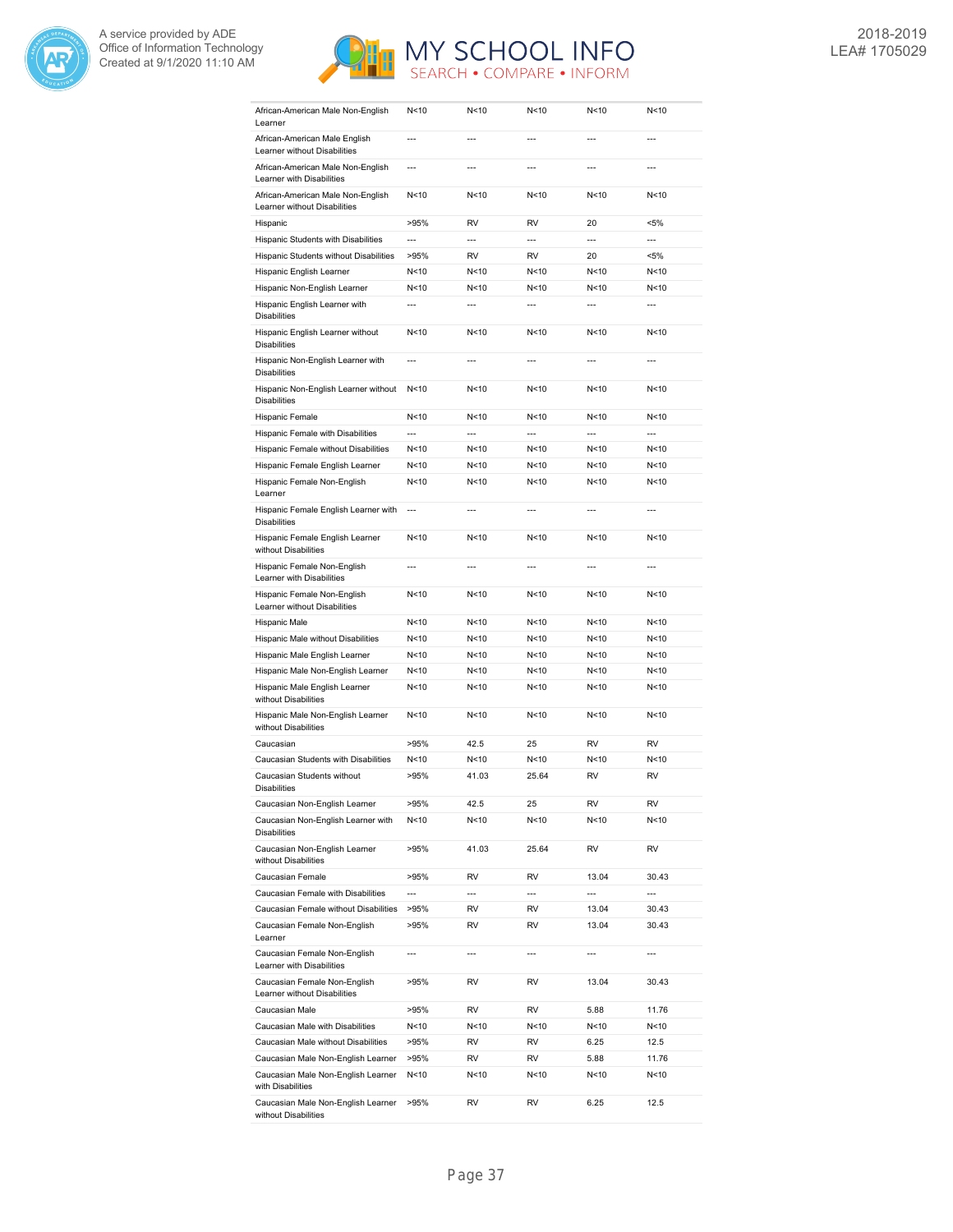







**Van Buren School District - 1705000 James R. Tate Elem. School - 1705029**

|                                                                      | % Tested                 | % In Need<br>of Support | % Close        | % Ready         | % Exceeds      |
|----------------------------------------------------------------------|--------------------------|-------------------------|----------------|-----------------|----------------|
| <b>Grade 5 Mathematics</b>                                           |                          |                         |                |                 |                |
| All                                                                  | >95%                     | <b>RV</b>               | 45.76          | 38.98           | <b>RV</b>      |
| <b>Students with Disabilities</b>                                    | N<10                     | N<10                    | N < 10         | N<10            | N<10           |
| <b>Students without Disabilities</b>                                 | >95%                     | <b>RV</b>               | 44.83          | 39.66           | <b>RV</b>      |
| English Learner                                                      | >95%                     | RV                      | <b>RV</b>      | 10              | 10             |
| Non-English Learner                                                  | >95%                     | RV                      | 40.82          | 44.9            | <b>RV</b>      |
| English Learner Students with<br><b>Disabilities</b>                 | $\overline{a}$           | $\overline{a}$          | $\overline{a}$ | ---             | $\overline{a}$ |
| English Learner Students without<br><b>Disabilities</b>              | >95%                     | RV                      | RV             | 10              | 10             |
| Non-English Learner Students with<br><b>Disabilities</b>             | N<10                     | N<10                    | N<10           | N<10            | N<10           |
| Non-English Learner Students<br>without Disabilities                 | >95%                     | RV                      | 39.58          | 45.83           | <b>RV</b>      |
| Female                                                               | >95%                     | RV                      | 44.12          | 41.18           | <b>RV</b>      |
| Female Students with Disabilities                                    | ---                      | ---                     | $\overline{a}$ | $\overline{a}$  | ---            |
| Female Students without Disabilities                                 | >95%                     | <b>RV</b>               | 44.12          | 41.18           | <b>RV</b>      |
| Female English Learner                                               | N<10                     | N<10                    | N<10           | N <sub>10</sub> | N<10           |
| Female Non-English Learner                                           | >95%                     | RV                      | 39.29          | 50              | RV             |
| Female English Learner with<br><b>Disabilities</b>                   | ---                      | ---                     | ---            | ---             | $\overline{a}$ |
| Female English Learner without<br><b>Disabilities</b>                | N<10                     | N<10                    | N<10           | N<10            | N<10           |
| Female Non-English Learner with<br><b>Disabilities</b>               | ---                      | $\overline{a}$          | $\overline{a}$ | $\overline{a}$  | $\overline{a}$ |
| Female Non-English Learner without<br><b>Disabilities</b>            | >95%                     | RV                      | 39.29          | 50              | <b>RV</b>      |
| Male                                                                 | >95%                     | RV                      | 48             | <b>RV</b>       | 8              |
| Male Students with Disabilities                                      | N<10                     | N<10                    | N<10           | N<10            | N<10           |
| Male Students without Disabilities                                   | >95%                     | RV                      | 45.83          | <b>RV</b>       | 8.33           |
| Male English Learner                                                 | N<10                     | N<10                    | N < 10         | N<10            | N<10           |
| Male Non-English Learner                                             | >95%                     | <b>RV</b>               | <b>RV</b>      | 38.1            | 9.52           |
| Male English Learner with Disabilities                               | $\overline{a}$           | $\overline{a}$          | $\overline{a}$ | $\overline{a}$  | $\overline{a}$ |
| Male English Learner without<br><b>Disabilities</b>                  | N<10                     | N<10                    | N<10           | N<10            | N<10           |
| Male Non-English Learner with<br><b>Disabilities</b>                 | N<10                     | N<10                    | N<10           | N <sub>10</sub> | N<10           |
| Male Non-English Learner without<br><b>Disabilities</b>              | >95%                     | RV                      | RV             | 40              | 10             |
| African-American                                                     | N<10                     | N<10                    | N<10           | N<10            | N<10           |
| African-American Students with<br><b>Disabilities</b>                | $\overline{a}$           | $\overline{a}$          | ---            | $\overline{a}$  | $\overline{a}$ |
| African-American Students without<br><b>Disabilities</b>             | N<10                     | N<10                    | N < 10         | N < 10          | N<10           |
| African-American English Learner                                     | $\overline{\phantom{a}}$ | $---$                   | ---            | ---             | ---            |
| African-American Non-English<br>Learner                              | N<10                     | N<10                    | N<10           | N<10            | N<10           |
| African-American English Learner<br>without Disabilities             | ---                      | ---                     | ---            | ---             | ---            |
| African-American Non-English<br>Learner with Disabilities            | ---                      | ---                     | ---            | ---             | ---            |
| African-American Non-English<br>Learner without Disabilities         | N<10                     | N<10                    | N<10           | N<10            | N<10           |
| African-American Female                                              | N<10                     | N<10                    | N<10           | N<10            | N<10           |
| African-American Female without<br><b>Disabilities</b>               | N<10                     | N<10                    | N<10           | N<10            | N<10           |
| African-American Female Non-<br>English Learner                      | N<10                     | N<10                    | N<10           | N<10            | N<10           |
| African-American Female Non-<br>English Learner without Disabilities | N<10                     | N<10                    | N<10           | N<10            | N<10           |
| African-American Male                                                | N<10                     | N<10                    | N<10           | N<10            | N<10           |
| African-American Male with<br><b>Disabilities</b>                    | $\overline{a}$           | $\overline{a}$          | $\overline{a}$ | $\overline{a}$  | $\overline{a}$ |
| African-American Male without<br><b>Disabilities</b>                 | N<10                     | N<10                    | N<10           | N<10            | N<10           |
| African-American Male English                                        |                          |                         |                |                 |                |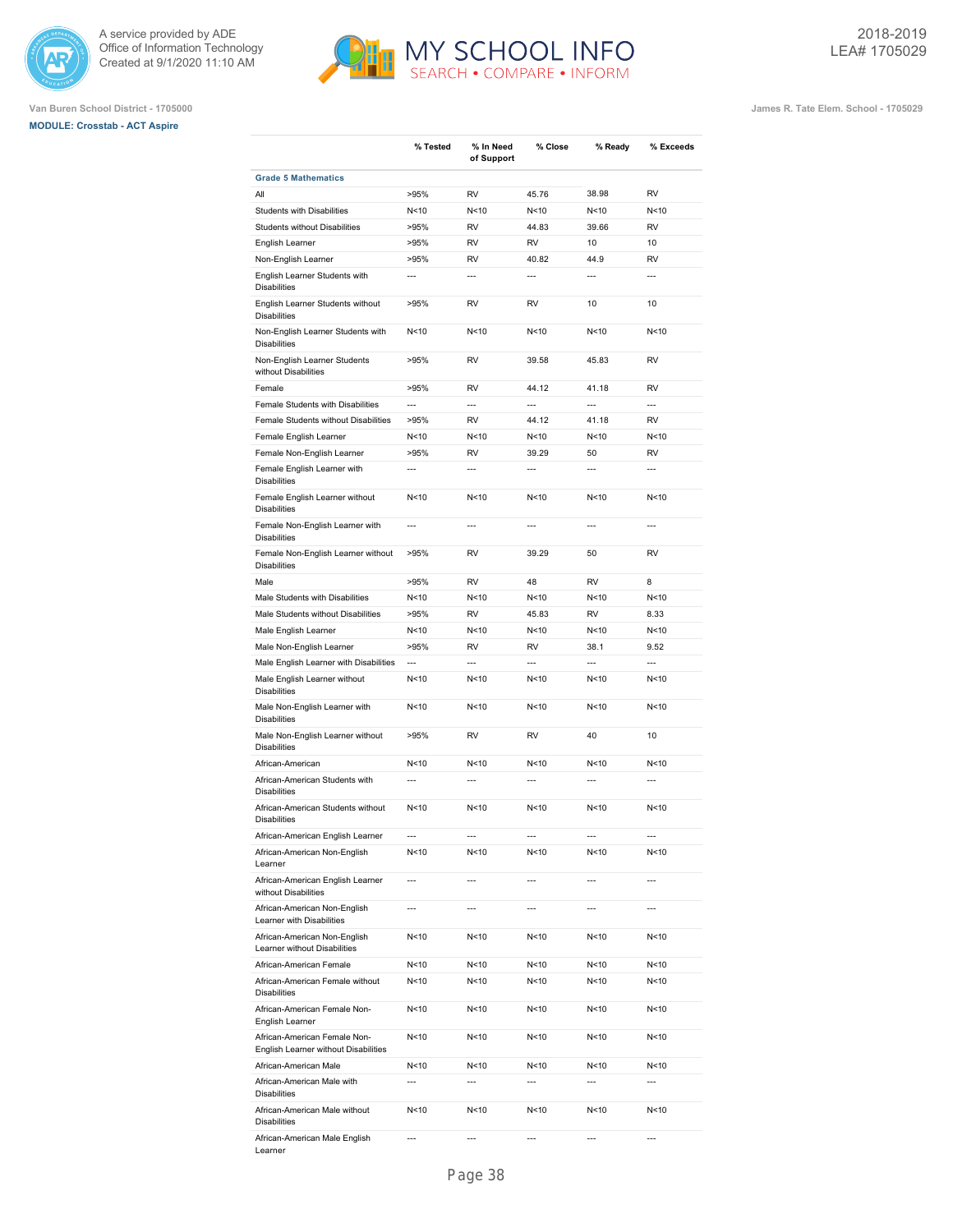



| African-American Male Non-English<br>Learner                      | N <sub>10</sub> | N<10                     | N <sub>10</sub> | N <sub>10</sub> | N <sub>10</sub> |
|-------------------------------------------------------------------|-----------------|--------------------------|-----------------|-----------------|-----------------|
| African-American Male English<br>Learner without Disabilities     | $\overline{a}$  | $\overline{a}$           | $\overline{a}$  | $---$           | $---$           |
| African-American Male Non-English<br>Learner with Disabilities    | $\overline{a}$  | $\overline{a}$           | $\overline{a}$  | $\overline{a}$  | $\overline{a}$  |
| African-American Male Non-English<br>Learner without Disabilities | N < 10          | N<10                     | N <sub>10</sub> | N < 10          | N<10            |
| Hispanic                                                          | >95%            | <b>RV</b>                | <b>RV</b>       | 20              | <5%             |
| Hispanic Students with Disabilities                               | $\overline{a}$  | $\overline{a}$           | $\overline{a}$  | $\overline{a}$  | $\overline{a}$  |
| Hispanic Students without Disabilities                            | >95%            | RV                       | <b>RV</b>       | 20              | <5%             |
| Hispanic English Learner                                          | N<10            | N<10                     | N <sub>10</sub> | N <sub>10</sub> | N < 10          |
| Hispanic Non-English Learner                                      | N <sub>10</sub> | N < 10                   | N < 10          | N < 10          | N < 10          |
| Hispanic English Learner with<br><b>Disabilities</b>              | $\overline{a}$  | $-$                      | $-$             | $-$             | ---             |
| Hispanic English Learner without<br><b>Disabilities</b>           | N<10            | N < 10                   | N<10            | N<10            | N <sub>10</sub> |
| Hispanic Non-English Learner with<br><b>Disabilities</b>          | $\overline{a}$  | $\overline{a}$           | $\overline{a}$  | $\overline{a}$  | ---             |
| Hispanic Non-English Learner without<br><b>Disabilities</b>       | N < 10          | N < 10                   | N<10            | N < 10          | N < 10          |
| Hispanic Female                                                   | N<10            | N<10                     | N<10            | N <sub>10</sub> | N<10            |
| Hispanic Female with Disabilities                                 | $\overline{a}$  | $---$                    | $\overline{a}$  | $\overline{a}$  | $\overline{a}$  |
| Hispanic Female without Disabilities                              | N<10            | N<10                     | N < 10          | N < 10          | N<10            |
| Hispanic Female English Learner                                   | N <sub>10</sub> | N < 10                   | N < 10          | N <sub>10</sub> | N<10            |
| Hispanic Female Non-English<br>Learner                            | N <sub>10</sub> | N < 10                   | N <sub>10</sub> | N <sub>10</sub> | N<10            |
| Hispanic Female English Learner with<br><b>Disabilities</b>       | $\overline{a}$  | $\overline{a}$           | $\overline{a}$  | $\overline{a}$  | $\overline{a}$  |
| Hispanic Female English Learner<br>without Disabilities           | N < 10          | N<10                     | N < 10          | N < 10          | N<10            |
| Hispanic Female Non-English<br>Learner with Disabilities          | $\overline{a}$  | $\overline{a}$           | ---             | $\overline{a}$  | $\overline{a}$  |
| Hispanic Female Non-English<br>Learner without Disabilities       | N<10            | N<10                     | N<10            | N < 10          | N<10            |
| Hispanic Male                                                     | N<10            | N < 10                   | N<10            | N < 10          | N<10            |
| Hispanic Male without Disabilities                                | N<10            | N<10                     | N < 10          | N < 10          | N<10            |
| Hispanic Male English Learner                                     | N<10            | N<10                     | N<10            | N < 10          | N<10            |
| Hispanic Male Non-English Learner                                 | N < 10          | N<10                     | N<10            | N < 10          | N<10            |
| Hispanic Male English Learner<br>without Disabilities             | N<10            | N<10                     | N<10            | N < 10          | N<10            |
| Hispanic Male Non-English Learner<br>without Disabilities         | N < 10          | N<10                     | N<10            | N <sub>10</sub> | N<10            |
| Caucasian                                                         | >95%            | RV                       | 42.5            | 47.5            | <b>RV</b>       |
| Caucasian Students with Disabilities                              | N<10            | N<10                     | N<10            | N < 10          | N<10            |
| Caucasian Students without<br>Disabilities                        | >95%            | RV                       | 41.03           | 48.72           | <b>RV</b>       |
| Caucasian Non-English Learner                                     | >95%            | RV                       | 42.5            | 47.5            | RV              |
| Caucasian Non-English Learner with<br>Disabilities                | N<10            | N<10                     | N<10            | N<10            | N<10            |
| Caucasian Non-English Learner<br>without Disabilities             | >95%            | RV                       | 41.03           | 48.72           | RV              |
| Caucasian Female                                                  | >95%            | RV                       | 43.48           | 47.83           | RV              |
| Caucasian Female with Disabilities                                | $\overline{a}$  | $\overline{\phantom{a}}$ | $\overline{a}$  | $\overline{a}$  | ---             |
| Caucasian Female without Disabilities                             | >95%            | RV                       | 43.48           | 47.83           | RV              |
| Caucasian Female Non-English<br>Learner                           | >95%            | RV                       | 43.48           | 47.83           | RV              |
| Caucasian Female Non-English<br>Learner with Disabilities         |                 |                          |                 |                 |                 |
| Caucasian Female Non-English<br>Learner without Disabilities      | >95%            | RV                       | 43.48           | 47.83           | RV              |
| Caucasian Male                                                    | >95%            | RV                       | RV              | 47.06           | 11.76           |
| Caucasian Male with Disabilities                                  | N<10            | N<10                     | N<10            | N<10            | N<10            |
| Caucasian Male without Disabilities                               | >95%            | RV                       | RV              | 50              | 12.5            |
| Caucasian Male Non-English Learner                                | >95%            | RV                       | RV              | 47.06           | 11.76           |
| Caucasian Male Non-English Learner<br>with Disabilities           | N<10            | N<10                     | N<10            | N<10            | N<10            |
| Caucasian Male Non-English Learner<br>without Disabilities        | >95%            | RV                       | RV              | 50              | 12.5            |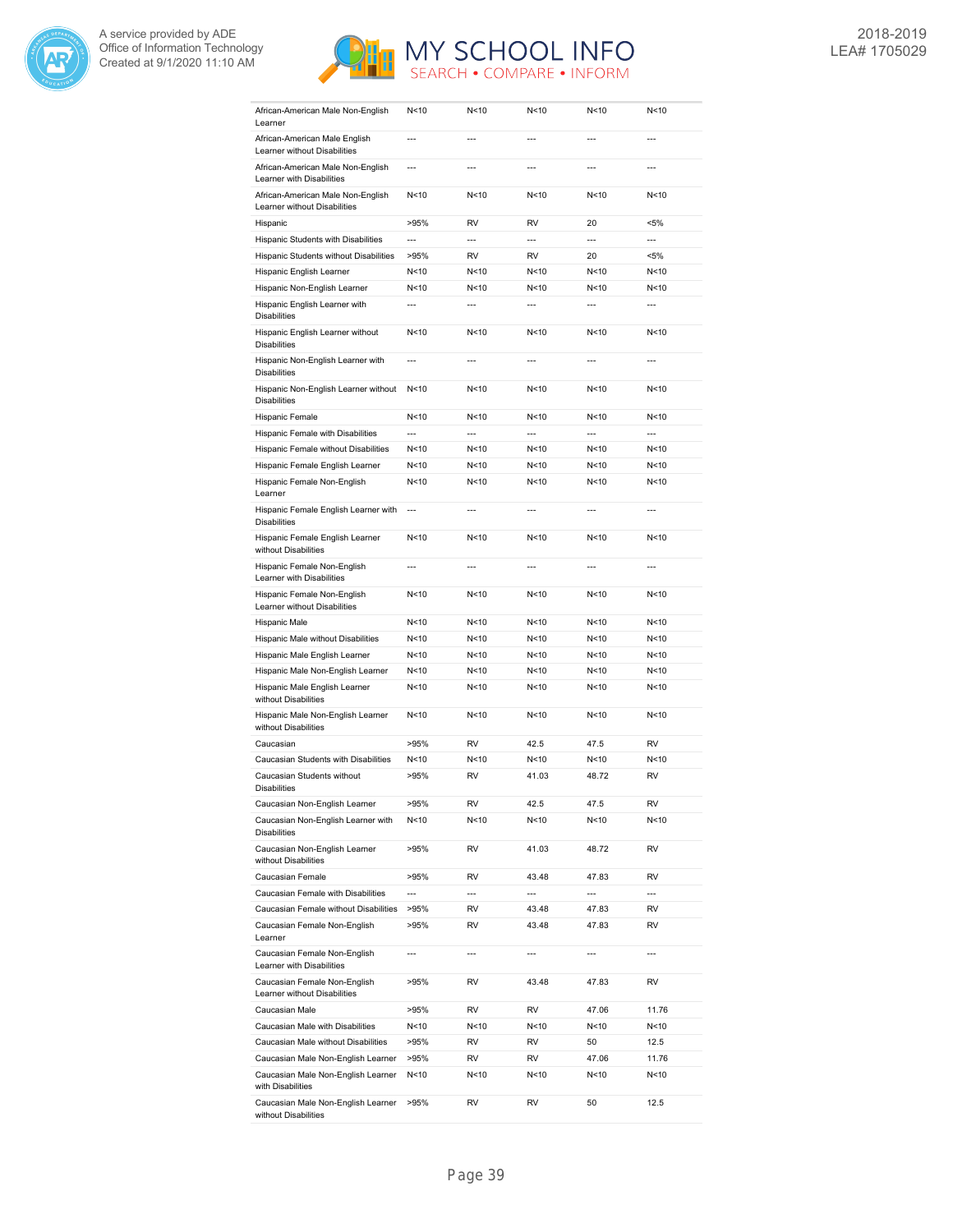





**Van Buren School District - 1705000 James R. Tate Elem. School - 1705029**

|                                                                      | % Tested                 | % In Need<br>of Support  | % Close                  | % Ready                  | % Exceeds                |
|----------------------------------------------------------------------|--------------------------|--------------------------|--------------------------|--------------------------|--------------------------|
| <b>Grade 5 Science</b>                                               |                          |                          |                          |                          |                          |
| All                                                                  | >95%                     | 40.68                    | 35.59                    | <b>RV</b>                | <b>RV</b>                |
| Students with Disabilities                                           | N<10                     | N<10                     | N<10                     | N <sub>10</sub>          | N<10                     |
| <b>Students without Disabilities</b>                                 | >95%                     | 41.38                    | 34.48                    | <b>RV</b>                | <b>RV</b>                |
| English Learner                                                      | >95%                     | <b>RV</b>                | <b>RV</b>                | 10                       | 10                       |
| Non-English Learner                                                  | >95%                     | 44.9                     | 30.61                    | <b>RV</b>                | <b>RV</b>                |
| English Learner Students with<br><b>Disabilities</b>                 | $\overline{a}$           | $\overline{a}$           | $\overline{a}$           | $\overline{a}$           | $\overline{a}$           |
| English Learner Students without<br><b>Disabilities</b>              | >95%                     | RV                       | <b>RV</b>                | 10                       | 10                       |
| Non-English Learner Students with<br><b>Disabilities</b>             | N<10                     | N<10                     | N<10                     | N < 10                   | N<10                     |
| Non-English Learner Students<br>without Disabilities                 | >95%                     | 45.83                    | 29.17                    | <b>RV</b>                | <b>RV</b>                |
| Female                                                               | >95%                     | 41.18                    | 29.41                    | <b>RV</b>                | <b>RV</b>                |
| Female Students with Disabilities                                    | ---                      | $\overline{a}$           | $\overline{a}$           | $\overline{\phantom{a}}$ | $\overline{a}$           |
| Female Students without Disabilities                                 | >95%                     | 41.18                    | 29.41                    | <b>RV</b>                | <b>RV</b>                |
| Female English Learner                                               | N<10                     | N<10                     | N<10                     | N<10                     | N<10                     |
| Female Non-English Learner                                           | >95%                     | 42.86                    | <b>RV</b>                | <b>RV</b>                | 10.71                    |
| Female English Learner with<br><b>Disabilities</b>                   | $\overline{a}$           | ---                      | ---                      | $\overline{a}$           | $\overline{a}$           |
| Female English Learner without<br><b>Disabilities</b>                | N<10                     | N<10                     | N<10                     | N<10                     | N<10                     |
| Female Non-English Learner with<br><b>Disabilities</b>               | $\overline{a}$           | $\overline{a}$           | $\overline{a}$           | $\overline{a}$           | $\overline{a}$           |
| Female Non-English Learner without<br><b>Disabilities</b>            | >95%                     | 42.86                    | RV                       | <b>RV</b>                | 10.71                    |
| Male                                                                 | >95%                     | 40                       | 44                       | <b>RV</b>                | <b>RV</b>                |
| Male Students with Disabilities                                      | N<10                     | N<10                     | N<10                     | N < 10                   | N<10                     |
| Male Students without Disabilities                                   | >95%                     | 41.67                    | 41.67                    | <b>RV</b>                | <b>RV</b>                |
| Male English Learner                                                 | N<10                     | N<10                     | N<10                     | N < 10                   | N<10                     |
| Male Non-English Learner                                             | >95%                     | 47.62                    | <b>RV</b>                | <b>RV</b>                | $< 5\%$                  |
| Male English Learner with Disabilities                               | $\overline{a}$           | $\overline{a}$           | $\overline{a}$           | $\overline{a}$           | $\overline{a}$           |
| Male English Learner without<br><b>Disabilities</b>                  | N <sub>10</sub>          | N<10                     | N <sub>10</sub>          | N <sub>10</sub>          | N<10                     |
| Male Non-English Learner with<br><b>Disabilities</b>                 | N <sub>10</sub>          | N<10                     | N<10                     | N <sub>10</sub>          | N<10                     |
| Male Non-English Learner without<br><b>Disabilities</b>              | >95%                     | 50                       | RV                       | <b>RV</b>                | 5                        |
| African-American                                                     | N<10                     | N<10                     | N<10                     | N < 10                   | N<10                     |
| African-American Students with<br><b>Disabilities</b>                | $\overline{a}$           | $\overline{a}$           | $\overline{a}$           | $\overline{a}$           | $\overline{a}$           |
| African-American Students without<br><b>Disabilities</b>             | N < 10                   | N<10                     | N <sub>10</sub>          | N<10                     | N<10                     |
| African-American English Learner                                     | $\overline{\phantom{a}}$ | $---$                    | $\cdots$                 | $\overline{\phantom{a}}$ | $\overline{\phantom{a}}$ |
| African-American Non-English<br>Learner                              | N<10                     | N<10                     | N<10                     | N <sub>10</sub>          | N<10                     |
| African-American English Learner<br>without Disabilities             | ---                      | ---                      | ---                      | $\overline{\phantom{a}}$ | $\overline{a}$           |
| African-American Non-English<br>Learner with Disabilities            | ---                      | $\overline{\phantom{a}}$ | $\overline{\phantom{a}}$ | $\overline{a}$           | $\overline{a}$           |
| African-American Non-English<br>Learner without Disabilities         | N<10                     | N<10                     | N<10                     | N<10                     | N<10                     |
| African-American Female                                              | N<10                     | N<10                     | N<10                     | N<10                     | N<10                     |
| African-American Female without<br><b>Disabilities</b>               | N<10                     | N<10                     | N <sub>10</sub>          | N<10                     | N<10                     |
| African-American Female Non-<br>English Learner                      | N<10                     | N<10                     | N<10                     | N < 10                   | N<10                     |
| African-American Female Non-<br>English Learner without Disabilities | N<10                     | N<10                     | N<10                     | N<10                     | N<10                     |
| African-American Male                                                | N<10                     | N<10                     | N<10                     | N < 10                   | N<10                     |
| African-American Male with<br><b>Disabilities</b>                    | $\overline{a}$           | $\overline{a}$           | ---                      | $\overline{a}$           | $\overline{a}$           |
| African-American Male without<br><b>Disabilities</b>                 | N<10                     | N<10                     | N<10                     | N < 10                   | N<10                     |
| African-American Male English                                        |                          |                          |                          |                          | ---                      |

MY SCHOOL INFO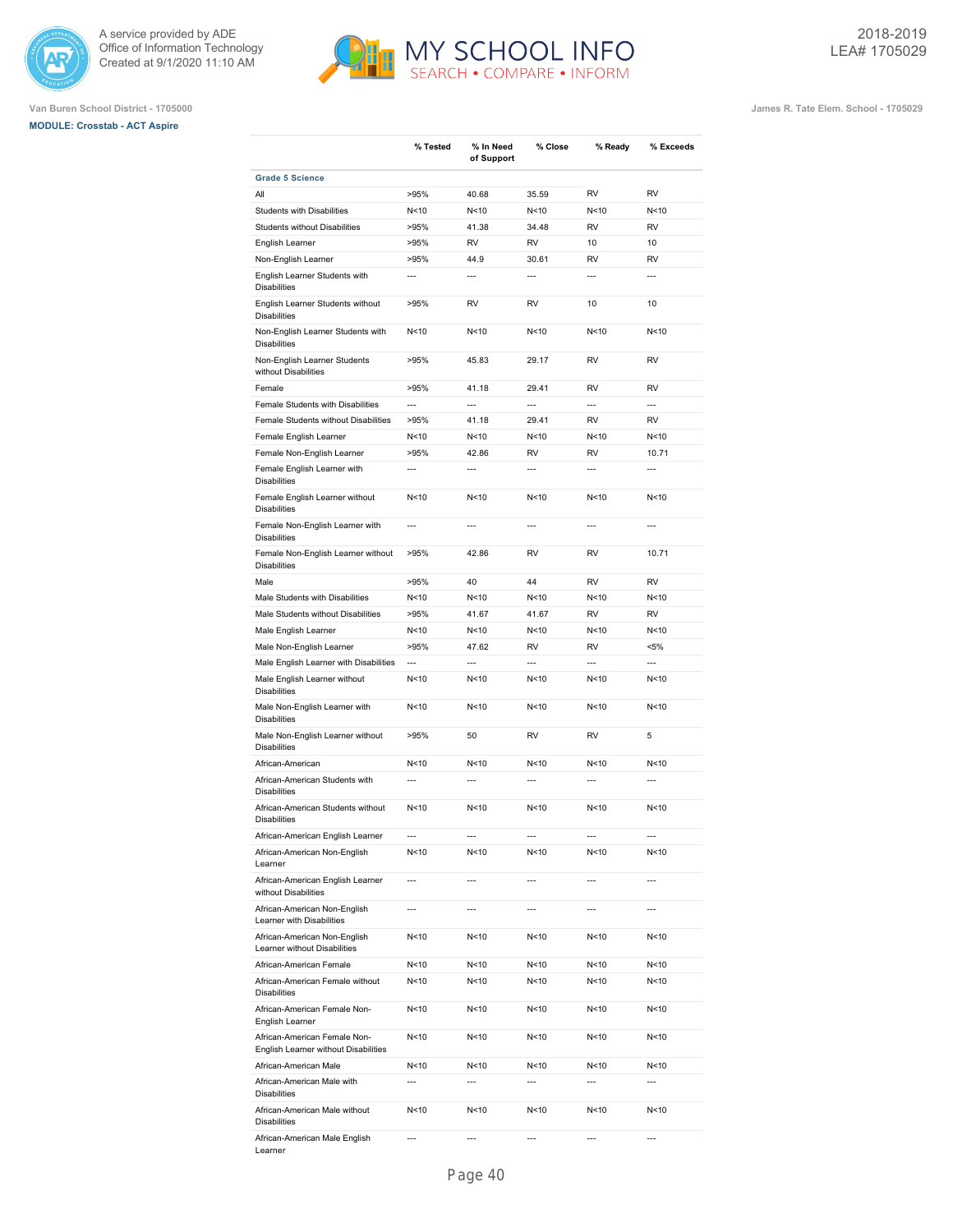



| African-American Male Non-English<br>Learner                      | N<10                     | N<10                     | N < 10         | N < 10                   | N<10                     |
|-------------------------------------------------------------------|--------------------------|--------------------------|----------------|--------------------------|--------------------------|
| African-American Male English<br>Learner without Disabilities     | $\overline{a}$           | $\overline{a}$           | $\overline{a}$ | $\overline{a}$           | $\overline{a}$           |
| African-American Male Non-English<br>Learner with Disabilities    | ---                      | $\overline{a}$           |                |                          | ---                      |
| African-American Male Non-English<br>Learner without Disabilities | N <sub>10</sub>          | N<10                     | N < 10         | N < 10                   | N<10                     |
| Hispanic                                                          | >95%                     | RV                       | <b>RV</b>      | 20                       | <5%                      |
| Hispanic Students with Disabilities                               | ---                      | $\overline{a}$           | $\overline{a}$ | $\overline{a}$           | $\overline{a}$           |
| Hispanic Students without Disabilities                            | >95%                     | RV                       | <b>RV</b>      | 20                       | <5%                      |
| Hispanic English Learner                                          | N<10                     | N<10                     | N < 10         | N < 10                   | N<10                     |
| Hispanic Non-English Learner                                      | N<10                     | N < 10                   | N < 10         | N < 10                   | N<10                     |
| Hispanic English Learner with<br><b>Disabilities</b>              | $\overline{a}$           | $\overline{a}$           | $\overline{a}$ | $\overline{a}$           | $\overline{a}$           |
| Hispanic English Learner without<br><b>Disabilities</b>           | N<10                     | N<10                     | N < 10         | N < 10                   | N<10                     |
| Hispanic Non-English Learner with<br><b>Disabilities</b>          | $\overline{a}$           | $\overline{a}$           | $\overline{a}$ | $\overline{a}$           | $\overline{a}$           |
| Hispanic Non-English Learner without<br><b>Disabilities</b>       | N <sub>10</sub>          | N < 10                   | N < 10         | N < 10                   | N<10                     |
| Hispanic Female                                                   | N <sub>10</sub>          | N<10                     | N < 10         | N<10                     | N<10                     |
| Hispanic Female with Disabilities                                 | $\overline{a}$           | $\overline{a}$           | ---            | $\overline{a}$           | $\overline{a}$           |
|                                                                   |                          |                          |                | N <sub>10</sub>          |                          |
| Hispanic Female without Disabilities                              | N<10                     | N<10                     | N < 10         |                          | N < 10                   |
| Hispanic Female English Learner                                   | N<10                     | N<10                     | N < 10         | N<10                     | N<10                     |
| Hispanic Female Non-English<br>Learner                            | N<10                     | N<10                     | N<10           | N < 10                   | N < 10                   |
| Hispanic Female English Learner with<br><b>Disabilities</b>       | $\overline{a}$           | $\overline{a}$           | $\overline{a}$ | $\overline{a}$           | $\overline{a}$           |
| Hispanic Female English Learner<br>without Disabilities           | N<10                     | N<10                     | N < 10         | N < 10                   | N<10                     |
| Hispanic Female Non-English<br>Learner with Disabilities          | ---                      | $\overline{a}$           | $\overline{a}$ | ---                      | ---                      |
| Hispanic Female Non-English<br>Learner without Disabilities       | N <sub>10</sub>          | N<10                     | N < 10         | N < 10                   | N<10                     |
| Hispanic Male                                                     | N <sub>10</sub>          | N <sub>10</sub>          | N < 10         | N <sub>10</sub>          | N <sub>10</sub>          |
| Hispanic Male without Disabilities                                | N<10                     | N<10                     | N < 10         | N<10                     | N<10                     |
| Hispanic Male English Learner                                     | N<10                     | N<10                     | N < 10         | N<10                     | N<10                     |
| Hispanic Male Non-English Learner                                 | N<10                     | N<10                     | N < 10         | N < 10                   | N < 10                   |
| Hispanic Male English Learner<br>without Disabilities             | N<10                     | N < 10                   | N < 10         | N < 10                   | N<10                     |
| Hispanic Male Non-English Learner<br>without Disabilities         | N<10                     | N < 10                   | N < 10         | N < 10                   | N < 10                   |
| Caucasian                                                         | >95%                     | 40                       | 35             | <b>RV</b>                | <b>RV</b>                |
| Caucasian Students with Disabilities                              | N<10                     | N<10                     | N<10           | N <sub>10</sub>          | N < 10                   |
| Caucasian Students without<br>Disabilities                        | >95%                     | 41.03                    | 33.33          | RV                       | RV                       |
| Caucasian Non-English Learner                                     | >95%                     | 40                       | 35             | RV                       | RV                       |
| Caucasian Non-English Learner with<br><b>Disabilities</b>         | N<10                     | N<10                     | N<10           | N <sub>10</sub>          | N<10                     |
| Caucasian Non-English Learner<br>without Disabilities             | >95%                     | 41.03                    | 33.33          | RV                       | RV                       |
| Caucasian Female                                                  | >95%                     | 43.48                    | RV             | RV                       | 13.04                    |
| Caucasian Female with Disabilities                                | $\overline{\phantom{a}}$ | $\overline{\phantom{a}}$ | ---            | ---                      | $\overline{\phantom{a}}$ |
| Caucasian Female without Disabilities                             | >95%                     | 43.48                    | RV             | RV                       | 13.04                    |
| Caucasian Female Non-English<br>Learner                           | >95%                     | 43.48                    | RV             | RV                       | 13.04                    |
| Caucasian Female Non-English<br>Learner with Disabilities         | $\overline{\phantom{a}}$ | ---                      | ---            | $\overline{\phantom{a}}$ | ---                      |
| Caucasian Female Non-English<br>Learner without Disabilities      | >95%                     | 43.48                    | RV             | RV                       | 13.04                    |
| Caucasian Male                                                    | >95%                     | RV                       | RV             | 11.76                    | 5.88                     |
| Caucasian Male with Disabilities                                  | N<10                     | N<10                     | N<10           | N<10                     | N<10                     |
| Caucasian Male without Disabilities                               | >95%                     | RV                       | RV             | 12.5                     | 6.25                     |
|                                                                   | >95%                     | RV                       | RV             | 11.76                    | 5.88                     |
| Caucasian Male Non-English Learner                                |                          |                          |                |                          |                          |
| Caucasian Male Non-English Learner<br>with Disabilities           | N < 10                   | N<10                     | N<10           | N<10                     | N<10                     |
| Caucasian Male Non-English Learner<br>without Disabilities        | >95%                     | RV                       | RV             | 12.5                     | 6.25                     |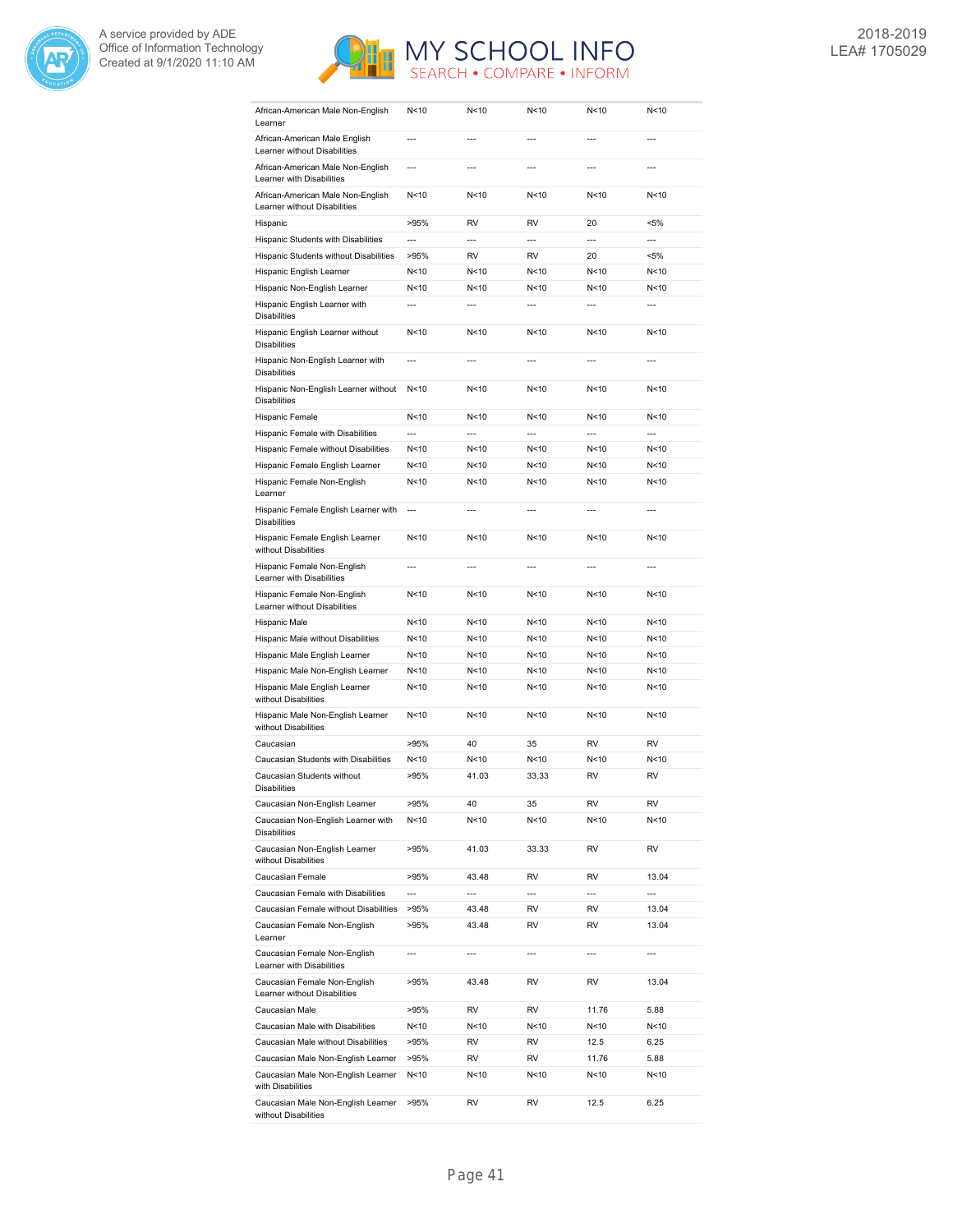





|                                                                      | % Tested        | % In Need<br>of Support | % Close         | % Ready         | % Exceeds       |
|----------------------------------------------------------------------|-----------------|-------------------------|-----------------|-----------------|-----------------|
| All Grades English Language Arts (ELA)                               |                 |                         |                 |                 |                 |
| All                                                                  | >95%            | 49.21                   | 19.37           | 16.23           | 15.18           |
| <b>Students with Disabilities</b>                                    | >95%            | <b>RV</b>               | <b>RV</b>       | $< 5\%$         | $< 5\%$         |
| Students without Disabilities                                        | >95%            | 43.37                   | 21.08           | 18.07           | 17.47           |
| English Learner                                                      | >95%            | 48.15                   | <b>RV</b>       | <b>RV</b>       | 7.41            |
| Non-English Learner                                                  | >95%            | 49.39                   | 18.29           | 15.85           | 16.46           |
| English Learner Students with<br><b>Disabilities</b>                 | N <sub>10</sub> | N<10                    | N <sub>10</sub> | N <sub>10</sub> | N<10            |
| English Learner Students without<br><b>Disabilities</b>              | >95%            | 44                      | <b>RV</b>       | <b>RV</b>       | 8               |
| Non-English Learner Students with<br><b>Disabilities</b>             | >95%            | <b>RV</b>               | <b>RV</b>       | $< 5\%$         | $< 5\%$         |
| Non-English Learner Students<br>without Disabilities                 | >95%            | 43.26                   | 19.86           | 17.73           | 19.15           |
| Female                                                               | >95%            | 45.19                   | 19.23           | 15.38           | 20.19           |
| Female Students with Disabilities                                    | >95%            | <b>RV</b>               | <b>RV</b>       | 7.69            | $< 5\%$         |
| Female Students without Disabilities                                 | >95%            | 38.46                   | 21.98           | 16.48           | 23.08           |
| Female English Learner                                               | >95%            | <b>RV</b>               | <b>RV</b>       | 7.69            | $< 5\%$         |
| Female Non-English Learner                                           | >95%            | 42.86                   | 17.58           | 16.48           | 23.08           |
| Female English Learner with<br><b>Disabilities</b>                   | N<10            | N<10                    | N <sub>10</sub> | N <sub>10</sub> | N<10            |
| Female English Learner without<br><b>Disabilities</b>                | >95%            | <b>RV</b>               | <b>RV</b>       | 8.33            | $< 5\%$         |
| Female Non-English Learner with<br><b>Disabilities</b>               | >95%            | <b>RV</b>               | <b>RV</b>       | 8.33            | $< 5\%$         |
| Female Non-English Learner without<br><b>Disabilities</b>            | >95%            | 35.44                   | 20.25           | 17.72           | 26.58           |
| Male                                                                 | >95%            | 54.02                   | 19.54           | <b>RV</b>       | <b>RV</b>       |
| Male Students with Disabilities                                      | >95%            | <b>RV</b>               | <b>RV</b>       | $< 5\%$         | $< 5\%$         |
| Male Students without Disabilities                                   | >95%            | 49.33                   | <b>RV</b>       | 20              | <b>RV</b>       |
| Male English Learner                                                 | >95%            | <b>RV</b>               | <b>RV</b>       | 28.57           | 14.29           |
| Male Non-English Learner                                             | >95%            | 57.53                   | 19.18           | <b>RV</b>       | <b>RV</b>       |
| Male English Learner with Disabilities                               | N < 10          | N<10                    | N < 10          | N <sub>10</sub> | N<10            |
| Male English Learner without<br><b>Disabilities</b>                  | >95%            | RV                      | RV              | 30.77           | 15.38           |
| Male Non-English Learner with<br><b>Disabilities</b>                 | >95%            | <b>RV</b>               | <b>RV</b>       | $< 5\%$         | $< 5\%$         |
| Male Non-English Learner without<br><b>Disabilities</b>              | >95%            | 53.23                   | 19.35           | <b>RV</b>       | <b>RV</b>       |
| African-American                                                     | >95%            | <b>RV</b>               | <b>RV</b>       | 9.09            | $< 5\%$         |
| African-American Students with<br><b>Disabilities</b>                | N <sub>10</sub> | N<10                    | N <sub>10</sub> | N <sub>10</sub> | N<10            |
| African-American Students without<br><b>Disabilities</b>             | N <sub>10</sub> | N<10                    | N <sub>10</sub> | N <sub>10</sub> | N<10            |
| African-American English Learner                                     | N<10            | N<10                    | N<10            | N < 10          | N <sub>10</sub> |
| African-American Non-English<br>Learner                              | >95%            | RV                      | RV              | <5%             | <5%             |
| African-American English Learner<br>without Disabilities             | N<10            | N<10                    | N<10            | N <sub>10</sub> | N<10            |
| African-American Non-English<br>Learner with Disabilities            | N<10            | N<10                    | N<10            | N <sub>10</sub> | N<10            |
| African-American Non-English<br>Learner without Disabilities         | N<10            | N<10                    | N<10            | N <sub>10</sub> | N<10            |
| African-American Female                                              | N<10            | N<10                    | N<10            | N<10            | N<10            |
| African-American Female without<br><b>Disabilities</b>               | N<10            | N<10                    | N<10            | N<10            | N<10            |
| African-American Female Non-<br>English Learner                      | N<10            | N<10                    | N<10            | N < 10          | N<10            |
| African-American Female Non-<br>English Learner without Disabilities | N<10            | N<10                    | N<10            | N<10            | N<10            |
| African-American Male                                                | N<10            | N<10                    | N < 10          | N < 10          | N<10            |
| African-American Male with<br><b>Disabilities</b>                    | N<10            | N<10                    | N<10            | N<10            | N<10            |
| African-American Male without<br><b>Disabilities</b>                 | N<10            | N<10                    | N<10            | N<10            | N<10            |
| African-American Male English                                        | N<10            | N<10                    | N<10            | N<10            | N<10            |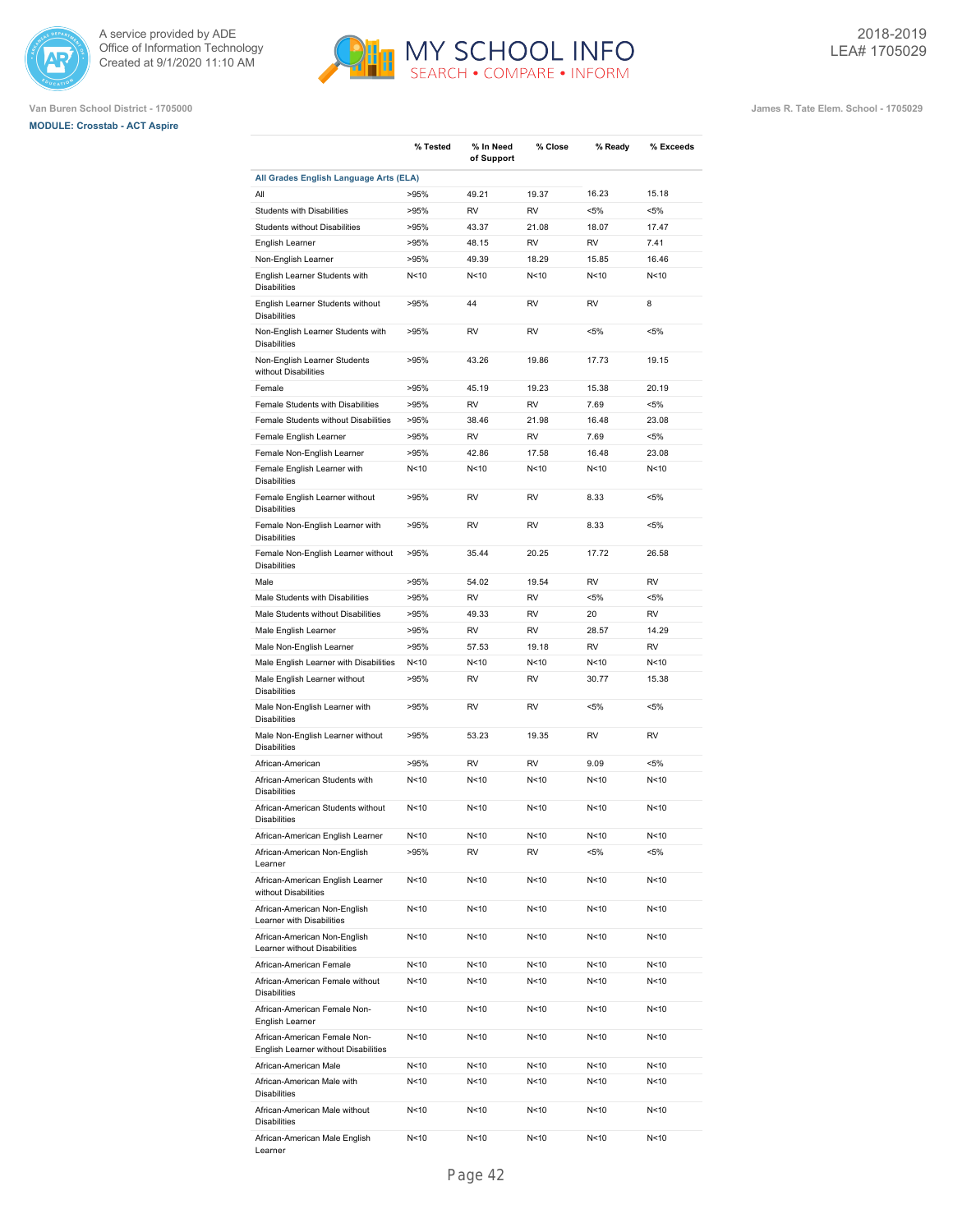



| African-American Male Non-English<br>Learner                      | N<10            | N<10      | N<10            | N<10            | N<10    |
|-------------------------------------------------------------------|-----------------|-----------|-----------------|-----------------|---------|
| African-American Male English<br>Learner without Disabilities     | N < 10          | N < 10    | N < 10          | N < 10          | N<10    |
| African-American Male Non-English<br>Learner with Disabilities    | N<10            | N<10      | N <sub>10</sub> | N <sub>10</sub> | N<10    |
| African-American Male Non-English<br>Learner without Disabilities | N <sub>10</sub> | N<10      | N <sub>10</sub> | N<10            | N<10    |
| Hispanic                                                          | >95%            | 55.17     | <b>RV</b>       | <b>RV</b>       | 10.34   |
| Hispanic Students with Disabilities                               | N<10            | N<10      | N <sub>10</sub> | N <sub>10</sub> | N<10    |
| Hispanic Students without Disabilities                            | >95%            | 51.85     | <b>RV</b>       | <b>RV</b>       | 11.11   |
| Hispanic English Learner                                          | >95%            | 50        | <b>RV</b>       | RV              | 10      |
| Hispanic Non-English Learner                                      | N <sub>10</sub> | N<10      | N<10            | N < 10          | N<10    |
| Hispanic English Learner with<br><b>Disabilities</b>              | N <sub>10</sub> | N < 10    | N<10            | N<10            | N<10    |
| Hispanic English Learner without<br><b>Disabilities</b>           | >95%            | <b>RV</b> | <b>RV</b>       | 15.79           | 10.53   |
| Hispanic Non-English Learner with<br><b>Disabilities</b>          | N<10            | N < 10    | N<10            | N<10            | N<10    |
| Hispanic Non-English Learner without<br><b>Disabilities</b>       | N < 10          | N<10      | N <sub>10</sub> | N <sub>10</sub> | N<10    |
| Hispanic Female                                                   | >95%            | <b>RV</b> | <b>RV</b>       | 14.29           | 7.14    |
| Hispanic Female with Disabilities                                 | N <sub>10</sub> | N<10      | N <sub>10</sub> | N <sub>10</sub> | N<10    |
| Hispanic Female without Disabilities                              | >95%            | <b>RV</b> | <b>RV</b>       | 16.67           | 8.33    |
| Hispanic Female English Learner                                   | N <sub>10</sub> | N < 10    | N<10            | N<10            | N<10    |
| Hispanic Female Non-English                                       | N<10            | N < 10    | N<10            | N < 10          | N<10    |
| Learner                                                           |                 |           |                 |                 |         |
| Hispanic Female English Learner with<br><b>Disabilities</b>       | N<10            | N < 10    | N<10            | N<10            | N<10    |
| Hispanic Female English Learner<br>without Disabilities           | N<10            | N<10      | N <sub>10</sub> | N <sub>10</sub> | N<10    |
| Hispanic Female Non-English<br>Learner with Disabilities          | N <sub>10</sub> | N<10      | N <sub>10</sub> | N <sub>10</sub> | N<10    |
| Hispanic Female Non-English<br>Learner without Disabilities       | N <sub>10</sub> | N<10      | N <sub>10</sub> | N <sub>10</sub> | N<10    |
| Hispanic Male                                                     | >95%            | <b>RV</b> | <b>RV</b>       | 20              | 13.33   |
| Hispanic Male without Disabilities                                | >95%            | <b>RV</b> | <b>RV</b>       | 20              | 13.33   |
| Hispanic Male English Learner                                     | >95%            | <b>RV</b> | <b>RV</b>       | 27.27           | 18.18   |
| Hispanic Male Non-English Learner                                 | N < 10          | N<10      | N <sub>10</sub> | N < 10          | N<10    |
| Hispanic Male English Learner<br>without Disabilities             | >95%            | <b>RV</b> | <b>RV</b>       | 27.27           | 18.18   |
| Hispanic Male Non-English Learner<br>without Disabilities         | N <sub>10</sub> | N<10      | N <sub>10</sub> | N <sub>10</sub> | N<10    |
| Caucasian                                                         | >95%            | 46.04     | 20.14           | 16.55           | 17.27   |
| Caucasian Students with Disabilities                              | >95%            | <b>RV</b> | <b>RV</b>       | 5.26            | $< 5\%$ |
| Caucasian Students without<br>Disabilities                        | >95%            | 40        | 21.67           | 18.33           | 20      |
| Caucasian Non-English Learner                                     | >95%            | 46.04     | 20.14           | 16.55           | 17.27   |
| Caucasian Non-English Learner with<br><b>Disabilities</b>         | >95%            | RV        | RV              | 5.26            | <5%     |
| Caucasian Non-English Learner<br>without Disabilities             | >95%            | 40        | 21.67           | 18.33           | 20      |
| Caucasian Female                                                  | >95%            | 43.04     | 17.72           | 16.46           | 22.78   |
| Caucasian Female with Disabilities                                | >95%            | RV        | RV              | 10              | <5%     |
| Caucasian Female without Disabilities                             | >95%            | 36.23     | 20.29           | 17.39           | 26.09   |
| Caucasian Female Non-English<br>Learner                           | >95%            | 43.04     | 17.72           | 16.46           | 22.78   |
| Caucasian Female Non-English<br>Learner with Disabilities         | >95%            | RV        | RV              | 10              | $< 5\%$ |
| Caucasian Female Non-English<br>Learner without Disabilities      | >95%            | 36.23     | 20.29           | 17.39           | 26.09   |
| Caucasian Male                                                    | >95%            | 50        | 23.33           | RV              | RV      |
| Caucasian Male with Disabilities                                  | N<10            | N<10      | N<10            | N<10            | N<10    |
| Caucasian Male without Disabilities                               | >95%            | 45.1      | 23.53           | RV              | RV      |
| Caucasian Male Non-English Learner                                | >95%            | 50        | 23.33           | RV              | RV      |
| Caucasian Male Non-English Learner<br>with Disabilities           | N<10            | N<10      | N<10            | N<10            | N<10    |
| Caucasian Male Non-English Learner                                | >95%            | 45.1      | 23.53           | RV              | RV      |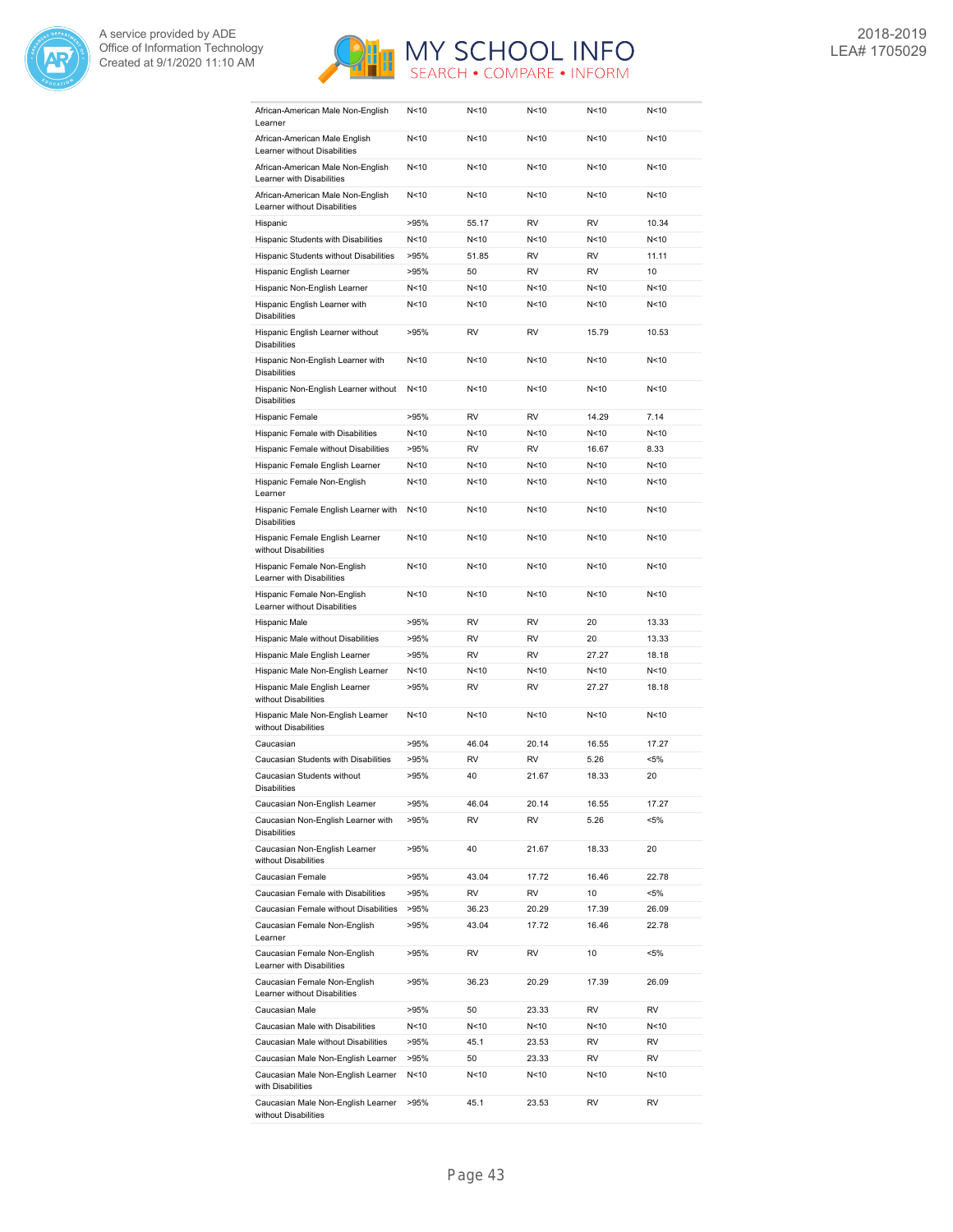





|                                                                      | % Tested        | % In Need<br>of Support | % Close         | % Ready         | % Exceeds       |
|----------------------------------------------------------------------|-----------------|-------------------------|-----------------|-----------------|-----------------|
| <b>All Grades Mathematics</b>                                        |                 |                         |                 |                 |                 |
| All                                                                  | >95%            | 17.28                   | 36.13           | 37.7            | 8.9             |
| <b>Students with Disabilities</b>                                    | >95%            | 56                      | <b>RV</b>       | <b>RV</b>       | $< 5\%$         |
| Students without Disabilities                                        | >95%            | 11.45                   | 36.75           | 42.17           | 9.64            |
| English Learner                                                      | >95%            | <b>RV</b>               | 44.44           | <b>RV</b>       | 7.41            |
| Non-English Learner                                                  | >95%            | 17.68                   | 34.76           | 38.41           | 9.15            |
| English Learner Students with<br><b>Disabilities</b>                 | N <sub>10</sub> | N<10                    | N <sub>10</sub> | N <sub>10</sub> | N<10            |
| English Learner Students without<br><b>Disabilities</b>              | >95%            | <b>RV</b>               | 48              | <b>RV</b>       | 8               |
| Non-English Learner Students with<br><b>Disabilities</b>             | >95%            | 52.17                   | <b>RV</b>       | <b>RV</b>       | $< 5\%$         |
| Non-English Learner Students<br>without Disabilities                 | >95%            | 12.06                   | 34.75           | 43.26           | 9.93            |
| Female                                                               | >95%            | <b>RV</b>               | 36.54           | 37.5            | <b>RV</b>       |
| Female Students with Disabilities                                    | >95%            | <b>RV</b>               | <b>RV</b>       | 7.69            | $< 5\%$         |
| Female Students without Disabilities                                 | >95%            | <b>RV</b>               | 38.46           | 41.76           | <b>RV</b>       |
| Female English Learner                                               | >95%            | <b>RV</b>               | <b>RV</b>       | 23.08           | 7.69            |
| Female Non-English Learner                                           | >95%            | <b>RV</b>               | 34.07           | 39.56           | <b>RV</b>       |
| Female English Learner with<br><b>Disabilities</b>                   | N<10            | N<10                    | N <sub>10</sub> | N <sub>10</sub> | N<10            |
| Female English Learner without<br><b>Disabilities</b>                | >95%            | <b>RV</b>               | <b>RV</b>       | 25              | 8.33            |
| Female Non-English Learner with<br><b>Disabilities</b>               | >95%            | <b>RV</b>               | <b>RV</b>       | 8.33            | $< 5\%$         |
| Female Non-English Learner without<br><b>Disabilities</b>            | >95%            | <b>RV</b>               | 35.44           | 44.3            | <b>RV</b>       |
| Male                                                                 | >95%            | <b>RV</b>               | 35.63           | 37.93           | <b>RV</b>       |
| Male Students with Disabilities                                      | >95%            | <b>RV</b>               | <b>RV</b>       | 8.33            | 8.33            |
| Male Students without Disabilities                                   | >95%            | <b>RV</b>               | 34.67           | 42.67           | <b>RV</b>       |
| Male English Learner                                                 | >95%            | <b>RV</b>               | <b>RV</b>       | 42.86           | 7.14            |
| Male Non-English Learner                                             | >95%            | <b>RV</b>               | 35.62           | 36.99           | <b>RV</b>       |
| Male English Learner with Disabilities                               | N < 10          | N < 10                  | N < 10          | N <sub>10</sub> | N<10            |
| Male English Learner without<br><b>Disabilities</b>                  | >95%            | RV                      | RV              | 46.15           | 7.69            |
| Male Non-English Learner with<br><b>Disabilities</b>                 | >95%            | <b>RV</b>               | <b>RV</b>       | 9.09            | 9.09            |
| Male Non-English Learner without<br><b>Disabilities</b>              | >95%            | <b>RV</b>               | 33.87           | 41.94           | <b>RV</b>       |
| African-American                                                     | >95%            | <b>RV</b>               | <b>RV</b>       | 18.18           | $< 5\%$         |
| African-American Students with<br><b>Disabilities</b>                | N<10            | N<10                    | N <sub>10</sub> | N <sub>10</sub> | N<10            |
| African-American Students without<br><b>Disabilities</b>             | N <sub>10</sub> | N<10                    | N <sub>10</sub> | N <sub>10</sub> | N <sub>10</sub> |
| African-American English Learner                                     | N < 10          | N<10                    | N<10            | N<10            | N <sub>10</sub> |
| African-American Non-English<br>Learner                              | >95%            | RV                      | RV              | 20              | <5%             |
| African-American English Learner<br>without Disabilities             | N<10            | N<10                    | N <sub>10</sub> | N<10            | N<10            |
| African-American Non-English<br>Learner with Disabilities            | N<10            | N<10                    | N<10            | N<10            | N<10            |
| African-American Non-English<br>Learner without Disabilities         | N<10            | N<10                    | N<10            | N<10            | N<10            |
| African-American Female                                              | N<10            | N<10                    | N<10            | N<10            | N<10            |
| African-American Female without<br><b>Disabilities</b>               | N<10            | N<10                    | N<10            | N<10            | N<10            |
| African-American Female Non-<br>English Learner                      | N<10            | N<10                    | N<10            | N < 10          | N<10            |
| African-American Female Non-<br>English Learner without Disabilities | N<10            | N<10                    | N<10            | N<10            | N<10            |
| African-American Male                                                | N<10            | N<10                    | N<10            | N < 10          | N<10            |
| African-American Male with<br><b>Disabilities</b>                    | N<10            | N<10                    | N<10            | N<10            | N<10            |
| African-American Male without<br><b>Disabilities</b>                 | N<10            | N<10                    | N<10            | N<10            | N<10            |
| African-American Male English<br>Learner                             | N<10            | N<10                    | N<10            | N<10            | N<10            |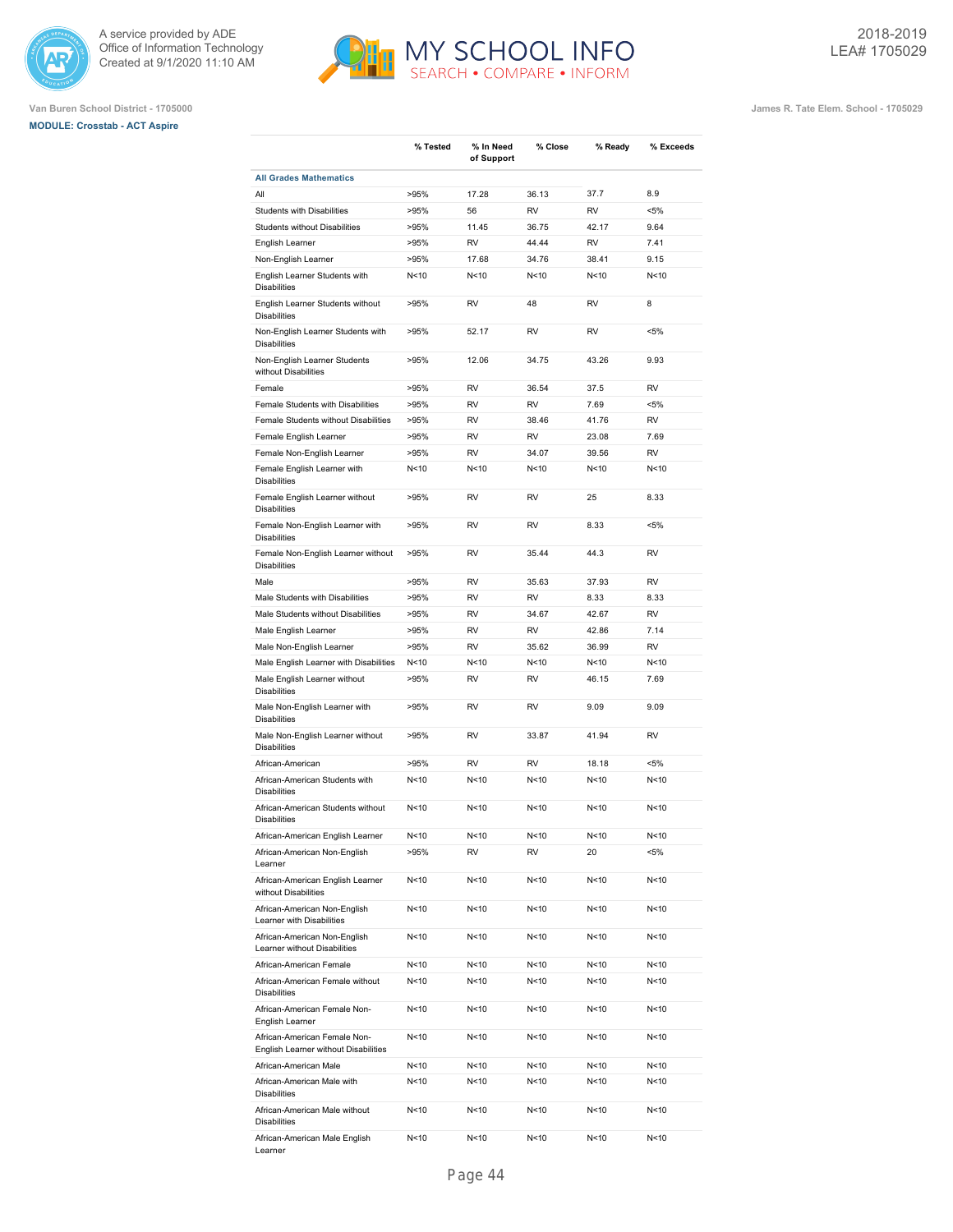



| African-American Male Non-English<br>Learner                      | N<10            | N<10            | N<10            | N <sub>10</sub> | N<10    |
|-------------------------------------------------------------------|-----------------|-----------------|-----------------|-----------------|---------|
| African-American Male English<br>Learner without Disabilities     | N < 10          | N < 10          | N < 10          | N < 10          | N<10    |
| African-American Male Non-English<br>Learner with Disabilities    | N<10            | N<10            | N <sub>10</sub> | N <sub>10</sub> | N<10    |
| African-American Male Non-English<br>Learner without Disabilities | N<10            | N<10            | N<10            | N<10            | N<10    |
| Hispanic                                                          | >95%            | <b>RV</b>       | 48.28           | <b>RV</b>       | $< 5\%$ |
| Hispanic Students with Disabilities                               | N<10            | N<10            | N<10            | N <sub>10</sub> | N<10    |
| Hispanic Students without Disabilities                            | >95%            | <b>RV</b>       | 51.85           | <b>RV</b>       | $< 5\%$ |
| Hispanic English Learner                                          | >95%            | <b>RV</b>       | 50              | RV              | 5       |
| Hispanic Non-English Learner                                      | N<10            | N < 10          | N<10            | N < 10          | N<10    |
| Hispanic English Learner with<br><b>Disabilities</b>              | N <sub>10</sub> | N < 10          | N<10            | N < 10          | N<10    |
| Hispanic English Learner without<br><b>Disabilities</b>           | >95%            | <b>RV</b>       | <b>RV</b>       | 36.84           | 5.26    |
| Hispanic Non-English Learner with<br><b>Disabilities</b>          | N <sub>10</sub> | N < 10          | N<10            | N<10            | N<10    |
| Hispanic Non-English Learner without<br><b>Disabilities</b>       | N < 10          | N<10            | N<10            | N <sub>10</sub> | N<10    |
| Hispanic Female                                                   | >95%            | <b>RV</b>       | <b>RV</b>       | 28.57           | $< 5\%$ |
| Hispanic Female with Disabilities                                 | N <sub>10</sub> | N<10            | N <sub>10</sub> | N <sub>10</sub> | N<10    |
| Hispanic Female without Disabilities                              | >95%            | <b>RV</b>       | <b>RV</b>       | 33.33           | $< 5\%$ |
|                                                                   | N<10            | N < 10          | N<10            | N<10            | N<10    |
| Hispanic Female English Learner                                   |                 | N<10            | N<10            |                 |         |
| Hispanic Female Non-English<br>Learner                            | N<10            |                 |                 | N < 10          | N<10    |
| Hispanic Female English Learner with<br><b>Disabilities</b>       | N<10            | N < 10          | N<10            | N<10            | N<10    |
| Hispanic Female English Learner<br>without Disabilities           | N<10            | N<10            | N <sub>10</sub> | N <sub>10</sub> | N<10    |
| Hispanic Female Non-English<br>Learner with Disabilities          | N <sub>10</sub> | N <sub>10</sub> | N <sub>10</sub> | N <sub>10</sub> | N<10    |
| Hispanic Female Non-English<br>Learner without Disabilities       | N <sub>10</sub> | N<10            | N <sub>10</sub> | N <sub>10</sub> | N<10    |
| Hispanic Male                                                     | >95%            | <b>RV</b>       | <b>RV</b>       | 33.33           | 6.67    |
| Hispanic Male without Disabilities                                | >95%            | <b>RV</b>       | <b>RV</b>       | 33.33           | 6.67    |
| Hispanic Male English Learner                                     | >95%            | <b>RV</b>       | <b>RV</b>       | 45.45           | 9.09    |
| Hispanic Male Non-English Learner                                 | N < 10          | N<10            | N <sub>10</sub> | N<10            | N<10    |
| Hispanic Male English Learner<br>without Disabilities             | >95%            | <b>RV</b>       | <b>RV</b>       | 45.45           | 9.09    |
| Hispanic Male Non-English Learner<br>without Disabilities         | N<10            | N<10            | N<10            | N < 10          | N<10    |
| Caucasian                                                         | >95%            | 15.11           | 34.53           | 39.57           | 10.79   |
| Caucasian Students with Disabilities                              | >95%            | <b>RV</b>       | <b>RV</b>       | 10.53           | 5.26    |
| Caucasian Students without<br>Disabilities                        | >95%            | 10.83           | 33.33           | 44.17           | 11.67   |
| Caucasian Non-English Learner                                     | >95%            | 15.11           | 34.53           | 39.57           | 10.79   |
| Caucasian Non-English Learner with<br><b>Disabilities</b>         | >95%            | RV              | RV              | 10.53           | 5.26    |
| Caucasian Non-English Learner<br>without Disabilities             | >95%            | 10.83           | 33.33           | 44.17           | 11.67   |
| Caucasian Female                                                  | >95%            | RV              | 35.44           | 39.24           | RV      |
| Caucasian Female with Disabilities                                | >95%            | RV              | RV              | 10              | $< 5\%$ |
| Caucasian Female without Disabilities                             | >95%            | RV              | 36.23           | 43.48           | RV      |
| Caucasian Female Non-English<br>Learner                           | >95%            | RV              | 35.44           | 39.24           | RV      |
| Caucasian Female Non-English<br>Learner with Disabilities         | >95%            | RV              | RV              | 10              | $< 5\%$ |
| Caucasian Female Non-English<br>Learner without Disabilities      | >95%            | RV              | 36.23           | 43.48           | RV      |
| Caucasian Male                                                    | >95%            | RV              | 33.33           | 40              | RV      |
| Caucasian Male with Disabilities                                  | N<10            | N<10            | N<10            | N <sub>10</sub> | N<10    |
| Caucasian Male without Disabilities                               | >95%            | RV              | 29.41           | 45.1            | RV      |
| Caucasian Male Non-English Learner                                | >95%            | RV              | 33.33           | 40              | RV      |
| Caucasian Male Non-English Learner                                | N<10            | N<10            | N<10            | N<10            | N<10    |
| with Disabilities<br>Caucasian Male Non-English Learner           | >95%            | RV              | 29.41           | 45.1            | RV      |
| without Disabilities                                              |                 |                 |                 |                 |         |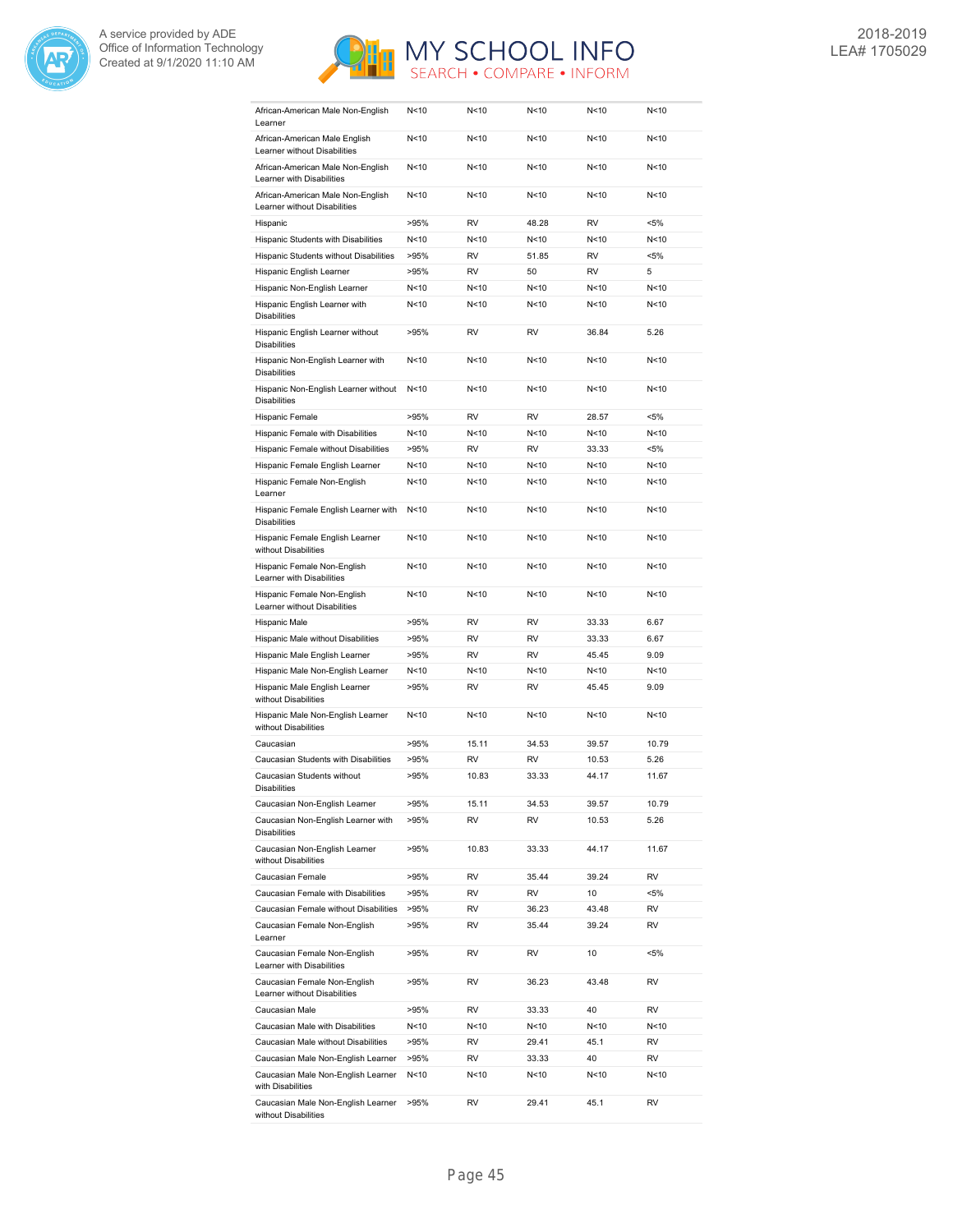

# **MODULE: Crosstab - ACT Aspire**



**% Tested % In Need**

**of Support**

**% Close % Ready % Exceeds**

**Van Buren School District - 1705000 James R. Tate Elem. School - 1705029**

| <b>All Grades Science</b>                                            |                 |                 |                 |                 |           |
|----------------------------------------------------------------------|-----------------|-----------------|-----------------|-----------------|-----------|
| All                                                                  | >95%            | 45.03           | 25.65           | 14.66           | 14.66     |
| <b>Students with Disabilities</b>                                    | >95%            | <b>RV</b>       | <b>RV</b>       | $< 5\%$         | $< 5\%$   |
| Students without Disabilities                                        | >95%            | 39.76           | 27.11           | 16.87           | 16.27     |
| English Learner                                                      | >95%            | 44.44           | 37.04           | <b>RV</b>       | <b>RV</b> |
| Non-English Learner                                                  | >95%            | 45.12           | 23.78           | 16.46           | 14.63     |
| English Learner Students with<br><b>Disabilities</b>                 | N<10            | N<10            | N <sub>10</sub> | N <sub>10</sub> | N<10      |
| English Learner Students without<br><b>Disabilities</b>              | >95%            | 40              | 40              | <b>RV</b>       | <b>RV</b> |
| Non-English Learner Students with<br><b>Disabilities</b>             | >95%            | <b>RV</b>       | <b>RV</b>       | $< 5\%$         | $< 5\%$   |
| Non-English Learner Students<br>without Disabilities                 | >95%            | 39.72           | 24.82           | 19.15           | 16.31     |
| Female                                                               | >95%            | 44.23           | 26.92           | 15.38           | 13.46     |
| Female Students with Disabilities                                    | >95%            | <b>RV</b>       | <b>RV</b>       | $< 5\%$         | $< 5\%$   |
| Female Students without Disabilities                                 | >95%            | 38.46           | 28.57           | 17.58           | 15.38     |
| Female English Learner                                               | >95%            | <b>RV</b>       | <b>RV</b>       | $< 5\%$         | 7.69      |
| Female Non-English Learner                                           | >95%            | 42.86           | 25.27           | 17.58           | 14.29     |
| Female English Learner with<br><b>Disabilities</b>                   | N<10            | N<10            | N <sub>10</sub> | N <sub>10</sub> | N<10      |
| Female English Learner without<br><b>Disabilities</b>                | >95%            | <b>RV</b>       | <b>RV</b>       | $< 5\%$         | 8.33      |
| Female Non-English Learner with<br><b>Disabilities</b>               | >95%            | <b>RV</b>       | <b>RV</b>       | $< 5\%$         | $< 5\%$   |
| Female Non-English Learner without<br><b>Disabilities</b>            | >95%            | 36.71           | 26.58           | 20.25           | 16.46     |
| Male                                                                 | >95%            | 45.98           | 24.14           | 13.79           | 16.09     |
| Male Students with Disabilities                                      | >95%            | <b>RV</b>       | <b>RV</b>       | $< 5\%$         | 8.33      |
| Male Students without Disabilities                                   | >95%            | 41.33           | 25.33           | 16              | 17.33     |
| Male English Learner                                                 | >95%            | <b>RV</b>       | <b>RV</b>       | 7.14            | 21.43     |
| Male Non-English Learner                                             | >95%            | 47.95           | 21.92           | 15.07           | 15.07     |
| Male English Learner with Disabilities                               | N<10            | N<10            | N<10            | N<10            | N<10      |
| Male English Learner without<br><b>Disabilities</b>                  | >95%            | RV              | RV              | 7.69            | 23.08     |
| Male Non-English Learner with<br><b>Disabilities</b>                 | >95%            | <b>RV</b>       | <b>RV</b>       | $< 5\%$         | 9.09      |
| Male Non-English Learner without<br><b>Disabilities</b>              | >95%            | 43.55           | 22.58           | 17.74           | 16.13     |
| African-American                                                     | >95%            | <b>RV</b>       | <b>RV</b>       | 9.09            | $< 5\%$   |
| African-American Students with<br><b>Disabilities</b>                | N<10            | N<10            | N <sub>10</sub> | N<10            | N<10      |
| African-American Students without<br><b>Disabilities</b>             | N<10            | N<10            | N <sub>10</sub> | N <sub>10</sub> | N<10      |
| African-American English Learner                                     | N<10            | N <sub>10</sub> | N <sub>10</sub> | N <sub>10</sub> | N<10      |
| African-American Non-English<br>Learner                              | >95%            | <b>RV</b>       | <b>RV</b>       | 10              | $< 5\%$   |
| African-American English Learner<br>without Disabilities             | N<10            | N <sub>10</sub> | N<10            | N<10            | N<10      |
| African-American Non-English<br>Learner with Disabilities            | N<10            | N<10            | N<10            | N<10            | N<10      |
| African-American Non-English<br>Learner without Disabilities         | N<10            | N<10            | N<10            | N<10            | N<10      |
| African-American Female                                              | N <sub>10</sub> | N<10            | N<10            | N<10            | N<10      |
| African-American Female without<br><b>Disabilities</b>               | N<10            | N<10            | N<10            | N <sub>10</sub> | N<10      |
| African-American Female Non-<br>English Learner                      | N<10            | N<10            | N<10            | N<10            | N<10      |
| African-American Female Non-<br>English Learner without Disabilities | N<10            | N<10            | N<10            | N<10            | N<10      |
| African-American Male                                                | N<10            | N<10            | N<10            | N<10            | N<10      |
|                                                                      |                 |                 |                 |                 |           |

N<10 N<10 N<10 N<10 N<10

N<10 N<10 N<10 N<10 N<10

N<10 N<10 N<10 N<10 N<10

Disabilities

Disabilities

Learner

African-American Male without

African-American Male English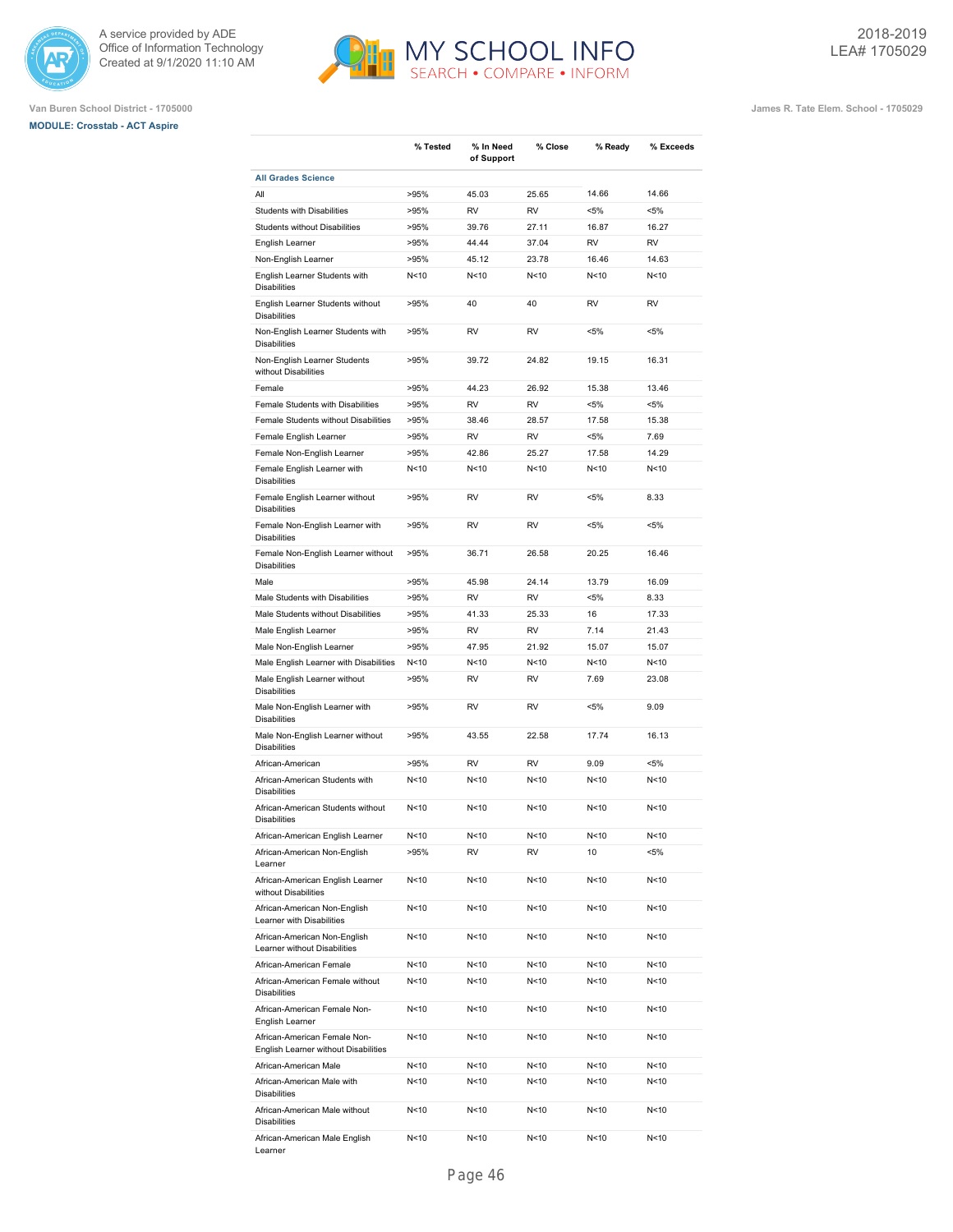



| African-American Male Non-English<br>Learner                      | N<10            | N<10            | N<10            | N <sub>10</sub> | N<10    |
|-------------------------------------------------------------------|-----------------|-----------------|-----------------|-----------------|---------|
| African-American Male English<br>Learner without Disabilities     | N < 10          | N < 10          | N < 10          | N < 10          | N<10    |
| African-American Male Non-English<br>Learner with Disabilities    | N<10            | N<10            | N <sub>10</sub> | N <sub>10</sub> | N<10    |
| African-American Male Non-English<br>Learner without Disabilities | N <sub>10</sub> | N<10            | N <sub>10</sub> | N<10            | N<10    |
| Hispanic                                                          | >95%            | 48.28           | <b>RV</b>       | <b>RV</b>       | 13.79   |
| Hispanic Students with Disabilities                               | N<10            | N<10            | N <sub>10</sub> | N <sub>10</sub> | N<10    |
| Hispanic Students without Disabilities                            | >95%            | 44.44           | <b>RV</b>       | <b>RV</b>       | 14.81   |
| Hispanic English Learner                                          | >95%            | <b>RV</b>       | RV              | 5               | 15      |
| Hispanic Non-English Learner                                      | N <sub>10</sub> | N < 10          | N<10            | N<10            | N<10    |
| Hispanic English Learner with<br><b>Disabilities</b>              | N <sub>10</sub> | N < 10          | N<10            | N<10            | N<10    |
| Hispanic English Learner without<br><b>Disabilities</b>           | >95%            | <b>RV</b>       | <b>RV</b>       | 5.26            | 15.79   |
| Hispanic Non-English Learner with<br><b>Disabilities</b>          | N <sub>10</sub> | N < 10          | N<10            | N<10            | N<10    |
| Hispanic Non-English Learner without<br><b>Disabilities</b>       | N < 10          | N<10            | N<10            | N <sub>10</sub> | N<10    |
| Hispanic Female                                                   | >95%            | <b>RV</b>       | <b>RV</b>       | 14.29           | 7.14    |
| Hispanic Female with Disabilities                                 | N <sub>10</sub> | N<10            | N <sub>10</sub> | N <sub>10</sub> | N<10    |
| Hispanic Female without Disabilities                              | >95%            | <b>RV</b>       | <b>RV</b>       | 16.67           | 8.33    |
| Hispanic Female English Learner                                   | N<10            | N < 10          | N<10            | N <sub>10</sub> | N<10    |
| Hispanic Female Non-English<br>Learner                            | N <sub>10</sub> | N<10            | N<10            | N < 10          | N<10    |
| Hispanic Female English Learner with<br><b>Disabilities</b>       | N<10            | N < 10          | N<10            | N<10            | N<10    |
| Hispanic Female English Learner<br>without Disabilities           | N<10            | N<10            | N<10            | N <sub>10</sub> | N<10    |
| Hispanic Female Non-English<br>Learner with Disabilities          | N <sub>10</sub> | N <sub>10</sub> | N<10            | N <sub>10</sub> | N<10    |
| Hispanic Female Non-English<br>Learner without Disabilities       | N <sub>10</sub> | N<10            | N<10            | N <sub>10</sub> | N<10    |
| Hispanic Male                                                     | >95%            | <b>RV</b>       | <b>RV</b>       | 6.67            | 20      |
| Hispanic Male without Disabilities                                | >95%            | <b>RV</b>       | <b>RV</b>       | 6.67            | 20      |
| Hispanic Male English Learner                                     | >95%            | <b>RV</b>       | <b>RV</b>       | 9.09            | 27.27   |
| Hispanic Male Non-English Learner                                 | N < 10          | N<10            | N <sub>10</sub> | N <sub>10</sub> | N<10    |
| Hispanic Male English Learner<br>without Disabilities             | >95%            | <b>RV</b>       | <b>RV</b>       | 9.09            | 27.27   |
| Hispanic Male Non-English Learner<br>without Disabilities         | N<10            | N<10            | N<10            | N < 10          | N<10    |
| Caucasian                                                         | >95%            | 41.73           | 25.9            | 15.83           | 16.55   |
| Caucasian Students with Disabilities                              | >95%            | <b>RV</b>       | <b>RV</b>       | $< 5\%$         | 5.26    |
| Caucasian Students without<br>Disabilities                        | >95%            | 36.67           | 26.67           | 18.33           | 18.33   |
| Caucasian Non-English Learner                                     | >95%            | 41.73           | 25.9            | 15.83           | 16.55   |
| Caucasian Non-English Learner with<br><b>Disabilities</b>         | >95%            | RV              | RV              | $< 5\%$         | 5.26    |
| Caucasian Non-English Learner<br>without Disabilities             | >95%            | 36.67           | 26.67           | 18.33           | 18.33   |
| Caucasian Female                                                  | >95%            | 43.04           | 25.32           | 16.46           | 15.19   |
| Caucasian Female with Disabilities                                | >95%            | RV              | RV              | <5%             | <5%     |
| Caucasian Female without Disabilities                             | >95%            | 37.68           | 26.09           | 18.84           | 17.39   |
| Caucasian Female Non-English<br>Learner                           | >95%            | 43.04           | 25.32           | 16.46           | 15.19   |
| Caucasian Female Non-English<br>Learner with Disabilities         | >95%            | RV              | RV              | <5%             | $< 5\%$ |
| Caucasian Female Non-English<br>Learner without Disabilities      | >95%            | 37.68           | 26.09           | 18.84           | 17.39   |
| Caucasian Male                                                    | >95%            | 40              | 26.67           | RV              | RV      |
| Caucasian Male with Disabilities                                  | N<10            | N<10            | N<10            | N<10            | N<10    |
| Caucasian Male without Disabilities                               | >95%            | 35.29           | 27.45           | RV              | RV      |
| Caucasian Male Non-English Learner                                | >95%            | 40              | 26.67           | RV              | RV      |
| Caucasian Male Non-English Learner<br>with Disabilities           | N<10            | N<10            | N<10            | N<10            | N<10    |
| Caucasian Male Non-English Learner<br>without Disabilities        | >95%            | 35.29           | 27.45           | RV              | RV      |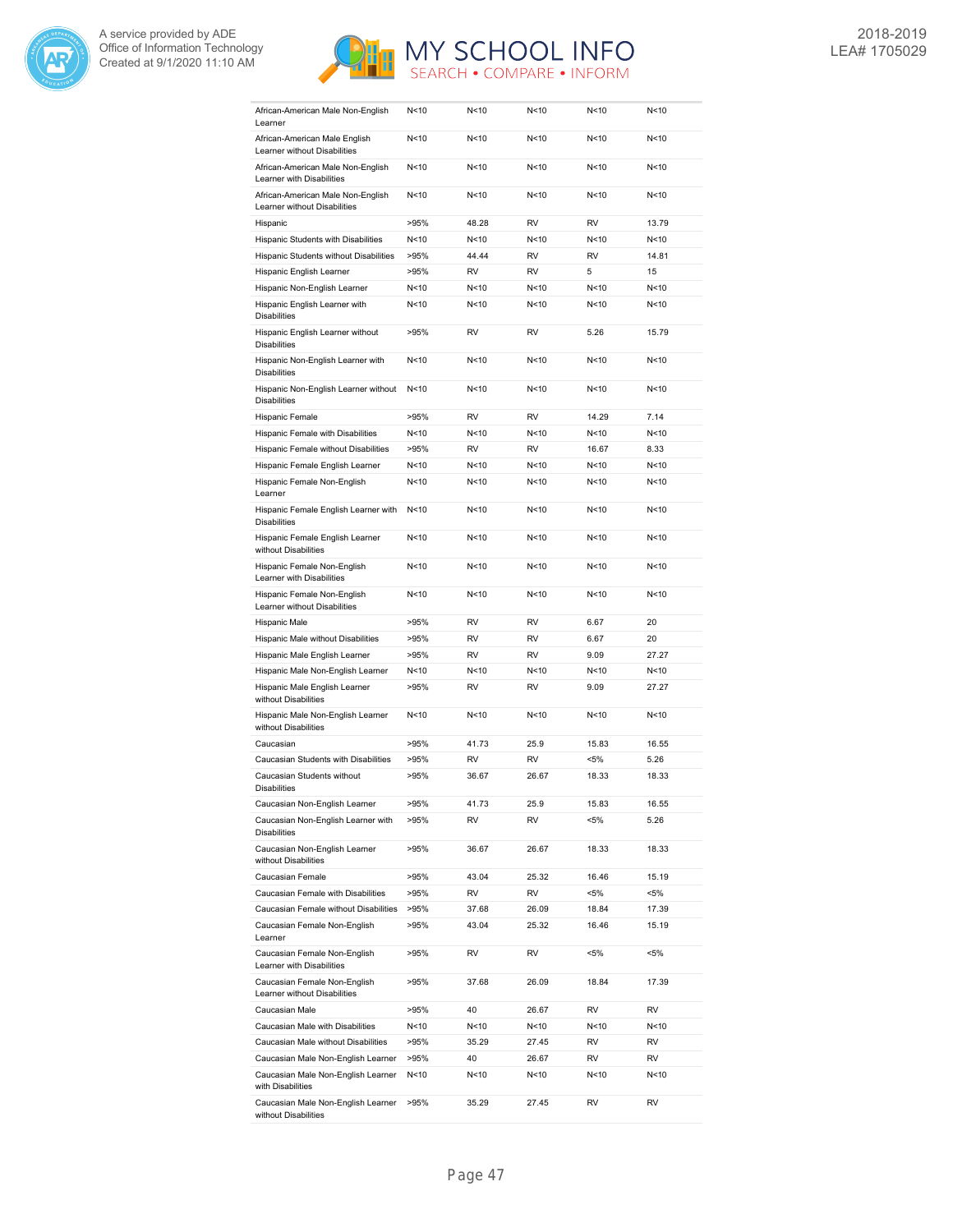



**MODULE: Crosstab - Graduation Rates**



**Van Buren School District - 1705000 James R. Tate Elem. School - 1705029**

**Four Year Graduation Rates** Four Year Graduation Rates are not available.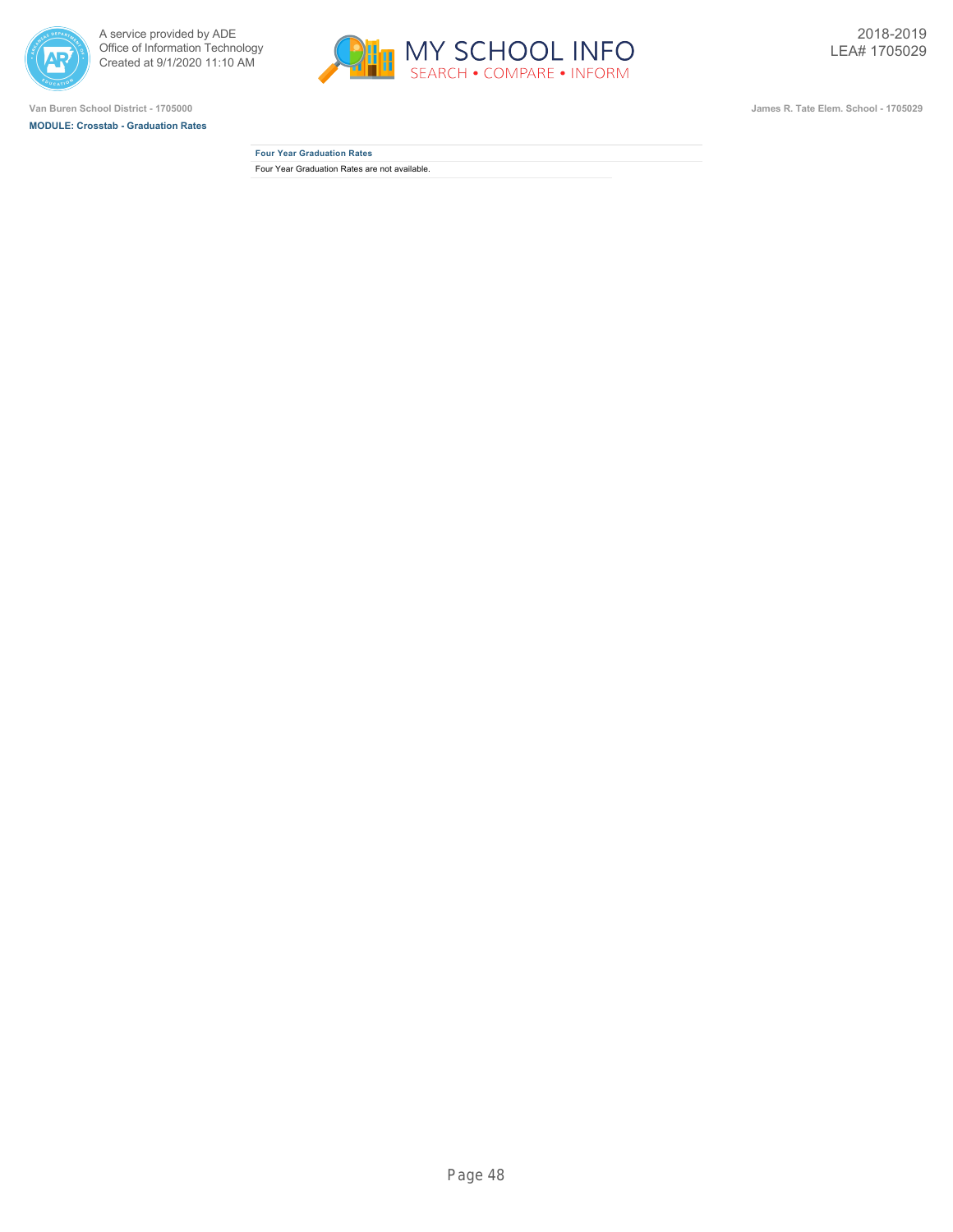



**MODULE: Crosstab - Graduation Rates**



**Five Year Graduation Rates** Five Year Graduation Rates are not available.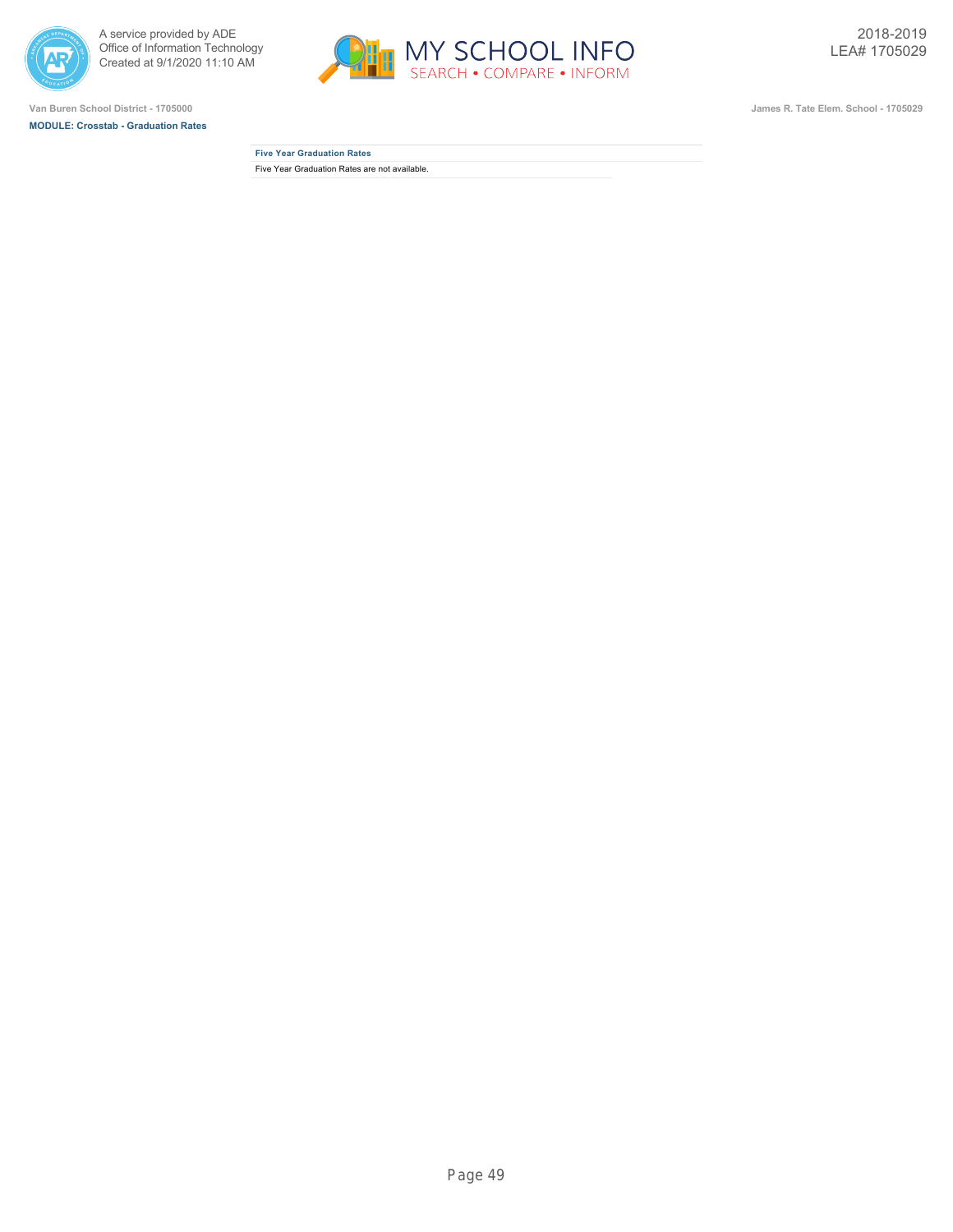



## **Van Buren School District - 1705000 James R. Tate Elem. School - 1705029**

**MODULE: Crosstab - Growth**

|                                                             | <b>Mean Math</b><br>VAS  | Mean ELA<br>VAS          | Mean<br>Content<br>VAS | Mean<br><b>Science</b><br><b>VAS</b> | Mean ELP<br>VAS          | Mean<br>Content<br>w/ELP VAS |
|-------------------------------------------------------------|--------------------------|--------------------------|------------------------|--------------------------------------|--------------------------|------------------------------|
| Grade 1                                                     |                          |                          |                        |                                      |                          |                              |
| All                                                         | N < 10                   | N<10                     | N<10                   | N<10                                 | N < 10                   | ---                          |
| Students with Disabilities                                  | $\overline{\phantom{a}}$ | $\overline{a}$           | $\overline{a}$         | $\overline{a}$                       | $\overline{\phantom{a}}$ | $\overline{a}$               |
| <b>Students without Disabilities</b>                        | N <sub>10</sub>          | N<10                     | N < 10                 | N<10                                 | N<10                     | $\overline{a}$               |
| English Learner                                             | N<10                     | N<10                     | N < 10                 | N<10                                 | N<10                     | $\overline{a}$               |
| Non-English Learner                                         | $\overline{\phantom{a}}$ | $---$                    | $\overline{a}$         | $\overline{a}$                       | $\overline{a}$           | $---$                        |
| English Learner Students with Disabilities                  | $\overline{a}$           | $\overline{a}$           | $\overline{a}$         | $\overline{a}$                       | $\overline{\phantom{a}}$ | $---$                        |
| English Learner Students without Disabilities               | N<10                     | N<10                     | N < 10                 | N<10                                 | N<10                     | $---$                        |
| Non-English Learner Students with Disabilities              | $\overline{a}$           | $\overline{a}$           | $\overline{a}$         | $\overline{a}$                       | $\overline{a}$           | $---$                        |
| Non-English Learner Students without Disabilities           | $\overline{a}$           | $\overline{a}$           | $\overline{a}$         | $\overline{a}$                       | $\overline{a}$           | $\overline{a}$               |
| Female                                                      | N <sub>10</sub>          | N<10                     | N<10                   | N<10                                 | N<10                     | $\overline{a}$               |
| Female Students with Disabilities                           | $\overline{a}$           | $\overline{a}$           | $\overline{a}$         | $\overline{a}$                       | $\overline{\phantom{a}}$ | $\overline{a}$               |
| Female Students without Disabilities                        | N<10                     | N<10                     | N <sub>10</sub>        | N<10                                 | N<10                     | $\overline{a}$               |
| Female English Learner                                      | N<10                     | N<10                     | N < 10                 | N<10                                 | N<10                     | ---                          |
| Female Non-English Learner                                  | $\overline{\phantom{a}}$ | $\overline{a}$           | ---                    | $\overline{a}$                       | $\overline{\phantom{a}}$ | ---                          |
| Female English Learner with Disabilities                    | $\overline{a}$           | ---                      | ---                    | ---                                  | ---                      | ---                          |
| Female English Learner without Disabilities                 | N<10                     | N<10                     | N<10                   | N<10                                 | N<10                     | $\overline{a}$               |
| Female Non-English Learner with Disabilities                | $\overline{a}$           | $\overline{a}$           | $\overline{a}$         | $\overline{a}$                       | $\overline{a}$           | $\overline{a}$               |
| Female Non-English Learner without Disabilities             | $\overline{a}$           | $\overline{a}$           | $\overline{a}$         | $\overline{\phantom{a}}$             | $\overline{a}$           | $\overline{a}$               |
| Male                                                        | N<10                     | N<10                     | N<10                   | N<10                                 | N<10                     | $\overline{a}$               |
| Male Students with Disabilities                             | $\overline{\phantom{a}}$ | $\overline{a}$           | $\overline{a}$         | $\overline{a}$                       | $\overline{a}$           | $\overline{a}$               |
| Male Students without Disabilities                          | N<10                     | N<10                     | N<10                   | N<10                                 | N<10                     | $---$                        |
| Male English Learner                                        | N<10                     | N<10                     | N < 10                 | N<10                                 | N<10                     | $---$                        |
| Male Non-English Learner                                    | $\overline{a}$           | $\overline{a}$           | $\overline{a}$         | $\overline{a}$                       | $\overline{a}$           | $---$                        |
| Male English Learner with Disabilities                      | $\overline{a}$           | $---$                    | $\overline{a}$         | $\overline{a}$                       | $\overline{a}$           | ---                          |
| Male English Learner without Disabilities                   | N <sub>10</sub>          | N<10                     | N<10                   | N<10                                 | N<10                     | $\overline{a}$               |
| Male Non-English Learner with Disabilities                  | $\overline{a}$           | $\overline{a}$           | $\overline{a}$         | $\overline{a}$                       | $\overline{a}$           | $\overline{a}$               |
| Male Non-English Learner without Disabilities               | $\overline{a}$           | $\overline{a}$           | $\overline{a}$         | $\overline{a}$                       | $\overline{\phantom{a}}$ | $\overline{a}$               |
| African-American                                            | $\overline{a}$           | $\overline{a}$           | $\overline{a}$         | $\overline{a}$                       | $\overline{a}$           | $\overline{a}$               |
| African-American Students with Disabilities                 | $\overline{\phantom{a}}$ | $\overline{a}$           | ---                    | $\overline{\phantom{a}}$             | ---                      | ---                          |
| African-American Students without Disabilities              | $\overline{a}$           | $\overline{a}$           | ---                    | ---                                  | $\overline{a}$           | ---                          |
| African-American English Learner                            | $\overline{a}$           | $\overline{a}$           | $\overline{a}$         | $\overline{a}$                       | $\overline{a}$           | ---                          |
| African-American Non-English Learner                        | $\overline{a}$           | ---                      | ---                    | ---                                  | ---                      | ---                          |
| African-American English Learner without Disabilities       | $\overline{a}$           | $---$                    | $\overline{a}$         | ---                                  | ---                      | $\overline{a}$               |
| African-American Non-English Learner with Disabilities      | $\overline{a}$           | $\overline{a}$           | $\overline{a}$         | $\overline{a}$                       | $\overline{a}$           | $\overline{a}$               |
| African-American Non-English Learner without Disabilities   | $\overline{\phantom{a}}$ | $\overline{a}$           | $\overline{a}$         | $\overline{a}$                       | $\overline{a}$           | $\overline{a}$               |
| African-American Female                                     | $\overline{a}$           | $\overline{a}$           | $\overline{a}$         | $\overline{a}$                       | $\overline{a}$           | $\overline{a}$               |
| African-American Female without Disabilities                | $---$                    | $---$                    | ---                    | $\overline{a}$                       | $\overline{a}$           | ---                          |
| African-American Female Non-English Learner                 | $---$                    | $---$                    | $---$                  | $\overline{a}$                       | $\overline{a}$           | ---                          |
| African-American Female Non-English Learner without         | $\overline{a}$           | $---$                    | $\overline{a}$         | $\overline{a}$                       | $\overline{a}$           | ---                          |
| Disabilities                                                |                          |                          |                        |                                      |                          |                              |
| African-American Male                                       | $\overline{a}$           | ---                      | ---                    | ---                                  | ---                      | ---                          |
| African-American Male with Disabilities                     | $\overline{a}$           | $---$                    | $---$                  | $\overline{a}$                       | $\overline{a}$           | $---$                        |
| African-American Male without Disabilities                  | $\overline{a}$           | $---$                    | $---$                  | ---                                  | ---                      | $---$                        |
| African-American Male English Learner                       | $\overline{\phantom{a}}$ | $\overline{a}$           | $\overline{a}$         | ---                                  | $\overline{a}$           | $\overline{a}$               |
| African-American Male Non-English Learner                   | $\overline{\phantom{a}}$ | $\overline{a}$           | $\overline{a}$         | $\overline{a}$                       | $\overline{a}$           | $\overline{a}$               |
| African-American Male English Learner without Disabilities  | $\overline{\phantom{a}}$ | $\overline{a}$           | ---                    | ---                                  | ---                      | ---                          |
| African-American Male Non-English Learner with Disabilities | $\overline{\phantom{a}}$ | $\overline{a}$           | $\overline{a}$         | ---                                  | $\overline{\phantom{a}}$ | $\overline{a}$               |
| African-American Male Non-English Learner without           | ---                      | ---                      | ---                    | ---                                  | $\overline{\phantom{a}}$ | ---                          |
| Disabilities                                                |                          |                          |                        |                                      |                          |                              |
| Hispanic                                                    | N<10                     | N < 10                   | N<10                   | N < 10                               | N<10                     | ---                          |
| Hispanic Students with Disabilities                         | $\overline{\phantom{a}}$ | ---                      | ---                    | $\overline{\phantom{a}}$             | ---                      | ---                          |
| Hispanic Students without Disabilities                      | N<10                     | N<10                     | N < 10                 | N<10                                 | N<10                     | ---                          |
| Hispanic English Learner                                    | N < 10                   | N < 10                   | N < 10                 | N<10                                 | N<10                     | ---                          |
| Hispanic Non-English Learner                                | $\overline{\phantom{a}}$ | $\overline{\phantom{a}}$ | ---                    | $\cdots$                             | $\overline{\phantom{a}}$ | $\overline{\phantom{a}}$     |
| Hispanic English Learner with Disabilities                  | $\overline{a}$           | $\overline{a}$           | ---                    | ---                                  | $\overline{\phantom{a}}$ | ---                          |
| Hispanic English Learner without Disabilities               | N<10                     | N<10                     | N < 10                 | N<10                                 | N<10                     | ---                          |
| Hispanic Non-English Learner with Disabilities              | $\overline{a}$           | $\overline{a}$           | $\overline{a}$         | $\overline{a}$                       | $\overline{a}$           | $\overline{a}$               |
| Hispanic Non-English Learner without Disabilities           | $\overline{\phantom{a}}$ | $\overline{\phantom{a}}$ | $\overline{a}$         | $\overline{\phantom{a}}$             | $\overline{\phantom{a}}$ | $\overline{a}$               |
| Hispanic Female                                             | N<10                     | N<10                     | N < 10                 | N <sub>10</sub>                      | N<10                     | $---$                        |
| Hispanic Female with Disabilities                           | $\overline{a}$           |                          | ---                    | ---                                  |                          | $\overline{a}$               |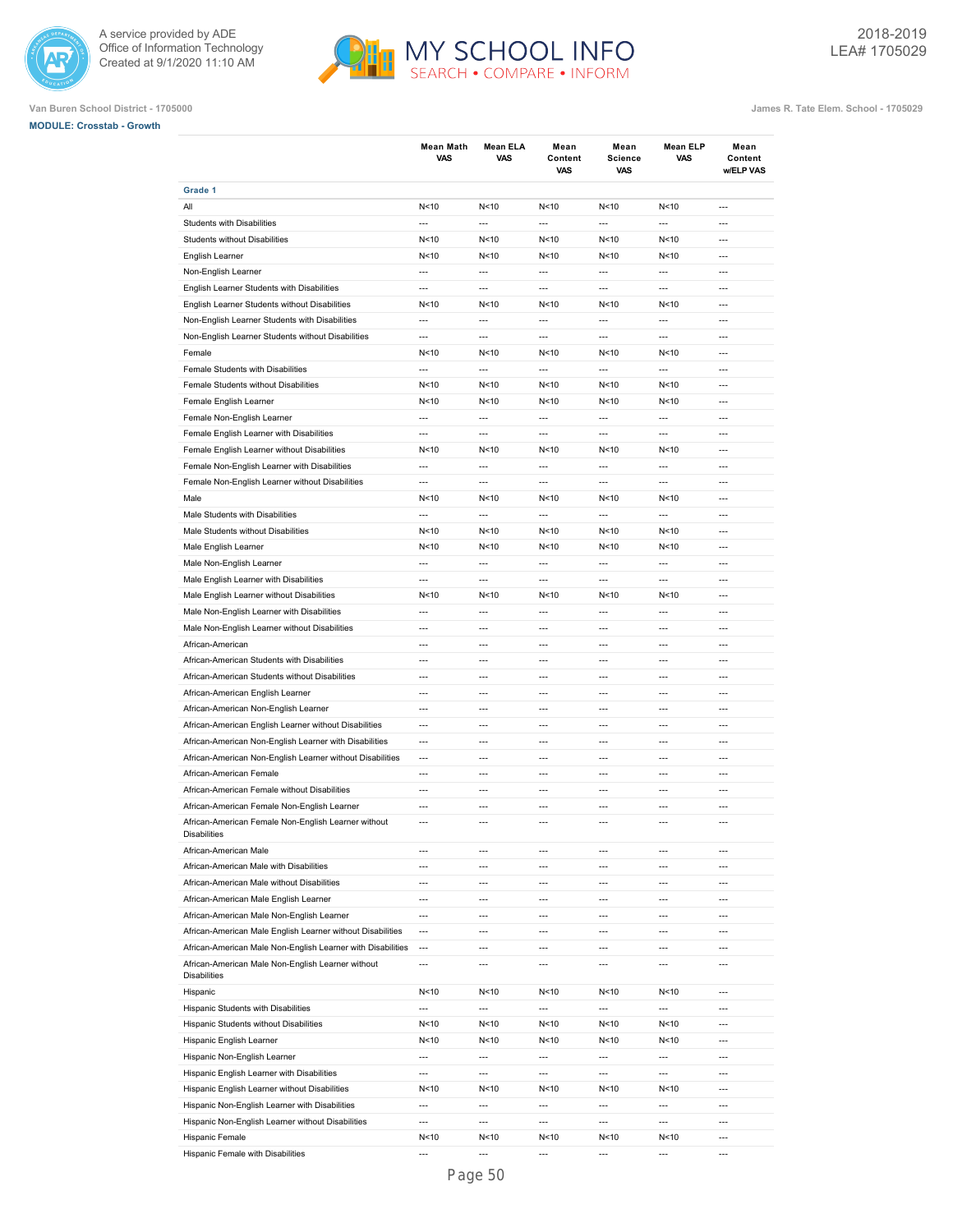



| Hispanic Female without Disabilities                      | N<10           | N <sub>10</sub> | N<10           | N<10   | N < 10         | $---$   |
|-----------------------------------------------------------|----------------|-----------------|----------------|--------|----------------|---------|
| Hispanic Female English Learner                           | N<10           | N <sub>10</sub> | N<10           | N<10   | N < 10         | $---$   |
| Hispanic Female Non-English Learner                       | $\overline{a}$ | ---             | $\overline{a}$ | $---$  | $\overline{a}$ | $---$   |
| Hispanic Female English Learner with Disabilities         | ---            | $---$           | $---$          | ---    | ---            | $---$   |
| Hispanic Female English Learner without Disabilities      | N<10           | N<10            | N<10           | N<10   | N < 10         | $---$   |
| Hispanic Female Non-English Learner with Disabilities     | ---            | ---             | ---            | ---    | $\overline{a}$ | $---$   |
| Hispanic Female Non-English Learner without Disabilities  | ---            | ---             | $\overline{a}$ | $---$  | $\overline{a}$ | $---$   |
| <b>Hispanic Male</b>                                      | N<10           | N <sub>10</sub> | N<10           | N<10   | N < 10         | $---$   |
| Hispanic Male without Disabilities                        | N<10           | N<10            | N < 10         | N < 10 | N < 10         | $---$   |
| Hispanic Male English Learner                             | N<10           | N < 10          | N<10           | N<10   | N < 10         | $---$   |
| Hispanic Male Non-English Learner                         | ---            | ---             | ---            | ---    | ---            | $---$   |
| Hispanic Male English Learner without Disabilities        | N<10           | N <sub>10</sub> | N<10           | N<10   | N < 10         | $---$   |
| Hispanic Male Non-English Learner without Disabilities    | $\overline{a}$ | $---$           | $\overline{a}$ | $---$  | $---$          | $---$   |
| Caucasian                                                 | ---            | $---$           | ---            | ---    | ---            | $---$   |
| Caucasian Students with Disabilities                      | $\overline{a}$ | ---             | ---            | ---    | $\overline{a}$ | $---$   |
| Caucasian Students without Disabilities                   | $---$          | $---$           | $---$          | ---    | $---$          | $---$   |
| Caucasian Non-English Learner                             | $---$          | $---$           | $---$          | $---$  | $---$          | $---$   |
| Caucasian Non-English Learner with Disabilities           | $\overline{a}$ | ---             | ---            | $---$  | $\overline{a}$ | $---$   |
| Caucasian Non-English Learner without Disabilities        | ---            | $---$           | $---$          | $---$  | $---$          | $---$   |
| Caucasian Female                                          | $---$          | $---$           | $---$          | $---$  | $---$          | $---$   |
| Caucasian Female with Disabilities                        | $\overline{a}$ | ---             | ---            | $---$  | $---$          | $---$   |
| Caucasian Female without Disabilities                     | ---            | $---$           | $---$          | $---$  | $---$          | $---$   |
| Caucasian Female Non-English Learner                      | $\overline{a}$ | ---             | ---            | ---    | ---            | ---     |
| Caucasian Female Non-English Learner with Disabilities    | $---$          | $---$           | $---$          | $---$  | $---$          | $---$   |
| Caucasian Female Non-English Learner without Disabilities | $---$          |                 |                | $---$  | $---$          | $---$   |
| Caucasian Male                                            | $---$          | $---$           | $---$          | $---$  | $---$          | $---$   |
| Caucasian Male with Disabilities                          | $---$          | $---$           | $---$          | ---    | $---$          | $---$   |
| Caucasian Male without Disabilities                       | $---$          | $---$           | $---$          | $---$  | $---$          | $---$   |
| Caucasian Male Non-English Learner                        | $\overline{a}$ | ---             | ---            | ---    | ---            | ---     |
| Caucasian Male Non-English Learner with Disabilities      | $---$          | $---$           | $---$          | $---$  | $---$          | $---$   |
| Caucasian Male Non-English Learner without Disabilities   | ---            | $---$           | $---$          | $---$  | $---$          | $---$   |
|                                                           | $M = -1$       | $M = -1A$       |                |        | Moon ELD       | $M - 1$ |

|                                                   | Mean Math<br>VAS | Mean ELA<br><b>VAS</b> | Mean<br>Content<br><b>VAS</b> | Mean<br><b>Science</b><br><b>VAS</b> | Mean ELP<br><b>VAS</b> | Mean<br>Content<br><b>w/ELP VAS</b> |
|---------------------------------------------------|------------------|------------------------|-------------------------------|--------------------------------------|------------------------|-------------------------------------|
| Grade 2                                           |                  |                        |                               |                                      |                        |                                     |
| All                                               | N<10             | N<10                   | N<10                          | N<10                                 | N<10                   | ---                                 |
| <b>Students with Disabilities</b>                 | ---              | $\overline{a}$         | $\overline{a}$                | $\overline{a}$                       | ---                    | $\overline{a}$                      |
| <b>Students without Disabilities</b>              | N<10             | N < 10                 | N <sub>10</sub>               | N<10                                 | N<10                   | $\overline{a}$                      |
| English Learner                                   | N <sub>10</sub>  | N <sub>10</sub>        | N <sub>10</sub>               | N<10                                 | N <sub>10</sub>        | ---                                 |
| Non-English Learner                               | ---              | $---$                  | ---                           | ---                                  | ---                    | ---                                 |
| English Learner Students with Disabilities        | ---              | $\overline{a}$         | $\overline{a}$                | ---                                  | $\overline{a}$         | $\overline{a}$                      |
| English Learner Students without Disabilities     | N<10             | N < 10                 | N<10                          | N<10                                 | N<10                   | ---                                 |
| Non-English Learner Students with Disabilities    | ---              | $\overline{a}$         | $\overline{a}$                | $\overline{a}$                       | $\overline{a}$         | $\overline{a}$                      |
| Non-English Learner Students without Disabilities | ---              | $\overline{a}$         | $\overline{a}$                | $\overline{a}$                       | $\overline{a}$         | $\overline{a}$                      |
| Female                                            | N<10             | N < 10                 | N<10                          | N<10                                 | N <sub>10</sub>        | ---                                 |
| Female Students with Disabilities                 | ---              | $\overline{a}$         | $\overline{a}$                | $\overline{a}$                       | $\overline{a}$         | $\overline{a}$                      |
| Female Students without Disabilities              | N <sub>10</sub>  | N <sub>10</sub>        | N <sub>10</sub>               | N <sub>10</sub>                      | N <sub>10</sub>        | ---                                 |
| Female English Learner                            | N <sub>10</sub>  | N <sub>10</sub>        | N <sub>10</sub>               | N<10                                 | N <sub>10</sub>        | $\overline{a}$                      |
| Female Non-English Learner                        | ---              | $\overline{a}$         | ---                           | ---                                  | $---$                  | ---                                 |
| Female English Learner with Disabilities          | ---              | $\overline{a}$         | $\overline{a}$                | ---                                  | $\overline{a}$         | $---$                               |
| Female English Learner without Disabilities       | N<10             | N<10                   | N<10                          | N<10                                 | N < 10                 | $\overline{a}$                      |
| Female Non-English Learner with Disabilities      | ---              | $\overline{a}$         | $\overline{a}$                | $\overline{a}$                       | $\overline{a}$         | ---                                 |
| Female Non-English Learner without Disabilities   | ---              | $\overline{a}$         | $\overline{a}$                | $\overline{a}$                       | $\overline{a}$         | $\overline{a}$                      |
| Male                                              | N<10             | N < 10                 | N<10                          | N<10                                 | N <sub>10</sub>        | $\overline{a}$                      |
| Male Students with Disabilities                   | ---              | $\overline{a}$         | $\overline{a}$                | ---                                  | $---$                  | ---                                 |
| Male Students without Disabilities                | N<10             | N<10                   | N<10                          | N <sub>10</sub>                      | N <sub>10</sub>        | ---                                 |
| Male English Learner                              | N<10             | N < 10                 | N<10                          | N<10                                 | N < 10                 | ---                                 |
| Male Non-English Learner                          | $\overline{a}$   | $\overline{a}$         | $\overline{a}$                | $\overline{a}$                       | $\overline{a}$         | $---$                               |
| Male English Learner with Disabilities            | ---              | $\overline{a}$         | $\overline{a}$                | $\overline{a}$                       | $\overline{a}$         | $\overline{a}$                      |
| Male English Learner without Disabilities         | N<10             | N<10                   | N<10                          | N<10                                 | N < 10                 | $\overline{a}$                      |
| Male Non-English Learner with Disabilities        | ---              | $\overline{a}$         | $\overline{a}$                | $\overline{a}$                       | $\overline{a}$         | ---                                 |
| Male Non-English Learner without Disabilities     | ---              | $\overline{a}$         | $\overline{a}$                | $\overline{a}$                       | $\overline{a}$         | $\overline{a}$                      |
| African-American                                  | ---              | $---$                  | ---                           | ---                                  | ---                    | ---                                 |
| African-American Students with Disabilities       | ---              | $\overline{a}$         | $\overline{a}$                | ---                                  | ---                    | ---                                 |
| African-American Students without Disabilities    | ---              | $\overline{a}$         | $\overline{a}$                | ---                                  | $\overline{a}$         | $\overline{a}$                      |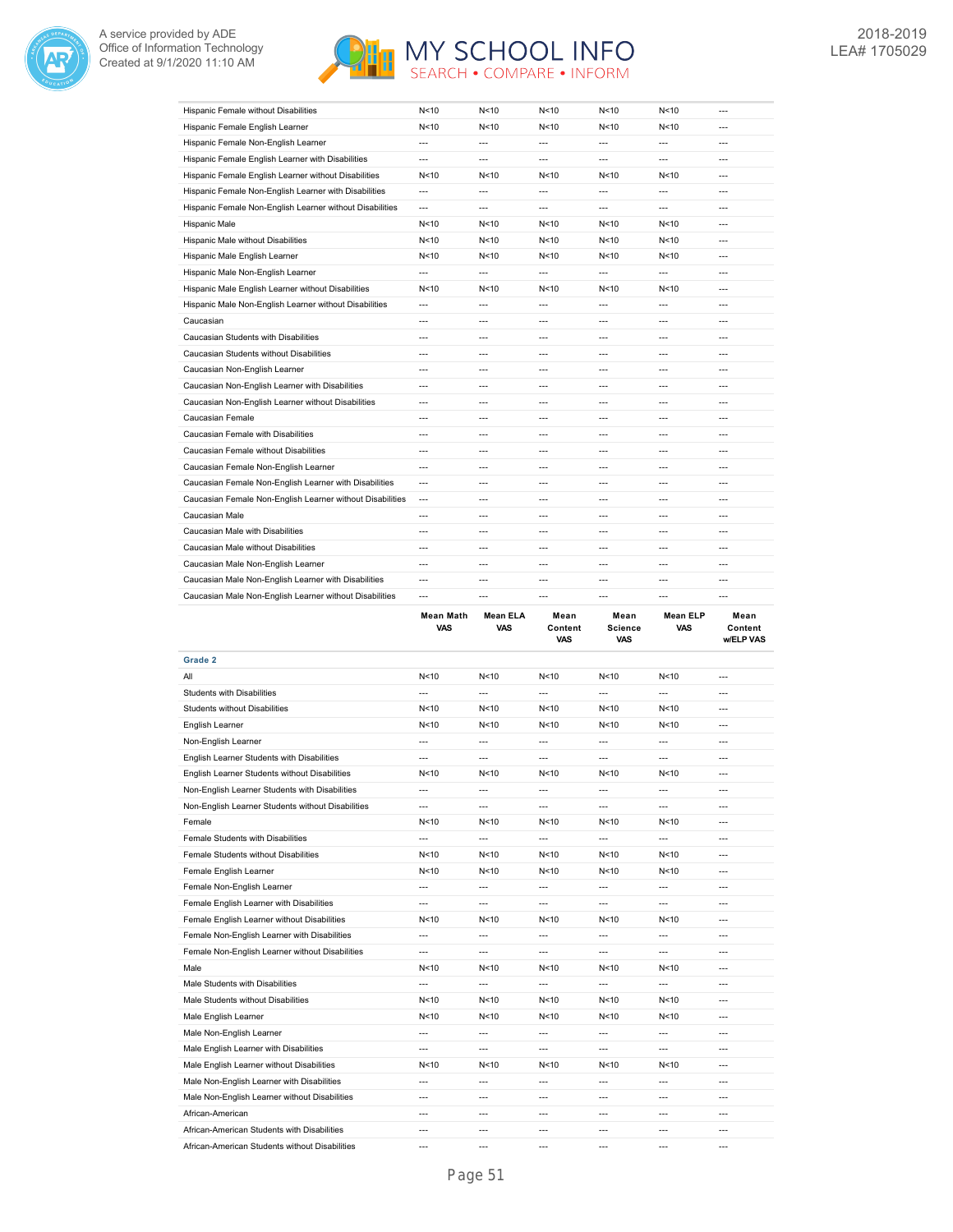



| African-American English Learner                            | $\overline{a}$           | $---$                    | ---                      | $\overline{a}$           | $---$                  | ---                  |
|-------------------------------------------------------------|--------------------------|--------------------------|--------------------------|--------------------------|------------------------|----------------------|
| African-American Non-English Learner                        | $\overline{a}$           | $---$                    | $---$                    | $\overline{a}$           | $---$                  | $---$                |
| African-American English Learner without Disabilities       | $\overline{a}$           | $\overline{a}$           | $\overline{a}$           | $\overline{a}$           | $\overline{a}$         | $\overline{a}$       |
| African-American Non-English Learner with Disabilities      | $\overline{\phantom{a}}$ | $\overline{a}$           | $\overline{a}$           | $\overline{\phantom{a}}$ | $\overline{a}$         | $\overline{a}$       |
| African-American Non-English Learner without Disabilities   | ---                      | $\overline{a}$           | $\overline{a}$           | $\overline{\phantom{a}}$ | $\overline{a}$         | ---                  |
| African-American Female                                     | $\overline{a}$           | $\overline{\phantom{a}}$ | $\overline{a}$           | $\overline{\phantom{a}}$ | ---                    | ---                  |
| African-American Female without Disabilities                | ---                      | $\overline{a}$           | $\overline{a}$           | $\overline{a}$           | $\overline{a}$         | ---                  |
| African-American Female Non-English Learner                 | $\overline{a}$           | $\overline{a}$           | $\overline{a}$           | $\overline{\phantom{a}}$ | $\overline{a}$         | ---                  |
| African-American Female Non-English Learner without         | ---                      | $\overline{a}$           | $\overline{a}$           | $\overline{a}$           | $\overline{a}$         | ---                  |
| <b>Disabilities</b>                                         |                          |                          |                          |                          |                        |                      |
| African-American Male                                       | $\overline{a}$           | $\overline{a}$           | $\overline{a}$           | $\overline{a}$           | $\overline{a}$         | ---                  |
| African-American Male with Disabilities                     | $\overline{\phantom{a}}$ | $\overline{\phantom{a}}$ | $\overline{\phantom{a}}$ | $\overline{\phantom{a}}$ | ---                    | ---                  |
| African-American Male without Disabilities                  | ---                      | $\overline{a}$           | $\overline{a}$           | $\overline{a}$           | $\overline{a}$         | ---                  |
| African-American Male English Learner                       | $\overline{\phantom{a}}$ | $\overline{\phantom{a}}$ | $\overline{a}$           | $\overline{\phantom{a}}$ | ---                    | $\overline{a}$       |
|                                                             |                          |                          |                          |                          |                        |                      |
| African-American Male Non-English Learner                   | $\overline{a}$           | $\overline{a}$           | $\overline{a}$           | $\overline{a}$           | $\overline{a}$         | $\overline{a}$       |
| African-American Male English Learner without Disabilities  | $\overline{\phantom{a}}$ | $\overline{a}$           | $\overline{a}$           | $\overline{a}$           | ---                    | $\overline{a}$       |
| African-American Male Non-English Learner with Disabilities | $\overline{a}$           | $\overline{a}$           | $\overline{a}$           | $\overline{a}$           | $\overline{a}$         | $\overline{a}$       |
| African-American Male Non-English Learner without           | $\overline{a}$           | $\overline{a}$           | $\overline{a}$           | $---$                    | $---$                  | ---                  |
| <b>Disabilities</b>                                         |                          |                          |                          |                          |                        |                      |
| Hispanic                                                    | N < 10                   | N<10                     | N < 10                   | N<10                     | N<10                   | ---                  |
| Hispanic Students with Disabilities                         | $\overline{a}$           | $\overline{a}$           | $\overline{a}$           | $\overline{a}$           | ---                    | $\overline{a}$       |
| Hispanic Students without Disabilities                      | N < 10                   | N <sub>10</sub>          | N<10                     | N <sub>10</sub>          | N < 10                 | $---$                |
| Hispanic English Learner                                    | N < 10                   | N < 10                   | N<10                     | N<10                     | N < 10                 | $---$                |
| Hispanic Non-English Learner                                | $\overline{a}$           | ---                      | $\overline{\phantom{a}}$ | $\overline{\phantom{a}}$ | $\overline{a}$         | $---$                |
| Hispanic English Learner with Disabilities                  | $\overline{a}$           | $\overline{a}$           | $\overline{a}$           | $\overline{a}$           | $\overline{a}$         | $---$                |
| Hispanic English Learner without Disabilities               | N<10                     | N < 10                   | N<10                     | N<10                     | N < 10                 | $\overline{a}$       |
| Hispanic Non-English Learner with Disabilities              | $\overline{a}$           | $\overline{a}$           | $\overline{a}$           | $\overline{a}$           | $\overline{a}$         | $\overline{a}$       |
| Hispanic Non-English Learner without Disabilities           | ---                      | $\overline{a}$           | $\overline{a}$           | $\overline{\phantom{a}}$ | ---                    | ---                  |
| Hispanic Female                                             | N < 10                   | N<10                     | N<10                     | N<10                     | N < 10                 | ---                  |
| Hispanic Female with Disabilities                           | ---                      | ---                      | $\overline{a}$           | $\overline{\phantom{a}}$ | ---                    | ---                  |
| Hispanic Female without Disabilities                        | N < 10                   | N < 10                   | N<10                     | N<10                     | N < 10                 | ---                  |
| Hispanic Female English Learner                             | N < 10                   | N < 10                   | N<10                     | N<10                     | N < 10                 | ---                  |
| Hispanic Female Non-English Learner                         | $\overline{\phantom{a}}$ | $\overline{\phantom{a}}$ | $\overline{\phantom{a}}$ | $\overline{\phantom{a}}$ | ---                    | ---                  |
|                                                             | $\overline{a}$           | $\overline{a}$           | $\overline{a}$           | $\overline{a}$           | $\overline{a}$         | $\overline{a}$       |
| Hispanic Female English Learner with Disabilities           |                          |                          |                          |                          |                        |                      |
| Hispanic Female English Learner without Disabilities        | N < 10                   | N < 10                   | N < 10                   | N < 10                   | N<10                   | ---                  |
| Hispanic Female Non-English Learner with Disabilities       | $\overline{a}$           | $\overline{a}$           | $\overline{a}$           | $\overline{a}$           | $\overline{a}$         | $\overline{a}$       |
| Hispanic Female Non-English Learner without Disabilities    | $\overline{\phantom{a}}$ | $\overline{a}$           | $\overline{a}$           | $\overline{a}$           | $\overline{a}$         | $\overline{a}$       |
| <b>Hispanic Male</b>                                        | N<10                     | N<10                     | N <sub>10</sub>          | N<10                     | N<10                   | $---$                |
| Hispanic Male without Disabilities                          | N<10                     | N < 10                   | N<10                     | N <sub>10</sub>          | N<10                   | $---$                |
| Hispanic Male English Learner                               | N < 10                   | N < 10                   | N<10                     | N<10                     | N<10                   | $---$                |
| Hispanic Male Non-English Learner                           | $\overline{a}$           | $\overline{a}$           | $\overline{a}$           | $\overline{a}$           | $\overline{a}$         | $---$                |
| Hispanic Male English Learner without Disabilities          | N < 10                   | N<10                     | N<10                     | N<10                     | N<10                   | ---                  |
| Hispanic Male Non-English Learner without Disabilities      | $\overline{a}$           | $\overline{a}$           | $\overline{a}$           | $\overline{a}$           | $\overline{a}$         | $\overline{a}$       |
| Caucasian                                                   | $---$                    | $---$                    | $---$                    | $\hspace{0.05cm} \ldots$ | $---$                  | ---                  |
| Caucasian Students with Disabilities                        | $\overline{a}$           | $\overline{a}$           | $---$                    | $---$                    | $\overline{a}$         | ---                  |
| Caucasian Students without Disabilities                     | ---                      | ---                      | $\overline{a}$           | $\overline{\phantom{a}}$ | ---                    | ---                  |
| Caucasian Non-English Learner                               | ---                      | ---                      | ---                      | ---                      | ---                    | ---                  |
| Caucasian Non-English Learner with Disabilities             | ---                      | ---                      | ---                      | $\overline{\phantom{a}}$ | ---                    | ---                  |
| Caucasian Non-English Learner without Disabilities          | ---                      |                          |                          | ---                      |                        | ---                  |
| Caucasian Female                                            | ---                      | $\overline{a}$           | ---                      | $\overline{\phantom{a}}$ | ---                    | ---                  |
| Caucasian Female with Disabilities                          | ---                      | $---$                    | $\overline{a}$           | ---                      | ---                    | $\overline{a}$       |
| Caucasian Female without Disabilities                       | ---                      | ---                      | ---                      | ---                      | ---                    | ---                  |
| Caucasian Female Non-English Learner                        | $\overline{a}$           | $\overline{a}$           | $\overline{a}$           | $\overline{a}$           | $---$                  | $\overline{a}$       |
| Caucasian Female Non-English Learner with Disabilities      | $\overline{\phantom{a}}$ | $---$                    | ---                      | $---$                    | $---$                  | $---$                |
| Caucasian Female Non-English Learner without Disabilities   | $---$                    | $---$                    | $\overline{a}$           | $---$                    | $---$                  | $---$                |
|                                                             |                          |                          |                          |                          |                        |                      |
| Caucasian Male                                              | $\overline{a}$           | ---                      | $---$                    | $---$                    | ---                    | ---                  |
| Caucasian Male with Disabilities                            | $\overline{a}$           | $---$                    | $---$                    | $---$                    | $---$                  | $---$                |
| Caucasian Male without Disabilities                         | $---$                    | $\overline{a}$           | $---$                    | $---$                    | $\overline{a}$         | ---                  |
| Caucasian Male Non-English Learner                          | $---$                    | ---                      | $---$                    | $\overline{a}$           | ---                    | $\overline{a}$       |
| Caucasian Male Non-English Learner with Disabilities        | $\overline{a}$           | $\overline{a}$           | $---$                    | $---$                    | $---$                  | ---                  |
| Caucasian Male Non-English Learner without Disabilities     | $\overline{a}$           | $\overline{a}$           | $\overline{a}$           | $\overline{a}$           | ---                    | ---                  |
|                                                             | <b>Mean Math</b>         | Mean ELA                 | Mean                     | Mean                     | <b>Mean ELP</b><br>VAS | Mean                 |
|                                                             | VAS                      | VAS                      | Content<br>VAS           | Science<br>VAS           |                        | Content<br>w/ELP VAS |
|                                                             |                          |                          |                          |                          |                        |                      |

**Grade 3**

## All 78.6 75.81 77.21 N<10 N<10 77.78 Page 52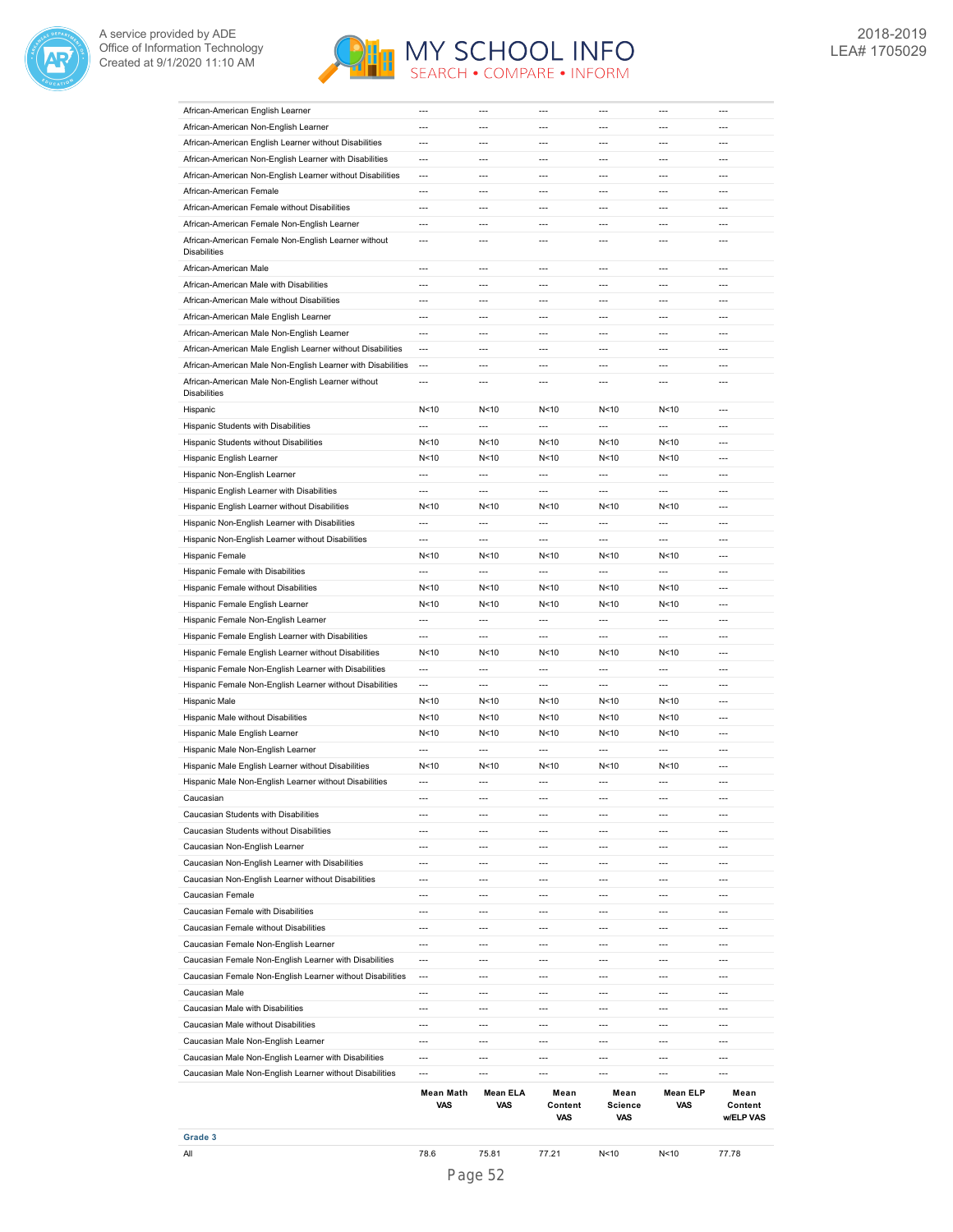



|                                                                            |                          |                          |                          | N<10                     |                          | 75.78                    |
|----------------------------------------------------------------------------|--------------------------|--------------------------|--------------------------|--------------------------|--------------------------|--------------------------|
| Students with Disabilities                                                 | 76.59                    | 73.83                    | 75.21                    |                          | N < 10                   |                          |
| <b>Students without Disabilities</b>                                       | 79.27                    | 76.47                    | 77.87                    | N<10                     | N < 10                   | 78.41                    |
| English Learner                                                            | N<10                     | N < 10                   | N<10                     | N < 10                   | N<10                     | 79.2                     |
| Non-English Learner                                                        | 78.66                    | 76.15                    | 77.4                     | N<10                     | N<10                     | $\overline{a}$           |
| English Learner Students with Disabilities                                 | N<10                     | N < 10                   | N <sub>10</sub>          | N<10                     | N<10                     | N < 10                   |
| English Learner Students without Disabilities                              | N<10                     | N < 10                   | N<10                     | N<10                     | N<10                     | 79.14                    |
| Non-English Learner Students with Disabilities                             | 76.49                    | 74.05                    | 75.27                    | N<10                     | N<10                     | $\overline{a}$           |
|                                                                            |                          |                          |                          |                          |                          |                          |
| Non-English Learner Students without Disabilities                          | 79.45                    | 76.91                    | 78.18                    | N<10                     | N<10                     | ---                      |
| Female                                                                     | 78.78                    | 76.89                    | 77.83                    | N<10                     | N<10                     | 78.22                    |
| Female Students with Disabilities                                          | N<10                     | N < 10                   | N<10                     | N<10                     | N<10                     | $\overline{a}$           |
| Female Students without Disabilities                                       | 80.45                    | 77.64                    | 79.04                    | N<10                     | N < 10                   | 79.45                    |
| Female English Learner                                                     | N < 10                   | N<10                     | N < 10                   | N<10                     | N < 10                   | N < 10                   |
| Female Non-English Learner                                                 | 78.67                    | 77.09                    | 77.88                    | N<10                     | N < 10                   | ---                      |
|                                                                            |                          |                          |                          |                          |                          |                          |
| Female English Learner with Disabilities                                   | $\overline{\phantom{a}}$ | $\overline{a}$           | $\overline{a}$           | $\hspace{0.05cm} \ldots$ | ---                      | ---                      |
| Female English Learner without Disabilities                                | N < 10                   | N<10                     | N < 10                   | N<10                     | N < 10                   | N<10                     |
| Female Non-English Learner with Disabilities                               | N<10                     | N < 10                   | N<10                     | N<10                     | N<10                     | ---                      |
| Female Non-English Learner without Disabilities                            | 80.49                    | 77.98                    | 79.23                    | N<10                     | N < 10                   | $\overline{a}$           |
| Male                                                                       | 78.35                    | 74.22                    | 76.29                    | N<10                     | N<10                     | 77.22                    |
| Male Students with Disabilities                                            | N<10                     | N<10                     | N<10                     | N<10                     | N<10                     | N < 10                   |
|                                                                            |                          |                          |                          |                          |                          |                          |
| Male Students without Disabilities                                         | 77.32                    | 74.51                    | 75.92                    | N<10                     | N<10                     | 76.91                    |
| Male English Learner                                                       | N<10                     | N<10                     | N<10                     | N<10                     | N<10                     | 78.5                     |
| Male Non-English Learner                                                   | 78.64                    | 74.57                    | 76.61                    | N < 10                   | N<10                     | ---                      |
| Male English Learner with Disabilities                                     | N<10                     | N<10                     | N<10                     | N<10                     | N<10                     | N<10                     |
| Male English Learner without Disabilities                                  | N<10                     | N<10                     | N<10                     | N<10                     | N<10                     | N<10                     |
| Male Non-English Learner with Disabilities                                 | N<10                     | N < 10                   | N<10                     | N<10                     | N<10                     | ---                      |
|                                                                            |                          |                          |                          |                          |                          |                          |
| Male Non-English Learner without Disabilities                              | 77.45                    | 74.86                    | 76.15                    | N<10                     | N<10                     | $\overline{a}$           |
| African-American                                                           | N < 10                   | N<10                     | N < 10                   | N<10                     | N < 10                   | ---                      |
| African-American Students with Disabilities                                | N < 10                   | N<10                     | N < 10                   | N<10                     | N < 10                   | ---                      |
| African-American Students without Disabilities                             | N<10                     | N < 10                   | N<10                     | N<10                     | N < 10                   | ---                      |
| African-American English Learner                                           | ---                      | ---                      | $\overline{a}$           | ---                      | ---                      | ---                      |
| African-American Non-English Learner                                       | N<10                     | N<10                     | N<10                     | N<10                     | N < 10                   | ---                      |
|                                                                            | ---                      | $\overline{a}$           | ---                      | ---                      | ---                      | $\overline{a}$           |
| African-American English Learner without Disabilities                      |                          |                          |                          |                          |                          |                          |
| African-American Non-English Learner with Disabilities                     | N<10                     | N<10                     | N <sub>10</sub>          | N < 10                   | N<10                     | $\overline{a}$           |
| African-American Non-English Learner without Disabilities                  | N < 10                   | N<10                     | N < 10                   | N<10                     | N < 10                   | $\overline{a}$           |
| African-American Female                                                    | $\overline{a}$           | ---                      | $\overline{a}$           | ---                      | $\overline{a}$           | ---                      |
| African-American Female without Disabilities                               | $---$                    | $---$                    | $\overline{a}$           | $---$                    | $\overline{a}$           | $---$                    |
| African-American Female Non-English Learner                                | ---                      | ---                      | $---$                    | ---                      | ---                      | ---                      |
|                                                                            | $\overline{a}$           | $---$                    | $\overline{a}$           | $\overline{a}$           | $\overline{a}$           | ---                      |
| African-American Female Non-English Learner without<br><b>Disabilities</b> |                          |                          |                          |                          |                          |                          |
| African-American Male                                                      | N<10                     | N<10                     | N <sub>10</sub>          | N<10                     | N<10                     | $---$                    |
|                                                                            |                          |                          |                          |                          |                          |                          |
| African-American Male with Disabilities                                    | N<10                     | N<10                     | N <sub>10</sub>          | N<10                     | N<10                     | ---                      |
| African-American Male without Disabilities                                 | N < 10                   | N<10                     | N <sub>10</sub>          | N<10                     | N < 10                   | ---                      |
| African-American Male English Learner                                      | $\overline{a}$           |                          | $\overline{a}$           | $\overline{a}$           | $\overline{a}$           | $\overline{a}$           |
| African-American Male Non-English Learner                                  | N < 10                   | N<10                     | N <sub>10</sub>          | N<10                     | N<10                     | ---                      |
| African-American Male English Learner without Disabilities                 | ---                      | ---                      | $\overline{a}$           | ---                      | ---                      | $\overline{a}$           |
| African-American Male Non-English Learner with Disabilities                | N<10                     | N<10                     | N<10                     | N<10                     | N < 10                   | ---                      |
|                                                                            |                          |                          |                          |                          |                          |                          |
| African-American Male Non-English Learner without<br><b>Disabilities</b>   | N<10                     | N<10                     | N<10                     | N<10                     | N < 10                   | ---                      |
|                                                                            |                          |                          |                          |                          |                          |                          |
| Hispanic                                                                   | N<10                     | N<10                     | N<10                     | N<10                     | N <sub>10</sub>          | 78.17                    |
| Hispanic Students with Disabilities                                        | $\overline{\phantom{a}}$ | ---                      | $\overline{\phantom{a}}$ | $\overline{\phantom{a}}$ | $\overline{\phantom{a}}$ | ---                      |
| Hispanic Students without Disabilities                                     | N<10                     | N<10                     | N < 10                   | N<10                     | N<10                     | 78.17                    |
| Hispanic English Learner                                                   | N < 10                   | N<10                     | N<10                     | N<10                     | N < 10                   | 79.25                    |
| Hispanic Non-English Learner                                               | N < 10                   | N<10                     | N < 10                   | N<10                     | N<10                     | ---                      |
| Hispanic English Learner with Disabilities                                 | $\overline{\phantom{a}}$ | $\overline{\phantom{a}}$ | $\overline{a}$           | $\overline{\phantom{a}}$ | $\overline{\phantom{a}}$ | ---                      |
|                                                                            |                          |                          |                          |                          |                          |                          |
| Hispanic English Learner without Disabilities                              | N<10                     | N<10                     | N < 10                   | N<10                     | N<10                     | 79.25                    |
| Hispanic Non-English Learner with Disabilities                             | $\overline{\phantom{a}}$ | $\overline{\phantom{a}}$ | $\overline{\phantom{a}}$ | $\hspace{0.05cm} \ldots$ | $\overline{\phantom{a}}$ | $\overline{\phantom{a}}$ |
| Hispanic Non-English Learner without Disabilities                          | N<10                     | N<10                     | N<10                     | N<10                     | N<10                     | ---                      |
| Hispanic Female                                                            |                          | N<10                     | N < 10                   | N<10                     | N<10                     | N<10                     |
|                                                                            | N<10                     |                          |                          |                          |                          | ---                      |
| Hispanic Female with Disabilities                                          | ---                      | ---                      | ---                      | ---                      | ---                      |                          |
|                                                                            |                          |                          |                          |                          |                          | N<10                     |
| Hispanic Female without Disabilities                                       | N<10                     | N < 10                   | N < 10                   | N <sub>10</sub>          | N<10                     |                          |
| Hispanic Female English Learner                                            | N<10                     | N<10                     | N<10                     | N<10                     | N<10                     | N<10                     |
| Hispanic Female Non-English Learner                                        | N < 10                   | N<10                     | N<10                     | N<10                     | N<10                     | ---                      |
| Hispanic Female English Learner with Disabilities                          | ---                      | ---                      | ---                      | $\overline{\phantom{a}}$ | ---                      | ---                      |
| Hispanic Female English Learner without Disabilities                       | N<10                     | N<10                     | N<10                     | N<10                     | N <sub>10</sub>          | N<10                     |
| Hispanic Female Non-English Learner with Disabilities                      | ---                      | ---                      | ---                      | ---                      | ---                      | ---                      |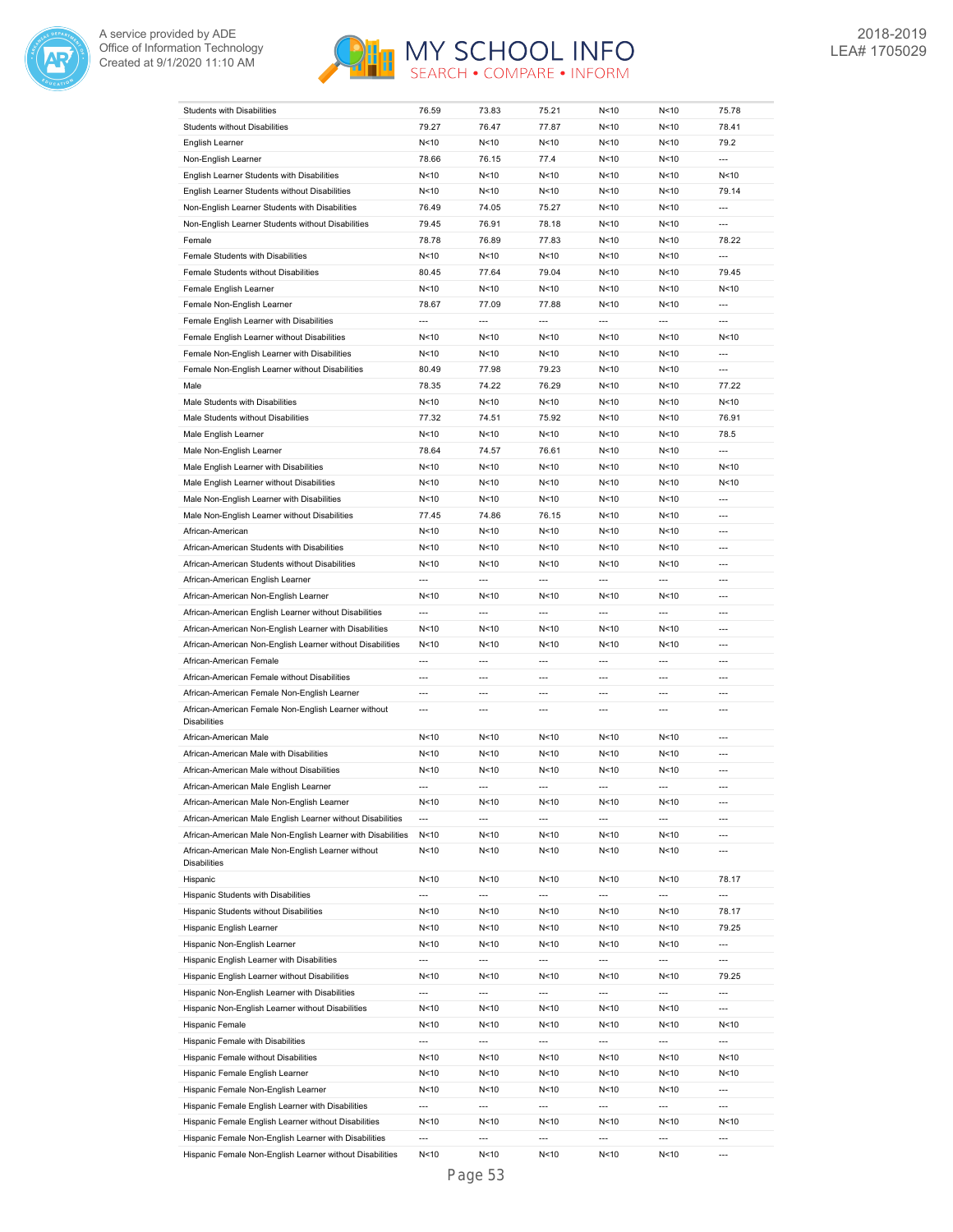



| N<10   | N<10            | N<10   | N<10 | N<10            | N<10  |
|--------|-----------------|--------|------|-----------------|-------|
| N<10   | N<10            | N<10   | N<10 | N <sub>10</sub> | N<10  |
| N < 10 | N <sub>10</sub> | N<10   | N<10 | N <sub>10</sub> | N<10  |
| N<10   | N<10            | N < 10 | N<10 | N<10            | $---$ |
| N<10   | N<10            | N<10   | N<10 | N<10            | N<10  |
| N < 10 | N<10            | N<10   | N<10 | N<10            | ---   |
| 79.04  | 76.4            | 77.72  | N<10 | N <sub>10</sub> | $---$ |
| 78.94  | 74.12           | 76.53  | N<10 | N<10            | $---$ |
| 79.08  | 77.24           | 78.16  | N<10 | N<10            | $---$ |
| 79.04  | 76.4            | 77.72  | N<10 | N<10            | $---$ |
| 78.94  | 74.12           | 76.53  | N<10 | N < 10          | $---$ |
| 79.08  | 77.24           | 78.16  | N<10 | N<10            | ---   |
| 79.74  | 77.84           | 78.79  | N<10 | N<10            | $---$ |
| N<10   | N <sub>10</sub> | N<10   | N<10 | N<10            | $---$ |
| 80.99  | 78.85           | 79.92  | N<10 | N<10            | $---$ |
| 79.74  | 77.84           | 78.79  | N<10 | N < 10          | $---$ |
| N < 10 | N<10            | N<10   | N<10 | N < 10          | $---$ |
| 80.99  | 78.85           | 79.92  | N<10 | N <sub>10</sub> | $---$ |
| 77.65  | 73.51           | 75.58  | N<10 | N<10            | $---$ |
| N<10   | N<10            | N < 10 | N<10 | N < 10          | $---$ |
| 74.3   | 73.21           | 73.75  | N<10 | N<10            | ---   |
| 77.65  | 73.51           | 75.58  | N<10 | N < 10          | $---$ |
| N<10   | N<10            | N<10   | N<10 | N<10            | $---$ |
| 74.3   | 73.21           | 73.75  | N<10 | N<10            | $---$ |
|        |                 |        |      |                 |       |

|                                                           | Mean Math<br><b>VAS</b> | <b>Mean ELA</b><br><b>VAS</b> | Mean<br>Content<br>VAS | Mean<br><b>Science</b><br><b>VAS</b> | <b>Mean ELP</b><br><b>VAS</b> | Mean<br>Content<br>w/ELP VAS |
|-----------------------------------------------------------|-------------------------|-------------------------------|------------------------|--------------------------------------|-------------------------------|------------------------------|
| Grade 4                                                   |                         |                               |                        |                                      |                               |                              |
| All                                                       | 82.77                   | 82.14                         | 82.46                  | 79.95                                | N<10                          | 82.99                        |
| <b>Students with Disabilities</b>                         | N < 10                  | N <sub>10</sub>               | N<10                   | N<10                                 | N <sub>10</sub>               | N < 10                       |
| <b>Students without Disabilities</b>                      | 82.61                   | 83.23                         | 82.92                  | 80.13                                | N <sub>10</sub>               | 83.55                        |
| English Learner                                           | N<10                    | N <sub>10</sub>               | N<10                   | N<10                                 | N<10                          | 86.28                        |
| Non-English Learner                                       | 82.51                   | 81.48                         | 82                     | 80.19                                | N < 10                        | $\overline{a}$               |
| English Learner Students with Disabilities                | N < 10                  | N <sub>10</sub>               | N <sub>10</sub>        | N<10                                 | N<10                          | N <sub>10</sub>              |
| English Learner Students without Disabilities             | N < 10                  | N <sub>10</sub>               | N <sub>10</sub>        | N<10                                 | N <sub>10</sub>               | 87.85                        |
| Non-English Learner Students with Disabilities            | N<10                    | N<10                          | N<10                   | N<10                                 | N <sub>10</sub>               | ---                          |
| Non-English Learner Students without Disabilities         | 82.01                   | 82.53                         | 82.27                  | 80.42                                | N<10                          | $\overline{a}$               |
| Female                                                    | 80.34                   | 81.17                         | 80.76                  | 78.84                                | N <sub>10</sub>               | 81.29                        |
| Female Students with Disabilities                         | N<10                    | N<10                          | N<10                   | N<10                                 | N<10                          | N <sub>10</sub>              |
| Female Students without Disabilities                      | 80.41                   | 82.13                         | 81.27                  | 78.29                                | N<10                          | 81.94                        |
| Female English Learner                                    | N < 10                  | N <sub>10</sub>               | N<10                   | N<10                                 | N < 10                        | N<10                         |
| Female Non-English Learner                                | 79.6                    | 81.3                          | 80.45                  | 79.16                                | N <sub>10</sub>               | $\overline{a}$               |
| Female English Learner with Disabilities                  | N<10                    | N<10                          | N<10                   | N<10                                 | N<10                          | N<10                         |
| Female English Learner without Disabilities               | N < 10                  | N <sub>10</sub>               | N<10                   | N<10                                 | N <sub>10</sub>               | N < 10                       |
| Female Non-English Learner with Disabilities              | N <sub>10</sub>         | N <sub>10</sub>               | N <sub>10</sub>        | N <sub>10</sub>                      | N<10                          | $\overline{a}$               |
| Female Non-English Learner without Disabilities           | 79.1                    | 82.2                          | 80.65                  | 78.6                                 | N<10                          | ---                          |
| Male                                                      | 85.13                   | 83.07                         | 84.1                   | 81.02                                | N < 10                        | 84.64                        |
| Male Students with Disabilities                           | N<10                    | N<10                          | N <sub>10</sub>        | N<10                                 | N<10                          | ---                          |
| Male Students without Disabilities                        | 84.65                   | 84.26                         | 84.46                  | 81.85                                | N <sub>10</sub>               | 85.01                        |
| Male English Learner                                      | N<10                    | N <sub>10</sub>               | N <sub>10</sub>        | N <sub>10</sub>                      | N <sub>10</sub>               | N <sub>10</sub>              |
| Male Non-English Learner                                  | 85.31                   | 81.65                         | 83.48                  | 81.18                                | N<10                          | ---                          |
| Male English Learner with Disabilities                    | $\overline{a}$          | $\overline{a}$                | ---                    | ---                                  | $\overline{a}$                | ---                          |
| Male English Learner without Disabilities                 | N<10                    | N<10                          | N<10                   | N<10                                 | N<10                          | N <sub>10</sub>              |
| Male Non-English Learner with Disabilities                | N < 10                  | N <sub>10</sub>               | N<10                   | N<10                                 | N<10                          | ---                          |
| Male Non-English Learner without Disabilities             | 84.79                   | 82.86                         | 83.82                  | 82.17                                | N < 10                        | $\overline{a}$               |
| African-American                                          | N<10                    | N <sub>10</sub>               | N <sub>10</sub>        | N<10                                 | N <sub>10</sub>               | N <sub>10</sub>              |
| African-American Students with Disabilities               | N<10                    | N <sub>10</sub>               | N<10                   | N<10                                 | N<10                          | ---                          |
| African-American Students without Disabilities            | N<10                    | N <sub>10</sub>               | N<10                   | N<10                                 | N<10                          | N < 10                       |
| African-American English Learner                          | N<10                    | N<10                          | N <sub>10</sub>        | N<10                                 | N <sub>10</sub>               | N <sub>10</sub>              |
| African-American Non-English Learner                      | N <sub>10</sub>         | N<10                          | N<10                   | N<10                                 | N <sub>10</sub>               | ---                          |
| African-American English Learner without Disabilities     | N<10                    | N<10                          | N<10                   | N<10                                 | N<10                          | N<10                         |
| African-American Non-English Learner with Disabilities    | N < 10                  | N <sub>10</sub>               | N<10                   | N<10                                 | N < 10                        | ---                          |
| African-American Non-English Learner without Disabilities | N < 10                  | N <sub>10</sub>               | N<10                   | N<10                                 | N < 10                        | $\overline{a}$               |
| African-American Female                                   | N<10                    | N<10                          | N<10                   | N<10                                 | N<10                          | $---$                        |
| African-American Female without Disabilities              | N < 10                  | N <sub>10</sub>               | N<10                   | N<10                                 | N <sub>10</sub>               | $\overline{a}$               |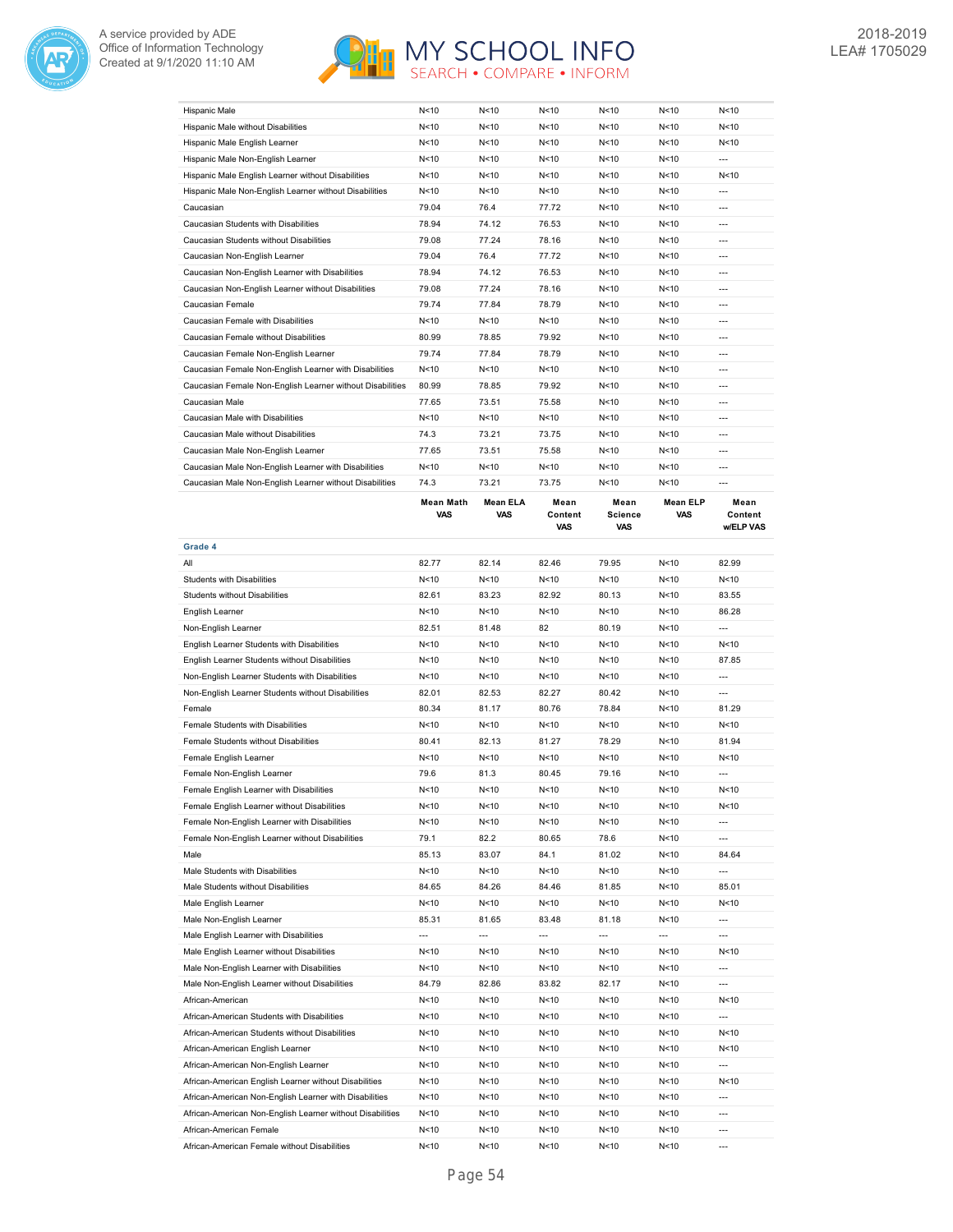



| African-American Female Non-English Learner                 | N<10                     | N <sub>10</sub> | N < 10                 | N<10                                 | N<10                     |                              |
|-------------------------------------------------------------|--------------------------|-----------------|------------------------|--------------------------------------|--------------------------|------------------------------|
| African-American Female Non-English Learner without         | N<10                     | N<10            | N < 10                 | N<10                                 | N < 10                   | ---                          |
| <b>Disabilities</b>                                         |                          |                 |                        |                                      |                          |                              |
| African-American Male                                       | N<10                     | N<10            | N < 10                 | N<10                                 | N<10                     | N<10                         |
| African-American Male with Disabilities                     | N < 10                   | N<10            | N < 10                 | N<10                                 | N<10                     | ---                          |
| African-American Male without Disabilities                  | N < 10                   | N<10            | N < 10                 | N<10                                 | N<10                     | N<10                         |
| African-American Male English Learner                       | N < 10                   | N<10            | N < 10                 | N<10                                 | N < 10                   | N<10                         |
| African-American Male Non-English Learner                   | N < 10                   | N<10            | N < 10                 | N<10                                 | N < 10                   | ---                          |
| African-American Male English Learner without Disabilities  | N < 10                   | N<10            | N < 10                 | N<10                                 | N < 10                   | N<10                         |
| African-American Male Non-English Learner with Disabilities | N < 10                   | N<10            | N < 10                 | N<10                                 | N<10                     | $\overline{a}$               |
| African-American Male Non-English Learner without           | N < 10                   | N<10            | N < 10                 | N<10                                 | N<10                     | $\overline{a}$               |
| <b>Disabilities</b>                                         |                          |                 |                        |                                      |                          |                              |
| Hispanic                                                    | 84.74                    | 86.36           | 85.55                  | 80.12                                | N < 10                   | 85.58                        |
| Hispanic Students with Disabilities                         | N < 10                   | N<10            | N < 10                 | N<10                                 | N < 10                   | N<10                         |
| Hispanic Students without Disabilities                      | N < 10                   | N<10            | N < 10                 | N<10                                 | N < 10                   | 87.31                        |
| Hispanic English Learner                                    | N<10                     | N<10            | N < 10                 | N<10                                 | N < 10                   | 85.46                        |
| Hispanic Non-English Learner                                | N<10                     | N<10            | N < 10                 | N<10                                 | N<10                     | $\overline{a}$               |
| Hispanic English Learner with Disabilities                  | N<10                     | N<10            | N < 10                 | N<10                                 | N<10                     | N <sub>10</sub>              |
| Hispanic English Learner without Disabilities               | N < 10                   | N < 10          | N < 10                 | N<10                                 | N < 10                   | 87.14                        |
| Hispanic Non-English Learner with Disabilities              | N < 10                   | N<10            | N < 10                 | N<10                                 | N < 10                   | $\overline{a}$               |
| Hispanic Non-English Learner without Disabilities           | N<10                     | N < 10          | N < 10                 | N<10                                 | N < 10                   | ---                          |
| Hispanic Female                                             | N < 10                   | N<10            | N < 10                 | N<10                                 | N<10                     | 84.59                        |
| Hispanic Female with Disabilities                           | N<10                     | N < 10          | N < 10                 | N<10                                 | N<10                     | N<10                         |
| Hispanic Female without Disabilities                        | N < 10                   | N < 10          | N < 10                 | N<10                                 | N<10                     | N<10                         |
| Hispanic Female English Learner                             | N<10                     | N<10            | N < 10                 | N<10                                 | N<10                     | N<10                         |
| Hispanic Female Non-English Learner                         | N < 10                   | N < 10          | N < 10                 | N<10                                 | N < 10                   | $\overline{a}$               |
| Hispanic Female English Learner with Disabilities           | N<10                     | N < 10          | N < 10                 | N<10                                 | N<10                     | N<10                         |
| Hispanic Female English Learner without Disabilities        | N < 10                   | N < 10          | N < 10                 | N<10                                 | N < 10                   | N<10                         |
| Hispanic Female Non-English Learner with Disabilities       | N < 10                   | N < 10          | N < 10                 | N<10                                 | N < 10                   | ---                          |
| Hispanic Female Non-English Learner without Disabilities    | N < 10                   | N < 10          | N < 10                 | N<10                                 | N < 10                   | $\overline{a}$               |
| Hispanic Male                                               | N < 10                   | N<10            | N < 10                 | N<10                                 | N<10                     | N<10                         |
| Hispanic Male without Disabilities                          | N<10                     | N<10            | N < 10                 | N<10                                 | N<10                     | N<10                         |
|                                                             |                          |                 |                        |                                      |                          |                              |
|                                                             |                          |                 |                        |                                      |                          |                              |
| Hispanic Male English Learner                               | N<10                     | N<10            | N < 10                 | N<10                                 | N<10                     | N<10                         |
| Hispanic Male Non-English Learner                           | ---                      | ---             | $\overline{a}$         | ---                                  | ---                      | $\overline{a}$               |
| Hispanic Male English Learner without Disabilities          | N < 10                   | N<10            | N < 10                 | N<10                                 | N<10                     | N<10                         |
| Hispanic Male Non-English Learner without Disabilities      | $\overline{\phantom{a}}$ | ---             | $\overline{a}$         | ---                                  | $\overline{\phantom{a}}$ | $\overline{a}$               |
| Caucasian                                                   | 83                       | 81.31           | 82.16                  | 80.5                                 | N<10                     | $\overline{a}$               |
| Caucasian Students with Disabilities                        | N < 10                   | N<10            | N < 10                 | N<10                                 | N<10                     | ---                          |
| Caucasian Students without Disabilities                     | 82.62                    | 82.2            | 82.41                  | 80.43                                | N<10                     | ---                          |
| Caucasian Non-English Learner                               | 83                       | 81.31           | 82.16                  | 80.5                                 | N<10                     | ---                          |
| Caucasian Non-English Learner with Disabilities             | N < 10                   | N < 10          | N<10                   | N<10                                 | N<10                     | ---                          |
| Caucasian Non-English Learner without Disabilities          | 82.62                    | 82.2            | 82.41                  | 80.43                                | N<10                     | ---                          |
| Caucasian Female                                            | 79.06                    | 79.82           | 79.44                  | 77.47                                | N<10                     | $\overline{a}$               |
| Caucasian Female with Disabilities                          | N<10                     | N<10            | N<10                   | N<10                                 | N<10                     | ---                          |
| Caucasian Female without Disabilities                       | 78.79                    | 80.48           | 79.64                  | 76.58                                | N<10                     | ---                          |
| Caucasian Female Non-English Learner                        | 79.06                    | 79.82           | 79.44                  | 77.47                                | N<10                     | ---                          |
| Caucasian Female Non-English Learner with Disabilities      | N<10                     | N<10            | N<10                   | N<10                                 | N<10                     | ---                          |
| Caucasian Female Non-English Learner without Disabilities   | 78.79                    | 80.48           | 79.64                  | 76.58                                | N<10                     | ---                          |
| Caucasian Male                                              | 86.76                    | 82.74           | 84.75                  | 83.4                                 | N<10                     | ---                          |
| Caucasian Male with Disabilities                            | N<10                     | N<10            | N<10                   | N<10                                 | N<10                     | ---                          |
| Caucasian Male without Disabilities                         | 86.26                    | 83.84           | 85.05                  | 84.1                                 | N<10                     | ---                          |
| Caucasian Male Non-English Learner                          | 86.76                    | 82.74           | 84.75                  | 83.4                                 | N<10                     | ---                          |
| Caucasian Male Non-English Learner with Disabilities        | N<10                     | N<10            | N<10                   | N<10                                 | N<10                     | ---                          |
| Caucasian Male Non-English Learner without Disabilities     | 86.26                    | 83.84           | 85.05                  | 84.1                                 | N<10                     | ---                          |
|                                                             | <b>Mean Math</b><br>VAS  | Mean ELA<br>VAS | Mean<br>Content<br>VAS | Mean<br><b>Science</b><br><b>VAS</b> | <b>Mean ELP</b><br>VAS   | Mean<br>Content<br>w/ELP VAS |
| Grade 5                                                     |                          |                 |                        |                                      |                          |                              |
| All                                                         | 78.12                    | 77.39           | 77.75                  | 78.88                                | 79.32                    | 77.99                        |
| Students with Disabilities                                  | N<10                     | N<10            | N<10                   | N<10                                 | N<10                     | ---                          |
| Students without Disabilities                               | 78.03                    | 77.64           | 77.83                  | 78.51                                | 79.32                    | 78.06                        |
| English Learner                                             | 75.23                    | 79.77           | 77.5                   | 90.06                                | 79.32                    | 78.41                        |
| Non-English Learner                                         | 78.74                    | 76.88           | 77.81                  | 76.51                                | N<10                     | ---                          |

English Learner Students without Disabilities 75.23 79.77 77.5 90.06 79.32 78.41 Non-English Learner Students with Disabilities  $N<10$   $N<10$   $N<10$   $N<10$   $N<10$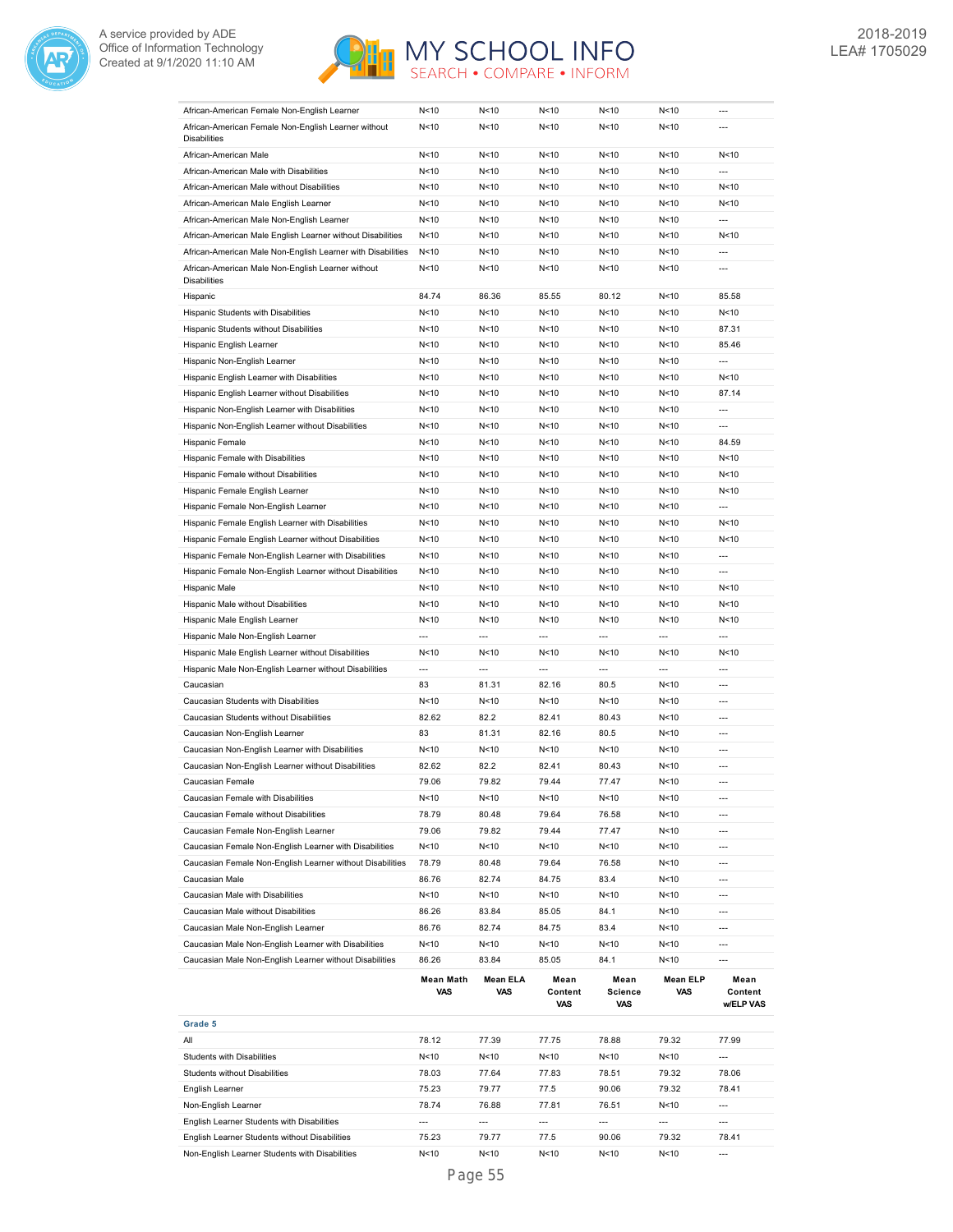



| Non-English Learner Students without Disabilities                        | 78.64                    | 77.17                    | 77.91                    | 76                       | N<10                     |                          |
|--------------------------------------------------------------------------|--------------------------|--------------------------|--------------------------|--------------------------|--------------------------|--------------------------|
| Female                                                                   | 77.93                    | 79.83                    | 78.88                    | 78.74                    | N<10                     | 79.18                    |
| Female Students with Disabilities                                        | $\overline{a}$           | $\overline{a}$           | $\overline{a}$           | $\overline{a}$           | $\overline{a}$           | $\overline{a}$           |
| Female Students without Disabilities                                     | 77.93                    | 79.83                    | 78.88                    | 78.74                    | N<10                     | 79.18                    |
| Female English Learner                                                   | N<10                     | N<10                     | N <sub>10</sub>          | N<10                     | N<10                     | 77.6                     |
| Female Non-English Learner                                               |                          |                          |                          |                          | N<10                     | $\overline{a}$           |
|                                                                          | 79.14<br>$\overline{a}$  | 80.62<br>$\overline{a}$  | 79.88<br>$\overline{a}$  | 77.12<br>---             | $\overline{a}$           | $\overline{a}$           |
| Female English Learner with Disabilities                                 |                          |                          |                          |                          |                          |                          |
| Female English Learner without Disabilities                              | N<10                     | N<10                     | N<10                     | N<10                     | N<10                     | 77.6                     |
| Female Non-English Learner with Disabilities                             | $\overline{a}$           | $\overline{a}$           | $\overline{a}$           | $\overline{a}$           | $\overline{a}$           | $\overline{a}$           |
| Female Non-English Learner without Disabilities                          | 79.14                    | 80.62                    | 79.88                    | 77.12                    | N<10                     | $\overline{a}$           |
| Male                                                                     | 78.38                    | 74.03                    | 76.2                     | 79.08                    | N<10                     | 76.33                    |
| Male Students with Disabilities                                          | N<10                     | N<10                     | N < 10                   | N<10                     | N<10                     | $\overline{a}$           |
| Male Students without Disabilities                                       | 78.18                    | 74.49                    | 76.33                    | 78.17                    | N<10                     | 76.44                    |
| Male English Learner                                                     | N<10                     | N<10                     | N < 10                   | N<10                     | N<10                     | N<10                     |
| Male Non-English Learner                                                 | 78.19                    | 71.82                    | 75.01                    | 75.67                    | N<10                     | $\overline{a}$           |
| Male English Learner with Disabilities                                   | $\overline{a}$           | $\overline{a}$           | $\overline{a}$           | $\overline{a}$           | $\overline{a}$           | $\overline{a}$           |
|                                                                          |                          |                          |                          |                          |                          |                          |
| Male English Learner without Disabilities                                | N<10                     | N<10                     | N < 10                   | N<10                     | N<10                     | N<10                     |
| Male Non-English Learner with Disabilities                               | N<10                     | N<10                     | N<10                     | N<10                     | N<10                     | $\overline{a}$           |
| Male Non-English Learner without Disabilities                            | 77.94                    | 72.26                    | 75.1                     | 74.4                     | N <sub>10</sub>          | $---$                    |
| African-American                                                         | N<10                     | N<10                     | N<10                     | N<10                     | N<10                     | $---$                    |
| African-American Students with Disabilities                              | $\overline{a}$           | $\overline{a}$           | $\overline{a}$           | ---                      | $\overline{a}$           | $---$                    |
| African-American Students without Disabilities                           | N<10                     | N<10                     | N<10                     | N<10                     | N <sub>10</sub>          | ---                      |
| African-American English Learner                                         | ---                      | $\overline{a}$           | $\overline{a}$           | ---                      | $\overline{a}$           | $\overline{a}$           |
| African-American Non-English Learner                                     | N<10                     | N<10                     | N<10                     | N<10                     | N <sub>10</sub>          | $\overline{a}$           |
| African-American English Learner without Disabilities                    | ---                      | $\overline{a}$           | $\overline{a}$           | ---                      | ---                      | $\overline{a}$           |
|                                                                          | $\overline{a}$           | $\overline{a}$           | $\overline{a}$           | $\overline{a}$           | $\overline{a}$           | $\overline{a}$           |
| African-American Non-English Learner with Disabilities                   |                          |                          |                          |                          |                          |                          |
| African-American Non-English Learner without Disabilities                | N<10                     | N<10                     | N<10                     | N<10                     | N <sub>10</sub>          | $\overline{a}$           |
| African-American Female                                                  | N<10                     | N<10                     | N < 10                   | N<10                     | N <sub>10</sub>          | ---                      |
| African-American Female without Disabilities                             | N<10                     | N<10                     | N < 10                   | N<10                     | N <sub>10</sub>          | ---                      |
| African-American Female Non-English Learner                              | N<10                     | N<10                     | N < 10                   | N<10                     | N <sub>10</sub>          | ---                      |
| African-American Female Non-English Learner without                      | N<10                     | N<10                     | N<10                     | N<10                     | N <sub>10</sub>          | $\overline{a}$           |
| <b>Disabilities</b>                                                      |                          |                          |                          |                          |                          |                          |
| African-American Male                                                    | N<10                     | N<10                     | N < 10                   | N<10                     | N <sub>10</sub>          | $\overline{a}$           |
| African-American Male with Disabilities                                  | $\overline{a}$           | $\overline{a}$           | $\overline{a}$           | ---                      | $\overline{a}$           | $\overline{a}$           |
| African-American Male without Disabilities                               | N<10                     | N<10                     | N<10                     | N<10                     | N <sub>10</sub>          | $\overline{a}$           |
| African-American Male English Learner                                    | $\overline{a}$           | $\overline{a}$           | $\overline{a}$           | $\overline{a}$           | $\overline{a}$           | $\overline{a}$           |
|                                                                          |                          |                          |                          | N<10                     |                          |                          |
| African-American Male Non-English Learner                                | N<10                     | N<10                     | N < 10                   |                          | N<10                     | $\overline{a}$           |
|                                                                          | $\overline{a}$           | ---                      | $\overline{a}$           | $\overline{a}$           | $\overline{a}$           | $---$                    |
| African-American Male English Learner without Disabilities               |                          |                          |                          |                          |                          |                          |
| African-American Male Non-English Learner with Disabilities              | $\overline{\phantom{a}}$ | ---                      | ---                      | $\overline{a}$           | $\overline{a}$           | ---                      |
| African-American Male Non-English Learner without<br><b>Disabilities</b> | N<10                     | N<10                     | N<10                     | N<10                     | N<10                     | $---$                    |
| Hispanic                                                                 | 70.86                    | 77.83                    | 74.35                    | 85.63                    | N<10                     | 75.31                    |
| Hispanic Students with Disabilities                                      | $---$                    | ---                      | ---                      | ---                      | $\overline{a}$           | $- - -$                  |
| Hispanic Students without Disabilities                                   | 70.86                    | 77.83                    | 74.35                    | 85.63                    | N<10                     | 75.31                    |
| Hispanic English Learner                                                 | N<10                     | N < 10                   | N<10                     | N<10                     | N <sub>10</sub>          | 77.18                    |
| Hispanic Non-English Learner                                             | N<10                     | N < 10                   | N<10                     | N<10                     | N<10                     | ---                      |
| Hispanic English Learner with Disabilities                               | ---                      | ---                      | ---                      | ---                      | ---                      | ---                      |
| Hispanic English Learner without Disabilities                            | N<10                     | N < 10                   | N<10                     | N<10                     | N<10                     | 77.18                    |
|                                                                          |                          |                          |                          |                          |                          |                          |
| Hispanic Non-English Learner with Disabilities                           | ---                      | ---                      | ---                      | ---                      | ---                      | ---                      |
| Hispanic Non-English Learner without Disabilities                        | N<10                     | N<10                     | N<10                     | N<10                     | N <sub>10</sub>          | ---                      |
| Hispanic Female                                                          | N < 10                   | N<10                     | N<10                     | N<10                     | N<10                     | N<10                     |
| Hispanic Female with Disabilities                                        | $\overline{\phantom{a}}$ | $\overline{\phantom{a}}$ | $\overline{\phantom{a}}$ | $\overline{\phantom{a}}$ | $\overline{\phantom{a}}$ | ---                      |
| Hispanic Female without Disabilities                                     | N<10                     | N < 10                   | N<10                     | N<10                     | N < 10                   | N<10                     |
| Hispanic Female English Learner                                          | N < 10                   | N<10                     | N < 10                   | N<10                     | N<10                     | N<10                     |
| Hispanic Female Non-English Learner                                      | N < 10                   | N<10                     | N < 10                   | N<10                     | N<10                     | ---                      |
| Hispanic Female English Learner with Disabilities                        | ---                      | $\overline{\phantom{a}}$ | $\overline{\phantom{a}}$ | $\overline{\phantom{a}}$ | ---                      | $\overline{\phantom{a}}$ |
| Hispanic Female English Learner without Disabilities                     | N<10                     | N <sub>10</sub>          | N<10                     | N<10                     | N <sub>10</sub>          | N<10                     |
|                                                                          |                          |                          |                          |                          |                          |                          |
| Hispanic Female Non-English Learner with Disabilities                    | $\overline{\phantom{a}}$ | $\overline{\phantom{a}}$ | $\overline{\phantom{a}}$ | $\overline{\phantom{a}}$ | ---                      | ---                      |
| Hispanic Female Non-English Learner without Disabilities                 | N<10                     | N < 10                   | N<10                     | N<10                     | N <sub>10</sub>          | ---                      |
| Hispanic Male                                                            | N<10                     | N < 10                   | N<10                     | N<10                     | N <sub>10</sub>          | 77.02                    |
| Hispanic Male without Disabilities                                       | N<10                     | N < 10                   | N<10                     | N<10                     | N<10                     | 77.02                    |
| Hispanic Male English Learner                                            | N<10                     | N<10                     | N<10                     | N<10                     | N <sub>10</sub>          | N<10                     |
| Hispanic Male Non-English Learner                                        | N<10                     | N<10                     | N<10                     | N<10                     | N <sub>10</sub>          | ---                      |
| Hispanic Male English Learner without Disabilities                       | N<10                     | N<10                     | N<10                     | N<10                     | N <sub>10</sub>          | N<10                     |
| Hispanic Male Non-English Learner without Disabilities                   | N<10                     | N <sub>10</sub>          | N<10                     | N<10                     | N<10                     | ---                      |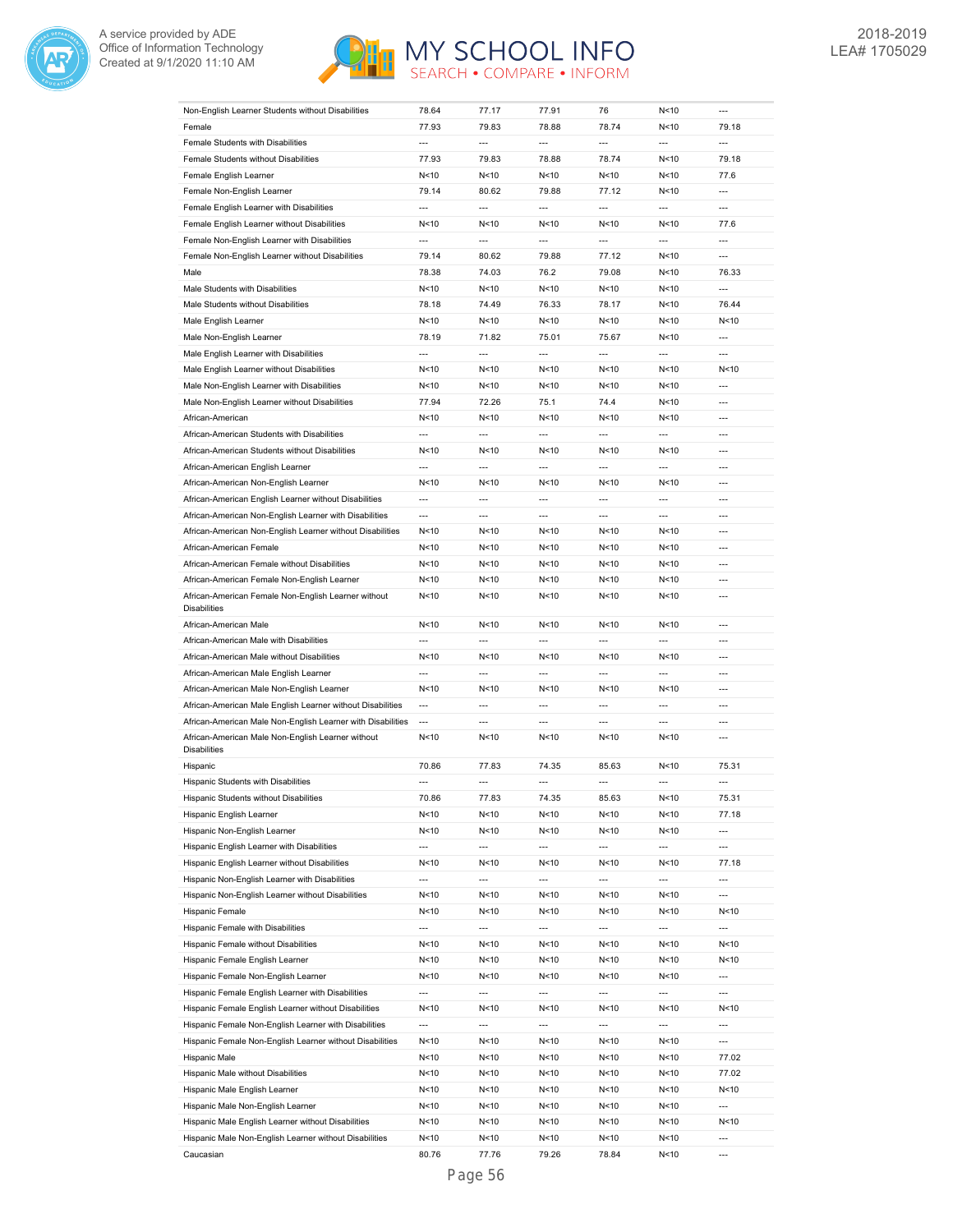



| Caucasian Students with Disabilities                      | N < 10 | N<10   | N<10   | N < 10 | N < 10 | --- |
|-----------------------------------------------------------|--------|--------|--------|--------|--------|-----|
| Caucasian Students without Disabilities                   | 80.7   | 78.14  | 79.42  | 78.27  | N<10   | --- |
| Caucasian Non-English Learner                             | 80.76  | 77.76  | 79.26  | 78.84  | N < 10 | --- |
| Caucasian Non-English Learner with Disabilities           | N < 10 | N < 10 | N<10   | N < 10 | N < 10 | --- |
| Caucasian Non-English Learner without Disabilities        | 80.7   | 78.14  | 79.42  | 78.27  | N < 10 | --- |
| Caucasian Female                                          | 80.2   | 81.58  | 80.89  | 78.71  | N < 10 | --- |
| Caucasian Female with Disabilities                        | ---    | ---    | $---$  | ---    | $---$  | --- |
| Caucasian Female without Disabilities                     | 80.2   | 81.58  | 80.89  | 78.71  | N < 10 | --- |
| Caucasian Female Non-English Learner                      | 80.2   | 81.58  | 80.89  | 78.71  | N<10   | --- |
| Caucasian Female Non-English Learner with Disabilities    | $---$  | ---    | $---$  | $---$  | $---$  | --- |
| Caucasian Female Non-English Learner without Disabilities | 80.2   | 81.58  | 80.89  | 78.71  | N<10   | --- |
| Caucasian Male                                            | 81.53  | 72.5   | 77.01  | 79.01  | N < 10 | --- |
| Caucasian Male with Disabilities                          | N < 10 | N<10   | N < 10 | N < 10 | N < 10 | --- |
| Caucasian Male without Disabilities                       | 81.43  | 73.11  | 77.27  | 77.62  | N < 10 | --- |
| Caucasian Male Non-English Learner                        | 81.53  | 72.5   | 77.01  | 79.01  | N<10   | --- |
| Caucasian Male Non-English Learner with Disabilities      | N<10   | N < 10 | N < 10 | N<10   | N<10   | --- |
| Caucasian Male Non-English Learner without Disabilities   | 81.43  | 73.11  | 77.27  | 77.62  | N<10   | --- |
|                                                           |        |        |        |        |        |     |

|                                                                            | Mean Math<br>VAS | Mean ELA<br>VAS | Mean<br>Content<br>VAS  | Mean<br><b>Science</b><br><b>VAS</b> | Mean ELP<br>VAS         | Mean<br>Content<br>w/ELP VAS |
|----------------------------------------------------------------------------|------------------|-----------------|-------------------------|--------------------------------------|-------------------------|------------------------------|
| <b>All Grades</b>                                                          |                  |                 |                         |                                      |                         |                              |
| All                                                                        | 79.85            | 78.42           | 79.14                   | 79.44                                | 82.66                   | 79.78                        |
| Students with Disabilities                                                 | 79.03            | 73.36           | 76.19                   | N<10                                 | N<10                    | 76.59                        |
| <b>Students without Disabilities</b>                                       | 79.98            | 79.19           | 79.58                   | 79.31                                | 82.72                   | 80.21                        |
| English Learner                                                            | 79.01            | 79.89           | 79.45                   | 84.87                                | 82.66                   | 81.41                        |
| Non-English Learner                                                        | 79.99            | 78.18           | 79.08                   | 78.46                                | N<10                    | $\overline{a}$               |
| English Learner Students with Disabilities                                 | N < 10           | N<10            | N <sub>10</sub>         | N<10                                 | N<10                    | N<10                         |
| English Learner Students without Disabilities                              | 79.45            | 80.42           | 79.94                   | 85.18                                | 82.72                   | 81.66                        |
| Non-English Learner Students with Disabilities                             | 79.51            | 73.34           | 76.43                   | N<10                                 | N<10                    | $---$                        |
| Non-English Learner Students without Disabilities                          | 80.07            | 78.97           | 79.52                   | 78.23                                | N <sub>10</sub>         | $\overline{a}$               |
| Female                                                                     | 78.97            | 79.12           | 79.04                   | 78.79                                | 83.53                   | 79.79                        |
| Female Students with Disabilities                                          | 74.97            | 74.38           | 74.67                   | N<10                                 | N<10                    | 74.91                        |
| Female Students without Disabilities                                       | 79.51            | 79.76           | 79.63                   | 78.54                                | 83.83                   | 80.37                        |
| Female English Learner                                                     | 78.14            | 77.11           | 77.63                   | 82.34                                | 83.53                   | 81.2                         |
| Female Non-English Learner                                                 | 79.09            | 79.42           | 79.25                   | 78.12                                | N<10                    | $\overline{a}$               |
| Female English Learner with Disabilities                                   | N<10             | N<10            | N<10                    | N<10                                 | N<10                    | N<10                         |
| Female English Learner without Disabilities                                | 78.88            | 77.16           | 78.02                   | N<10                                 | 83.83                   | 81.58                        |
| Female Non-English Learner with Disabilities                               | 75.49            | 74.19           | 74.84                   | N<10                                 | N < 10                  | $\overline{a}$               |
| Female Non-English Learner without Disabilities                            | 79.6             | 80.17           | 79.88                   | 77.8                                 | N <sub>10</sub>         | $\overline{a}$               |
| Male                                                                       | 80.95            | 77.55           | 79.25                   | 80.17                                | 81.82                   | 79.78                        |
| Male Students with Disabilities                                            | 83.09            | 72.33           | 77.71                   | N<10                                 | N<10                    | 78.26                        |
| Male Students without Disabilities                                         | 80.58            | 78.46           | 79.52                   | 80.19                                | 81.67                   | 80                           |
| Male English Learner                                                       | 79.88            | 82.67           | 81.27                   | N<10                                 | 81.82                   | 81.61                        |
| Male Non-English Learner                                                   | 81.16            | 76.57           | 78.87                   | 78.84                                | N <sub>10</sub>         | $\overline{a}$               |
| Male English Learner with Disabilities                                     | N<10             | N <sub>10</sub> | N <sub>10</sub>         | N <sub>10</sub>                      | N<10                    | N <sub>10</sub>              |
| Male English Learner without Disabilities                                  | 80.02            | 83.68           | 81.85                   | N<10                                 | 81.67                   | 81.74                        |
| Male Non-English Learner with Disabilities                                 | 83.54            | 72.49           | 78.01                   | N<10                                 | N < 10                  | $\overline{a}$               |
| Male Non-English Learner without Disabilities                              | 80.7             | 77.36           | 79.03                   | 78.73                                | N<10                    | $\overline{a}$               |
| African-American                                                           | 78.33            | 79.32           | 78.82                   | N <sub>10</sub>                      | N<10                    | 80.36                        |
| African-American Students with Disabilities                                | N<10             | N<10            | N<10                    | N<10                                 | N<10                    | $\overline{a}$               |
| African-American Students without Disabilities                             | N < 10           | N<10            | N <sub>10</sub>         | N <sub>10</sub>                      | N <sub>10</sub>         | 81.44                        |
| African-American English Learner                                           | N < 10           | N<10            | N<10                    | N<10                                 | N<10                    | N<10                         |
| African-American Non-English Learner                                       | 78.21            | 77.82           | 78.01                   | N<10                                 | N<10                    | $\overline{a}$               |
| African-American English Learner without Disabilities                      | N<10             | N <sub>10</sub> | N <sub>10</sub>         | N<10                                 | N<10                    | N <sub>10</sub>              |
| African-American Non-English Learner with Disabilities                     | N < 10           | N<10            | N<10                    | N<10                                 | N<10                    | $\overline{a}$               |
| African-American Non-English Learner without Disabilities                  | N < 10           | N<10            | N<10                    | N<10                                 | N<10                    | ---                          |
| African-American Female                                                    | N<10             | N<10            | N<10                    | N<10                                 | N<10                    | $---$                        |
|                                                                            |                  |                 |                         |                                      |                         | $\overline{a}$               |
| African-American Female without Disabilities                               | N<10<br>N<10     | N<10<br>N<10    | N <sub>10</sub><br>N<10 | N<10<br>N<10                         | N <sub>10</sub><br>N<10 | $\overline{a}$               |
| African-American Female Non-English Learner                                |                  |                 |                         |                                      |                         | $\overline{a}$               |
| African-American Female Non-English Learner without<br><b>Disabilities</b> | N<10             | N<10            | N<10                    | N<10                                 | N<10                    |                              |
| African-American Male                                                      | N < 10           | N<10            | N<10                    | N<10                                 | N<10                    | N<10                         |
| African-American Male with Disabilities                                    | N<10             | N<10            | N<10                    | N<10                                 | N<10                    |                              |
| African-American Male without Disabilities                                 | N <sub>10</sub>  | N <sub>10</sub> | N <sub>10</sub>         | N <sub>10</sub>                      | N <sub>10</sub>         | N <sub>10</sub>              |
| African-American Male English Learner                                      | N<10             | N<10            | N<10                    | N<10                                 | N<10                    | N<10                         |
| African-American Male Non-English Learner                                  | N<10             | N<10            | N<10                    | N<10                                 | N<10                    |                              |